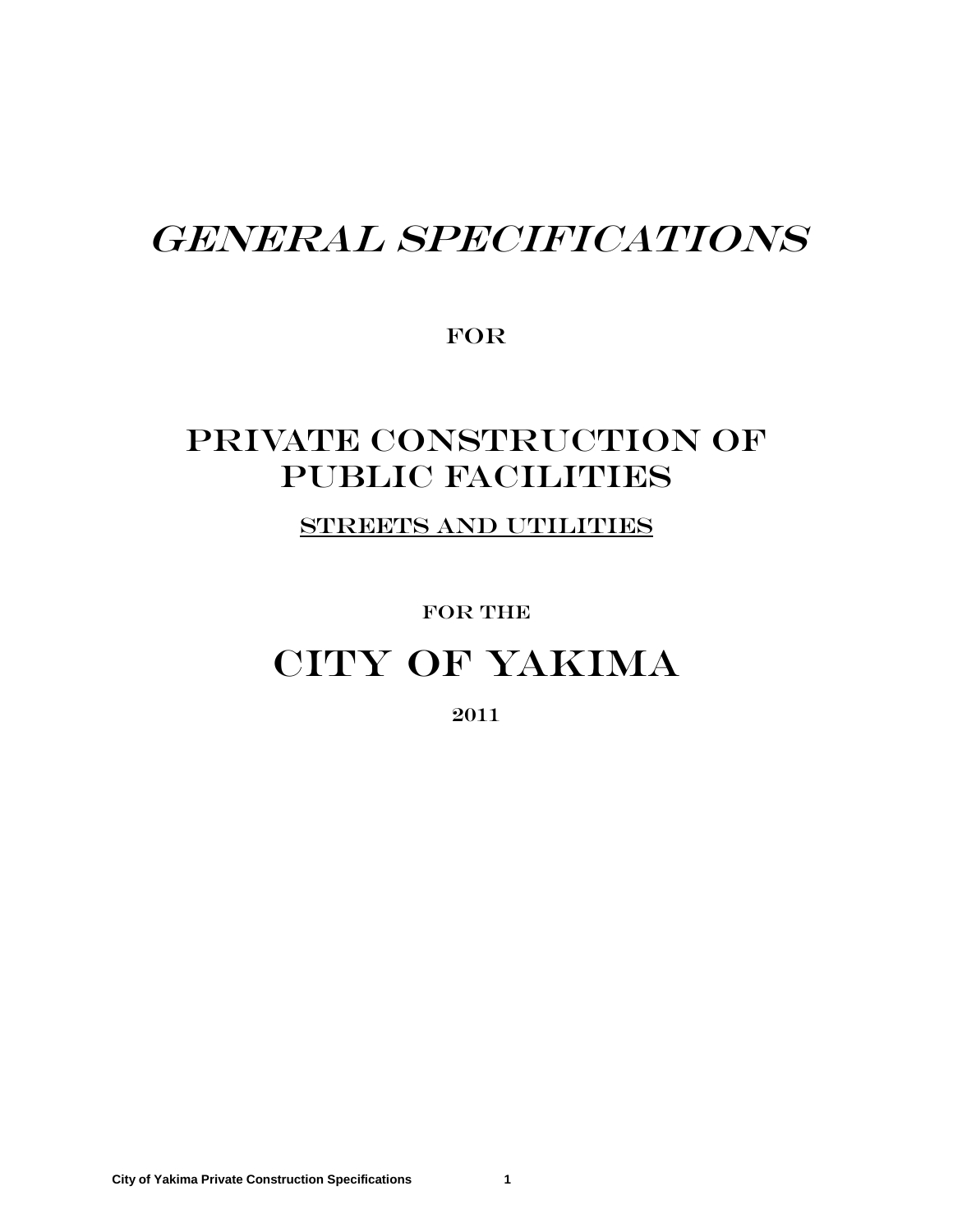### *CONTENTS*

| <b>SECTION</b>                                                                     | <b>PAGE</b>    |
|------------------------------------------------------------------------------------|----------------|
|                                                                                    | 3              |
| <i><b>STANDARD SPECIFICATIONS</b></i>                                              |                |
|                                                                                    | 7              |
|                                                                                    | $\overline{7}$ |
| <b>CONTRACT PROVISIONS</b>                                                         |                |
|                                                                                    | 75             |
|                                                                                    | 75             |
|                                                                                    | 76             |
|                                                                                    | 78             |
|                                                                                    | 81             |
|                                                                                    | 83             |
|                                                                                    | 83             |
|                                                                                    | 87             |
|                                                                                    | 90             |
|                                                                                    | 99             |
|                                                                                    | 103            |
|                                                                                    | 105            |
|                                                                                    | 106            |
|                                                                                    | 106            |
|                                                                                    | 107            |
|                                                                                    | 108            |
|                                                                                    | 108            |
|                                                                                    | 113            |
| 7-04 Drainage Structures, Storm Sewers, Sanitary Sewers, Water Mains, and Conduits | 114            |
|                                                                                    | 115            |
|                                                                                    | 115            |
|                                                                                    | 115            |
|                                                                                    | 117            |
|                                                                                    | 117            |
|                                                                                    | 118            |
|                                                                                    | 118            |
|                                                                                    | 136            |
|                                                                                    | 137            |
|                                                                                    | Attached       |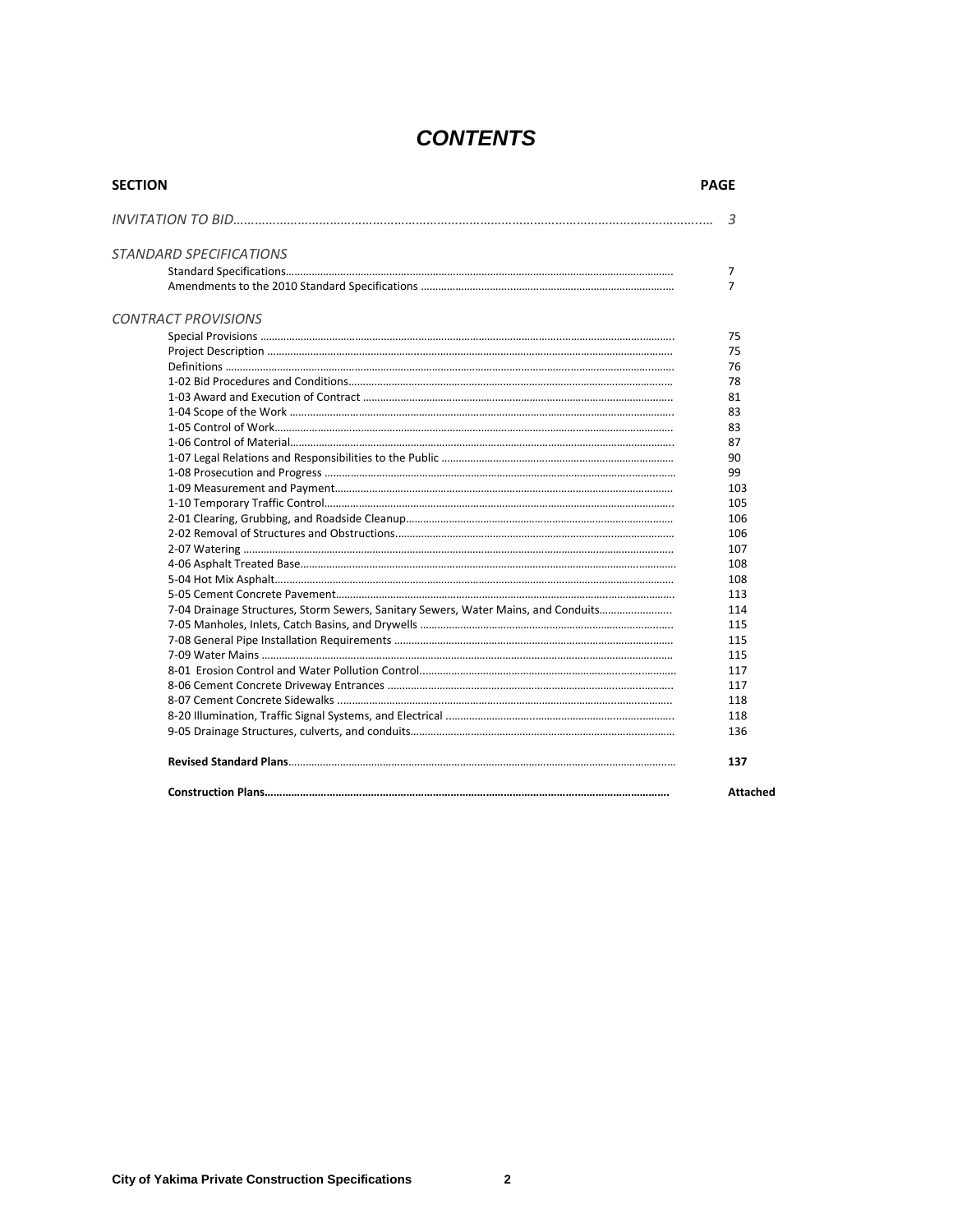#### **INTRODUCTION**

The following Amendments and Special Provisions shall be used in conjunction with the 2010 Standard Specifications for Road, Bridge, and Municipal Construction.

#### **AMENDMENTS TO THE STANDARD SPECIFICATIONS**

The following Amendments to the Standard Specifications are made a part of this contract and supersede any conflicting provisions of the Standard Specifications. For informational purposes, the date following each Amendment title indicates the implementation date of the Amendment or the latest date of revision.

Each Amendment contains all current revisions to the applicable section of the Standard Specifications and may include references which do not apply to this particular project.

#### **SECTION 1-01, DEFINITIONS AND TERMS August 2, 2011**

#### **1-01.2(1) Associations and Miscellaneous**

The abbreviation and definition **"**AREA American Railway Engineering Association" is replaced with the following:

AREMA American Railway Engineering and Maintenance Association

#### **SECTION 1-02, BID PROCEDURES AND CONDITIONS January 4, 2011**

#### **1-02.7 Bid Deposit**

In the first paragraph, the third sentence is revised to read:

For projects scheduled for bid opening in Olympia, the proposal bond may be in hard copy or electronic format via Surety2000.com or Insurevision.com and BidX.com.

#### **1-02.9 Delivery of Proposal**

In the first paragraph, the first sentence is revised to read:

For projects scheduled for bid opening in Olympia, each Proposal shall be sealed and submitted in the envelope provided with it, or electronically via Expedite software and BidX.com at the location and time identified in Section 1-02.12.

The following new paragraph is inserted after the first paragraph:

For projects scheduled for bid opening in the Region, each Proposal shall be sealed and submitted in the envelope provided with it, at the location and time identified in Section 1- 02.12. The Bidder shall fill in all blanks on this envelope to ensure proper handling and delivery.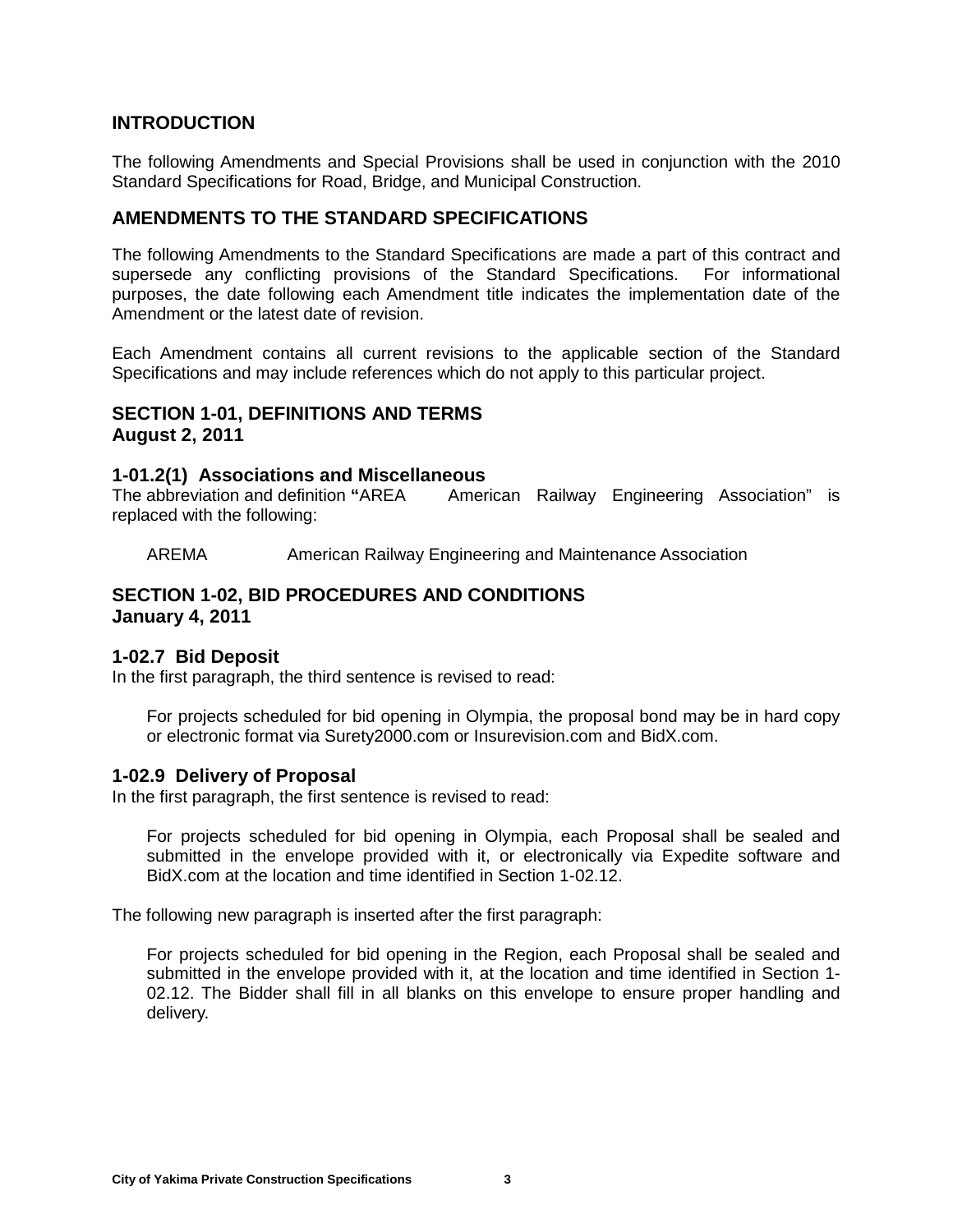#### **SECTION 1-06, CONTROL OF MATERIALS January 3, 2011**

#### **1-06.1 Approval of Materials Prior to Use**

This section is supplemented with the following new sub-section:

#### **1-06.1(4) Fabrication Inspection Expense**

In the event the Contractor elects to have items fabricated beyond 300 miles from Seattle, Washington the Contracting Agency will deduct from payment due the Contractor costs to perform fabrication inspection on the following items:

- Steel Bridges and Steel Bridge components
- Cantilever Sign Structures and Sign Bridges
- Prestressed Concrete Girders and Precast Bridge Components
- Cylindrical, Disc, Pin, and Spherical Bearings
- Modular Expansion Joints
- Epoxy Coated Reinforcing Steel
- Painted and Powder Coated Luminaire and Signal Poles
- Additional items as may be determined by the Engineer

The deductions for fabrication inspection costs will be as shown in the Payment Table below.

| Zone | <b>Place of Fabrication</b> | <b>Reduction in Payment</b>   |
|------|-----------------------------|-------------------------------|
|      | Within 300 airline miles    | <b>None</b>                   |
|      | from Seattle                |                               |
|      | Between 300 and 3,000       | \$700.00 per *inspection day  |
|      | airline miles from Seattle  |                               |
| 3    | Over 3,000 airline miles    | \$1,000 per *inspection day,  |
|      | from Seattle                | but not less than \$2,500 per |
|      |                             | tric                          |

\*Note - An inspection day includes any calendar day or portion of a calendar day spent inspecting at or traveling to and from a place of fabrication.

Where fabrication of an item takes place in more than one zone, the reduction in payment will be computed on the basis of the entire item being fabricated in the furthest of zones where any fabrication takes place on that item.

The rates for Zone 2 and 3 shall be applied for the full duration time of all fabrication inspection activities to include but not limited to; plant approvals, prefabrication meetings, fabrication, coatings and final inspection.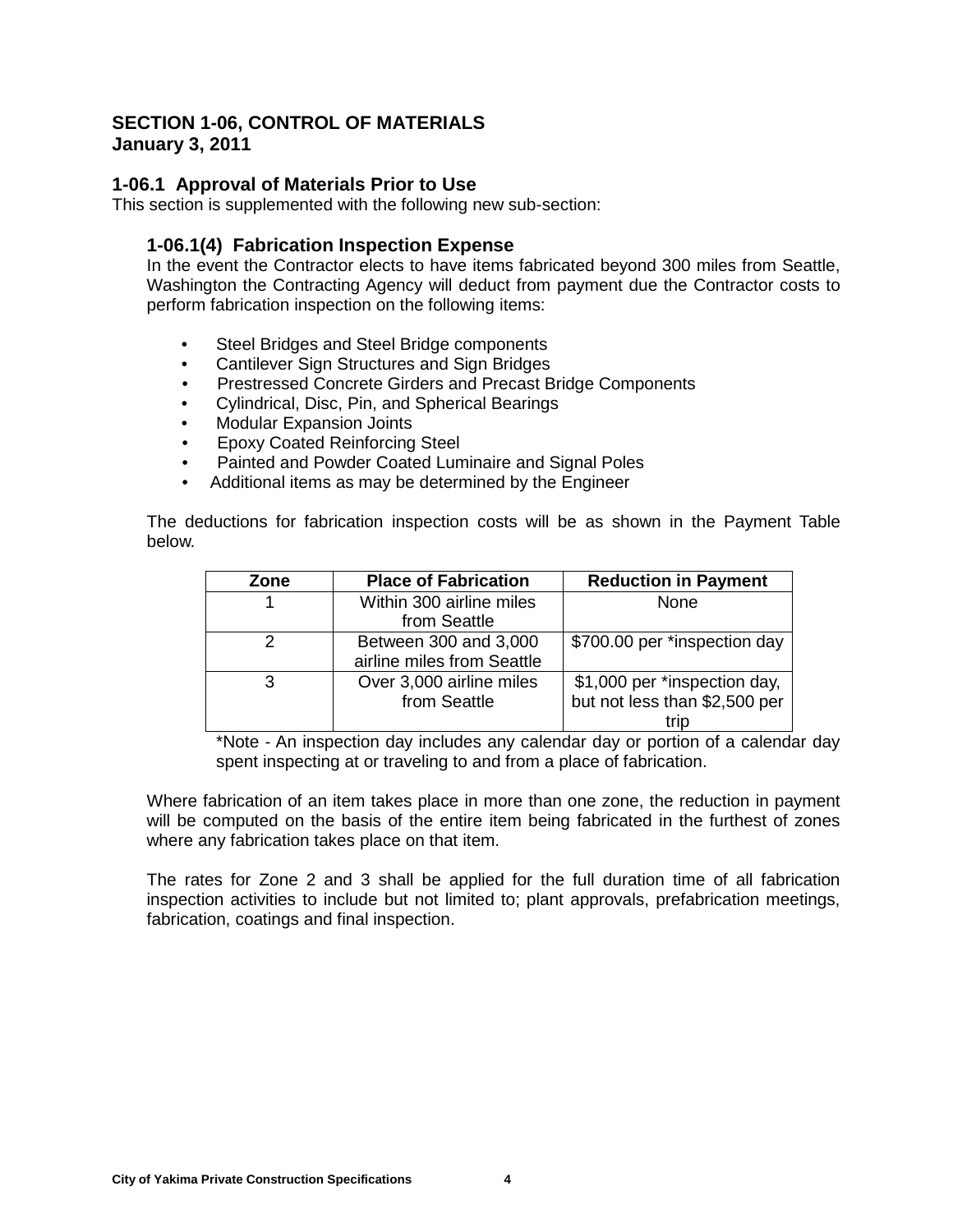#### **1-06.2(2)A General**

Table 2 "Pay Factors" on page 1-39 is revised to read:

| <b>PAY FACTOR</b>                    | Minimum Required Percent of Work Within Specification Limits for a Given Factor (PU + PL) – 100 |       |       |                 |                       |                             |                             |                             |                             |                             |                             |                             |                             |                             |                             |
|--------------------------------------|-------------------------------------------------------------------------------------------------|-------|-------|-----------------|-----------------------|-----------------------------|-----------------------------|-----------------------------|-----------------------------|-----------------------------|-----------------------------|-----------------------------|-----------------------------|-----------------------------|-----------------------------|
| Category                             | $n=3$                                                                                           | $n=4$ | $n=5$ | n=6             | $n=7$                 | $n = 8$                     | $n=9$                       | $n = 10$<br>to<br>$n = 11$  | $n = 12$<br>to<br>$n = 14$  | $n = 15$<br>to<br>$n = 17$  | $n = 18$<br>to<br>$n = 22$  | $n = 23$<br>to<br>$n = 29$  | $n = 30$<br>to<br>$n = 42$  | $n = 43$<br>to<br>n=66      | $n=67$<br>to<br>œ.          |
| 1.05<br>1.04<br>1.03<br>1.02<br>1.01 | 100                                                                                             | 100   | 100   | 100<br>99<br>98 | 100<br>98<br>97<br>95 | 100<br>99<br>96<br>94<br>92 | 100<br>97<br>94<br>91<br>89 | 100<br>95<br>92<br>89<br>87 | 100<br>96<br>93<br>90<br>88 | 100<br>96<br>93<br>91<br>89 | 100<br>96<br>94<br>92<br>90 | 100<br>97<br>95<br>93<br>91 | 100<br>97<br>95<br>93<br>92 | 100<br>97<br>96<br>94<br>92 | 100<br>97<br>96<br>94<br>93 |
| 1.00                                 | 69                                                                                              | 75    | 78    | 80              | 82                    | 83                          | 84                          | 85                          | 86                          | 87                          | 88                          | 89                          | 90                          | 91                          | 92                          |
| 0.99                                 | 66                                                                                              | 72    | 76    | 78              | 80                    | 81                          | 82                          | 83                          | 84                          | 85                          | 86                          | 87                          | 89                          | 90                          | 91                          |
| 0.98                                 | 64                                                                                              | 70    | 74    | 76              | 78                    | 79                          | 80                          | 81                          | 82                          | 84                          | 85                          | 86                          | 87                          | 88                          | 90                          |
| 0.97                                 | 63                                                                                              | 68    | 72    | 74              | 76                    | 77                          | 78                          | 79                          | 81                          | 82                          | 83                          | 84                          | 86                          | 87                          | 88                          |
| 0.96                                 | 61                                                                                              | 67    | 70    | 72              | 74                    | 75                          | 76                          | 78                          | 79                          | 81                          | 82                          | 83                          | 84                          | 86                          | 87                          |
| 0.95                                 | 59                                                                                              | 65    | 68    | 71              | 72                    | 74                          | 75                          | 76                          | 78                          | 79                          | 80                          | 82                          | 83                          | 84                          | 86                          |
| 0.94                                 | 58                                                                                              | 63    | 67    | 69              | 71                    | 72                          | 73                          | 75                          | 76                          | 78                          | 79                          | 80                          | 82                          | 83                          | 85                          |
| 0.93                                 | 57                                                                                              | 62    | 65    | 67              | 69                    | 71                          | 72                          | 73                          | 75                          | 76                          | 78                          | 79                          | 80                          | 82                          | 84                          |
| 0.92                                 | 55                                                                                              | 60    | 63    | 66              | 68                    | 69                          | 70                          | 72                          | 73                          | 75                          | 76                          | 78                          | 79                          | 81                          | 82                          |
| 0.91                                 | 54                                                                                              | 59    | 62    | 64              | 66                    | 68                          | 69                          | 70                          | 72                          | 74                          | 75                          | 76                          | 78                          | 79                          | 81                          |
| 0.90                                 | 53                                                                                              | 57    | 61    | 63              | 65                    | 66                          | 67                          | 69                          | $\overline{71}$             | $\overline{72}$             | $\overline{74}$             | $\overline{75}$             | $\overline{77}$             | 78                          | 80                          |
| 0.89                                 | 51                                                                                              | 56    | 59    | 62              | 63                    | 65                          | 66                          | 68                          | 69                          | 71                          | 72                          | 74                          | 75                          | 77                          | 79                          |
| 0.88                                 | 50                                                                                              | 55    | 58    | 60              | 62                    | 64                          | 65                          | 66                          | 68                          | 70                          | 71                          | 73                          | 74                          | 76                          | 78                          |
| 0.87                                 | 49                                                                                              | 53    | 57    | 59              | 61                    | 62                          | 63                          | 65                          | 67                          | 68                          | 70                          | 71                          | 73                          | 75                          | 77                          |
| 0.86                                 | 48                                                                                              | 52    | 55    | 58              | 59                    | 61                          | 62                          | 64                          | 66                          | 67                          | 69                          | 70                          | 72                          | 74                          | 76                          |

Table 2 **Pay Factors** 

(Continued)

### Table 2 "Pay Factors" on page 1-40 is revised to read:

| . <u>.</u><br>Pay Factors (continued)                                                                                                                                                                                                      |       |       |       |       |       |         |       |                            |                            |                            |                            |                          |                                                                                                        |                            |                     |
|--------------------------------------------------------------------------------------------------------------------------------------------------------------------------------------------------------------------------------------------|-------|-------|-------|-------|-------|---------|-------|----------------------------|----------------------------|----------------------------|----------------------------|--------------------------|--------------------------------------------------------------------------------------------------------|----------------------------|---------------------|
| <b>PAY FACTOR</b>                                                                                                                                                                                                                          |       |       |       |       |       |         |       |                            |                            |                            |                            |                          | Minimum Required Percent of Work Within Specification Limits for a Given Factor $(P_{ij} + P_i) - 100$ |                            |                     |
| Category                                                                                                                                                                                                                                   | $n=3$ | $n=4$ | $n=5$ | $n=6$ | $n=7$ | $n = 8$ | $n=9$ | $n = 10$<br>to<br>$n = 11$ | $n = 12$<br>to<br>$n = 14$ | $n = 15$<br>to<br>$n = 17$ | $n = 18$<br>to<br>$n = 22$ | $n = 23$<br>to<br>$n=29$ | $n=30$<br>to<br>$n=42$                                                                                 | $n = 43$<br>to<br>$n = 66$ | $n = 67$<br>to<br>∞ |
| 0.85                                                                                                                                                                                                                                       | 46    | 51    | 54    | 56    | 58    | 60      | 61    | 62                         | 64                         | 66                         | 67                         | 69                       | 71                                                                                                     | 72                         | 75                  |
| 0.84                                                                                                                                                                                                                                       | 45    | 49    | 53    | 55    | 57    | 58      | 60    | 61                         | 63                         | 65                         | 66                         | 68                       | 70                                                                                                     | 71                         | 73                  |
| 0.83                                                                                                                                                                                                                                       | 44    | 48    | 51    | 54    | 56    | 57      | 58    | 60                         | 62                         | 64                         | 65                         | 67                       | 69                                                                                                     | 70                         | 72                  |
| 0.82                                                                                                                                                                                                                                       | 43    | 47    | 50    | 53    | 54    | 56      | 57    | 59                         | 61                         | 62                         | 64                         | 66                       | 67                                                                                                     | 69                         | 71                  |
| 0.81                                                                                                                                                                                                                                       | 41    | 46    | 49    | 51    | 53    | 55      | 56    | 58                         | 59                         | 61                         | 63                         | 64                       | 66                                                                                                     | 68                         | 70                  |
| 0.80                                                                                                                                                                                                                                       | 40    | 44    | 48    | 50    | 52    | 54      | 55    | 56                         | 58                         | 60                         | 62                         | 63                       | 65                                                                                                     | 67                         | 69                  |
| 0.79                                                                                                                                                                                                                                       | 39    | 43    | 46    | 49    | 51    | 52      | 54    | 55                         | 57                         | 59                         | 61                         | 62                       | 64                                                                                                     | 66                         | 68                  |
| 0.78                                                                                                                                                                                                                                       | 38    | 42    | 45    | 48    | 50    | 51      | 52    | 54                         | 56                         | 58                         | 59                         | 61                       | 63                                                                                                     | 65                         | 67                  |
| 0.77                                                                                                                                                                                                                                       | 36    | 41    | 44    | 46    | 48    | 50      | 51    | 53                         | 55                         | 57                         | 58                         | 60                       | 62                                                                                                     | 64                         | 66                  |
| 0.76                                                                                                                                                                                                                                       | 35    | 39    | 43    | 45    | 47    | 49      | 50    | 52                         | 54                         | 56                         | 57                         | 59                       | 61                                                                                                     | 63                         | 65                  |
| 0.75                                                                                                                                                                                                                                       | 33    | 38    | 42    | 44    | 46    | 48      | 49    | 51                         | 53                         | 54                         | 56                         | 58                       | 60                                                                                                     | 62                         | 64                  |
| <b>REJECT</b><br>Values Less Than Those Shown Above                                                                                                                                                                                        |       |       |       |       |       |         |       |                            |                            |                            |                            |                          |                                                                                                        |                            |                     |
| Reject Quality Levels Less Than Those Specified for a 0.75 Pay Factor<br>Note: If the value of $(P_{U}+P_{1})$ - 100 does not correspond to a $(P_{U}+P_{1})$ - 100 value in this table, use the next smaller $(P_{U}+P_{1})$ - 100 value. |       |       |       |       |       |         |       |                            |                            |                            |                            |                          |                                                                                                        |                            |                     |

## Table 2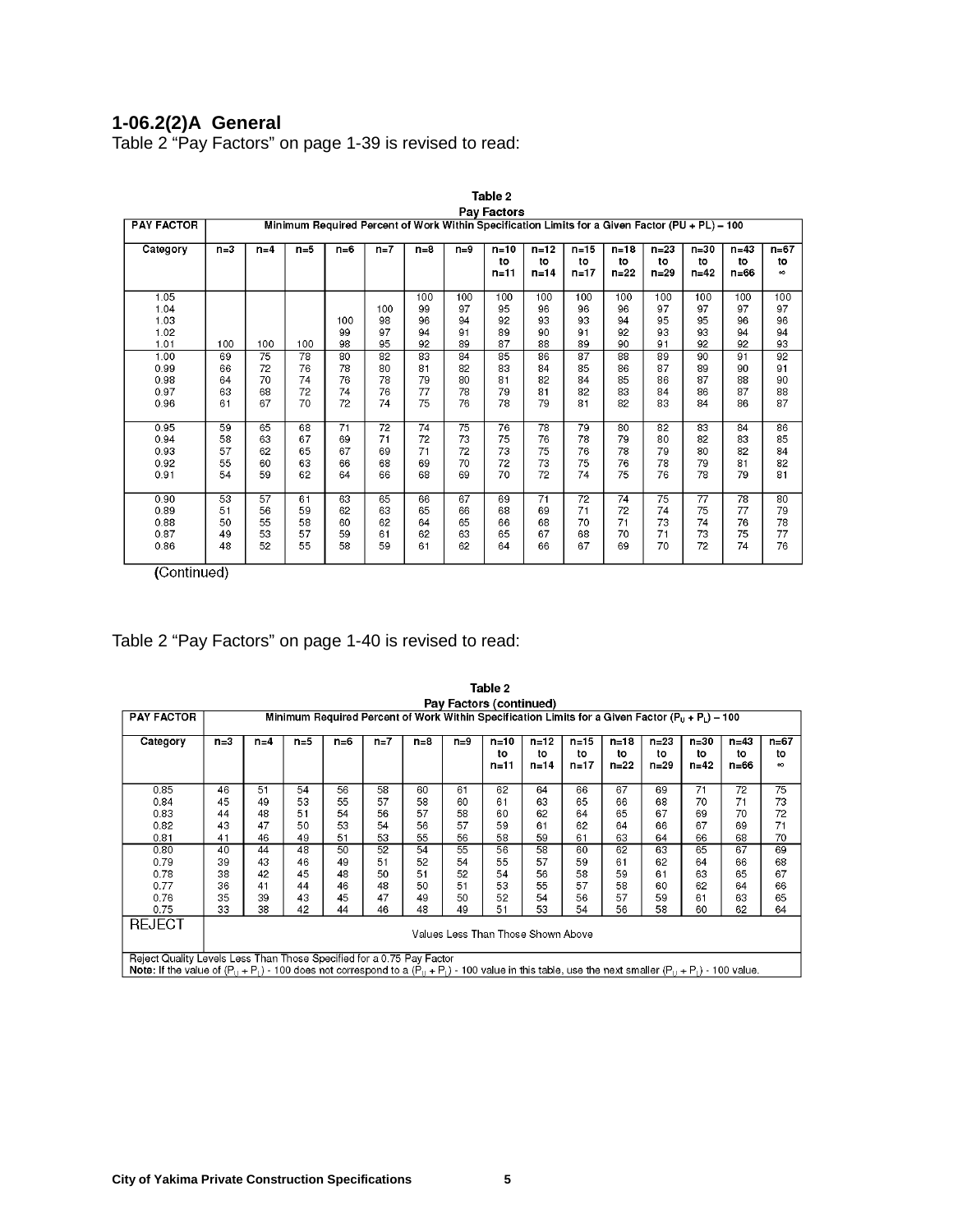#### **SECTION 1-07, LEGAL RELATIONS AND RESPONSIBILITIES TO THE PUBLIC January 3, 2011**

#### **1-07.2 Sales Tax**

The third sentence in the first paragraph is revised to read:

The Contractor shall contact the Contract Payment section of the Division of Accounting & Financial Services of the Department of Transportation, Olympia WA for questions on sales tax.

The first sentence in the third paragraph is revised to read:

The Contracting Agency will pay the retained percentage only if the Contractor has obtained from the State Department of Revenue a certificate showing that all Contractrelated taxes have been paid (RCW 60.28.051).

#### **1-07.9(1) General**

The second sentence in the fourth paragraph is revised to read:

When the project involves highway Work, heavy Work and building Work, the Contract Provisions may list a Federal wage and fringe benefit rate for the highway Work, a separate Federal wage and fringe benefit rate for both the heavy Work and the building Work.

#### **1-07.13(4) Repair of Damage**

The last sentence in the first paragraph is revised to read:

For damage qualifying for relief under Sections 1-07.13(1), 1-07.13(2), 1-07.13(3), or 8- 17.5, payment will be made in accordance with Section 1-09.4 using the estimated Bid item "Reimbursement for Third Party Damage".

#### **1-07.14 Responsibility for Damage**

The third, fourth and fifth paragraphs are revised to read:

Subject to the limitations in this section and RCW 4.24.115 the Contractor shall indemnify, defend, and save harmless the State, Governor, Commission, Secretary, and all officers and employees of the State from all claims, suits, or actions brought for injuries to, or death of, any persons or damages resulting from construction of the Work or in consequence of any negligence or breach of contract regarding the Work, or the use of any improper materials in the Work, caused in whole or in part by any act or omission by the Contractor or the agents or employees of the Contractor during performance or at any time before final acceptance. In addition to any remedy authorized by law, the State may retain so much of the money due the Contractor as deemed necessary by the Engineer to ensure indemnification until disposition has been made of such suits or claims.

Subject to the limitations in this section and RCW 4.24.115, the Contractor shall indemnify, defend, and save harmless any county, city, or region, its officers, and employees connected with the Work, within the limits of which county, city, or region the Work is being performed, all in the same manner and to the same extent as provided above for the protection of the State, its officers and employees, provided that no retention of money due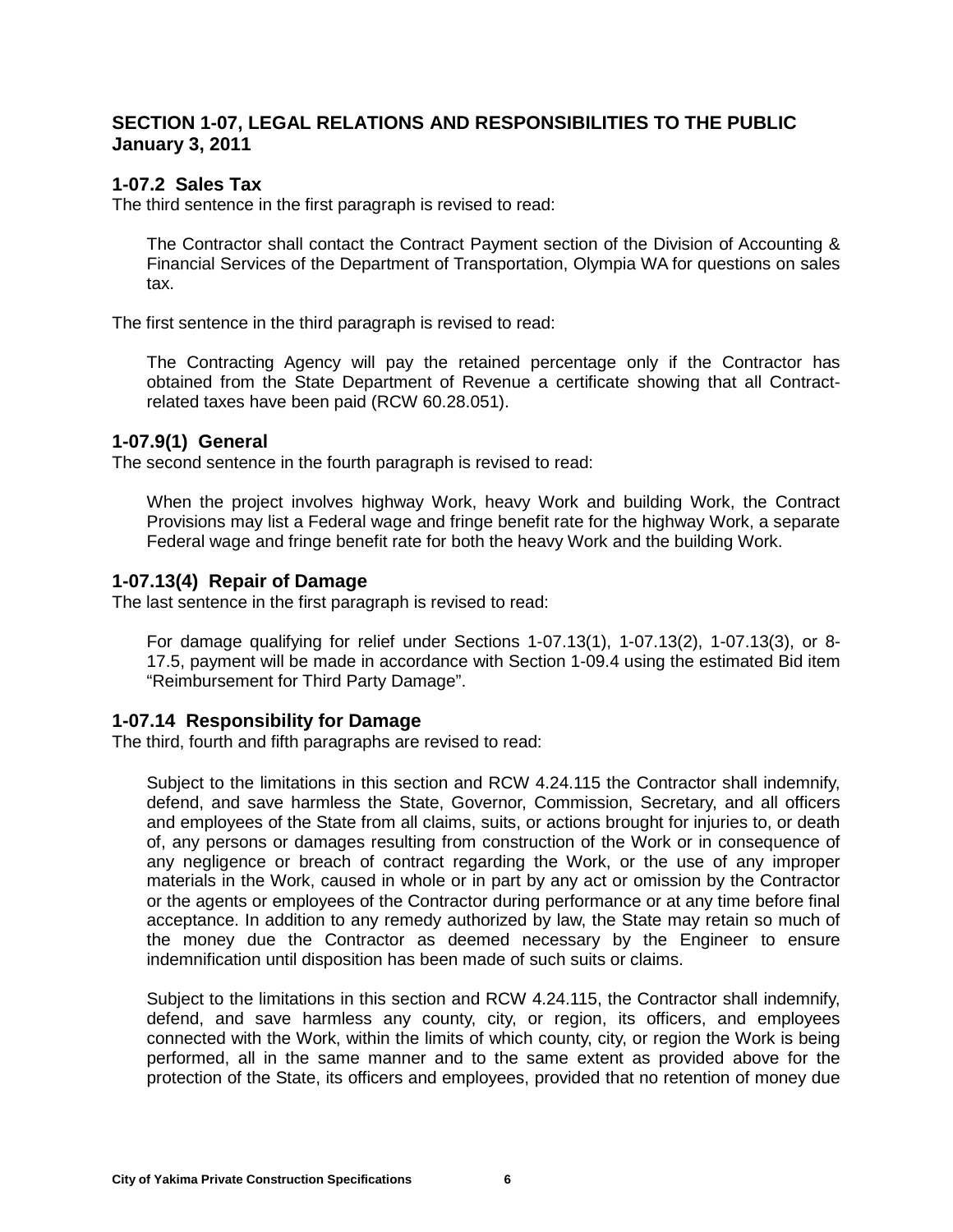the Contractor be made by the State except as provided in RCW 60.28, pending disposition of suits or claims for damages brought against the county, city, or district.

Pursuant to RCW 4.24.115, where such claims, suits, or actions result from the concurrent negligence of (a) the indemnitee or the indemnitee's agents or employees and (b) the Contractor or the Contractor's agent or employees, the indemnity provisions provided in the preceding paragraphs of this section shall be valid and enforceable only to the extent of the Contractor's negligence or the negligence of its agents and employees.

This section is supplemented with the following:

THE CONTRACTOR SPECIFICALLY ASSUMES ALL POTENTIAL LIABILITY FOR ACTIONS BROUGHT BY EMPLOYEES OF THE CONTRACTOR AND, SOLELY FOR THE PURPOSE OF ENFORCING THE DEFENSE AND INDEMNIFICATION OBLIGATIONS SET FORTH IN SECTION 1-07.14, THE CONTRACTOR SPECIFICALLY WAIVES ANY IMMUNITY GRANTED UNDER THE STATE INDUSTRIAL INSURANCE LAW, RCW TITLE 51. THIS WAIVER HAD BEEN MUTUALLY NEGOTIATED BY THE PARTIES. THE CONTRACTOR SHALL SIMILARLY REQUIRE THAT EACH SUBCONTRACTOR IT RETAINS IN CONNECTION WITH THE PROJECT COMPLY WITH THE TERMS OF THIS PARAGRAPH, WAIVE ANY IMMUNITY GRANTED UNDER RCW TITLE 51 AND ASSUME ALL LIABILITY FOR ACTIONS BROUGHT BY EMPLOYEES OF THE SUBCONTRACTOR.

#### **1-07.15 Temporary Water Pollution/Erosion Control**

The fourth paragraph is deleted**.**

#### **1-07.15(1) Spill Prevention, Control and Countermeasures Plan**

The third sentence in the first paragraph is revised to read:

No on-site construction activities may commence until the Contracting Agency accepts a SPCC Plan for the project.

In item number 10, the first paragraph below the pay item "SPCC Plan," lump sum is revised to read:

When the written SPCC Plan is accepted by the Contracting Agency, the Contractor shall receive 50-percent of the lump sum Contract price for the plan.

#### **1-07.16(2) Vegetation Protection and Restoration**

The second paragraph is revised to read:

Damage which may require replacement of vegetation includes torn bark stripping, broken branches, exposed root systems, cut root systems, poisoned root systems, compaction of surface soil and roots, puncture wounds, drastic reduction of surface roots or leaf canopy, changes in grade greater than 6-inches, or any other changes to the location that may jeopardize the survival or health of the vegetation to be preserved.

The third paragraph is revised to read:

When large roots of trees designated to be saved are exposed by the Contractor's operation, they shall be wrapped with heavy, moist material such as burlap or canvas for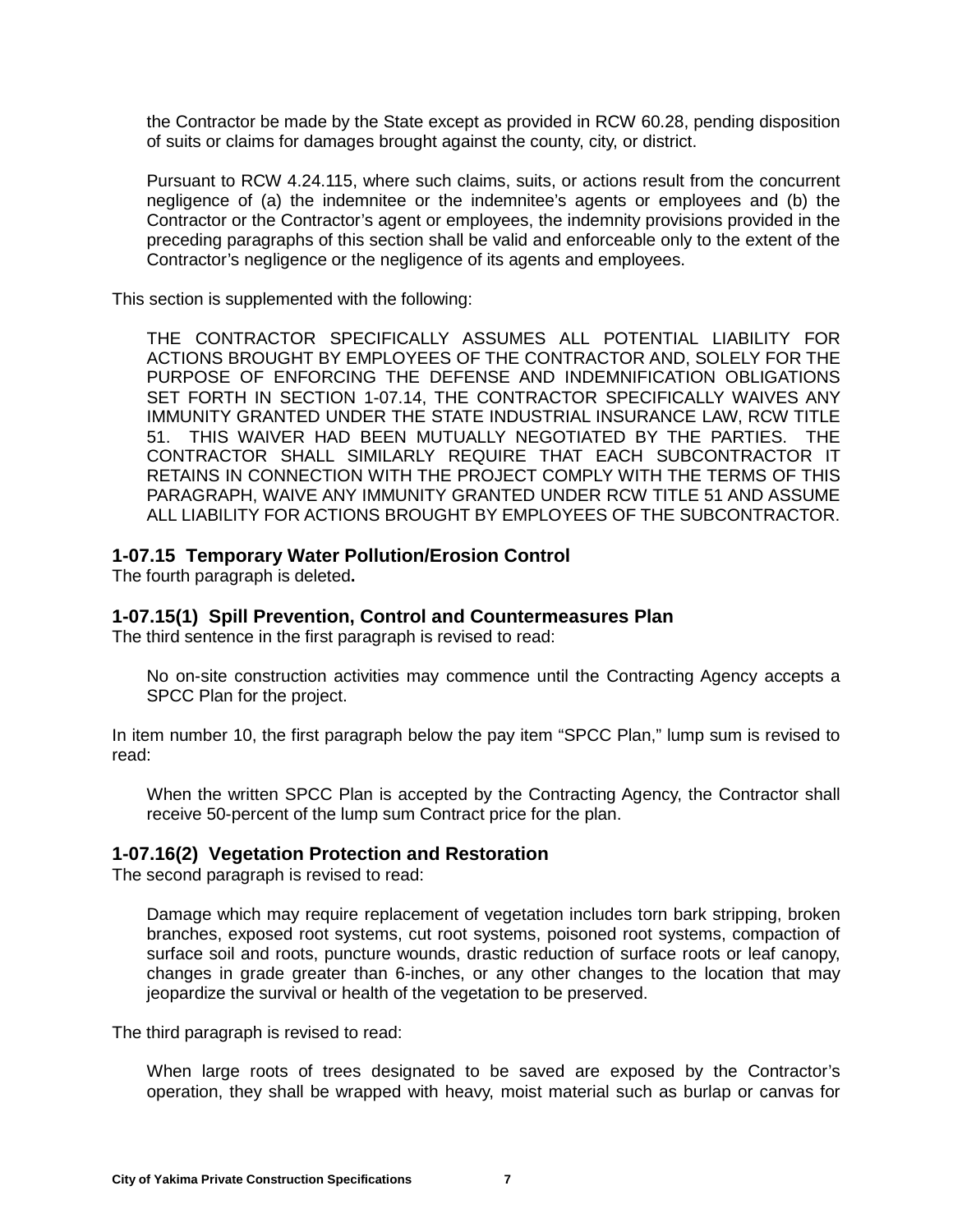protection and to prevent excessive drying. The material shall be kept moist and securely fastened until the roots are covered to finish grade. All material and fastening material shall be removed from the roots before covering. All roots 1-inch or larger in diameter, which are damaged, shall be pruned with a sharp saw or pruning shear. Damaged, torn, or ripped bark shall be removed as designated by the Engineer at no additional cost to the Contracting Agency.

The fourth paragraph is revised to read:

Any pruning activity required to complete the Work as specified shall be performed by a Certified Arborist as designated by the Engineer.

#### **1-07.18 Public Liability and Property Damage Insurance**

This section is deleted in its entirety and replaced with the following:

#### **1-07.18 Public Liability and Property Damage Insurance**

The Contractor shall obtain and keep in force the following policies of insurance. The policies shall be with companies or through sources approved by the State Insurance Commissioner pursuant to Chapter 48.05, RCW. Unless otherwise indicated below, the policies shall be kept in force from the execution date of the Contract until the date of acceptance by the Secretary (Section 1-05.12).

- 1. Owners and Contractors Protective (OCP) Insurance providing bodily injury and property damage liability coverage with limits of \$3,000,000 per occurrence and, per project, in the aggregate for each policy period, written on Insurance Services Office (ISO) form CG0009 1204, together with Washington State Department of Transportation amendatory endorsement CG 2908 1195, specifying the Contracting Agency, the State, the Governor, the Commission, the Secretary , the Department and all officers and employees of the State as named insured.
- 2. Commercial General Liability (CGL) Insurance written under ISO Form CG0001 or its equivalent with minimum limits of \$3,000,000 per occurrence and in the aggregate for each one year policy period. This coverage may be any combination of primary, umbrella or excess liability coverage affording total liability limits of not less than \$3,000,000 per occurrence and in the aggregate. Products and completed operations coverage shall be provided for a period of three years following Substantial Completion of the Work.
- 3. Commercial Automobile Liability Insurance providing bodily injury and property damage liability coverage for all owned and nonowned vehicles assigned to or used in the performance of the Work with a combined single limit of not less than \$1,000, 000 each occurrence. This coverage may be any combination of primary, umbrella or excess liability coverage affording total liability limits of not less than \$1,000,000 per occurrence with the State named as an additional insured or designated insured in connection with the Contractor's Performance of the Contract. If pollutants are to be transported, MCS 90 and CA 99 48 endorsements are required on the Commercial Automobile Liability insurance policy unless in-transit pollution risk is covered under a Pollution Liability insurance policy.
- 4. The Contractor shall be Named Insured and the Contracting Agency, the State, the Governor, the Commission, the Secretary, the Department, all officers and employees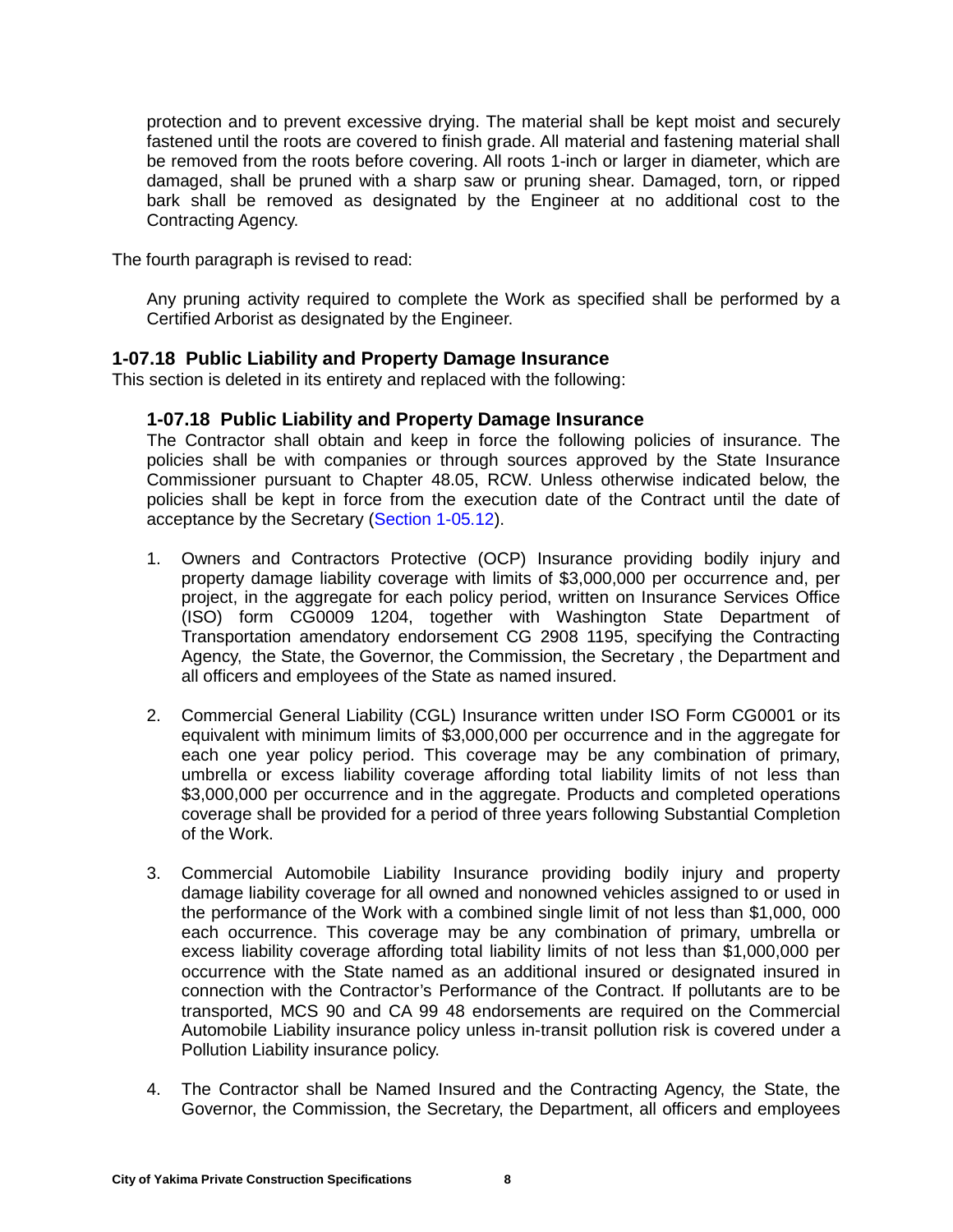of the State, and their respective members, directors, officers, employees, agents and consultants (collectively the "Additional Insureds") shall be included as Additional Insureds for all policies and coverages specified in this Section, with the exception of the OCP policy. Said insurance coverage shall be primary and non-contributory insurance with respect to the insureds and the Additional Insureds. Any insurance or self-insurance beyond that specified in this Contract that is maintained by any Additional Insured shall be in excess of such insurance and shall not contribute with it. All insurance coverage required by this Section shall be written and provided by "occurrence-based" policy forms rather than by "claims made" forms.

All endorsements adding Additional Insureds to required policies shall be issued on (i) form CG 20 10 11 85 or a form deemed equivalent by the Contracting Agency, providing the Additional Insureds with all policies and coverages set forth in this Section, with the exception of the OCP and Commercial Auto policies or (ii) form CA 20 48 or forms deemed equivalent by Contracting Agency, providing the Additional Insureds with all coverage's required under the Commercial Automobile Liability.

- 5. The coverage limits to be provided by Contractor for itself and to the Contracting Agency and Additional Insureds pursuant to this section or any Special Provision, shall be on a "per project" aggregate basis with the minimum limits of liability as set forth herein for both general liability and products/completed operations claims. The additional insured coverage required under this Section for products/completed operations claims shall remain in full force and effect for not less than three years following Substantial Completion of the project. If the Contractor maintains, at any time, coverage limits for itself in excess of limits set forth in this Section 1-07.18 or any Special Provision, then those additional coverage limits shall also apply to the Contracting Agency and the Additional Insureds. This includes, but is not limited to, any coverage limits provided under any risk financing program of any description, whether such limits are primary, excess, contingent or otherwise.
- 6. All insurance policies and coverage's required under Section 1-07.18 and Section 1- 07.10 shall contain a waiver of subrogation against the Contracting Agency , the State, any Additional Insured and their respective departments, agencies, boards, and commissions and their respective officers, officials, agents, and employees for losses arising from Work performed by or on behalf of the Contractor. This waiver has been mutually negotiated by the parties.
- 7. Where applicable, the Contractor shall cause each Subcontractor to provide insurance that complies with all applicable requirements of the Contractor-provided insurance as set forth herein, in circumstances where the Subcontractor is not covered by the Contractor-provided insurance. The Contractor shall have sole responsibility for determining the limits of coverage required, if any, to be obtained by Subcontractors, which determination shall be made in accordance with reasonable and prudent business practices. In the event that a Subcontractor is required to add the Contractor as an additional insured pursuant to its contract for Work at the Project, then the Contractor shall also cause each Subcontractor to include the Contracting Agency and the Additional Insureds as additional insureds as well, for primary and non-contributory limits of liability under each Subcontractor's Commercial General Liability, Commercial Automobile Liability and, any other coverage's which may be required pursuant to a "Special Provision".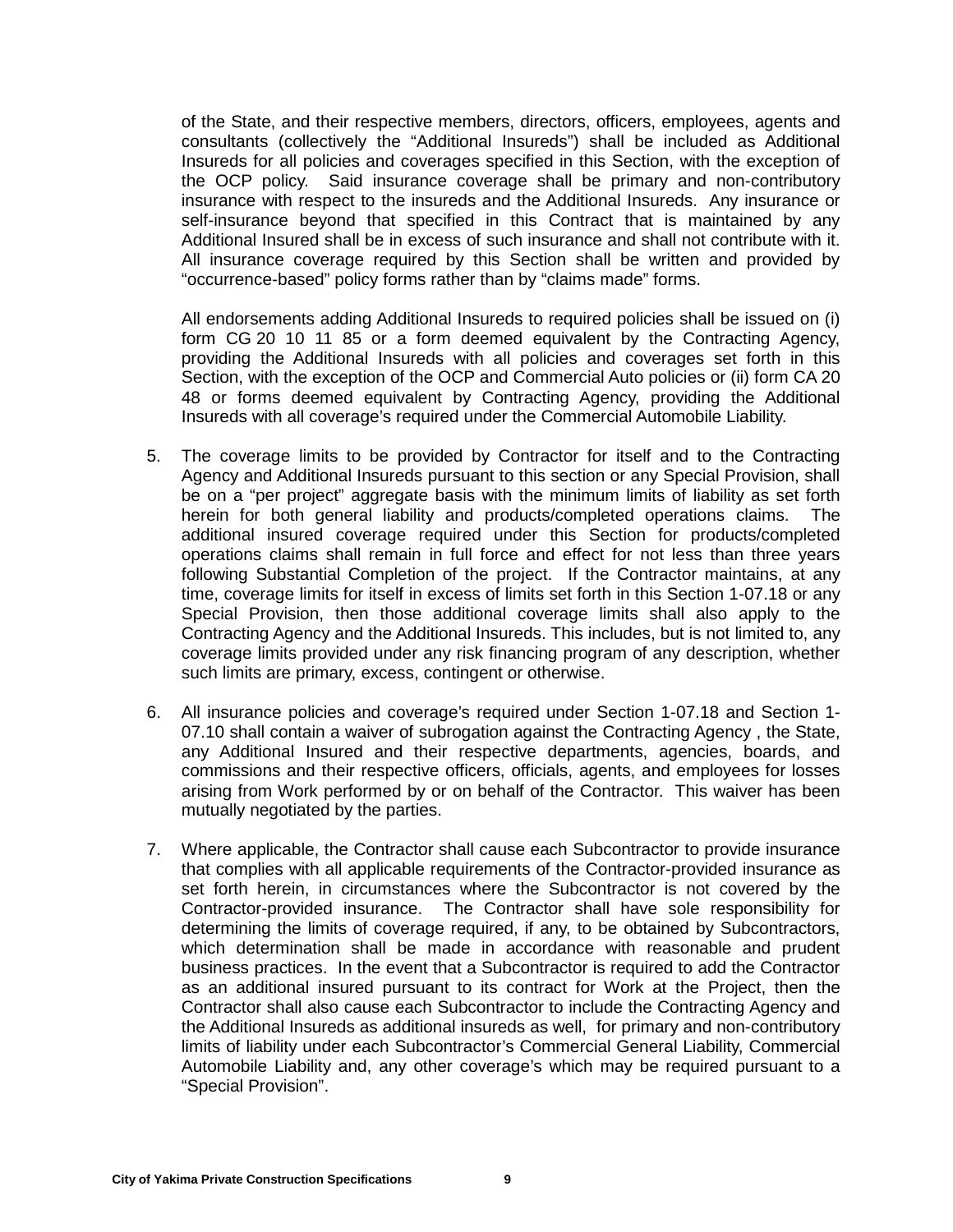8. Unless specifically noted otherwise in the Contract Documents, the parties to this Contract do not intend by any of the provisions of this Contract to cause the public or any member thereof or any other Person to be a third party beneficiary of the Contract Documents. Nothing in this Contract authorizes anyone not a party to this Contract or a designated third party beneficiary to this Contract to maintain a suit for personal injuries or property damage pursuant to the terms or provisions of this Contract. It is the further intent of the Contracting Agency and the Contractor in executing the Form of Contract that no individual, firm, corporation or any combination thereof which supplies materials, labor, services, or equipment to the Contractor for the performance of the Work shall become thereby a third party beneficiary of this Contract.

The Contract Documents shall not be construed to create a contractual relationship of any kind between the Contracting Agency and a Subcontractor or any other Person except the Contractor.

- 9. The Owners and Contractors Protective Insurance policy shall not be subject to a deductible or contain provisions for a deductible. The Commercial General Liability policy and the Commercial Automobile Liability Insurance policy may, at the discretion of the Contractor, contain such provisions. If a deductible applies to any claim under these policies, then payment of that deductible will be the responsibility of the Contractor, notwithstanding any claim of liability against the Contracting Agency. However in no event shall any provision for a deductible provide for a deductible in excess of \$50,000.00.
- 10. With the exception of the Commercial Automobile liability coverage, no policies of insurance required under this Section shall contain an arbitration or alternative dispute resolution clause applicable to disputes between the insurer and its insureds. Any and all disputes concerning (i) terms and scope of insurance coverage afforded by the policies required hereunder and/or (ii) extra contractual remedies and relief which may be afforded policy holders in connection with coverage disputes, shall be resolved in Washington Superior Court, applying Washington law.
- 11. Prior to Contract execution, the Contractor shall file with the Department of Transportation, Contract Payment Section, P.O. Box 47420, Olympia, WA 98504-7420, ACORD Form Certificates of Insurance evidencing the minimum insurance coverages required under these Specifications. Within 30 days of being awarded a Contract, the Contractor shall provide the Department with complete copies, which may be electronic copies, of all insurance policies required under this section and any Special Provisions.
- 12. The Contractor shall provide written notice to the Engineer of any policy cancellations and provide the Department of Transportation, Contract Payment Section, P.O. Box 47420 Olympia, WA 98504-7420, by U.S Mail, notice of any policy cancellation within two business days of receipt of cancellation.
- 13. Failure on the part of the Contractor to maintain the insurance as required, or to not provide certification and copies of the insurance prior to the time specified in subsection 11 above, shall constitute a material breach of Contract upon which the Contracting Agency may, after giving 5-business days notice to the Contractor to correct the breach, immediately terminate the Contract or, at its discretion, procure or renew such insurance and pay any and all premiums in connection therewith, with any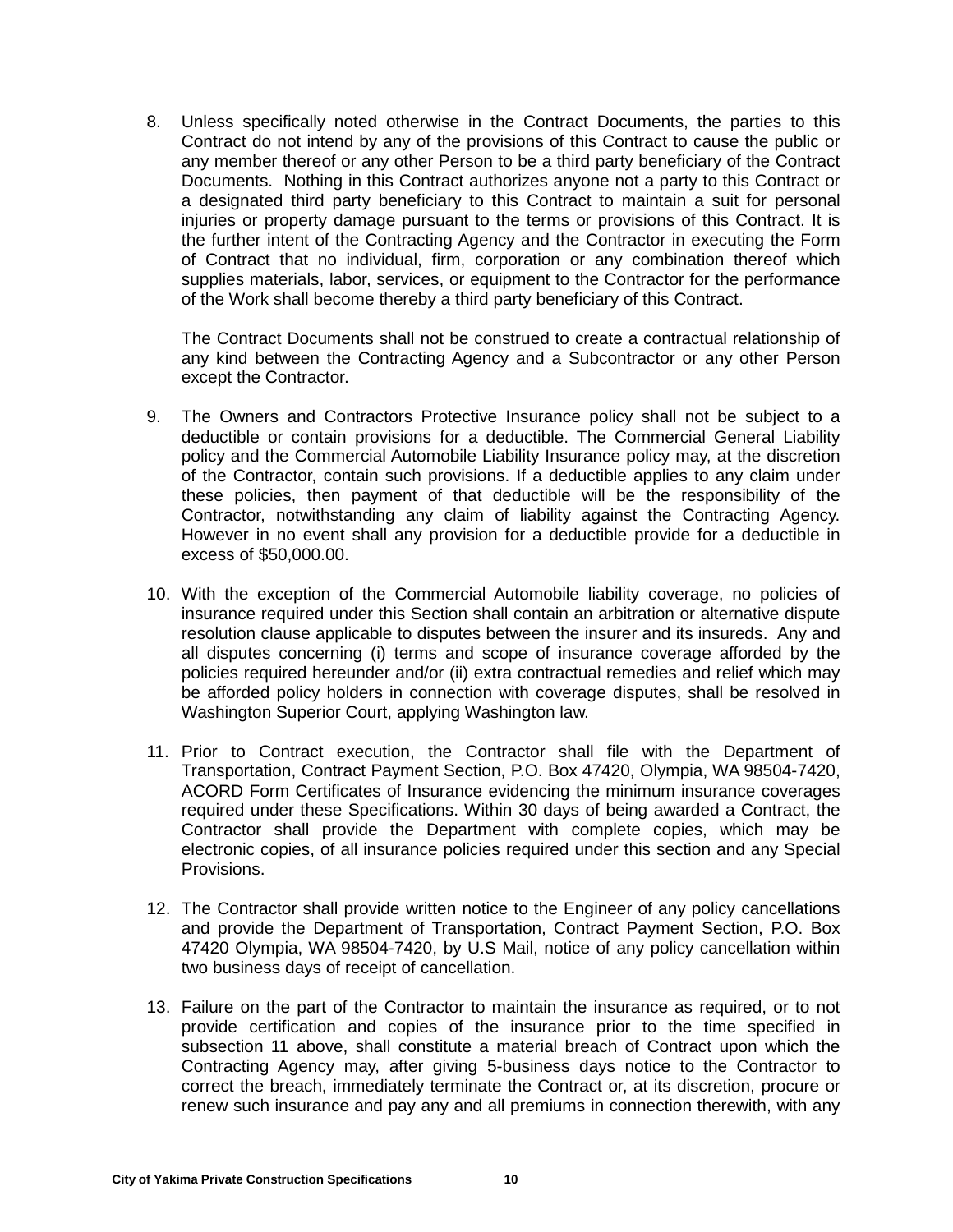sums so expended to be repaid to the Contracting Agency on demand, or at the sole discretion of the Contracting Agency, offset against funds due the Contractor from the Contracting Agency. All costs for insurance, including any payments of deductible amounts, shall be considered incidental to and included in the unit Contract prices and no additional payment will be made.

#### **SECTION 1-08, PROSECUTION AND PROGRESS January 3, 2011**

#### **1-08.1 Subcontracting**

The second and third sentences in the eighth paragraph are revised to read:

This Certification shall be submitted to the Project Engineer on WSDOT form 421-023, "Quarterly Report of Amounts Paid as MBE/WBE Participants", quarterly for the State fiscal quarters: January 1 through March 31, April 1 through June 30, July 1 through September 30, October 1 through December 31, and for any remaining portion of a quarter through Physical Completion of the Contract. The report is due 20 calendar days following the fiscal quarter end or 20-calendar days after Physical Completion of the Contract.

The last sentence in the ninth paragraph is revised to read:

When required, this "Quarterly Report of Amounts Credited as DBE Participation" is in lieu of WSDOT form 421-023, "Quarterly Report of Amounts Paid as MBE/WBE Participants".

#### **1-08.5 Time for Completion**

The last two sentences in the first paragraph are revised to read:

When any of these holidays fall on a Sunday, the following Monday shall be counted a nonworking day. When the holiday falls on a Saturday, the preceding Friday shall be counted a nonworking day. The days between December 25 and January 1 will be classified as nonworking days.

Item number 2.c. in the sixth paragraph is revised to read:

c. Quarterly Reports of Amounts Paid as MBE/WBE Participants, or Quarterly Reports of Amounts Credited as DBE Participation, as required by the Contract Provisions.

#### **SECTION 1-09, MEASUREMENT AND PAYMENT January 3, 2011**

#### **1-09.2(1) General Requirement for Weighing Equipment**

This section is revised to read:

Unless specified otherwise, any Highway or Bridge construction materials to be proportioned or measured and paid for by weight shall be weighed on a scale.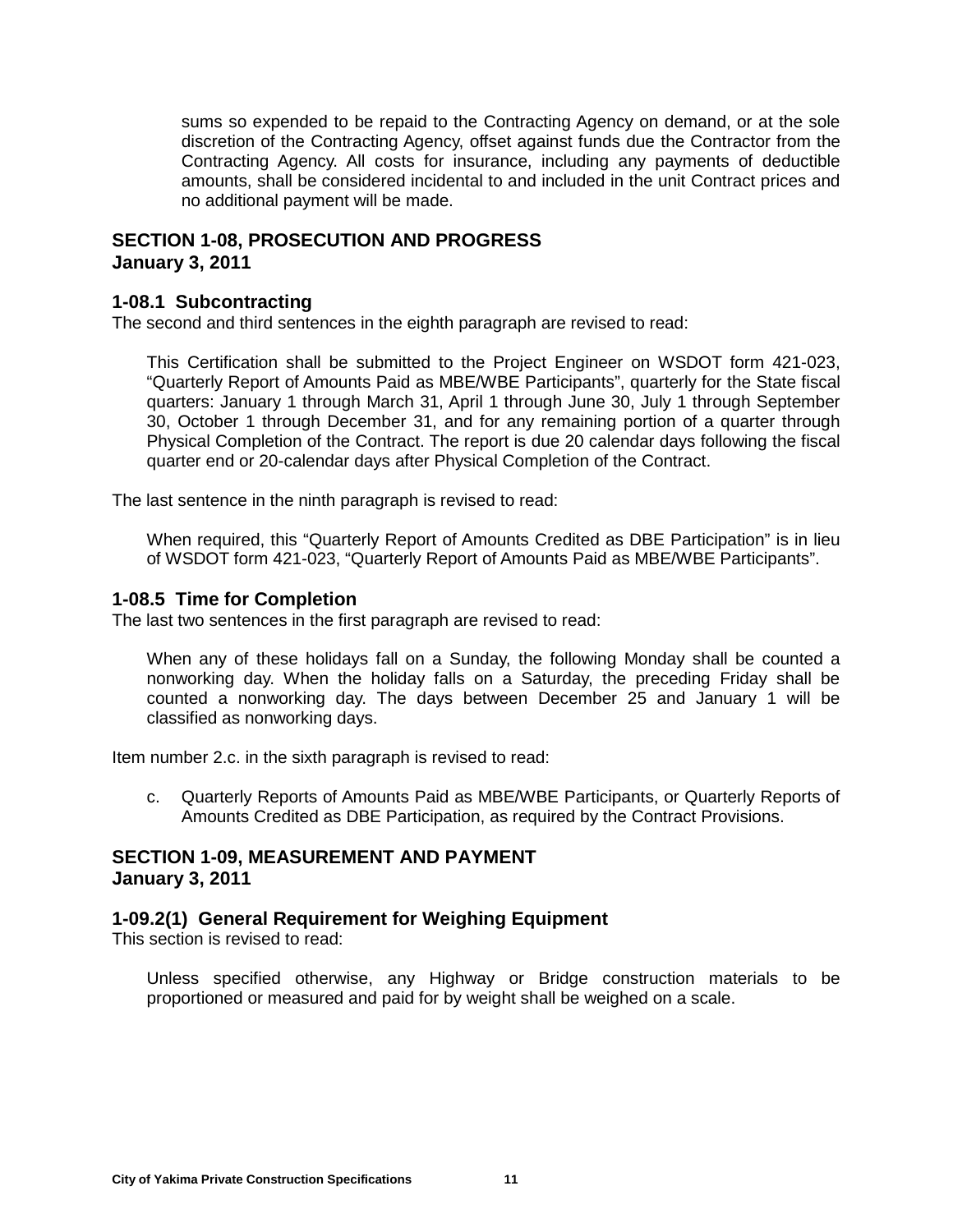#### *Scales*

Scales shall:

- 1. be accurate to within 0.5-percent of the correct weight throughout the range of use;
- 2. not include spring balances;
- 3. include beams, dials, or other reliable readout equipment;
- 4. be built to prevent scale parts from binding, vibrating, or being displaced and to protect all working parts and;
- 5. be carefully maintained, with bunkers and platforms kept clear of accumulated materials that could cause errors.

#### *Scale Operations*

Contractor provided scale operations are defined as operations where a scale is set up by the Contractor specifically for the project and most, if not all, material weighed on the scale is utilized for Contract Work. In this situation, the Contractor shall provide a person to operate the project scale, write tickets, perform scale checks and prepare reports.

Commercial scale operations include the use of established scales used to sell materials to the public on a regular basis. In addition, for the purposes of this specification, all batch, hopper, and belt scales are considered to be commercial scales. When a commercial scale is used as the project scale, the Contractor may utilize a commercial scale operator provided it is at no additional cost to the contracting agency.

In addition, the Contractor shall ensure that:

- 1. the Engineer is allowed to observe the weighing operation and check the daily scale weight record;
- 2. scale verification checks are performed at the direction of the Contracting Agency (see Section 1-09.2(5));
- 3. several times each day, the scale operator records and makes certain the platform scale balances and returns to zero when the load is removed; and
- 4. test results and scale weight records for each day's hauling operations are provided to the Engineer daily. Unless otherwise approved, reporting shall utilize form 422-027, Scaleman's Daily Report.

#### *Trucks and Tickets*

Each truck to be weighed shall bear a unique identification number. This number shall be legible and in plain view of the scale operator. Each vehicle operator shall obtain a weigh or load ticket from the scale operator. The Contracting Agency will provide item quantity tickets for scales that are not self-printing. The Contractor shall provide tickets for selfprinting scales. All tickets shall, at a minimum, contain the following information: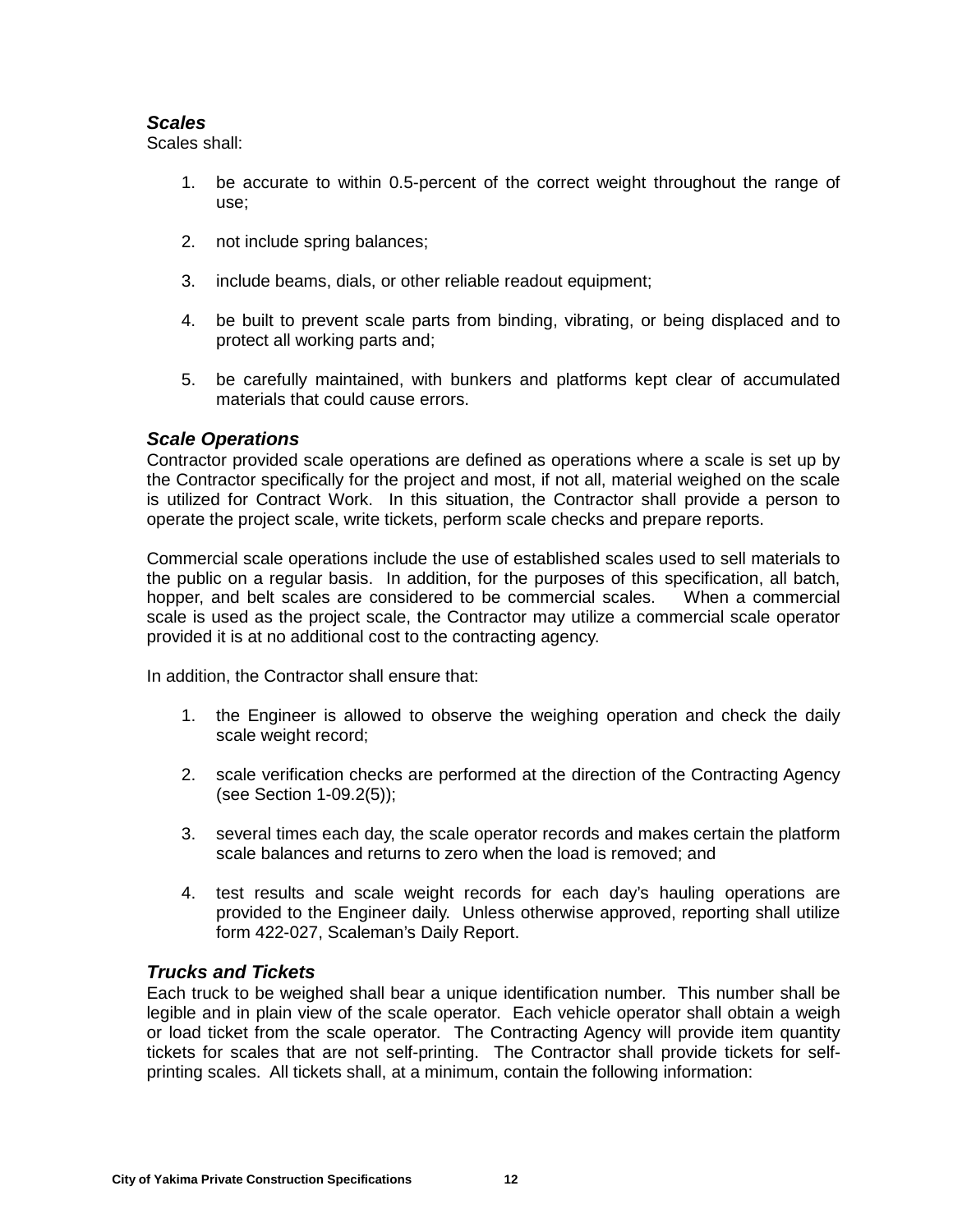- 1. date of haul;
- 2. contract number;
- 3. contract unit Bid item;
- 4. unit of measure;
- 5. identification number of hauling vehicle; and
- 6. weight delivered
	- a. net weight in the case of batch and hopper scales
	- b. gross weight, tare and net weight in the case of platform scales (tare may be omitted if a tare beam is used)
	- c. approximate load out weight in the case of belt conveyor scales

The vehicle operator shall deliver the ticket in legible condition to the material receiver at the material delivery point. The material delivery point is defined as the location where the material is incorporated into the permanent Work.

#### **1-09.2(2) Specific Requirements for Batching Scales**

In the first paragraph, the last sentence is revised to read:

Batching scales used for Portland Cement concrete or hot mix asphalt shall not be used for batching other materials.

#### **1-09.2(3) Specific Requirements for Platform Scales**

In the first paragraph, the last sentence is revised to read:

A tare weight shall be taken of each hauling vehicle at least once daily.

The third paragraph is deleted.

#### **1-09.2(5) Measurement**

This section is revised to read:

#### *Scale Verification Checks*

The Engineer will verify the accuracy of each batch, hopper or platform scale. The frequency of verification checks will be such that at least one test weekly is performed for each weighed contract item of work being performed during that week.

Verification checks may not be routinely conducted quantities of weighed material who's estimated proposal quantity, multiplied by its unit price, has a value of less than \$20,000.

The verification will consist of one of the following methods and be at the Contractor's option: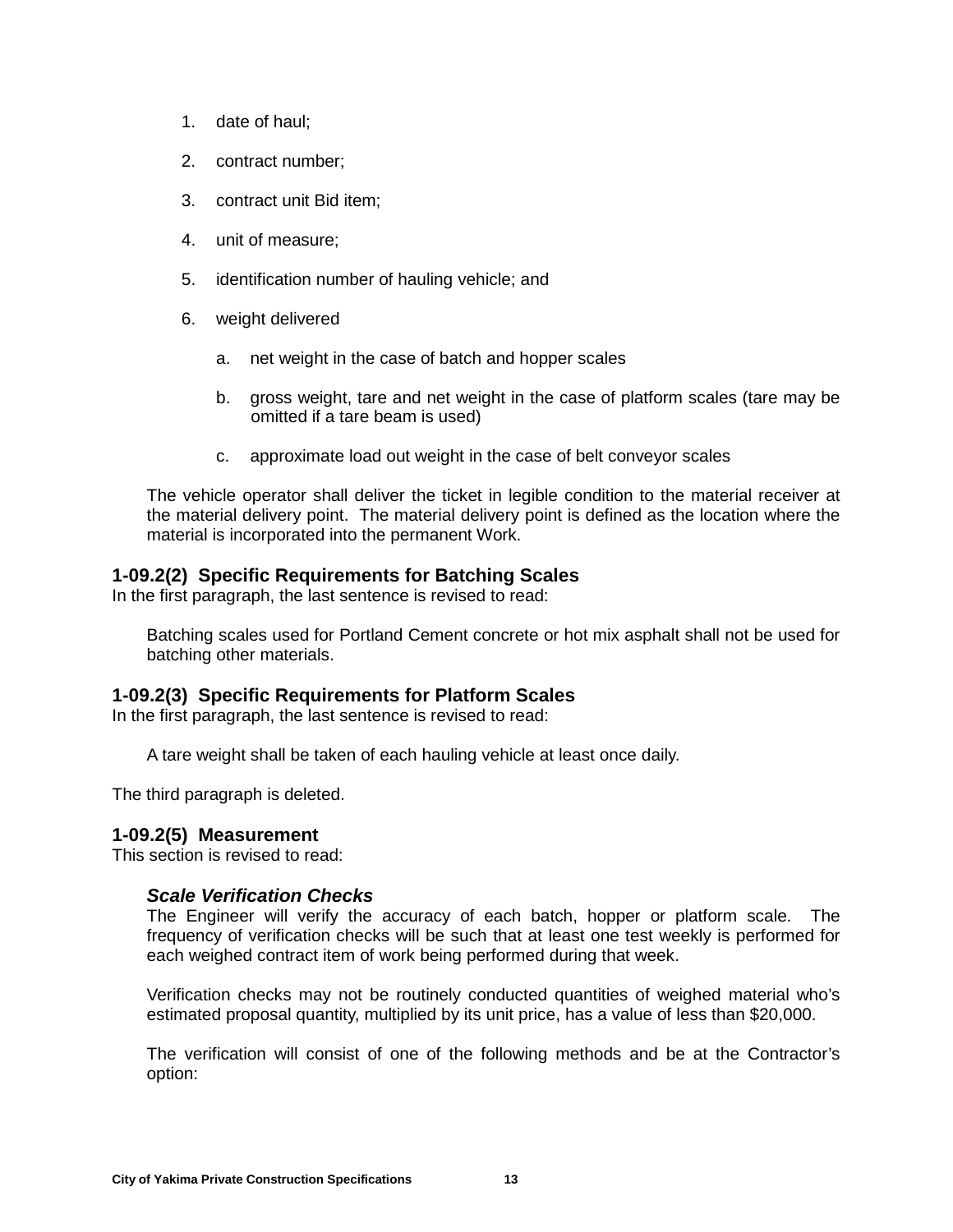- 1. Weigh a loaded truck on a separate certified platform scale designated by the Contractor, for the purpose of scale verification.
- 2. Weigh a vehicle that weighs at least 10,000 pounds on a separate certified scale and then check the project scale with it.
- 3. Establish a certified fixed load weighing at least 10,000 pounds as a check-weight. The certification shall consist of an affidavit affirming the correct weight of the fixed load.

Should the scale verification check reveal a weight difference of more than 0.5-percent, a second scale verification check shall be performed immediately. If the weight differences of both comparison checks exceed the 0.5-percent limit, the Contractor shall immediately stop weighing and the scale shall be recertified at the Contractor's expense.

#### *Belt Scales*

To test the accuracy of a belt-conveyor scale, the Contractor shall weigh five or more payloads from sequential hauling units and compare these weights with weights of the same payloads taken on a separate certified platform scale. If the test results fluctuate, the Engineer may require more than five check loads. Conveyor weights will be based on tonnage values taken from the sealed odometer at the beginning and end of each check period.

If scale verification checks show the scale has been under weighing, it shall be adjusted immediately.

If scale verification checks show the scale has been overweighing, its operation will cease immediately until adjusted.

#### *Minor Construction Items*

If the specifications and plans require weight measurement for minor construction items, the Contractor may request permission to convert volume to weight. If the Engineer approves, an agreed factor may be used to make this conversion and volume may be used to calculate the corresponding weight for payment.

#### **1-09.2(6) Payment**

This section is revised to read:

Unless specified otherwise the Contracting Agency will pay for no materials received by weight unless they have been weighed as required in this section or as required by another method the Engineer has approved in writing.

The Contractor shall not be compensated for any loss from under weighing that is revealed by scale verification checks.

If scale verification checks reveal that the scale is over weighing, then payment for all material weighed since the last valid scale verification check will be adjusted. The contracting agency will calculate the combined weight of all materials weighed after the last verification check showing accurate results. This combined weight will then be reduced for payment by the percentage of scale error that exceeds 0.5-percent unless the Contractor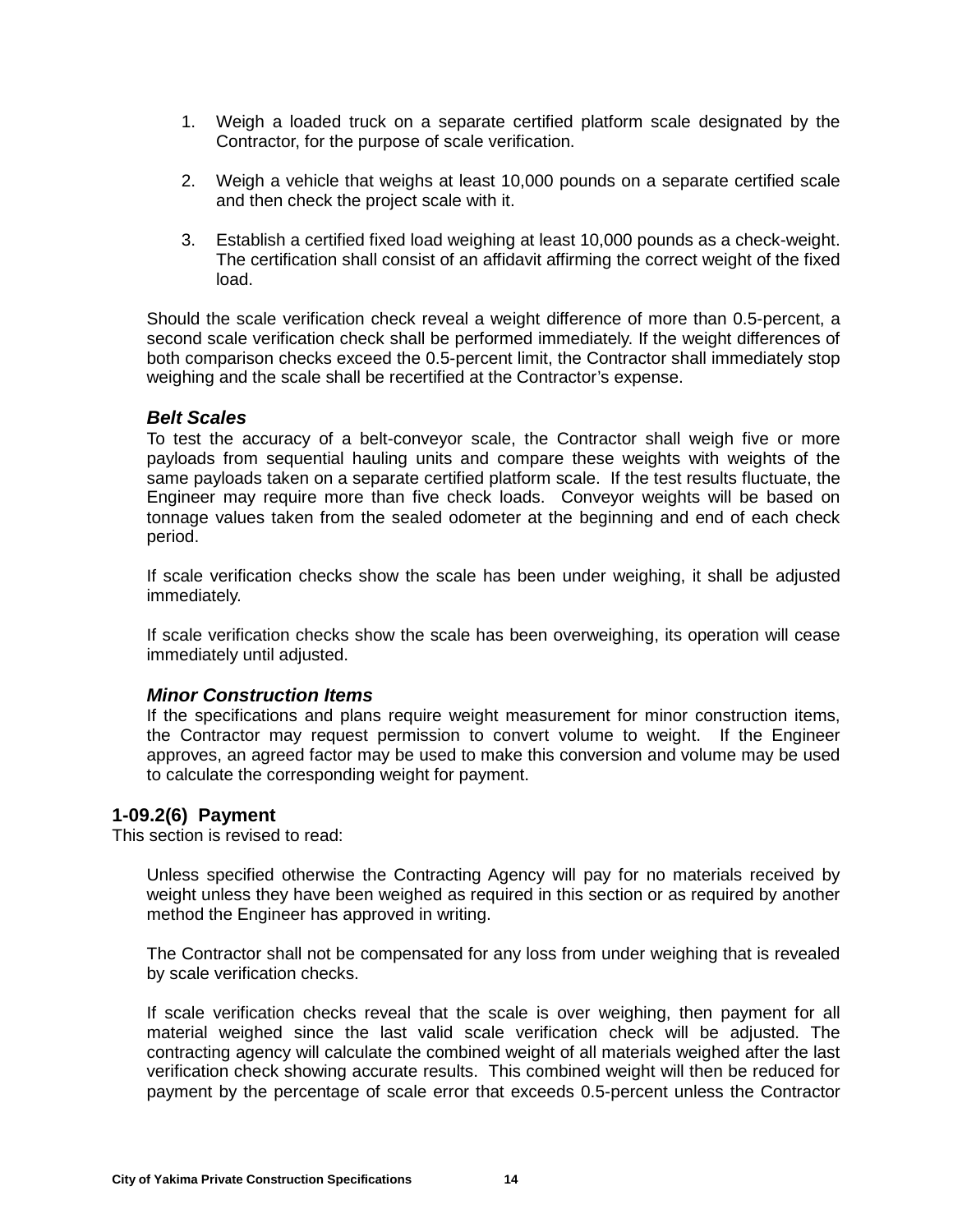demonstrates to the satisfaction of the Engineer that the defect in the scale was present for a lesser period of time.

Unit contract prices for the various pay items of the project cover all costs related to weighing and proportioning materials for payment. These costs include but are not limited to:

- furnishing, installing, certifying, and maintaining scales;
- providing a weigher to operate a Contractor provided scale;
- providing a weigher to operate a commercial scale, if necessary;
- providing self-printing tickets, if necessary;
- rerouting a truck for verification weighing;
- assisting the Engineer with scale verification checks;
- any other related costs associated with meeting the requirements of this section.

#### **1-09.9 Payments**

The first paragraph is revised to read:

The basis of payment will be the actual quantities of Work performed according to the Contract and as specified for payment.

The Contractor shall submit a breakdown of the cost of lump sum Items to enable the Project Engineer to determine the Work performed on a monthly basis. Lump sum item breakdowns shall be submitted prior to the first progress payment that includes payment for the Bid Item in question. A breakdown is not required for lump sum items that include a basis for incremental payments as part of the respective Specification. Absent a lump sum breakdown the Project Engineer will make a determination based on information available. The Project Engineer's determination of the cost of work shall be final.

In the third paragraph, the second sentence is deleted.

#### **1-09.11(1)A Disputes Review Board Membership**

This section is supplemented with the following new paragraph:

The Contracting Agency and Contractor shall indemnify and hold harmless the Board Members from and against all claims, damages, losses and expenses, including but not limited to attorney's fees arising out of and resulting from the actions and recommendations of the Board.

#### **SECTION 1-10, TEMPORARY TRAFFIC CONTROL January 3, 2011**

In Division 1-10, all references to "truck mounted" are revised to read "transportable".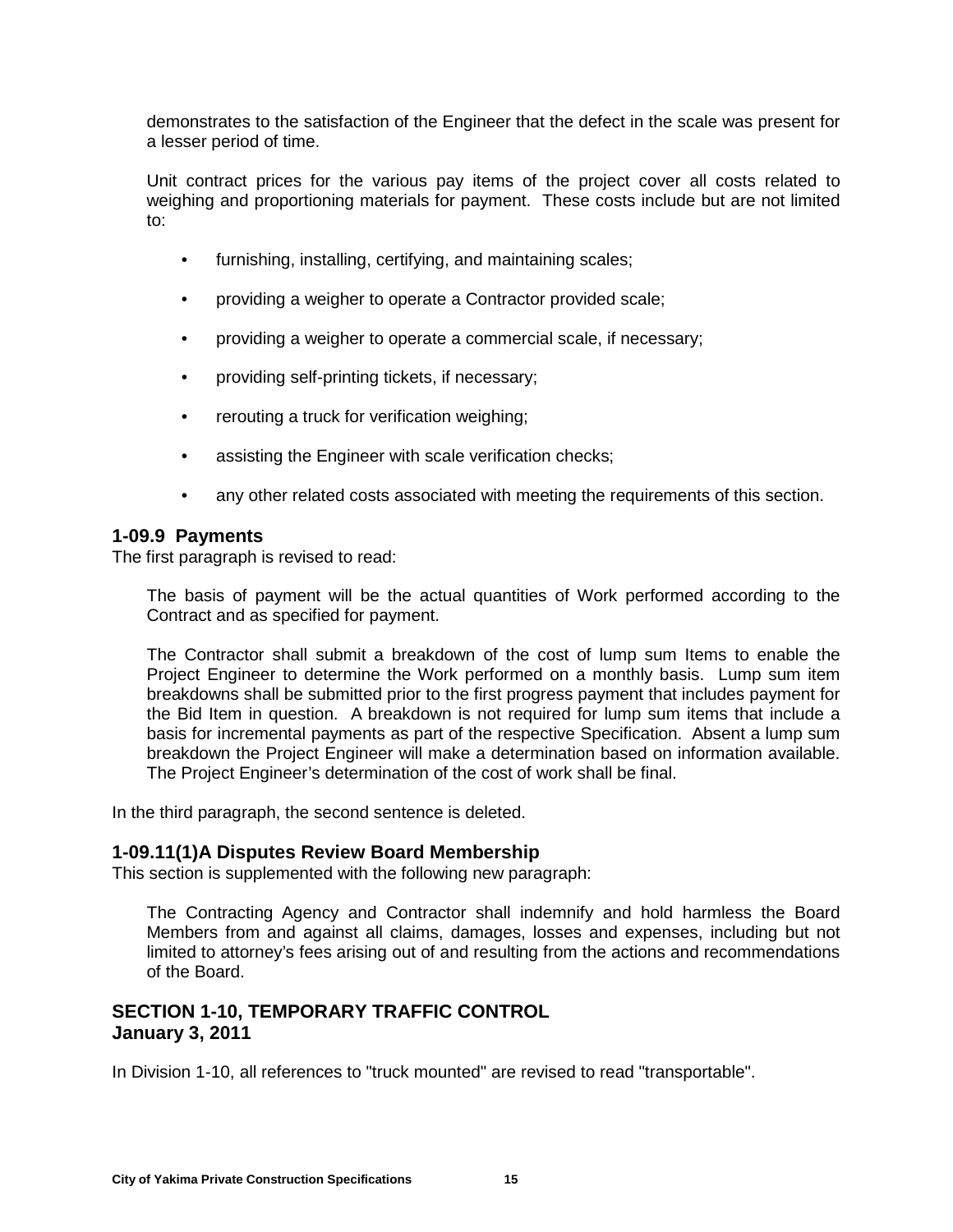#### **1-10.2(3) Conformance to Established Standards**

The reference "(TMA's)" in the paragraph that starts with "Category 3" is deleted.

#### **1-10.3(2)C Lane Closure Setup/Takedown**

Item number 1 in the first paragraph is revised to read:

1. If the Plans show a portable changeable message sign, it shall be established in advance of the operation; far enough back to provide warning of both the operation and any queue of traffic that has formed during the operation.

In the second paragraph, the reference to "TMA/arrow board" is revised to read "transportable attenuator/arrow board".

#### **1-10.3(3)A Construction Signs**

In the fourth paragraph "height" is replaced with "top of the ballast".

#### **1-10.3(3)J Truck Mounted Attenuator**

The title for this section is revised to read:

#### **1-10.3(3)J Transportable Attenuator**

In the second and fourth paragraphs, the references to "TMA" are revised to read "Transportable Attenuator".

In the first paragraph, the first sentence is revised to read:

Where shown on an approved traffic control plan or where ordered by the Engineer, the Contractor shall provide, operate, and maintain transportable impact attenuators as required in Section 9-35.12.

In the third paragraph, the reference to "truck's" is revised to read "host vehicle's".

#### **1-10.4(2) Item Bids with Lump Sum for Incidentals**

All references to "Truck Mounted Impact Attenuator(s)" are revised to read "Transportable Attenuator(s)".

In the eighth paragraph, the first sentence is revised to read:

"Transportable Attenuator" will be measured per each one time only for each host vehicle with mounted or attached impact attenuator used on the project.

In the last sentence of the ninth paragraph, the reference to "TMA" is replaced with "transportable attenuator".

#### **1-10.5(2) Item Bids with Lump Sum for Incidentals**

All references to "truck mounted impact attenuator(s)" are revised to read "transportable attenuator(s)".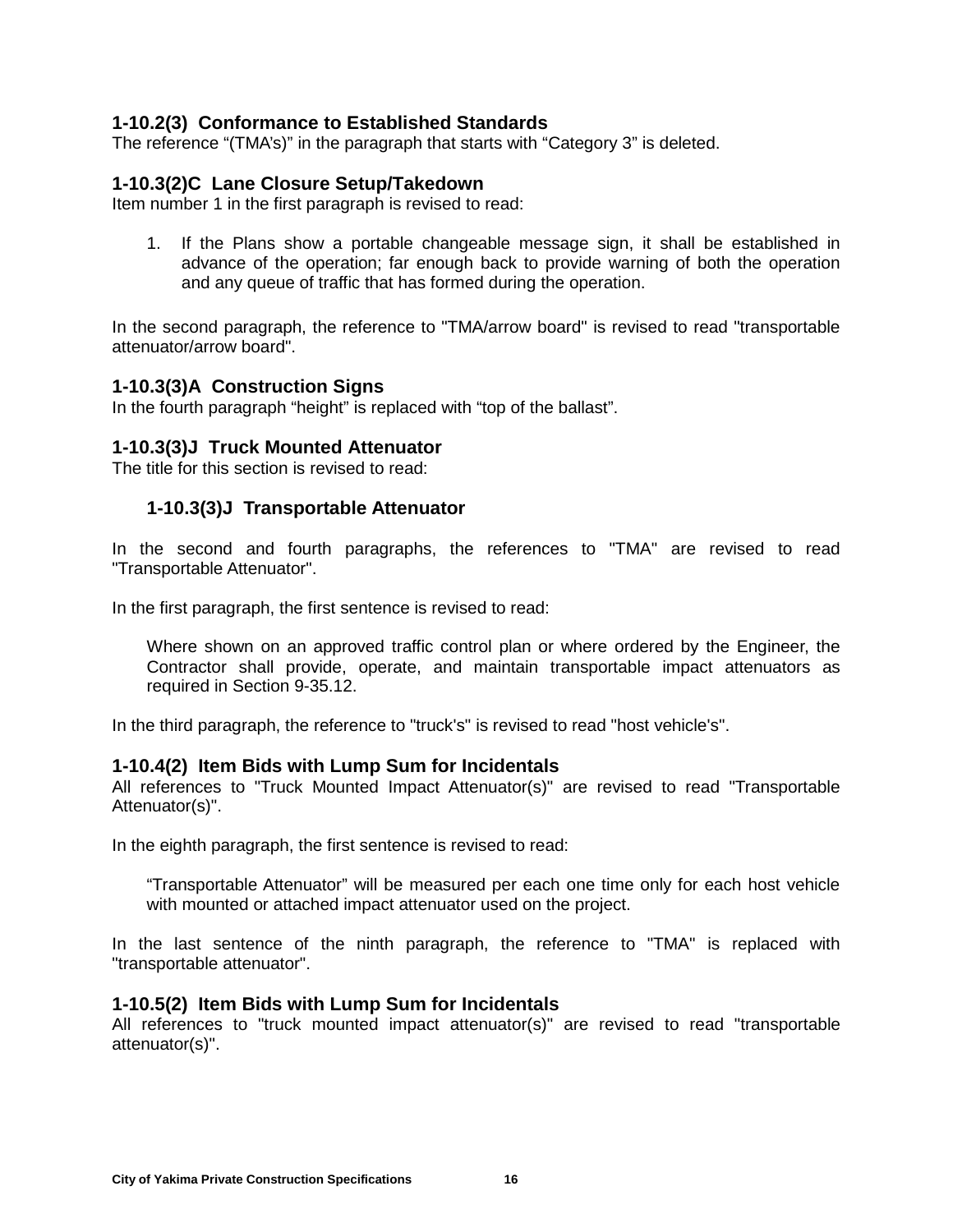### **SECTION 2-01, CLEARING, GRUBBING, AND ROADSIDE CLEANUP April 5, 2011**

### **2-01.3(2) Grubbing**

In the first paragraph Item 2. e. is revised to read:

e. Upon which embankments will be placed except stumps may be close-cut or trimmed as allowed in Section 2-01.3(1) item 3.

### **SECTION 2-02, REMOVAL OF STRUCTURES AND OBSTRUCTIONS January 4, 2011**

#### **2-02.3 Construction Requirements**

The fourth paragraph is revised to read:

The Contractor may dispose of waste material in Contracting Agency owned sites if the Special Provisions or the Engineer permits it. Otherwise, the Contractor shall arrange to dispose of waste at no expense to the Contracting Agency and the disposal shall meet the requirements of Section 2-03.3(7)C.

#### **SECTION 2-09, STRUCTURE EXCAVATION January 3, 2011**

#### **2-09.3(1)E Backfilling**

The sixth paragraph is revised to read:

The water/cement ratio shall be calculated on the total weight of cementitious material. Cementitious materials are those listed in Section 5-05.2.

#### **2-09.3(2) Classification of Structure Excavation**

Item number 1 is revised to read:

1. **Class A.** Structure excavation required for bridge and retaining wall footings, geosynthetic retaining wall footings, structural earth walls and sign structure footings, pile or drilled shaft caps, seals, wingwall footings, detention vaults, and noise barrier wall footings shall be classified as Structure excavation Class A. If the excavation requires a cofferdam, structural shoring, or extra excavation, the work outside the neat lines of the Structure excavation Class A shall be classified as shoring or extra excavation Class A.

#### **2-09.3(3)D Shoring and Cofferdams**

The 14th paragraph is revised to read:

If soldier piles are placed in drilled holes, and lagging is installed concurrently with the excavation, all backfill above the bottom of the lagging shall consist of controlled density fill or lean concrete. Backfill below the bottom of the lagging may consist of pea gravel. If fullheight steel sheet lagging is installed prior to excavation, soldier pile holes may be backfilled with pea gravel.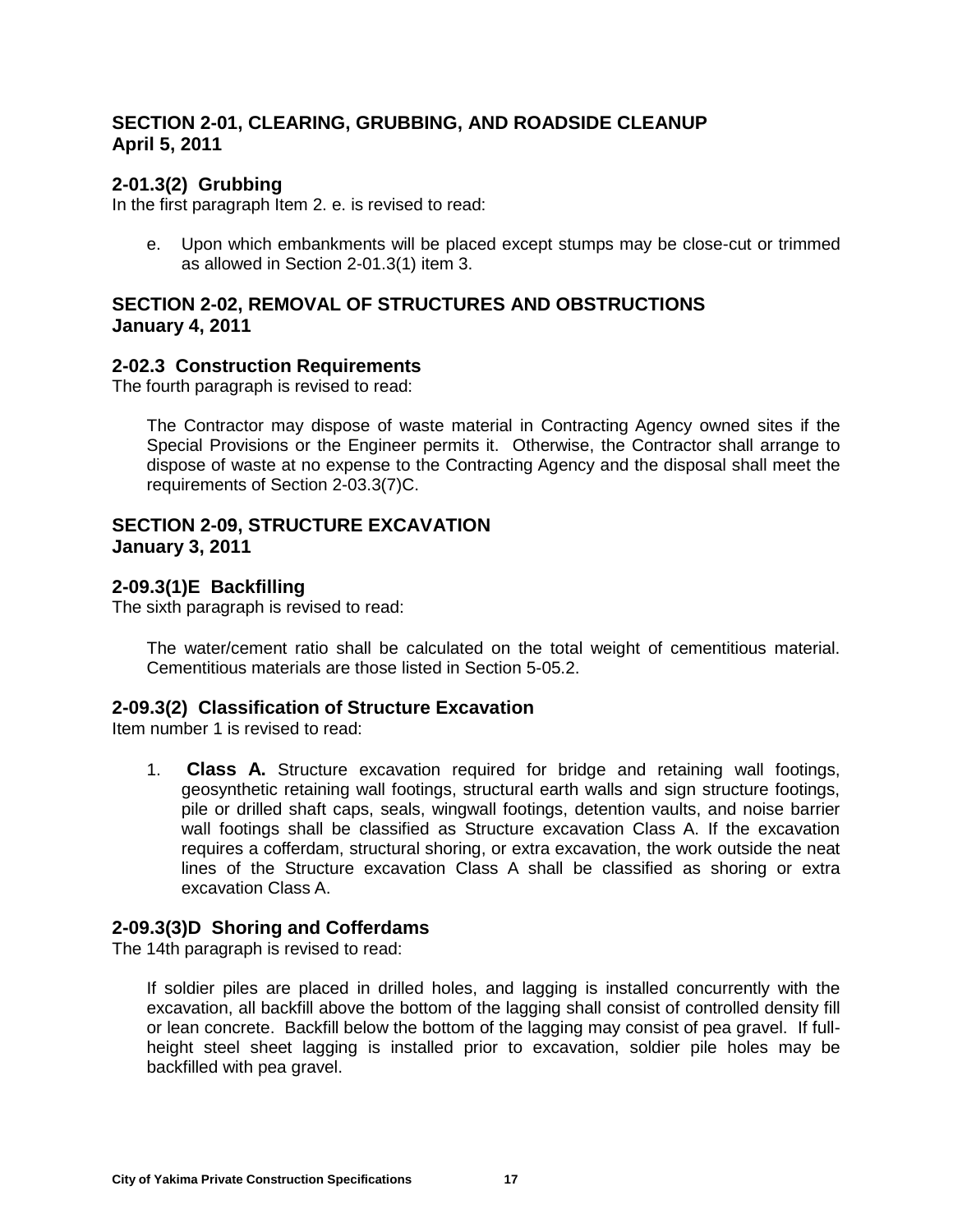#### **2-09.4 Measurement**

The second sentence in the second paragraph, "**Horizontal Limits**", is supplemented with the following:

(4) more than 1-foot outside the perimeter of the soil reinforcement area for geosynthetic and structural earth walls.

#### **SECTION 5-04, HOT MIX ASPHALT April 5, 2011**

#### **5-04.3(8)A1 General**

The second sentence in the second paragraph is revised to read:

Statistical evaluation will be used for a class of HMA with the same PG grade of asphalt binder, when the Proposal quantities exceed 4,000-tons.

The third paragraph is revised to read:

Nonstatistical evaluation will be used for the acceptance of HMA when the Proposal quantities for a class of HMA, with the same PG grade of asphalt binder, are 4,000-tons or less.

#### **5-04.3(8)A4 Definition of Sampling Lot and Sublot**

The first sentence in the first paragraph is revised to read:

A lot is represented by randomly selected samples of the same mix design that will be tested for acceptance with a maximum of 15 sublots per lot; the final lot for a mix design may be increased to 25 sublots

#### **5-04.3(10)B1 General**

The first sentence in the second paragraph is revised to read:

A lot is represented by randomly selected samples of the same mix design that will be tested for acceptance with a maximum of 15 sublots per lot; the final lot for a mix design may be increased to 25 sublots.

#### **SECTION 7-04, STORM SEWERS January 3, 2011**

#### **7-04.2 Materials**

In the first paragraph, the following three items are inserted after the item "Corrugated Polyethylene Storm Sewer Pipe 9-05.20":

| Steel Rib Reinforced Polyethylene Storm Sewer Pipe | 9-05.22     |
|----------------------------------------------------|-------------|
| High Density Polyethylene (HDPE) Pipe              | $9 - 05.23$ |
| Polypropylene Storm Sewer Pipe                     | $9 - 05.25$ |

The third paragraph is revised to read: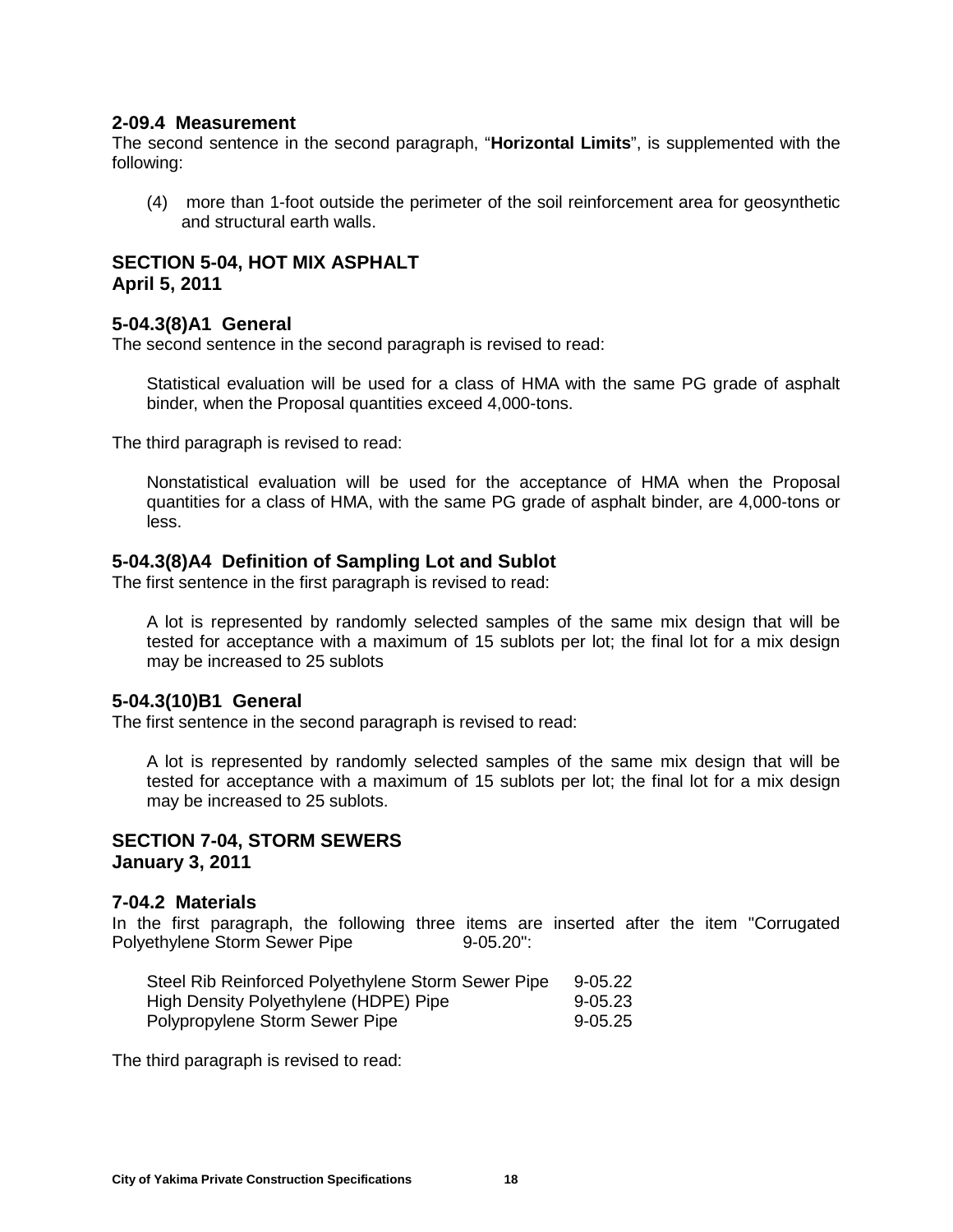Thermoplastic storm sewer pipe includes solid wall PVC storm sewer pipe, profile wall PVC storm sewer pipe, corrugated polyethylene storm sewer pipe, and polypropylene storm sewer pipe.

In the '**Storm Sewer Pipe Schedules**' table, the fifth column heading is revised to read:



The footnotes below the '**Storm Sewer Pipe Schedules**' table are supplemented with the following:

4 PP=Polypropylene pipe

#### **7-04.5 Payment**

This section is supplemented with the following:

"Steel Rib Reinforced Polyethylene Storm Sewer Pipe \_\_\_\_ In. Diam.", per linear foot. "High Density Polyethylene (HDPE) Pipe \_\_\_\_ In. Diam.", per linear foot. "Polypropylene Storm Sewer Pipe \_\_\_\_ In. Diam.", per linear foot.

#### **SECTION 8-01, EROSION CONTROL AND WATER POLLUTION CONTROL January 3, 2011**

#### **8-01.2 Materials**

In the first paragraph, the following is inserted after the first sentence:

```
Corrugated Polyethylene Drain Pipe 9-05.1(6)
```
#### **8-01.3(1) General**

In the sixth paragraph, the first sentence is revised to read:

When natural elements rut or erode the slope, the Contractor shall restore and repair the damage with the eroded material where possible, and remove and dispose of any remaining material found in ditches and culverts.

In the seventh paragraph the first two sentences are deleted.

The table in the seventh paragraph is revised to read:

|  | Western Washington (West of the Cascade Mountain crest) |
|--|---------------------------------------------------------|
|  |                                                         |

| May 1 through September 30 | 17 Acres |
|----------------------------|----------|
| October 1 through April 30 | 5 Acres  |

|--|

| April 1 through October 31  | 17 Acres |
|-----------------------------|----------|
| November 1 through March 31 | 5 Acres  |

The eighth paragraph is revised to read: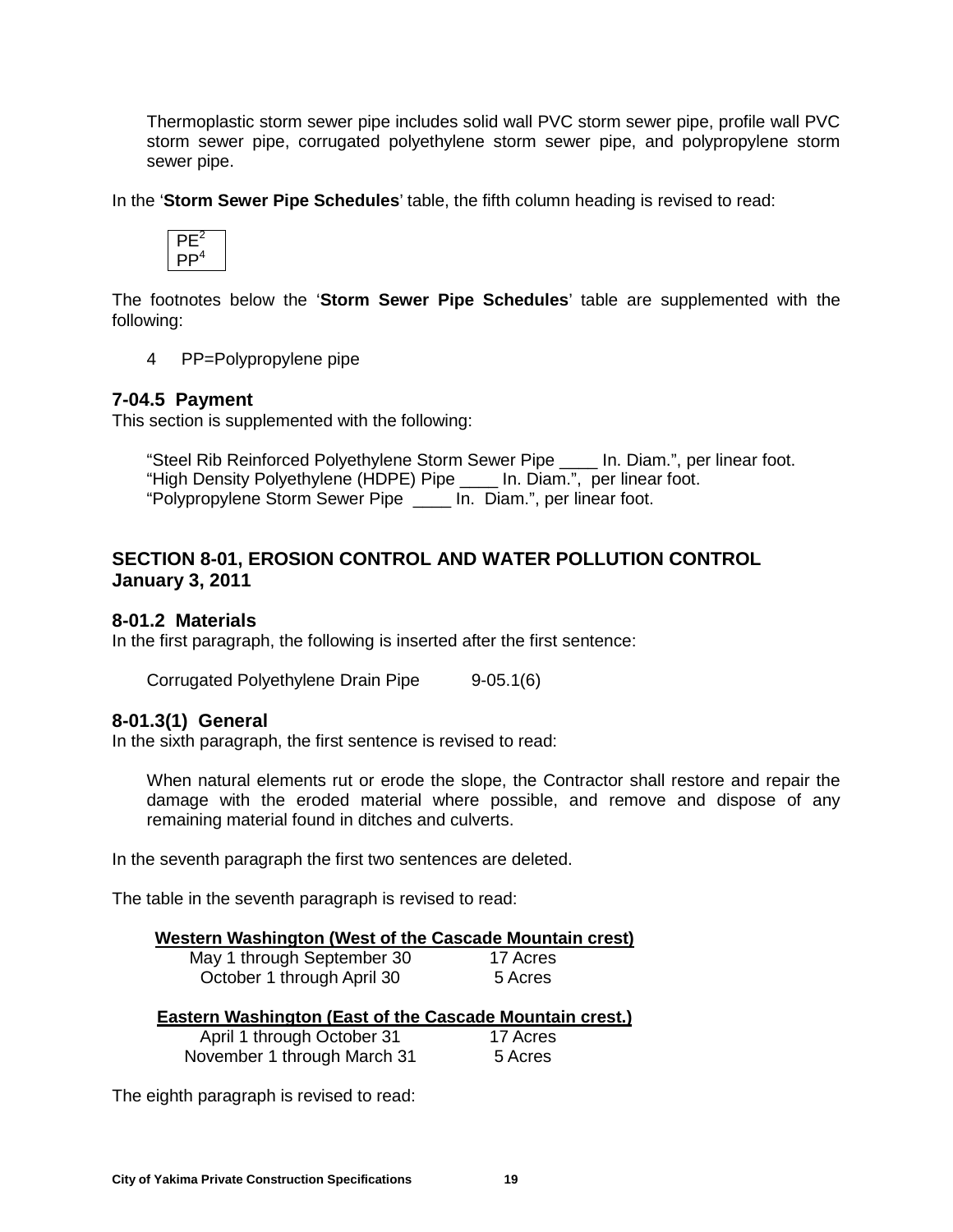The Engineer may increase or decrease the limits based on project conditions.

The ninth paragraph is revised to read:

Erodible earth is defined as any surface where soils, grindings, or other materials may be capable of being displaced and transported by rain, wind, or surface water runoff.

The 10th paragraph is revised to read:

Erodible earth not being worked, whether at final grade or not, shall be covered within the specified time period, (see the tables below) using an approved soil covering practice.

#### **Western Washington (West of the Cascade Mountain crest)**

October 1 through April 30 2-days maximum May 1 to September 30 7-days maximum

#### **Eastern Washington (East of the Cascade Mountain crest.)**

October 1 through June 30 5-days maximum July 1 through September 30 10-days maximum

#### **8-01.3(1)A Submittals**

This section is revised to read:

When a Temporary Erosion and Sediment Control (TESC) Plan is included in the Plans, the Contractor shall either adopt or modify the existing TESC Plan. If modified, the Contractor's TESC Plan shall meet all requirements of Chapter 6-2 of the current edition of the WSDOT Highway Runoff Manual. The Contractor shall provide a schedule for TESC Plan implementation and incorporate it into the Contractor's progress schedule. The Contractor shall obtain the Engineer's approval of the TESC Plan and schedule prior to the beginning of Work. The TESC Plan shall cover all areas that maybe affected inside and outside the limits of the project (including all Contracting Agency-provided sources, disposal sites, and haul roads, and all nearby land, streams, and other bodies of water).

The Contractor shall allow at least 5-working days for the Engineer to review any original or revised TESC Plan. Failure to approve all or part of any such Plan shall not make the Contracting Agency liable to the Contractor for any Work delays.

#### **8-01.3(1)B Erosion and Sediment Control (ESC) Lead**

In the last paragraph, "Form Number 220-030 EF" is revised to read "WSDOT Form Number 220-030 EF".

#### **8-01.3(1)C Water Management**

In number 2., the reference to "Standard Specification" is revised to read "Section".

Number 3., is revised to read:

3. Offsite Water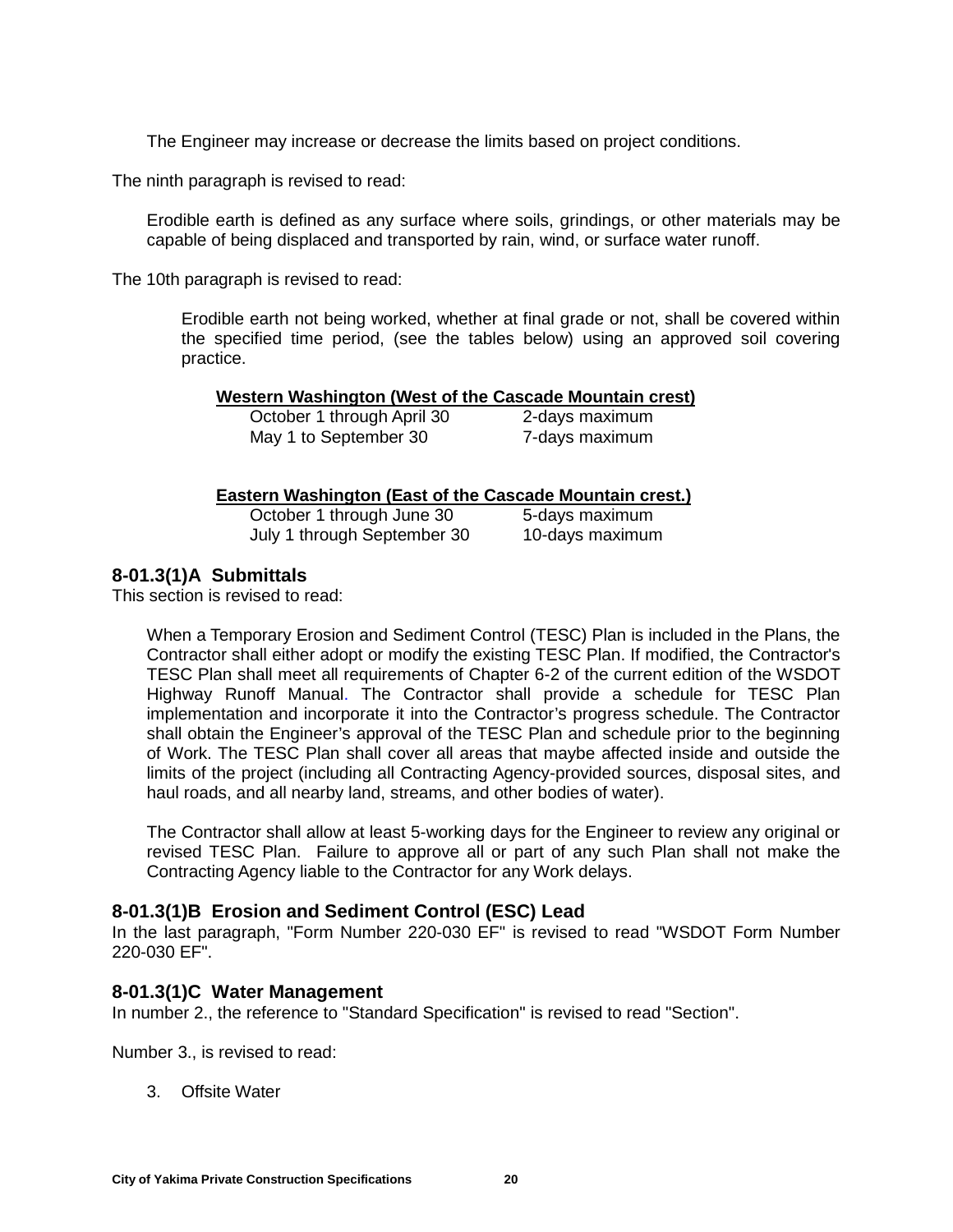Prior to disruption of the normal watercourse, the Contractor shall intercept the offsite stormwater and pipe it either through or around the project site. This water shall not be combined with onsite stormwater. It shall be discharged at its pre-construction outfall point in such a manner that there is no increase in erosion below the site. The method for performing this Work shall be submitted by the Contractor for the Engineer's approval.

#### **8-01.3(1)D Dispersion/Infiltration**

This section is revised to read:

Water shall be conveyed only to dispersion or infiltration areas designated in the TESC Plan or to sites approved by the Engineer. Water shall be conveyed to designated dispersion areas at a rate such that, when runoff leaves the area, and enters waters of the State, turbidity standards are achieved. Water shall be conveyed to designated infiltration areas at a rate that does not produce surface runoff.

#### **8-01.3(2)B Seeding and Fertilizing**

The fourth paragraph is revised to read:

The seed applied using a hydroseeder shall have a tracer added to visibly aid uniform application. This tracer shall not be harmful to plant, aquatic or animal life. If HECP Type 3 Mulch is used as a tracer, the application rate shall not exceed 250-pounds per acre.

In the fifth paragraph, "hydro seeder" is revised to read "hydroseeder".

#### **8-01.3(2)D Mulching**

In the second paragraph, the second sentence is revised to read:

Wood strand mulch shall be applied by hand or by straw blower on seeded areas.

In the third paragraph, "1" is revised to read "a single" and "hydro seeder" is revised to read "hydroseeder".

The fourth paragraph is revised to read:

Temporary seed applied outside the application windows established in 8-01.3(2)F shall be covered with a mulch containing either HECP Type 2 Mulch or HECP Type 1 Mulch, as designated by the Engineer.

#### **8-01.3(2)E Tacking Agent and Soil Binders**

The following new paragraph is inserted at the beginning of this Section:

Tacking agent or soil binders applied using a hydroseeder shall have a mulch tracer added to visibly aid uniform application. This tracer shall not be harmful to plant, aquatic or animal life. If HECP Type 3 Mulch is used as a tracer, the application rate shall not exceed 250-pounds per acre.

The third sentence in the first paragraph below "**Soil Binding Using Polyacrylamide (PAM)"** is revised to read: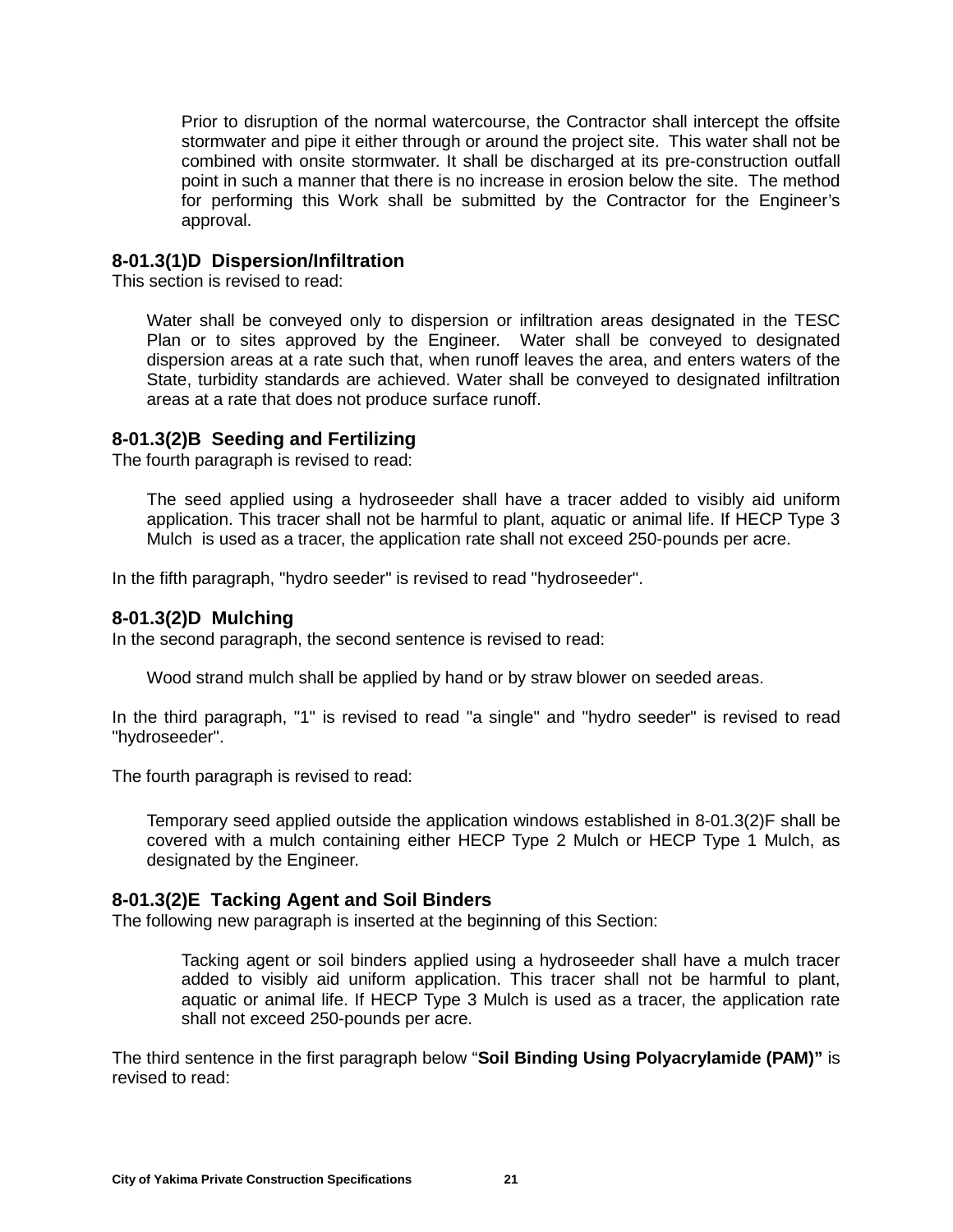A minimum of 200-pounds per acre of HECP Type 3 Mulch shall be applied with the dissolved PAM.

In the second paragraph below "**Soil Binding Using Polyacrylamide (PAM)**", "within" is revised to read "after".

The paragraph "**Soil Binding Using Bonded Fiber Matrix (BFM)"** including title is revised to read:

#### **Soil Binding Using HECP Type 2 Mulch**

The HECP Type 2 Mulch shall be hydraulically applied in accordance with the manufacturer's installation instructions. The HECP Type 2 Mulch may require a 24 to 48 hour curing period to achieve maximum performance and shall not be applied when precipitation is predicted within 24 to 48 hours, or on saturated soils, as determined by the Engineer.

The last paragraph including titled is revised to read:

#### **Soil Binding Using HECP Type 1 Mulch**

The HECP Type 1 Mulch shall be hydraulically applied in accordance with the manufacturer's installation instructions and recommendations.

#### **8-01.3(2)F Dates for Application of Final Seed, Fertilizer, and Mulch**

The first paragraph is revised to read:

Unless otherwise approved by the Engineer, the final application of seeding, fertilizing, and mulching of slopes shall be performed during the following periods:

#### Western Washington<sup>1</sup> **Eastern Washington**

(West of the Cascade Mountain crest) (East of the Cascade Mountain crest) September 1 through October 1

March 1 through May 15 October 1 through November 15 only

<sup>1</sup> Where Contract timing is appropriate, seeding, fertilizing, and mulching shall be accomplished during the fall period listed above. Written permission to seed after October 1 will only be given when Physical Completion of the project is imminent and the environmental conditions are conducive to satisfactory growth.

#### **8-01.3(2)G Protection and Care of Seeded Areas**

The first paragraph is revised to read:

The Contractor shall be responsible to ensure a healthy stand of grass. The Contractor shall restore eroded areas, clean up and properly dispose of eroded materials, and reapply the seed, fertilizer, and mulch, at no additional cost to the Contracting Agency.

In the second paragraph, number 1. is revised to read:

1. At the Contractor's expense, seed, fertilizer and mulch shall be reapplied in areas that have been damaged through any cause prior to final inspection, and reapplied to areas that have failed to receive a uniform application at the specified rate.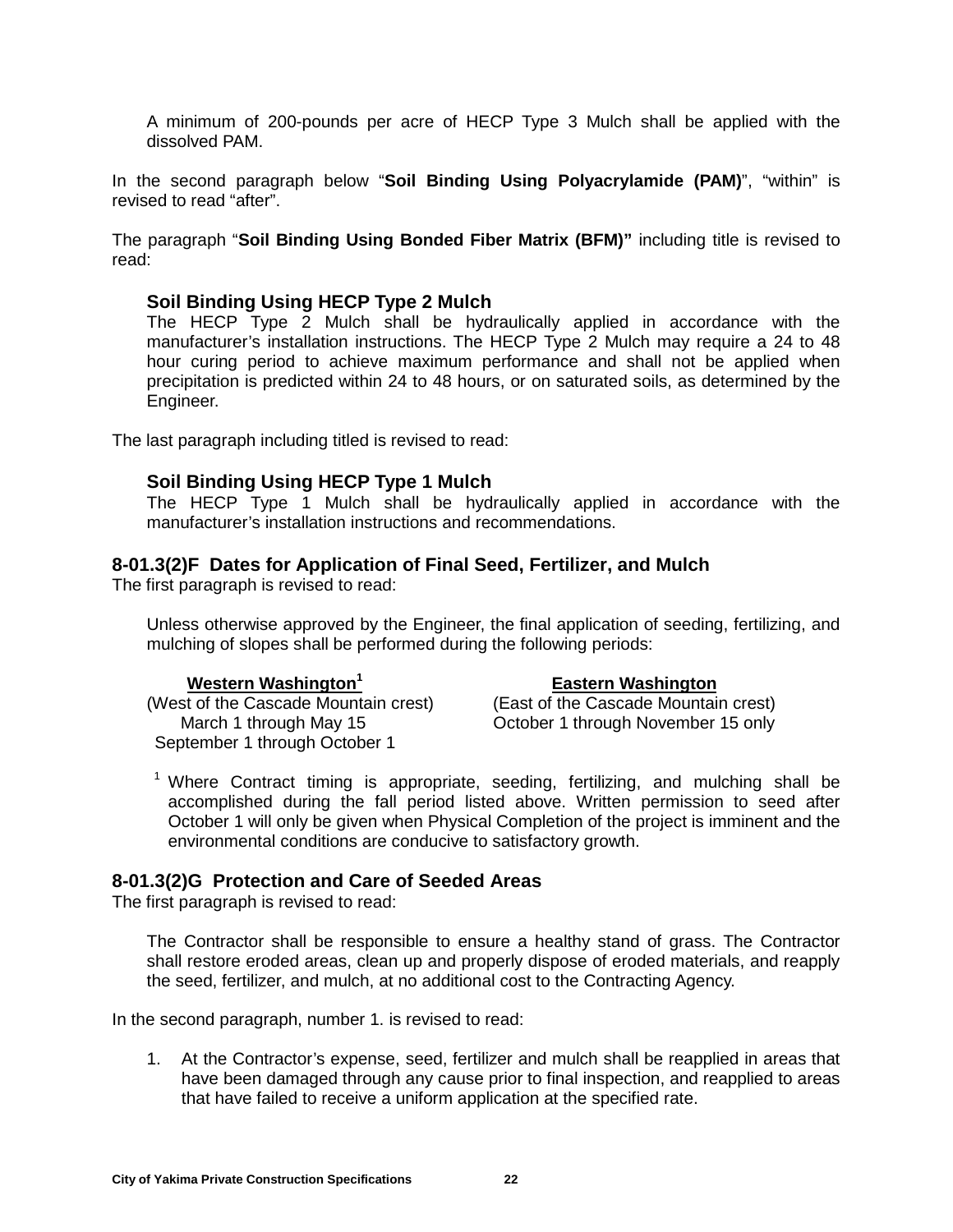#### **8-01.3(2)H Inspection**

The first sentence is revised to read:

Inspection of seeded areas will be made upon completion of seeding, temporary seeding, fertilizing, and mulching.

The third sentence is revised to read:

Areas that have not received a uniform application of seed, fertilizer, or mulch at the specified rate, as determined by the Engineer, shall be reseeded, refertilized, or remulched at the Contractor's expense prior to payment.

#### **8-01.3(2)I Mowing**

In the first paragraph, the last sentence is revised to read:

Trimming around traffic facilities, Structures, planting areas, or other features extending above ground shall be accomplished preceding or simultaneously with each mowing.

#### **8-01.3(3) Placing Erosion Control Blanket**

In the first sentence, "Standard" is deleted.

The second sentence is revised to read:

Temporary erosion control blankets, having an open area of 60-percent or greater, may be installed prior to seeding.

#### **8-01.3(4) Placing Compost Blanket**

In the first paragraph, "before" is revised to read "prior to".

The last sentence is revised to read:

Compost shall be Coarse Compost.

#### **8-01.3(5) Placing Plastic Covering**

The first sentence is revised to read:

Plastic shall be placed with at least a 12-inch overlap of all seams.

#### **8-01.3(6)A Geotextile-Encased Check Dam**

The first paragraph is deleted.

#### **8-01.3(6)B Rock Check Dam**

This section including title is revised to read:

#### **8-01.3(6)B****Quarry Spall Check Dam**

The rock used to construct rock check dams shall meet the requirements for quarry spalls.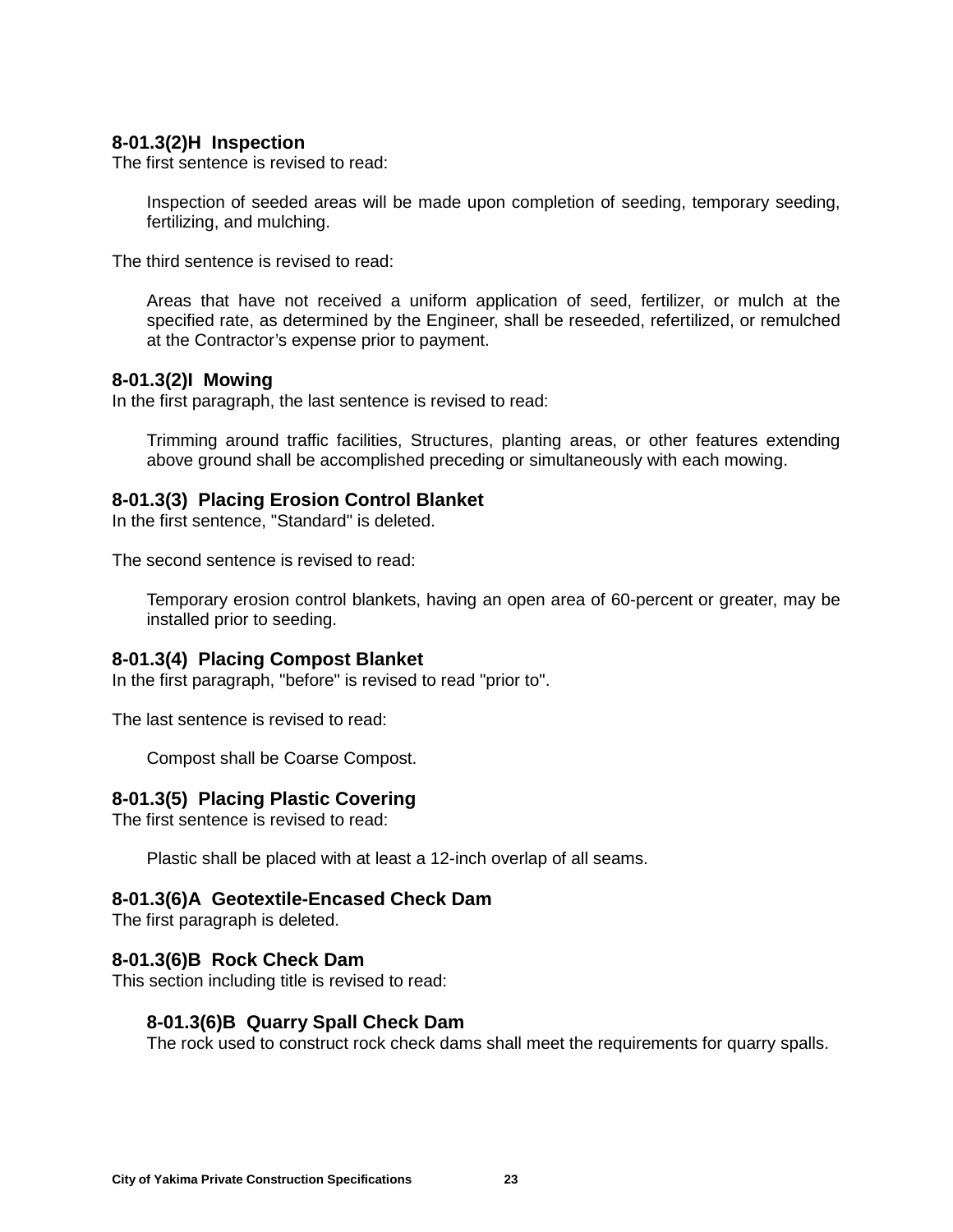#### **8-01.3(6)D Wattle Check Dam**

This section is revised to read:

Wattle check dams shall be installed in accordance with the Plans.

#### **8-01.3(6)E Coir Log**

This section is revised to read:

Coir logs shall be installed in accordance with the Plans.

#### **8-01.3(9)A Silt Fence**

In the second paragraph, the second sentence is revised to read:

The strength of the wire or plastic mesh shall be equivalent to or greater than what is required in Section 9-33.2(1), Table 6 for unsupported geotextile (i.e., 180 lbs. grab tensile strength in the machine direction).

#### **8-01.3(9)B Gravel Filter, Wood Chip or Compost Berm**

In the second paragraph, the last sentence is deleted.

The third paragraph is revised to read:

The Compost Berm shall be constructed in accordance with the detail in the Plans. Compost shall be Coarse Compost.

#### **8-01.3(9)C Straw Bale Barrier**

This section is revised to read:

Straw Bale Barriers shall be installed in accordance with the Plans.

#### **8-01.3(9)D Inlet Protection**

The first three paragraphs are revised to read:

Inlet protection shall be installed below or above, or as a prefabricated cover at each inlet grate, as shown in the Plans. Inlet protection devices shall be installed prior to beginning clearing, grubbing, or earthwork activities.

Geotextile fabric in all prefabricated inlet protection devices shall meet or exceed the requirements of Section 9-33.2, Table 1 for Moderate Survivability, and the minimum filtration properties of Table 2.

When the depth of accumulated sediment and debris reaches approximately  $\frac{1}{2}$  the height of an internal device or ⅓ the height of the external device (or less when so specified by the manufacturers) or as designated by the Engineer, the deposits shall be removed and stabilized on site in accordance with Section 8-01.3(16).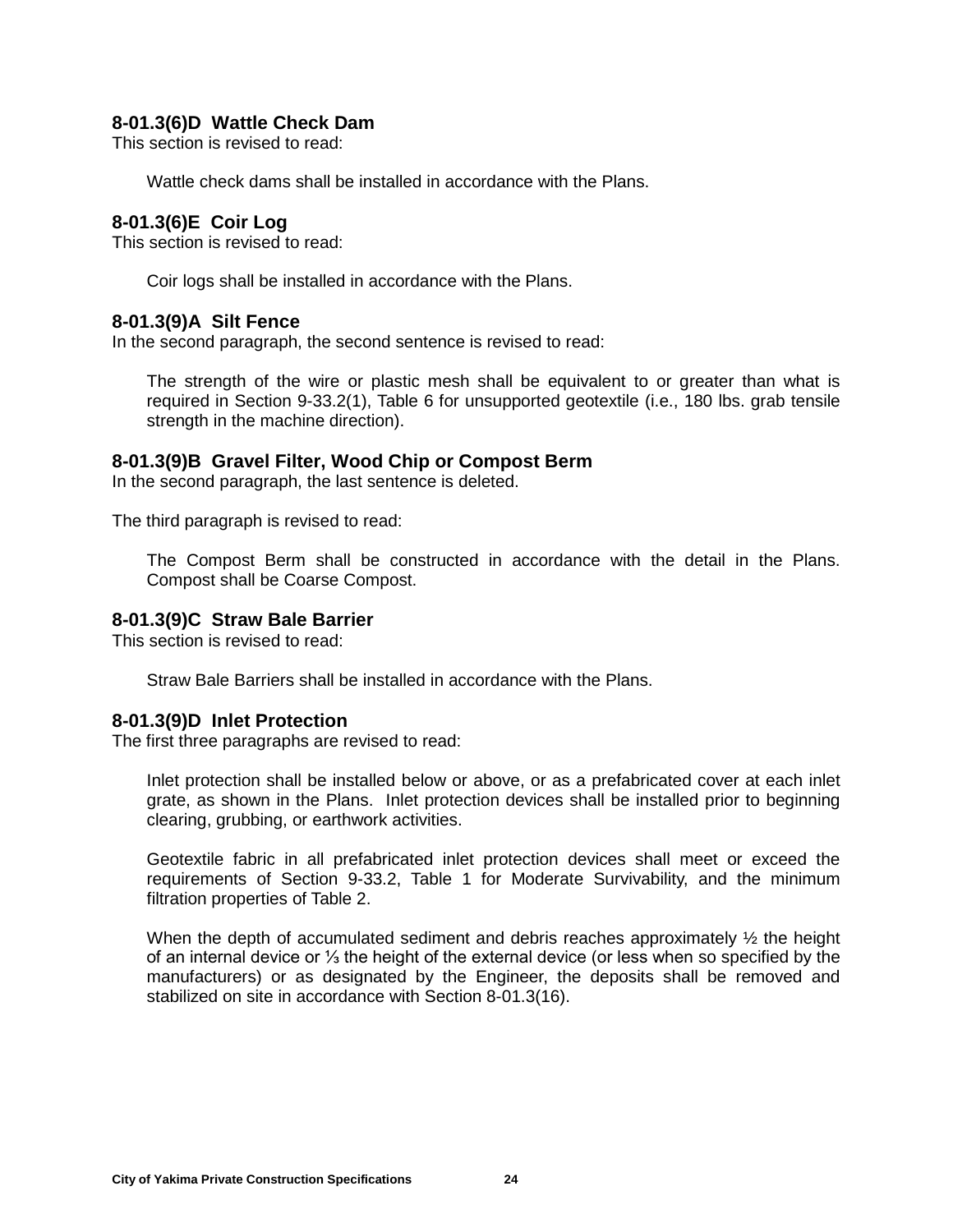#### **8-01.3(10) Wattles**

In the first paragraph, the third sentence is revised to read:

Excavated material shall be spread evenly along the uphill slope and be compacted using hand tamping or other method approved by the Engineer.

This section is supplemented with the following new paragraph:

The Contractor shall exercise care when installing wattles to ensure that the method of installation minimizes disturbance of waterways and prevents sediment or pollutant discharge into waterbodies.

#### **8-01.3(12) Compost Sock**

In the first paragraph, "sock" is revised to read "socks" and "streambed" is revised to read "waterbodies".

In the second paragraph "bank" is revised to read "slope".

In the third paragraph "and" is revised to read "or".

This section is supplemented with the following new paragraph:

Compost for Compost Socks shall be Coarse Compost.

#### **8-01.3(14) Temporary Pipe Slope Drain**

The first paragraph is revised to read:

Temporary pipe slope drain shall be Corrugated Polyethylene Drain Pipe and shall be constructed in accordance with the Plans

The last paragraph is revised to read:

Placement of outflow of the pipe shall not pond water on road surface.

#### **8-01.3(15) Maintenance**

In the fourth paragraph, the last sentence is revised to read:

Clean sediments may be stabilized on site using approved BMPs as approved by the Engineer.

#### **8-01.3(16) Removal**

In the second paragraph, the last sentence is revised to read:

This may include, but is not limited to, ripping the soil, incorporating soil amendments, and seeding with the specified seed.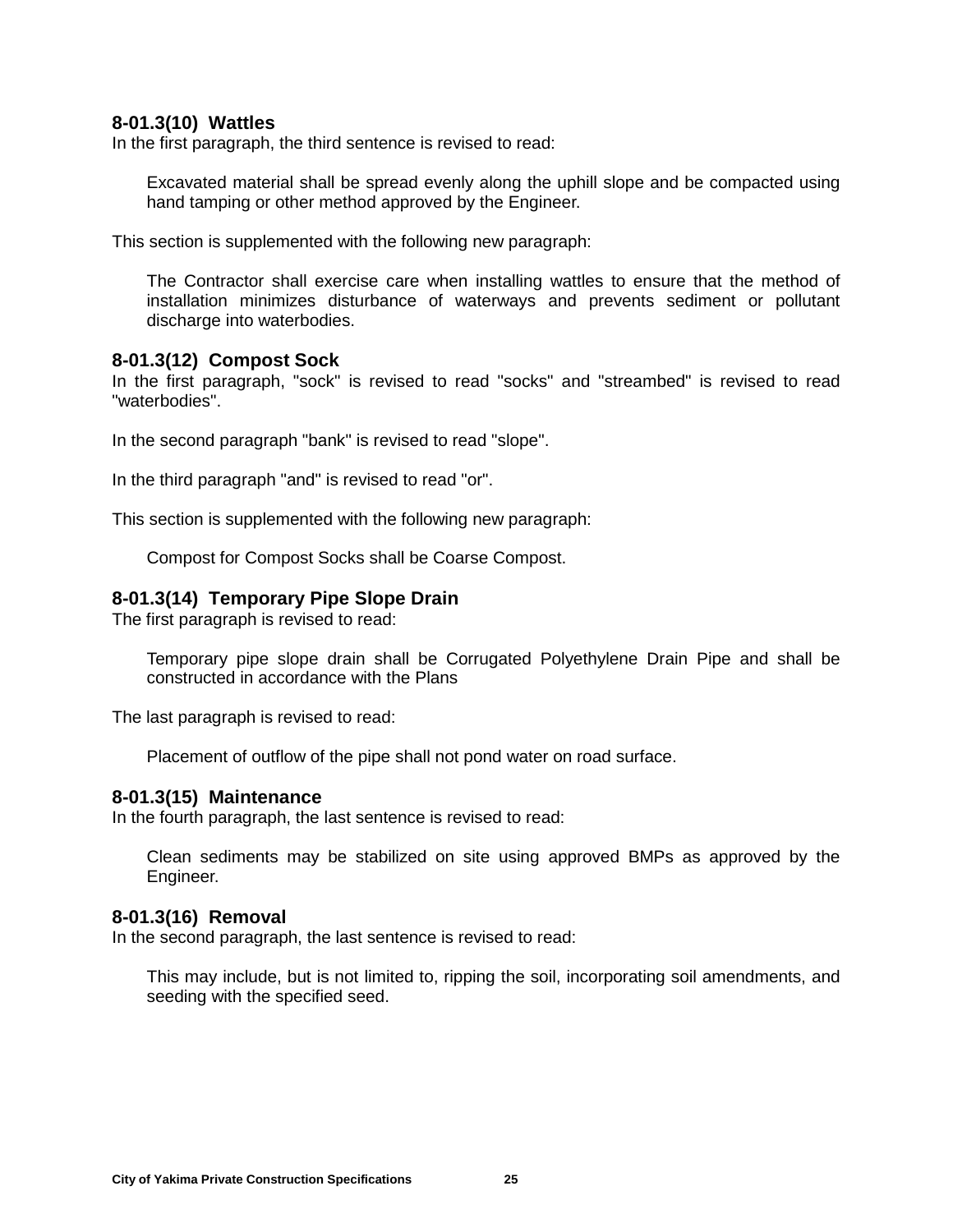#### **8-01.4 Measurement**

The eighth paragraph is revised to read:

Silt fence, gravel filter, compost berms, and wood chip berms will be measured by the linear foot along the ground line of completed barrier.

#### **8-01.5 Payment**

The following bid items are relocated after the bid item "Check Dam":

"Inlet Protection", per each.

"Gravel Filter Berm", per linear foot.

The following new paragraph is inserted before the bid item "Stabilized Construction Entrance":

The unit Contract price per linear foot for "Check Dam" and "Gravel Filter Berm" and per each for "Inlet Protection" shall be full pay for all equipment, labor and materials to perform the Work as specified, including installation, removal and disposal at an approved disposal site.

The paragraph after the bid item "Temporary Curb" is revised to read:

The unit Contract price per linear foot for temporary curb shall include all costs to install, maintain, remove, and dispose of the temporary curb.

The following bid item is inserted after the bid item "Mulching with Pam":

"Mulching with HECP Type 3 Mulch", per acre.

The bid item "Mulching with BFM" is revised to read:

"Mulching with HECP Type 2 Mulch"

The bid item "Mulching with MBFM/FRM" is revised to read:

"Mulching with HECP Type 1 Mulch"

#### **SECTION 8-02, ROADSIDE RESTORATION January 3, 2011**

#### **8-02.2 Materials**

In the first paragraph, the following item is inserted after the item "Fertilizer 9-14.3":

Mulch and Amendments 9-14.4

#### **8-02.3(2) Roadside Work Plan**

In the first paragraph, the second sentence is revised to read:

The roadside work plan shall define the Work necessary to provide all Contract requirements, including: wetland excavation, soil preparation, habitat, Structure placement,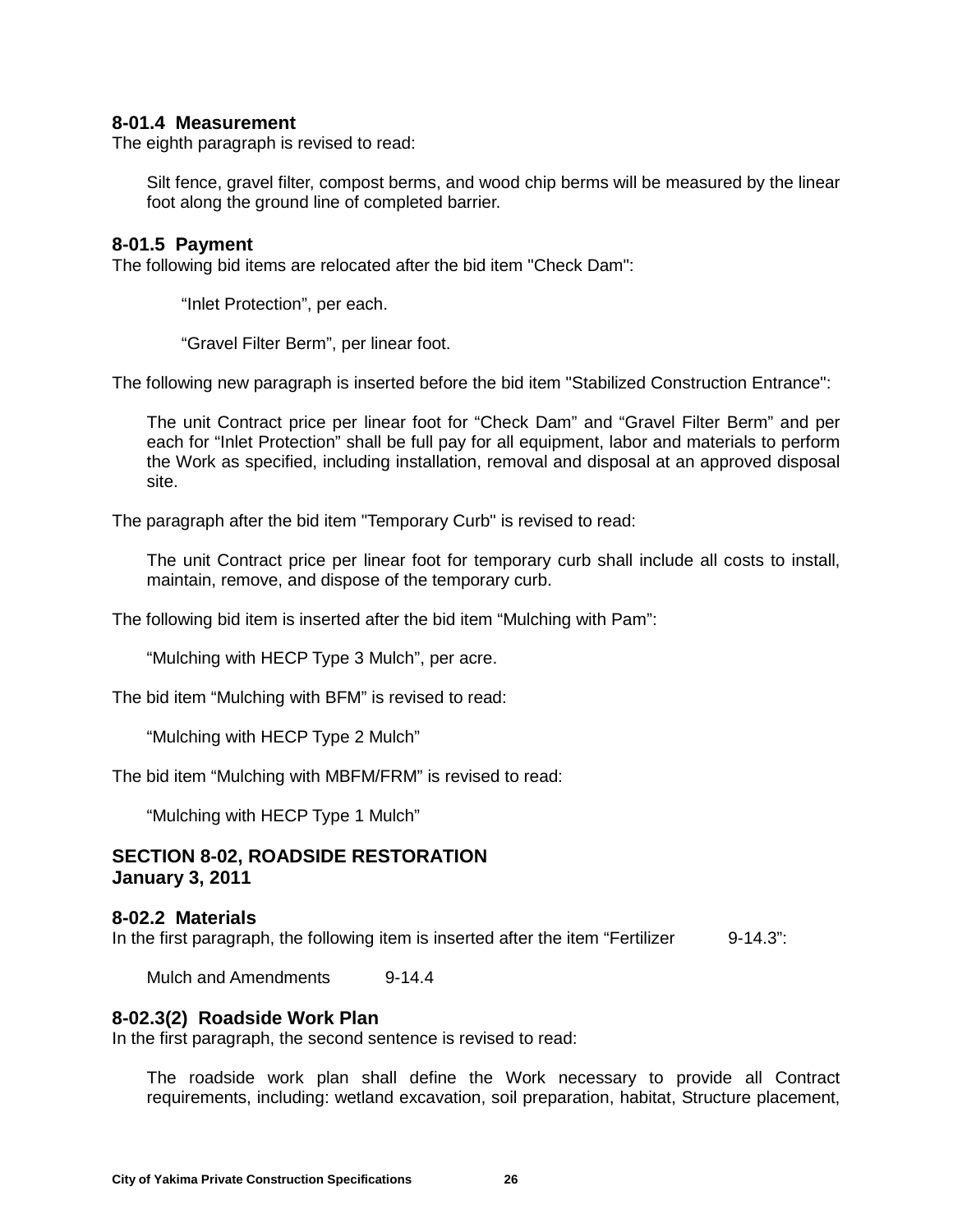planting area preparation, seeding area preparation, bark mulch and compost placement, seeding, planting, plant replacement, irrigation, and weed control in narrative form.

The first sentence under "**Progress Schedule**" is revised to read:

A progress schedule shall be submitted in accordance with Section 1-08.3. The Progress Schedule shall include the planned time periods for Work necessary to provide all Contract requirements in accordance with Sections 8-01, 8-02, and 8-03.

The first sentence under "**Weed and Pest Control Plan**" is revised to read:

The Weed and Pest Control Plan shall be submitted and approved prior to starting any Work defined in Sections 8-01, and 8-02.

In the third paragraph under "**Weed and Pest Control Plan**" the first and second sentences are revised to read:

The plan shall be prepared and signed by a licensed Commercial Pest Control Operator or Consultant when chemical pesticides are proposed. The plan shall include methods of weed control; dates of weed control operations; and the name, application rate, and Material Safety Data Sheets of all proposed herbicides.

The last paragraph under "**Plant Establishment Plan**" is deleted.

#### **8-02.3(2)A Chemical Pesticides**

This section is deleted.

#### **8-02.3(2)B Weed Control**

This section is deleted.

#### **8-02.3(3) Planting Area Weed Control**

This section including title is revised to read:

#### **8-02.3(3) Weed and Pest Control**

The Contractor shall control weed and pest species within the project area using integrated pest management principles consisting of mechanical, biological and chemical controls that are outlined in the Weed and Pest Control Plan or as designated by the Engineer.

Those weeds specified as noxious by the Washington State Department of Agriculture, the local Weed District, or the County Noxious Weed Control Board and other species identified by the Contracting Agency shall be controlled on the project in accordance with the weed and pest control plan.

The Contractor shall control weeds not otherwise covered in accordance with Section 8- 02.3(3)A, **Planting Area Weed Control** in all areas within the project limits, including erosion control seeding area and vegetation preservation areas, as designated by the Engineer.

This section is supplemented with the following new sub-sections: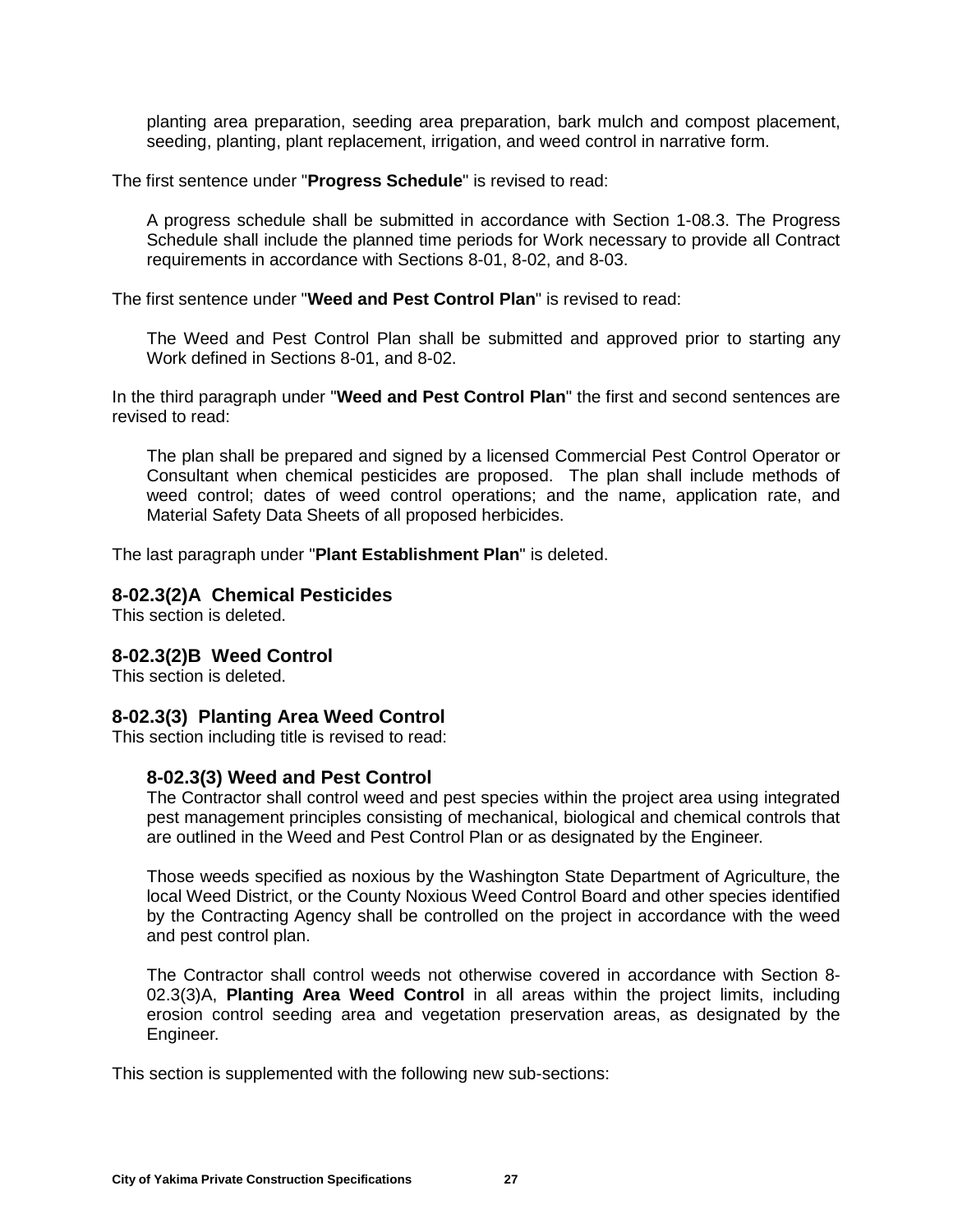#### **8-02.3(3)A Planting Area Weed Control**

All planting areas shall be prepared so that they are weed and debris free at the time of planting and until completion of the project. The planting areas shall include the entire ground surface, regardless of cover, all planting beds, areas around plants, and those areas shown in the Plans.

All applications of post-emergent herbicides shall be made while green and growing tissue is present. Should unwanted vegetation reach the seed stage, in violation of these Specifications, the Contractor shall physically remove and bag the seed heads. All physically removed vegetation and seed heads shall be disposed of off site at no cost to the Contracting Agency.

Weed barrier mats shall be installed as shown in the Plans. Mats shall be 3-feet square and shall be secured by a minimum of 5-staples per mat. Mats and staples shall be installed according to the manufacturer's recommendations.

#### **8-02.3(3)B Chemical Pesticides**

Application of chemical pesticides shall be in accordance with the label recommendations, the Washington State Department of Ecology, local sensitive area ordinances, and Washington State Department of Agriculture laws and regulations. Only those herbicides listed in the table *Herbicides Approved for Use on WSDOT Rights of Way* at http://www.wsdot.wa.gov/Maintenance/Roadside/herbicide\_use.htm may be used.

The applicator shall be licensed by the State of Washington as a Commercial Applicator or Commercial Operator with additional endorsements as required by the Special Provisions or the proposed weed control plan. The Contractor shall furnish the Engineer evidence that all operators are licensed with appropriate endorsements, and that the pesticide used is registered for use by the Washington State Department of Agriculture. All chemicals shall be delivered to the job site in the original containers. The licensed applicator or operator shall complete a Commercial Pesticide Application Record (DOT Form 540-509) each day the pesticide is applied, and furnish a copy to the Engineer by the following business day.

The Contractor shall ensure confinement of the chemicals within the areas designated. The use of spray chemical pesticides shall require the use of anti-drift and activating agents, and a spray pattern indicator unless otherwise allowed by the Engineer.

The Contractor shall assume all responsibility for rendering any area unsatisfactory for planting by reason of chemical application. Damage to adjacent areas, either on or off the Highway Right of Way, shall be repaired to the satisfaction of the Engineer or the property owner, and the cost of such repair shall be borne by the Contractor.

#### **8-02.3(5) Planting Area Preparation**

In the first paragraph, the second sentence is revised to read:

Material displaced by the Contractor's operations that interferes with drainage shall be removed from the channel and disposed of as approved by the Engineer.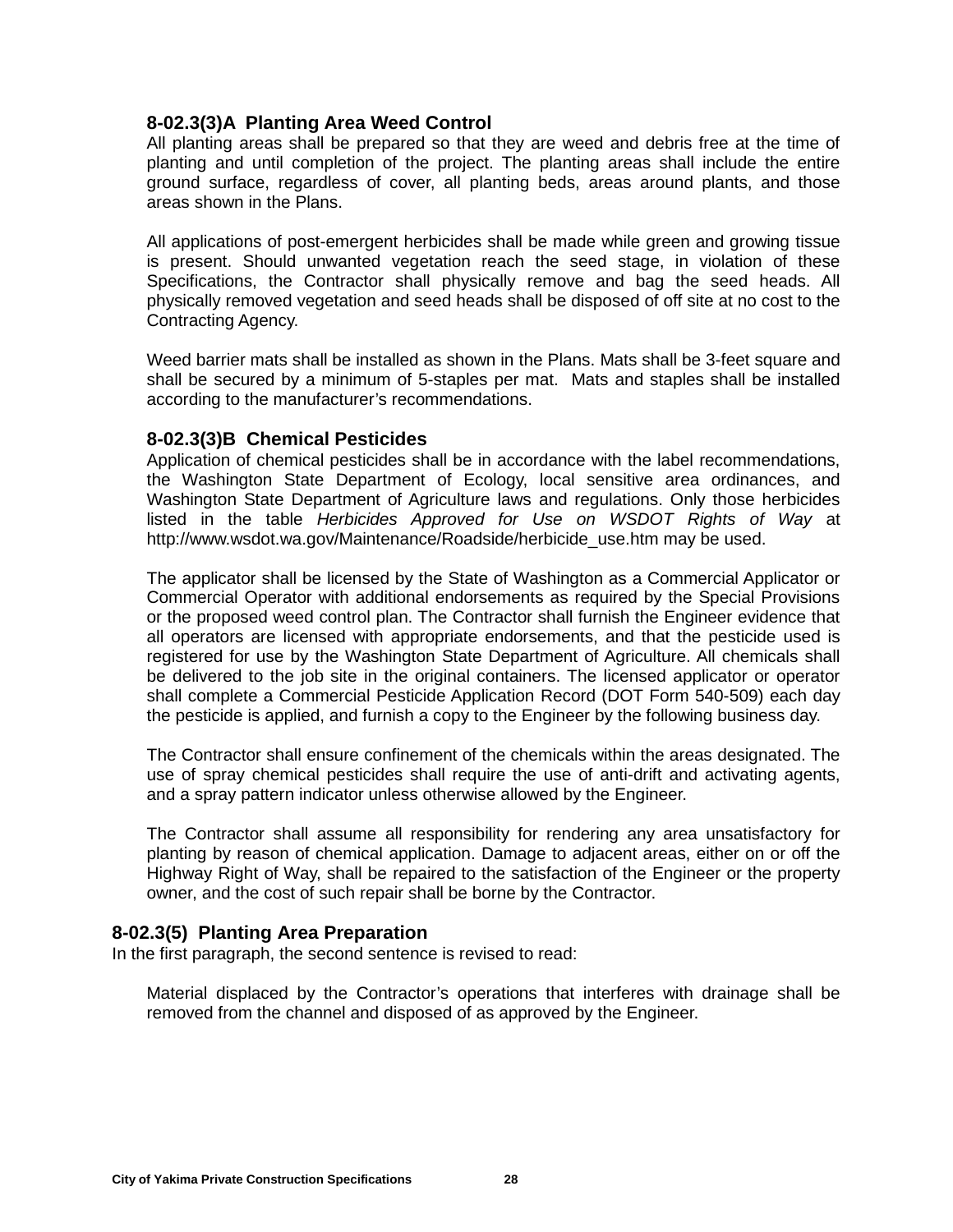#### **8-02.3(7) Layout of Planting**

The second paragraph is deleted.

#### **8-02.3(8) Planting**

In the second paragraph, the first and second sentences are revised to read:

Under no circumstances will planting be permitted during unsuitable soil or weather conditions as determined by the Engineer. Unsuitable conditions may include frozen soil, freezing weather, saturated soil, standing water, high winds, heavy rains, and high water levels.

The fourth paragraph is revised to read:

Plants shall not be placed below the finished grade.

The fifth paragraph is revised to read:

Planting hole sizes for plant material shall be in accordance with the details shown in the Plans. Any glazed surface of the planting hole shall be roughened prior to planting.

The following new paragraph is inserted after the fifth paragraph:

All cuttings shall be planted immediately if buds begin to swell.

#### **8-02.3(9) Pruning, Staking, Guying, and Wrapping**

In the first paragraph, the last sentence is revised to read:

All other pruning shall be performed only after the plants have been in the ground at least one year and when plants are dormant.

#### **8-02.3(13) Plant Establishment**

In the third paragraph, the first sentence is revised to read:

During the first-year plant establishment period, the Contractor shall perform all Work necessary to ensure the resumption and continued growth of the transplanted material.

In the fourth paragraph, "propose" is revised to read "submit".

#### **8-02.3(15) Live Fascines**

In the first paragraph, the fourth sentence is revised to read:

Dead branches may be placed within the live fascine and on the side exposed to the air.

In the second paragraph, the third sentence is deleted.

In the second paragraph, the seventh sentence is revised to read:

The live stakes shall be driven through the live fascine vertically into the slope.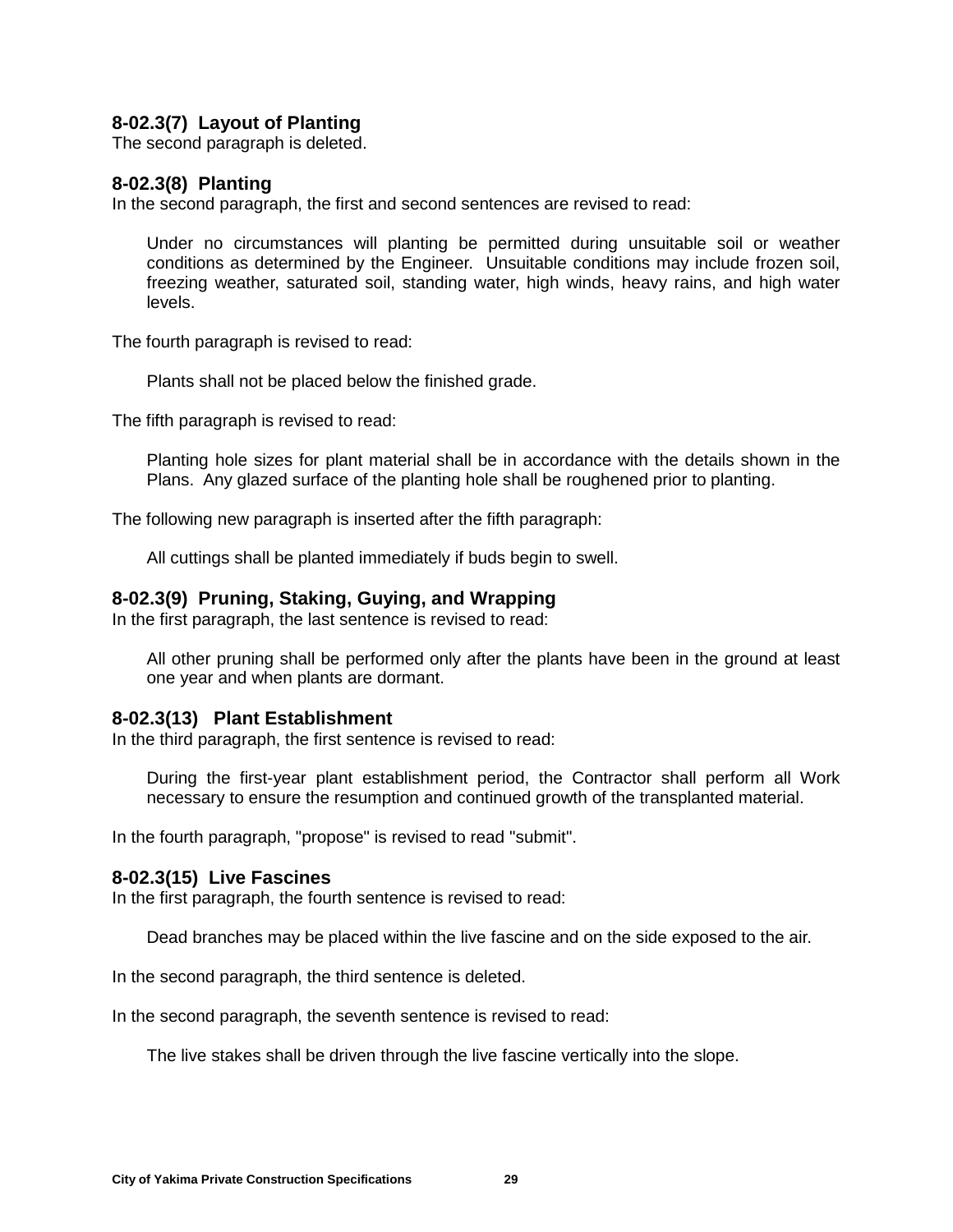#### **8-02.3(16)A Lawn Installation**

In the third paragraph, the last two items "West of the summit of the Cascade Range - March 1 to October 1." and "East of the summit of the Cascade Range - April 15 to October 1." are revised to read:

(West of the Cascade Mountain crest) September 1 through October 1

Western Washington<br>
Eastern Washington Eastern Washington<br>
(East of the Cascade Mountain crest)<br>
East of the Cascade Mountain crest) March through May 15 October 1 through November 15

The fifth paragraph is revised to read:

Topsoil for seeded or sodded lawns shall be placed at the depth and locations as shown in the Plans. The topsoil shall be cultivated to the specified depth, raked to a smooth even grade without low areas that trap water and compacted, all as approved by the Engineer.

In the sixth paragraph, the last sentence is revised to read:

Following placement, the sod shall be rolled with a smooth roller to establish contact with the soil.

#### **8-02.4 Measurement**

The seventh paragraph is revised to read:

Fine compost, medium compost and coarse compost will be measured by the cubic yard in the haul conveyance at the point of delivery.

#### **8-02.5 Payment**

The following new paragraph is inserted above the paragraph beginning with "Payment shall be increased to 90-percent……":

Plant establishment milestones are achieved when plants meet conditions described in Section 8-02.3(13).

The following is inserted after the bid item "Fine Compost":

"Medium Compost", per cubic yard.

The paragraph for the bid item "Weed Control" is revised to read:

"Weed and Pest Control", will be paid in accordance with Section 1-09.6.

The following new paragraph is inserted after the bid item "Soil Amendment":

The unit Contract price per cubic yard for "Soil Amendment" shall be full pay for furnishing and incorporating the soil amendment into the existing soil.

The following new paragraph is inserted after the bid item "Bark or Wood Chip Mulch":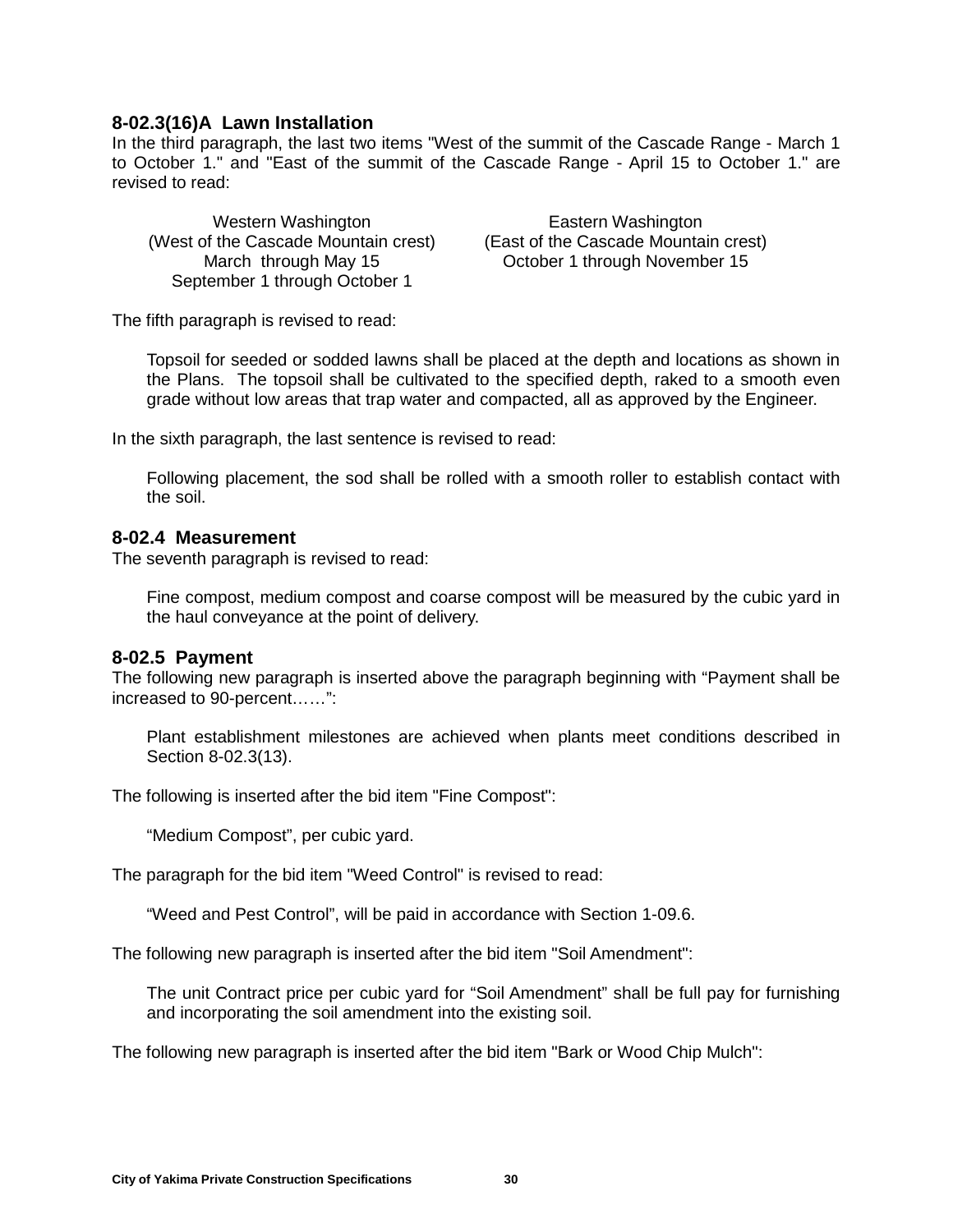The unit Contract price per cubic yard for "Bark or Wood Chip Mulch" shall be full pay for furnishing and spreading the mulch onto the existing soil.

#### **SECTION 8-14, CEMENT CONCRETE SIDEWALKS January 3, 2011**

#### **8-14.3(3) Placing and Finishing Concrete.**

The last sentence in the last paragraph is deleted.

#### **8-14.3(5) Curb Ramp Detectable Warning Surface Retrofit**

This section including heading is revised to read:

#### **8-14.3(5) Detectable Warning Surface**

Detectable warning surfaces shall consist of truncated domes as shown in the Plans. Where a detectable warning surface is to be applied, the Contractor shall attach the detectable warning surface to the pavement surface according to the manufacturer's recommendations. The detectable warning surface shall be located as shown in the Plans.

The Contractor shall use one of the detectable warning surface products listed in the Qualified Products List or submit another product for approval by the Project Engineer. If the Plans require, the detectable warning surface shall be capable of being bonded to a cement concrete surface or to an asphalt concrete surface. Vertical edges of the detectable warning surface shall be flush with the adjoining surface to the extent possible (otherwise not be more than 1/4-inch above the surface of the pavement) after installation.

#### **8-14.4 Measurement**

The second sentence in the first paragraph is revised to read:

Cement concrete curb ramp type \_\_\_\_\_\_ will be measured per each for the complete curb ramp type installed and includes the installation of the detectable warning surface.

The second paragraph is revised to read:

Detectable warning surface will be measured by the square foot of detectable warning surface material installed as shown in the Plans.

#### **8-14.5 Payment**

The pay item "Cement Conc. Curb Ramp Type\_\_\_\_\_" is supplemented with the following new paragraph:

The unit Contract price per each for "Cement Concrete Curb Ramp Type  $\ldots$ ", shall be full pay for installing the curb ramp as specified including the "Detectable Warning Surface".

The pay item "Curb Ramp Detectable Warning Surface Retrofit" is revised to read "Detectable Warning Surface".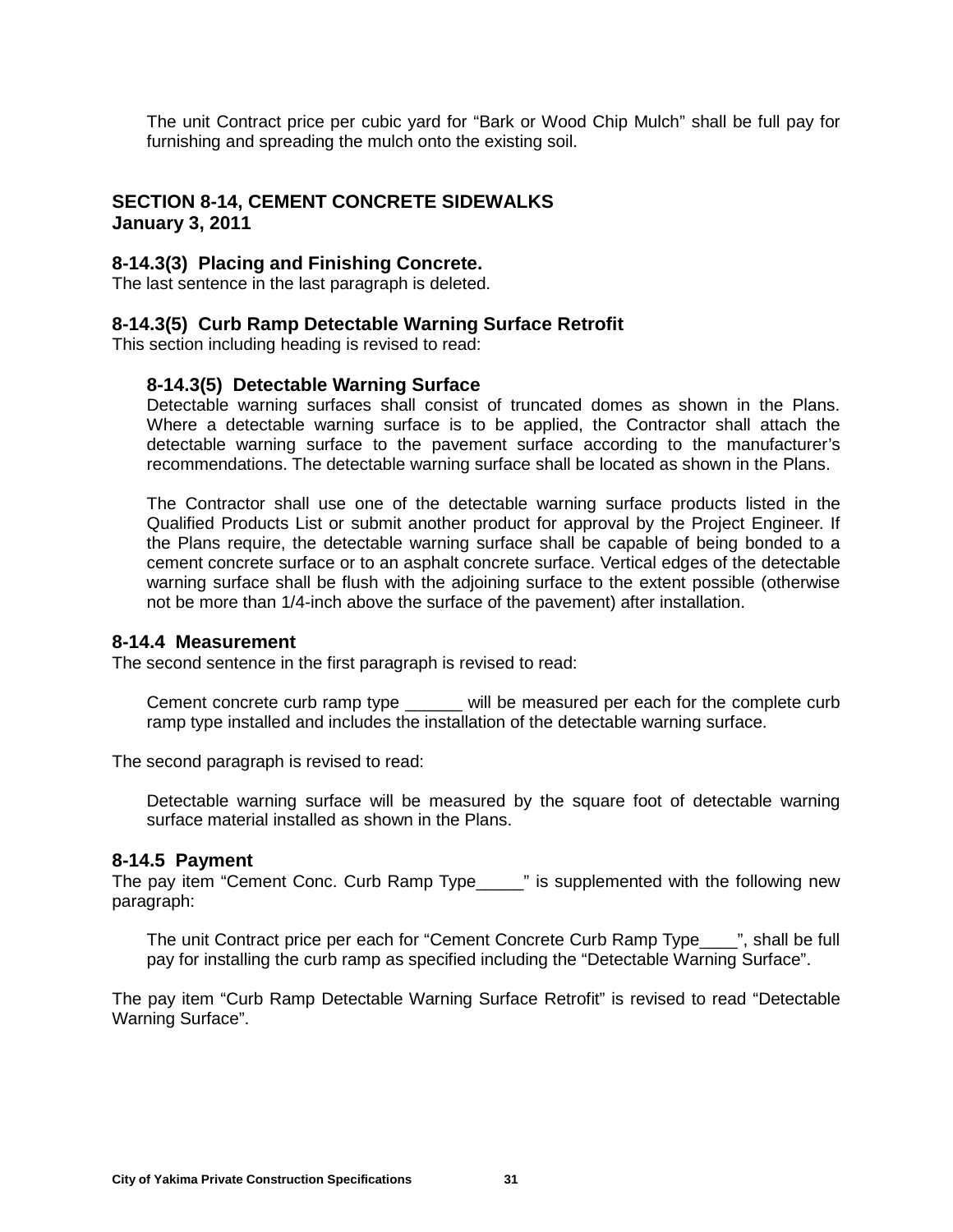#### **SECTION 8-20, ILLUMINATION, TRAFFIC SIGNAL SYSTEMS, AND ELECTRICAL January 3, 2011**

#### **8-20.1 Description**

In the first paragraph, item number 3 is revised to read:

3. Intelligent Transportation Systems (ITS)

#### **8-20.3(4) Foundations**

In the 12th paragraph, item number 2 is revised to read:

2. The top heavy-hex nuts for type ASTM F1554 grade 105 anchor bolts shall be tightened by the Turn-Of-Nut Tightening Method to minimum rotation of ¼-turn (90 degrees) and a maximum rotation of ⅓-turn (120 degrees) past snug tight. Permanent marks shall be set on the base plate and nuts to indicate nut rotation past snug tight.

In the 12th paragraph, the following is inserted after item number 2:

3. The top hex nuts for type ASTM F1554 grade 55 anchor bolts shall be tightened by the Turn-of-Nut Tightening Method to minimum rotation of 1/8-turn (45 degrees) and a maximum rotation of 1/6-turn (60 degrees) past snug tight. Permanent marks shall be set on the base plate and nuts to indicate nut rotation past snug tight.

#### **8-20.3(5) Conduit**

In the fifth sentence of the fourth paragraph, "conforms" is revised to read "conforming".

#### **8-20.3(6) Junction Boxes, Cable Vaults, and Pull boxes**

In the first paragraph, the first sentence is revised to read:

Standard Duty and Heavy Duty junction boxes, pull boxes and cable vaults shall be installed at the locations show in the Plans.

In the second paragraph, the first sentence is revised to read:

Cable vaults and pull boxes shall be installed in accordance with the following:

In item number 2 of the second paragraph, "top course" is deleted and "per" is revised to read "in accordance with".

In the last paragraph, "1/2 inch" is revised to read "1/8 inch".

This section is supplemented with the following:

Standard Duty pull boxes, cable vaults and concrete junction boxes installed in sidewalks, walkways and shared use paths shall have slip resistant surfaces, be flush with surface and match grade of the sidewalk, walkway and shared use path. The boxes, vaults and junction boxes shall not be placed in curb ramps, curb ramp landings, or the gutter areas associated with the curb ramps. Standard Duty non-concrete junction boxes shall not be installed in sidewalks, walkways or shared use paths.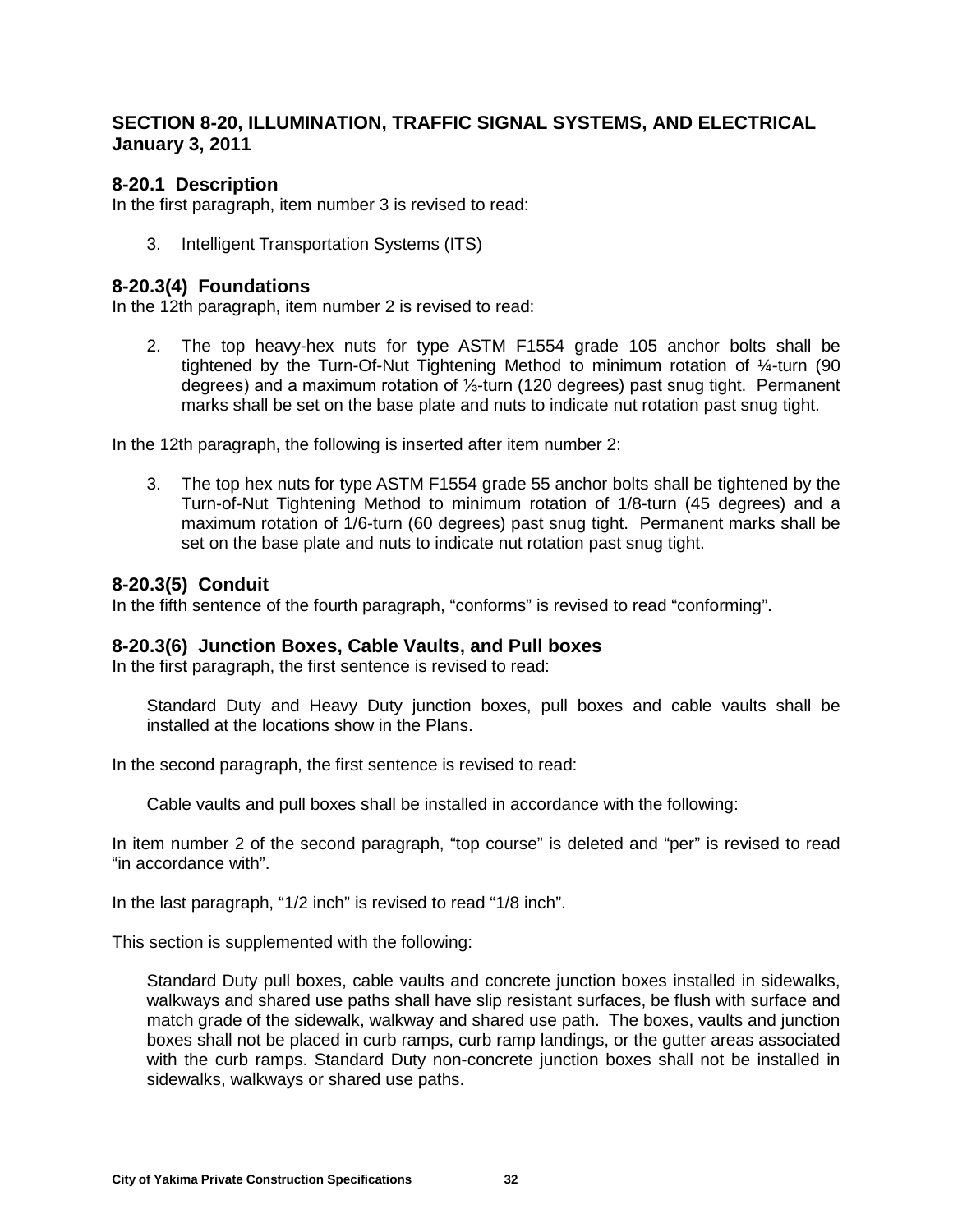#### **8-20.3(8) Wiring**

The following new two paragraphs are inserted after the first table:

Splices and taps on underground circuits shall be made with solderless crimp connectors meeting the requirements of Section 9-29.12.

Only one conductor or one multi conductor cable per wire entrance will be allowed in any rigid mold splice.

In the eleventh paragraph item number 5 is revised to read:

5. Video detection camera lead-in cable - the numbers of the phases the camera served.

In the eleventh paragraph the following is added after item number 5:

- 6. For ITS cameras the number of the camera indicated in the Contract and the number of the associated cabinet as indicated on the Plans.
- 7. Communication cable -- labeled as Comm.

This section is supplemented with the following new paragraph:

Installation of coaxial or coaxial/Siamese cable or data cables with a 600 VAC rating will be allowed in the same raceway with 480 VAC illumination cable.

#### **8-20.4 Measurement**

The first sentence is revised to read:

No specific unit of measurement will apply to the lump sum items for illumination system, intelligent transportation system (ITS), or traffic signal systems, but measurement will be for the sum total of all items for a complete system to be furnished and installed.

The second paragraph is revised to read:

Conduit of the kind and diameter specified will be measured, through the junction boxes, by the linear foot of conduit placed, unless the conduit is included in an illumination system, signal system, Intelligent Transportation (ITS) or other type of electrical system lump sum Bid item.

#### **8-20.5 Payment**

All references to "Intelligent Transportation System" are revised to read "ITS".

The paragraph after the bid item, **"**Conduit Pipe\_\_\_In. Diam." per linear foot**,** is revised to read:

The unit Contract price per linear foot for "Conduit Pipe In. Diam." shall be full pay for furnishing all pipe, pipe connections, elbows, bends, caps, reducers, conduits, unions, junction boxes and fittings; for placing the pipe in accordance with the above provisions, including all excavation, jacking or drilling required, backfilling of any voids around casing, conduits, pits or the trenches, restoration of native vegetation disturbed by the operation,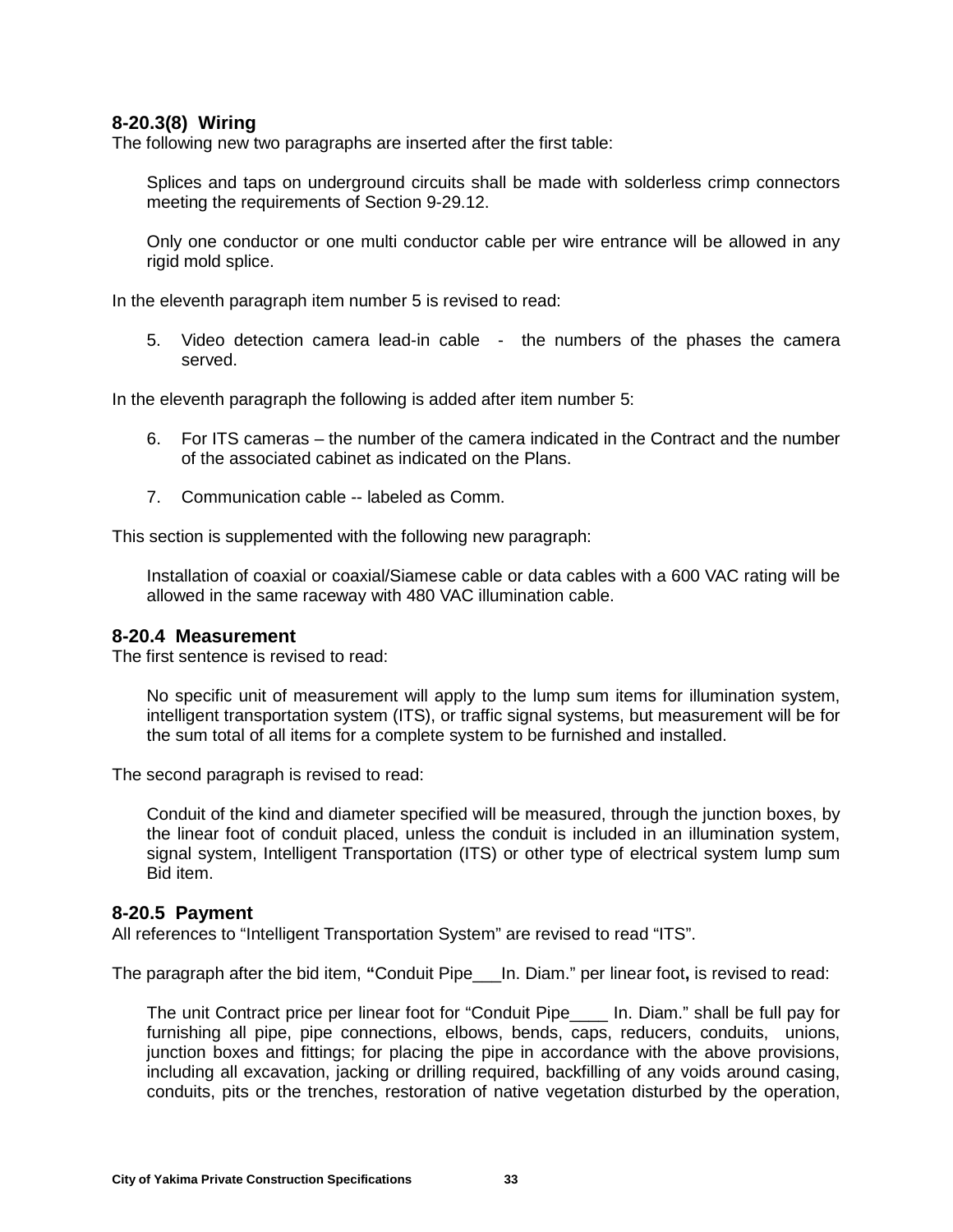chipping of pavement, and bedding of the pipe; and all other Work necessary for the construction of the conduit, except that when conduit is included on any project as an integral part of an illumination, traffic signal, or ITS systems and the conduit is not shown as a pay item, it shall be included in the lump sum price for the system shown.

#### **SECTION 8-22, PAVEMENT MARKING August 2, 2011**

#### **8-22.1 Description**

In the second paragraph, the last sentence is revised to read:

Traffic letters used in word messages shall be sized as shown in the Plans.

#### **8-22.4 Measurement**

In the sixth paragraph "Painted Line" is revised to read "Paint Line".

#### **SECTION 9-01, PORTLAND CEMENT April 5, 2011**

#### **9-01.2(1) Portland Cement**

In the first paragraph, all the text after "shall not exceed 8-percent by weight" is deleted and the paragraph ends.

In the second paragraph, "per" is revised to read "in accordance with".

#### **SECTION 9-04, JOINT AND CRACK SEALING MATERIALS August 2, 2011**

#### **9-04.2(1) Hot Poured Joint Sealants**

This section is revised to read:

Hot poured joint sealants shall meet the requirements of AASHTO M 324 Type IV except for the following:

- 1. The Cone Penetration at 25°C shall be 130 maximum.
- 2. The extension for the bond, non immersed, shall be 100%.
- 3. The hot poured joint sealant shall have a minimum Cleveland Open Cup Flash Point of 205°C in accordance with AASHTO T 48

Hot poured joint sealants shall be sampled in accordance with ASTM D 5167 and tested in accordance with ASTM D 5329.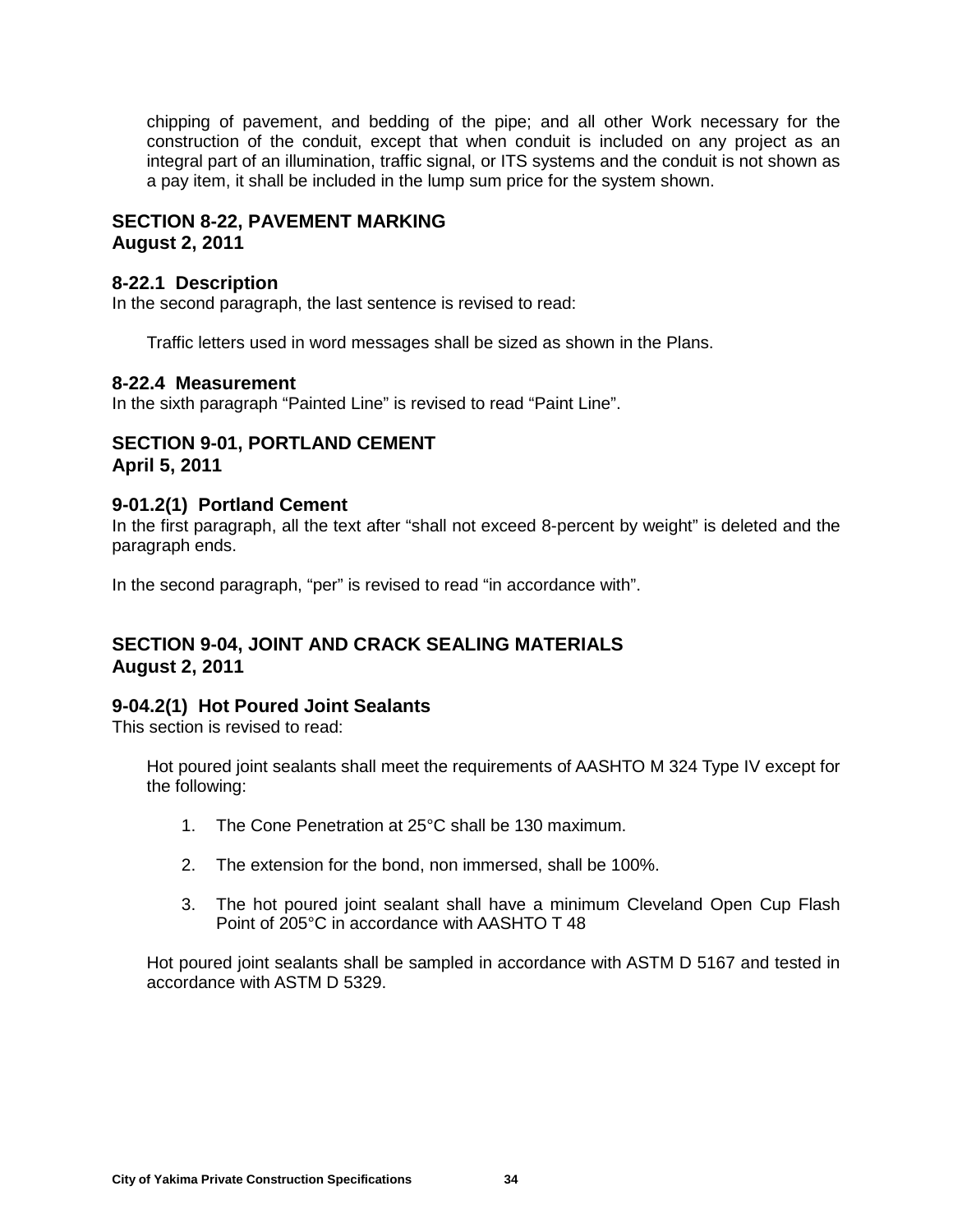#### **9-04.11 Butyl Rubber**

This section including title is revised to read:

#### **9-04.11 Butyl Rubber and Nitrile Rubber**

Butyl rubber shall conform to ASTM D 2000, M1 BA 610. If the Engineer determines that the area will be exposed to petroleum products Nitrile rubber shall be utilized and conform to ASTM D 2000, M1 BG 610.

#### **SECTION 9-05, DRAINAGE STRUCTURES, CULVERTS, AND CONDUITS January 3, 2011**

#### **9-05.2(8) Perforated Corrugated Polyethlene Underdraine Pipe (12-inch through 60-inch)**

This section including title is revised to read:

#### **9-05.2(8) Perforated Corrugated Polyethylene Underdrain Pipe, Couplings and Fittings (12-inch through 60-inch)**

Perforated corrugated polyethylene underdrain pipe, couplings and fittings, 12-inch through 60-inch diameter maximum, shall meet the requirements of AASHTO M 294 Type CP or Type SP. Type CP shall be Type C pipe with Class 2 perforations and Type SP shall be Type S pipe with either Class 1 or Class 2 perforations. Additionally, Class 2 perforations shall be uniformly spaced along the length and circumference of the pipe.

#### **9-05.12(2) Profile Wall PVC Culvert Pipe, Profile Wall PVC Storm Sewer Pipe, and Profile Wall PVC Sanitary Sewer Pipe**

In the fourth paragraph, the word "producer's" is revised to read "Manufacturer's".

#### **9-05.13 Ductile Iron Sewer Pipe**

The second and third paragraphs are revised to read:

Ductile iron pipe shall conform to ANSI A 21.51 or AWWA C151 and shall be cement mortar lined and have a 1- mil seal coat per AWWA C104, or a Ceramic Filled Amine cured Novalac Epoxy lining, as indicated on the Plans or in the Special Provisions. The ductile iron pipe shall be Special Thickness Class 50, Minimum Pressure Class 350, or the Class indicated on the Plans or in the Special Provisions.

Nonrestrained joints shall be either rubber gasket type, push on type, or mechanical type meeting the requirements of AWWA C111.

#### **9-05.19 Corrugated Polyethylene Culvert Pipe**

This sections title is revised to read:

#### **9-05.19 Corrugated Polyethylene Culvert Pipe, Couplings, and Fittings**

The first paragraph is revised to read:

Corrugated polyethylene culvert pipe, couplings, and fittings, shall meet the requirements of AASHTO M 294 Type S or D for pipe 12-inch to 60-inch diameter with silt-tight joints.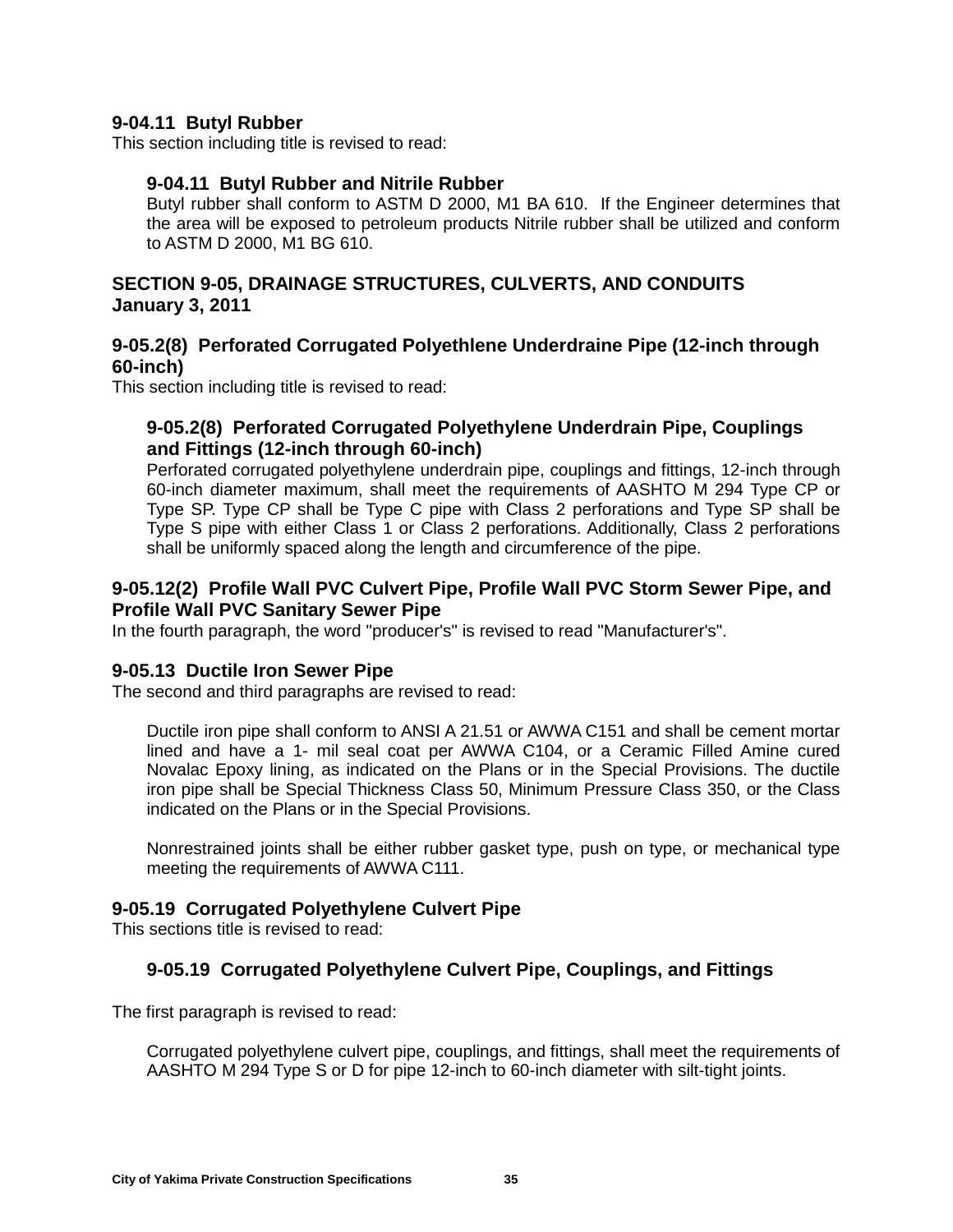#### **9-05.20 Corrugated Polyethylene Storm Sewer Pipe**

This sections title is revised to read:

#### **9-05.20 Corrugated Polyethylene Storm Sewer Pipe, Couplings, and Fittings**

In the first paragraph, the first sentence is revised to read:

Corrugated polyethylene storm sewer pipe, couplings, and fittings shall meet the requirements of AASHTO M 294 Type S or D.

Section 9-05 is supplemented with the following new sub-sections:

#### **9-05.21 Steel Rib Reinforced Polyethylene Culvert Pipe**

Steel rib reinforced polyethylene culvert pipe shall meet the requirements of ASTM F2562 Class 1 for steel reinforced thermoplastic ribbed pipe and fittings for pipe 24-inch to 60-inch diameter with silt-tight joints.

Silt-tight joints for steel reinforced polyethylene culvert pipe shall be made with a bell/bell or bell and spigot coupling and incorporate the use of a gasket conforming to the requirements of ASTM F 477. All gaskets shall be installed on the pipe by the manufacturer.

Qualification for each manufacturer of steel reinforced polyethylene culvert pipe requires an approved joint system and a formal quality control plan for each plant proposed for consideration.

A Manufacturer's Certificate of Compliance shall be required and shall accompany the materials delivered to the project. The certificate shall clearly identify production lots for all materials represented. The Contracting Agency may conduct verification tests of pipe stiffness or other properties as it deems appropriate.

#### **9-05.22 Steel Rib Reinforced Polyethylene Storm Sewer Pipe**

Steel rib reinforced polyethylene storm sewer pipe shall meet the requirements of ASTM F2562 Class 1 for steel reinforced thermoplastic ribbed pipe and fittings. The maximum diameter for steel reinforced polyethylene storm sewer pipe shall be the diameter for which a manufacturer has submitted a qualified joint. Qualified manufacturers and approved joints are listed in the Qualified Products Lists. Fittings shall be rotationally molded, injection molded, or factory welded.

All joints for steel reinforced polyethylene storm sewer pipe shall be made with a bell and spigot coupling and conform to ASTM D 3212 using elastomeric gaskets conforming to ASTM F 477. All gaskets shall be installed on the pipe by the manufacturer.

Qualification for each manufacturer of steel reinforced polyethylene storm sewer pipe requires joint system conformance to ASTM D 3212 using elastomeric gaskets conforming to ASTM F 477 and a formal quality control plan for each plant proposed for consideration.

A Manufacturer's Certificate of Compliance shall be required and shall accompany the materials delivered to the project. The certificate shall clearly identify production lots for all materials represented. The Contracting Agency may conduct verification tests of pipe stiffness or other properties as it deems appropriate.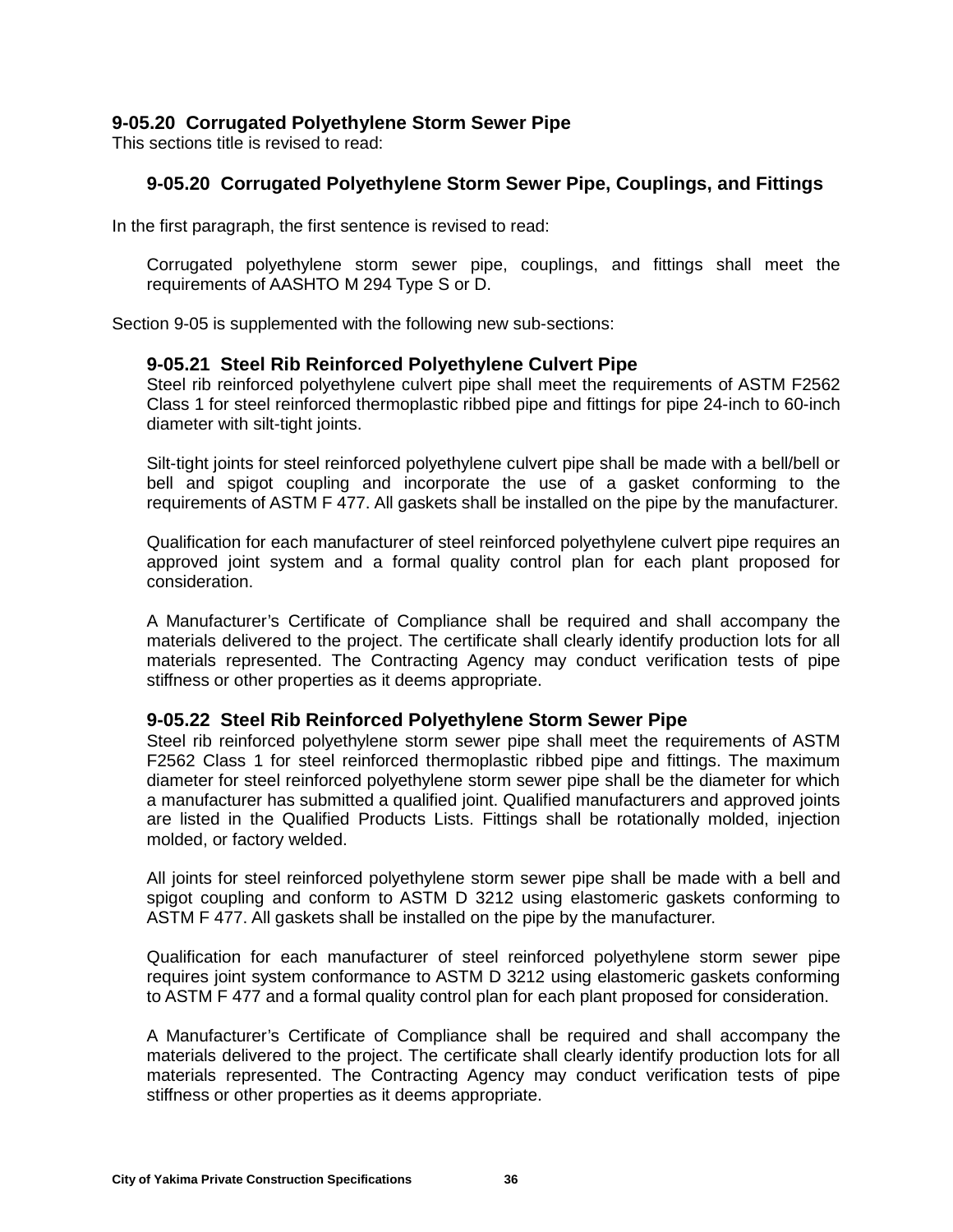## **9-05.23 High Density Polyethylene (HDPE) Pipe**

HDPE pipe shall be manufactured from resins meeting the requirements of ASTM D3350 with a cell classification of 345464C and a Plastic Pipe Institute (PPI) designation of PE 3408.

The pipes shall have a minimum standard dimension ratio (SDR) of 32.5.

HDPE pipe shall be joined into a continuous length by an approved joining method.

The joints shall not create an increase in the outside diameter of the pipe. The joints shall be fused, snap together or threaded. The joints shall be water tight, rubber gasketed if applicable, and pressure testable to the requirements of ASTM D 3212.

Joints to be welded by butt fusion, shall meet the requirements of ASTM F 2620 and the manufacturer's recommendations. Fusion equipment used in the joining procedure shall be capable of meeting all conditions recommended by the pipe manufacturer, including but not limited to fusion temperature, alignment, and fusion pressure. All field welds shall be made with fusion equipment equipped with a Data Logger. Temperature, fusion pressure and a graphic representation of the fusion cycle shall be part of the Quality Control records. Electro fusion may be used for field closures as necessary. Joint strength shall be equal or greater than the tensile strength of the pipe.

Fittings shall be manufactured from the same resins and Cell Classification as the pipe unless specified otherwise in the Plans or Specifications. Butt fusion fittings and Flanged or Mechanical joint adapters shall have a manufacturing standard of ASTM D3261. Electro fusion fittings shall have a manufacturing standard of ASTM F1055.

HDPE pipe to be used as liner pipe shall meet the requirements of AASHTO M 326 and this specification.

The supplier shall furnish a Manufacturer's Certification of Compliance stating the materials meet the requirements of ASTM D 3350 with the correct cell classification with the physical properties listed above. The supplier shall certify the dimensions meet the requirements of ASTM F 714 or as indicated in this Specification or the Plans.

At the time of manufacture, each lot of pipe, liner, and fittings shall be inspected for defects and tested for Elevated Temperature Sustain Pressure in accordance with ASTM F 714. The Contractor shall not install any pipe that is more than 2 years old from the date of manufacture.

At the time of delivery, the pipe shall be homogeneous throughout, uniform in color, free of cracks, holes, foreign materials, blisters, or deleterious faults.

Pipe shall be marked at 5 foot intervals or less with a coded number which identifies the manufacturer, SDR, size, material, machine, and date on which the pipe was manufactured.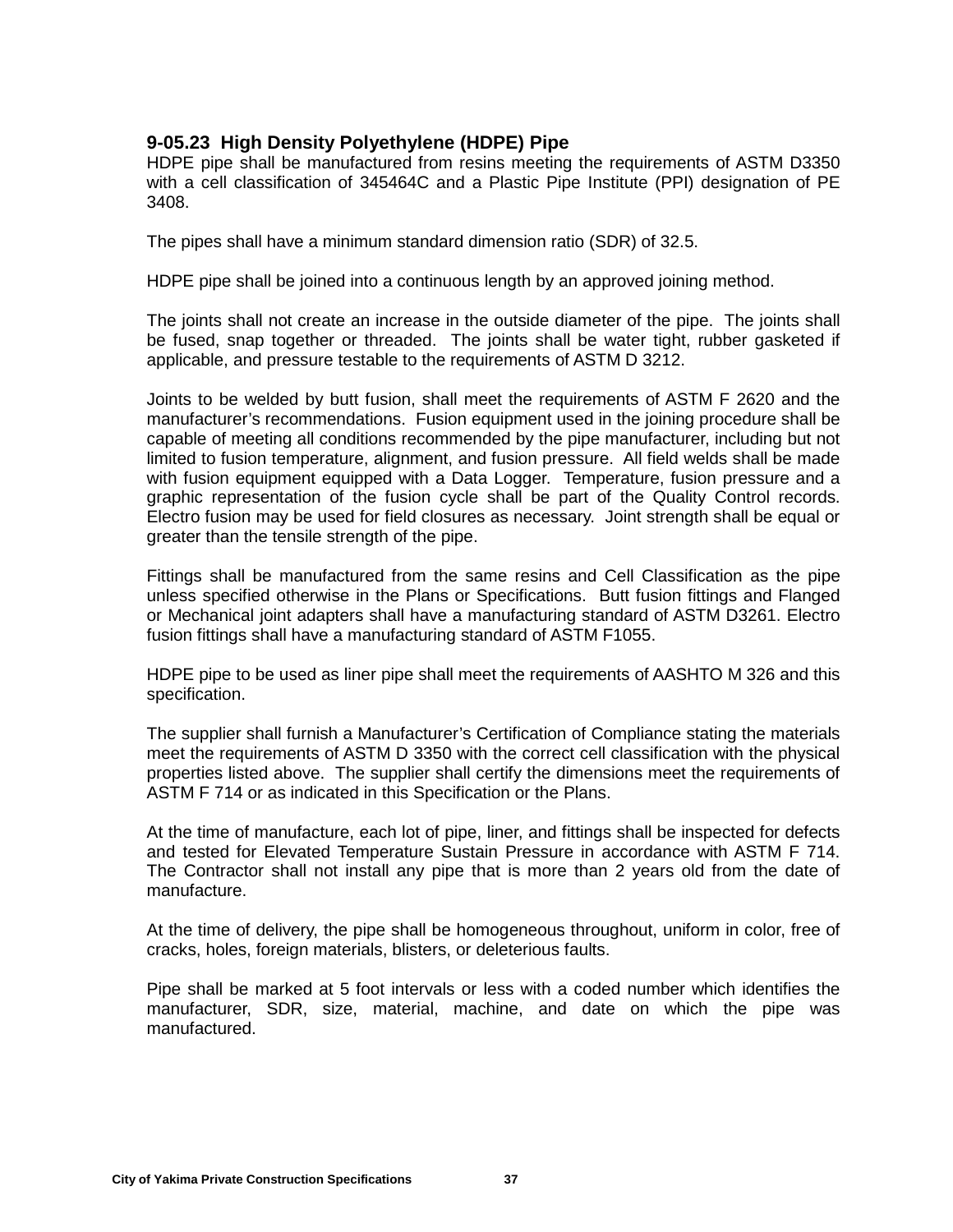# **9-05.24 Polypropylene Culvert Pipe, Polypropylene Storm Sewer Pipe, and Polypropylene Sanitary Sewer Pipe**

Polypropylene Culvert Pipe, Polypropylene Storm Sewer Pipe and Polypropylene Sanitary Sewer pipe shall conform to the following requirements:

- 1. For pipe sizes up to 30 inches: ASTM F2736.
- 2. For pipe sizes from 30 to 60 inches: ASTM F2764.
- 3. Fittings shall be factory welded, injection molded or PVC.

All joints for corrugated polypropylene pipe shall be made with a bell/bell or bell and spigot coupling and shall conform to ASTM D3212 using elastomeric gaskets conforming to ASTM F477. All gaskets shall be factory installed on the pipe in accordance with the producer's recommendations.

Qualification for each producer of corrugated polypropylene storm sewer pipe requires joint system conformance to ASTM D3212 using elastomeric gaskets conforming to ASTM F477 and a formal quality control plan for each plant proposed for consideration.

A Manufacturer's Certificate of Compliance shall be required and shall accompany the materials delivered to the project. The certificate shall clearly identify production lots for all materials represented. The Contracting Agency may conduct verification tests of pipe stiffness or other properties deems appropriate.

# **SECTION 9-14, EROSION CONTROL AND ROADSIDE PLANTING August 2, 2011**

Section 9-14 is deleted in its entirety and replaced with the following:

## **9-14.1 Soil**

# **9-14.1(1) Topsoil Type A**

Topsoil Type A shall be as specified in the Special Provisions.

# **9-14.1(2) Topsoil Type B**

Topsoil Type B shall be native topsoil taken from within the project limits either from the area where roadway excavation is to be performed or from strippings from borrow, pit, or quarry sites, or from other designated sources. The general limits of the material to be utilized for topsoil will be indicated in the Plans or in the Special Provisions. The Engineer will make the final determination of the areas where the most suitable material exists within these general limits. The Contractor shall reserve this material for the specified use. Material for Topsoil Type B shall not be taken from a depth greater than 1 foot from the existing ground unless otherwise designated by the Engineer.

In the production of Topsoil Type B, all vegetative matter less than 4 feet in height, shall become a part of the topsoil. Prior to topsoil removal, the Contractor shall reduce the native vegetation to a height not exceeding 1 foot. Noxious weeds, as designated by authorized State and County officials, shall not be incorporated in the topsoil, and shall be removed and disposed of as designated elsewhere or as approved by the Engineer.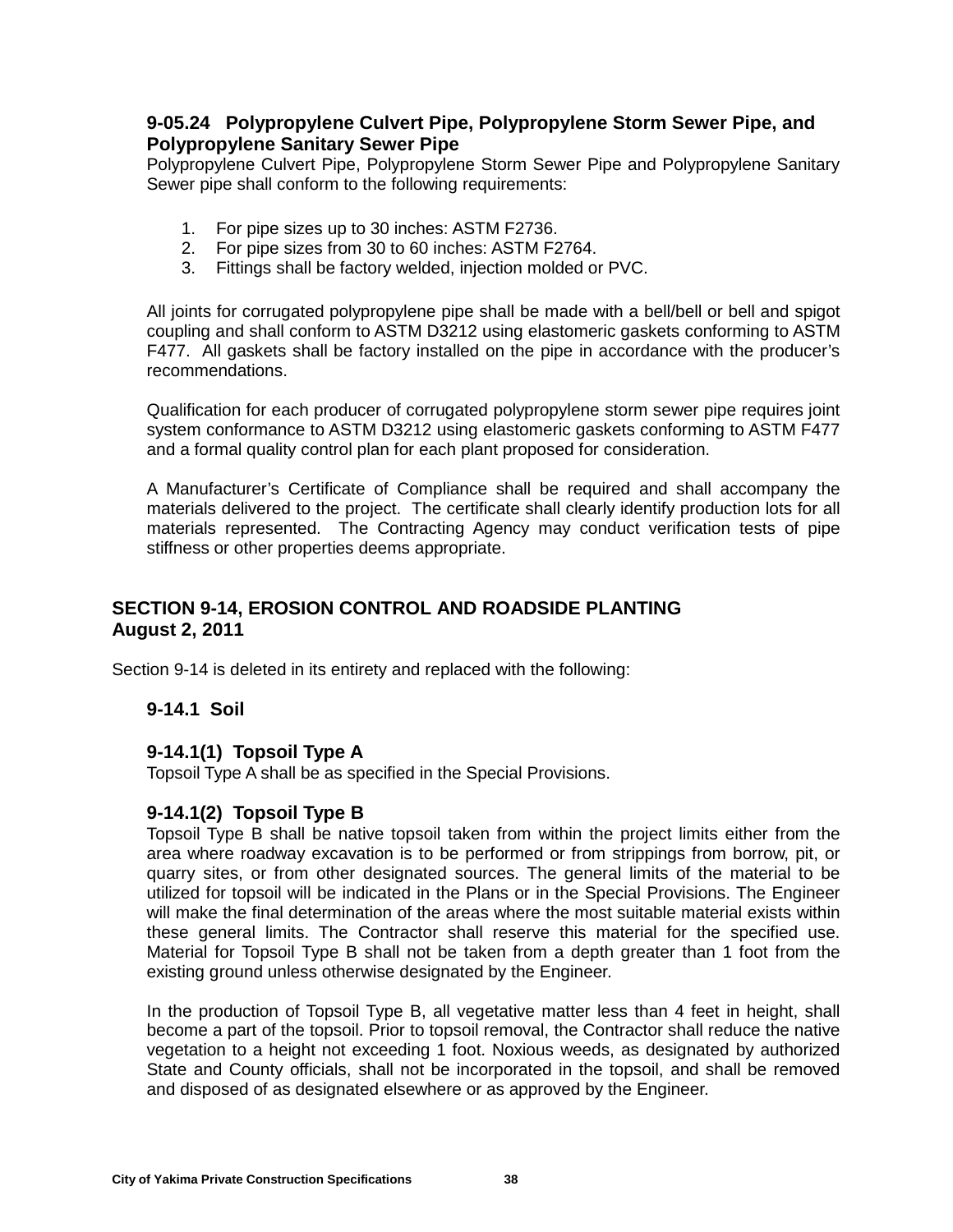# **9-14.1(3) Topsoil Type C**

Topsoil Type C shall be native topsoil meeting the requirements of Topsoil Type B but obtained from a source provided by the Contractor outside of the Contracting Agency owned right of way.

## **9-14.2 Seed**

Grasses, legumes, or cover crop seed of the type specified shall conform to the standards for "Certified" grade seed or better as outlined by the State of Washington Department of Agriculture "Rules for Seed Certification," latest edition. Seed shall be furnished in standard containers on which shall be shown the following information:

- 1. Common and botanical names of seed
- 2. Lot number
- 3. Net weight
- 4 Pure live seed

All seed vendors must have a business license issued by the Washington State Department of Licensing with a "seed dealer" endorsement. Upon request, the Contractor shall furnish the Engineer with copies of the applicable licenses and endorsements.

Upon request, the Contractor shall furnish to the Engineer duplicate copies of a statement signed by the vendor certifying that each lot of seed has been tested by a recognized seed testing laboratory within six months before the date of delivery on the project. Seed which has become wet, moldy, or otherwise damaged in transit or storage will not be accepted.

## **9-14.3 Fertilizer**

Fertilizer shall be a standard commercial grade of organic or inorganic fertilizer of the kind and quality specified. It may be separate or in a mixture containing the percentage of total nitrogen, available phosphoric acid, water-soluble potash, or sulfur in the amounts specified. All fertilizers shall be furnished in standard unopened containers with weight, name of plant nutrients, and manufacturer's guaranteed statement of analysis clearly marked, all in accordance with State and Federal laws.

Fertilizer shall be supplied in one of the following forms:

- 1 A dry free-flowing granular fertilizer, suitable for application by agricultural fertilizer spreader.
- 2 A soluble form that will permit complete suspension of insoluble particles in water, suitable for application by power sprayer.
- 3 A homogeneous pellet, suitable for application through a ferti-blast gun.
- 4 A tablet or other form of controlled release with a minimum of a six month release period.
- 5 A liquid suitable for application by a power sprayer or hydroseeder.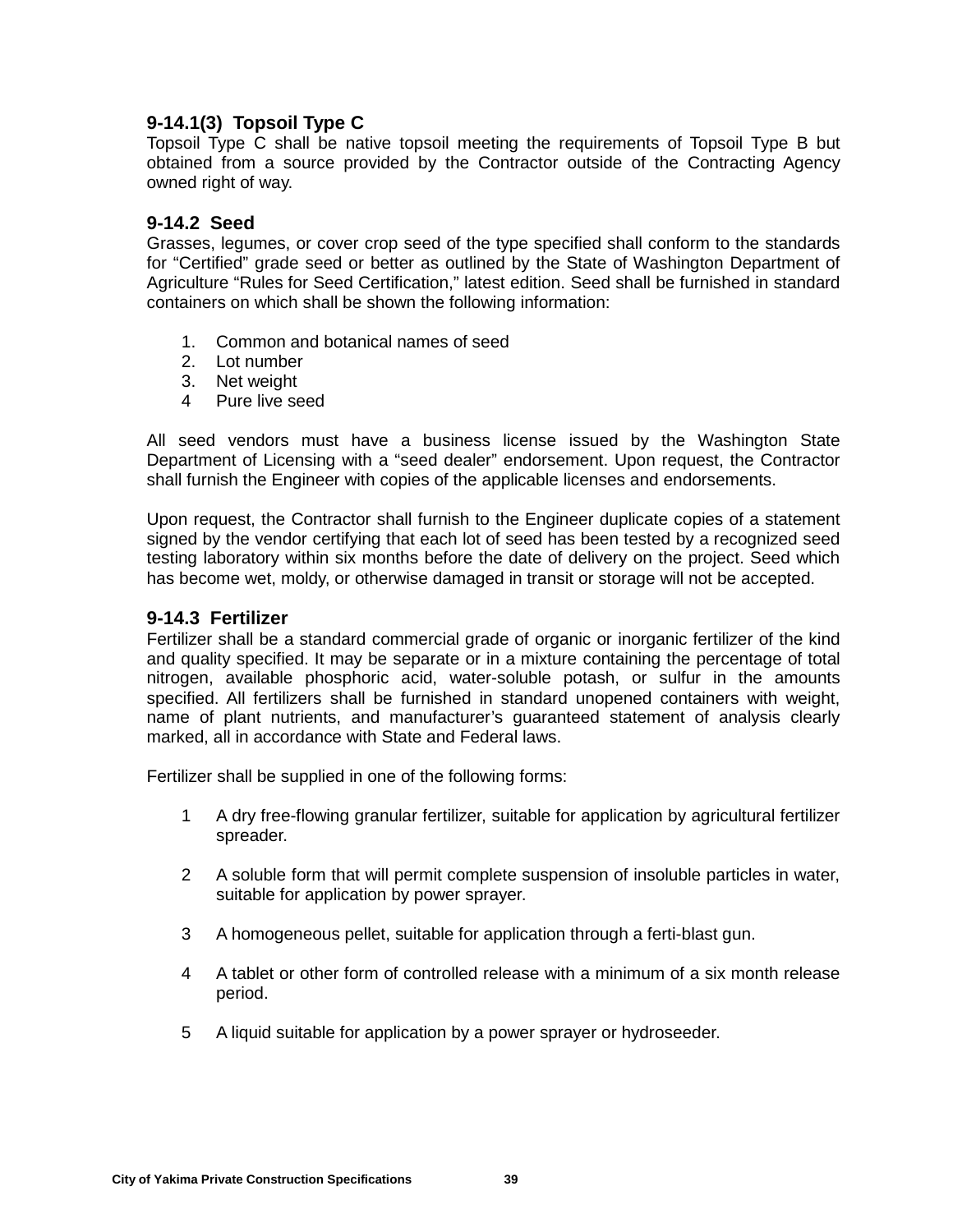### **9-14.4 Mulch and Amendments**

All amendments shall be delivered to the site in the original, unopened containers bearing the manufacturer's guaranteed chemical analysis and name. In lieu of containers, amendments may be furnished in bulk. A manufacturer's certificate of compliance shall accompany each delivery. Compost and other organic amendments shall be accompanied with all applicable health certificates and permits.

### **9-14.4(1) Straw**

Straw shall be in an air dried condition free of noxious weeds, seeds, and other materials detrimental to plant life. Hay is not acceptable.

All straw material shall be Certified Weed Free Straw using North American Weed Management Association (NAWMA) standards or the Washington Wilderness Hay and Mulch (WWHAM) program run by the Washington State Noxious Weed Control Board. Information can be found at http://www.nwcb.wa.gov/http://www.nwcb.wa.gov/

In lieu of Certified Weed Free Straw, the Contractor shall provide documentation that the material is steam or heat treated to kill seeds, or shall provide U.S., Washington, or other State's Department of Agriculture laboratory test reports, dated within 90 days prior to the date of application, showing there are no viable seeds in the straw.

Straw mulch shall be suitable for spreading with mulch blower equipment.

### **9-14.4(2) Hydraulically Applied Erosion Control Products (HECPs)**

All HECPs shall be biodegradable and in a dry condition free of noxious weeds, seeds, chemical printing ink, germination inhibitors, herbicide residue, chlorine bleach, rock, metal, plastic, and other materials detrimental to plant life. Up to 5 percent by weight may be photodegradable material.

The HECP shall be suitable for spreading with a hydroseeder.

All HECPs shall be furnished premixed by the manufacturer with Type A or Type B Tackifier as specified in 9-14.4(7). Under no circumstances will field mixing of additives or components be acceptable.

The Contractor shall provide test results, dated within three years prior to the date of application, from an independent, accredited laboratory, as approved by the Engineer, showing the product meets the following requirements: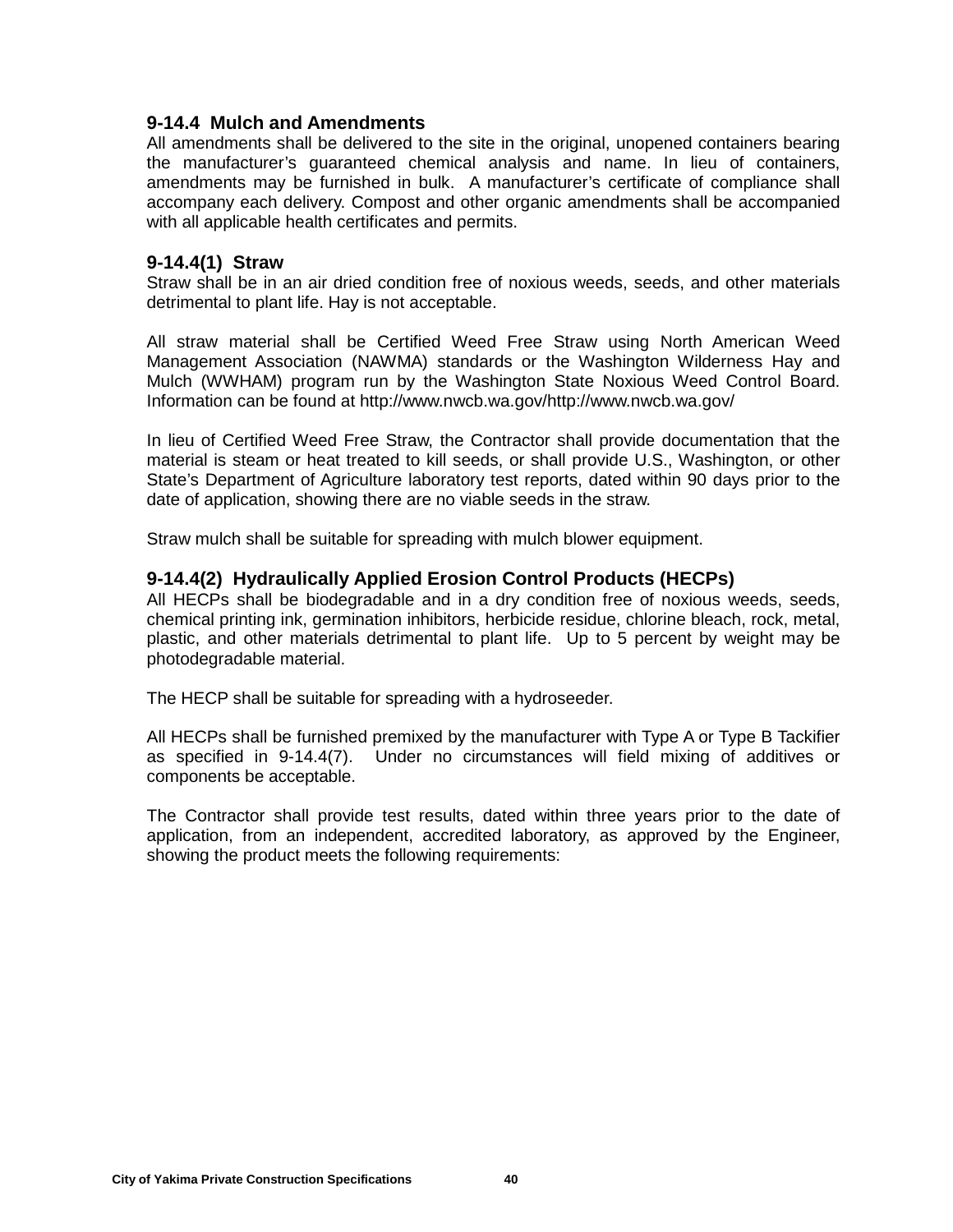| <b>Properties</b>                | <b>Test Method</b>                                                                                                                                                                                                                                      | Requirements                                                                                                                                                                                                                                                                                                                                      |  |
|----------------------------------|---------------------------------------------------------------------------------------------------------------------------------------------------------------------------------------------------------------------------------------------------------|---------------------------------------------------------------------------------------------------------------------------------------------------------------------------------------------------------------------------------------------------------------------------------------------------------------------------------------------------|--|
| <b>Acute Toxicity</b>            | EPA-821-R-02-012 Methods<br>for Measuring Acute Toxicity of<br>Effluents. Test leachate from<br>recommended application rate<br>receiving 2 inches of rainfall<br>per hour using static test for<br>No-Observed-Adverse-Effect-<br>Concentration (NOEC) | Four replicates are required with No<br>statistically significant reduction in<br>survival in 100% leachate for a<br>Daphnid at 48 hours and<br>Oncorhynchus mykiss (rainbow<br>trout) at 96 hours.                                                                                                                                               |  |
| Solvents                         | <b>EPA 8260B</b>                                                                                                                                                                                                                                        | Benzene -<br>$< 0.03$ mg/kg<br>Methylene chloride $- < 0.02$ mg/kg<br>Naphthalene $-$<br>$< 5$ mg/kg<br>Tetrachloroethylene $- < 0.05$ mg/kg<br>Toluene -<br>$<$ 7 mg/kg<br>Trichloroethylene -<br>$< 0.03$ mg/kg<br>$X$ ylenes $-$<br>$<$ 9 mg/kg                                                                                                |  |
| <b>Heavy Metals</b>              | EPA 6020A Total Metals                                                                                                                                                                                                                                  | Antimony $- < 4$ mg/kg<br>Arsenic –<br><6 mg/kg<br>$< 80$ mg/kg<br>Barium –<br>$< 100$ mg/kg<br>Boron –<br>Cadmium $-$ < 2 mg/kg<br>Chromium $- < 2$ mg/kg<br>Copper $-$ < 5 mg/kg<br>Lead $ <$ 5 mg/kg<br>Mercury $-$ < 2 mg/kg<br>$Nickel -$<br>$< 2$ mg/kg<br>Selenium-<br>$< 10$ mg/kg<br>Strontium $- < 30$ mg/kg<br>$Zinc -$<br>$< 5$ mg/kg |  |
| <b>Water Holding</b><br>Capacity | <b>ASTM D 7367</b>                                                                                                                                                                                                                                      | 900 percent minimum                                                                                                                                                                                                                                                                                                                               |  |
| <b>Organic Matter</b><br>Content | ASTM D 586                                                                                                                                                                                                                                              | 90 percent minimum                                                                                                                                                                                                                                                                                                                                |  |
| Moisture<br>Content              | <b>ASTM D 644</b>                                                                                                                                                                                                                                       | 15 percent maximum                                                                                                                                                                                                                                                                                                                                |  |
| Seed<br>Germination              | <b>ASTM D 7322</b>                                                                                                                                                                                                                                      | <b>HECP</b><br><b>HECP</b><br><b>HECP</b><br>Type 3<br>Type 1<br>Type 2                                                                                                                                                                                                                                                                           |  |
| Enhancement                      |                                                                                                                                                                                                                                                         | 420<br>200<br>400<br>percent<br>percent<br>percent<br>minimum<br>minimum<br>minimum                                                                                                                                                                                                                                                               |  |

If the HECP contains cotton or straw, the Contractor shall provide documentation that the material has been steam or heat treated to kill seeds, or shall provide U.S., Washington, or other State's Department of Agriculture laboratory test reports, dated within 90 days prior to the date of application, showing there are no viable seeds in the mulch.

The HECP shall be manufactured in such a manner that when agitated in slurry tanks with water, the fibers will become uniformly suspended, without clumping, to form a homogeneous slurry. When hydraulically applied, the material shall form a strong moistureholding mat that allows the continuous absorption and infiltration of water.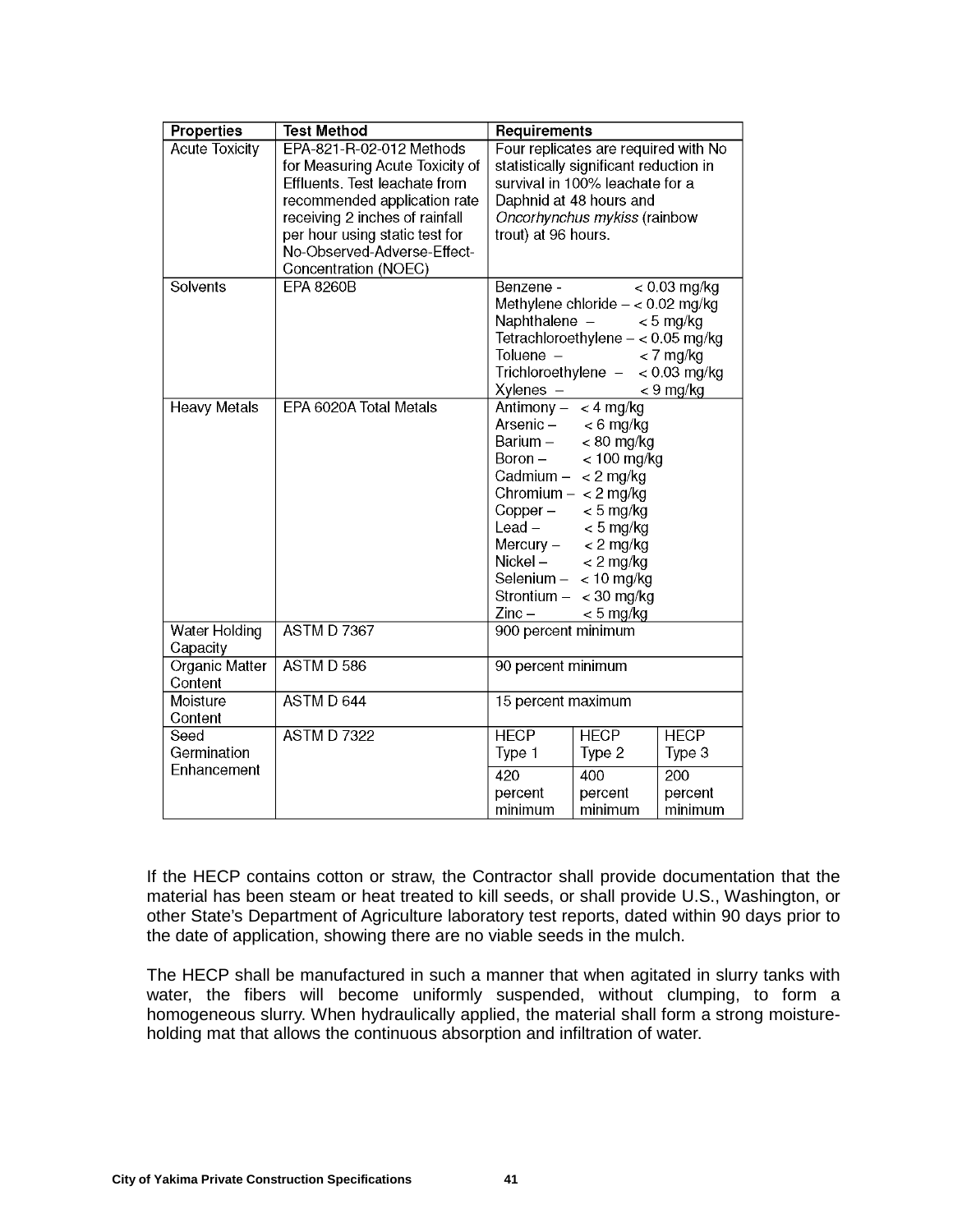The HECP shall contain a dye to facilitate placement and inspection of the material. Dye shall be non-toxic to plants, animals, and aquatic life and shall not stain concrete or painted surfaces.

The HECP shall be furnished with a Material Safety Data Sheet (MSDS) that demonstrates that the product is not harmful to plants, animals, and aquatic life.

## **9-14.4(2)A HECP Type 1 Mulch**

HECP Type 1 Mulch shall demonstrate the ability to adhere to the soil and create a blanketlike mass within two hours of application and shall bond with the soil surface to create a continuous, porous, absorbent, and flexible erosion resistant blanket that allows for seed germination and plant growth and conforms to the requirements in Table  $<sup>1</sup>$  HECP Type 1</sup> Mulch Test Requirements.

The Contractor shall provide test results documenting the mulch meets the requirements in Table <sup>1</sup> HECP Type 1 Mulch Test Requirements.

Prior to January 1, 2012, the Contractor shall supply independent ASTM D 6459 test results from one of the following testing facilities:

National Transportation Product Evaluation Program (NTPEP) Utah State University's Utah Water Research Laboratory Texas Transportation Institute San Diego State University's Soil Erosion Research Laboratory TRI Environmental, Inc

Effective January 1, 2012, the Contractor shall supply independent test results from the National Transportation Product Evaluation Program (NTPEP).

| $1.00018$ $1.1281$ $1.00018$ $1.000118$ $1.000118$ $1.000118$ |                                   |                                    |
|---------------------------------------------------------------|-----------------------------------|------------------------------------|
| <b>Properties</b>                                             | <b>Test Method</b>                | <b>Requirements</b>                |
| Performance in                                                | ASTM D 6459 - Test in one         | C Factor = $0.01$ maximum using    |
| Protecting                                                    | soil type. Soil tested shall be   | <b>Revised Universal Soil Loss</b> |
| Slopes from                                                   | sandy loam as defined by the      | Equation (RUSLE)                   |
| Rainfall-                                                     | <b>NRCS Soil Texture Triangle</b> |                                    |
| Induced                                                       |                                   |                                    |
| Erosion                                                       |                                   |                                    |

#### **Table <sup>1</sup> HECP Type 1 Mulch Test Requirements**

#### **9-14.4(2)B HECP Type 2 Mulch**

Within 48 hours of application, the HECP Type 2 Mulch shall bond with the soil surface to create a continuous, absorbent, flexible erosion resistant blanket that allows for seed germination and plant growth and conform to the requirements in Table  $2$  HECP Type 2 Mulch Test Requirements.

The Contractor shall provide test results documenting the mulch meets the requirements in Table <sup>2</sup> HECP Type 2 Mulch Test Requirements.

Prior to January 1, 2012, the Contractor shall supply independent ASTM D 6459 test results from one of the following testing facilities: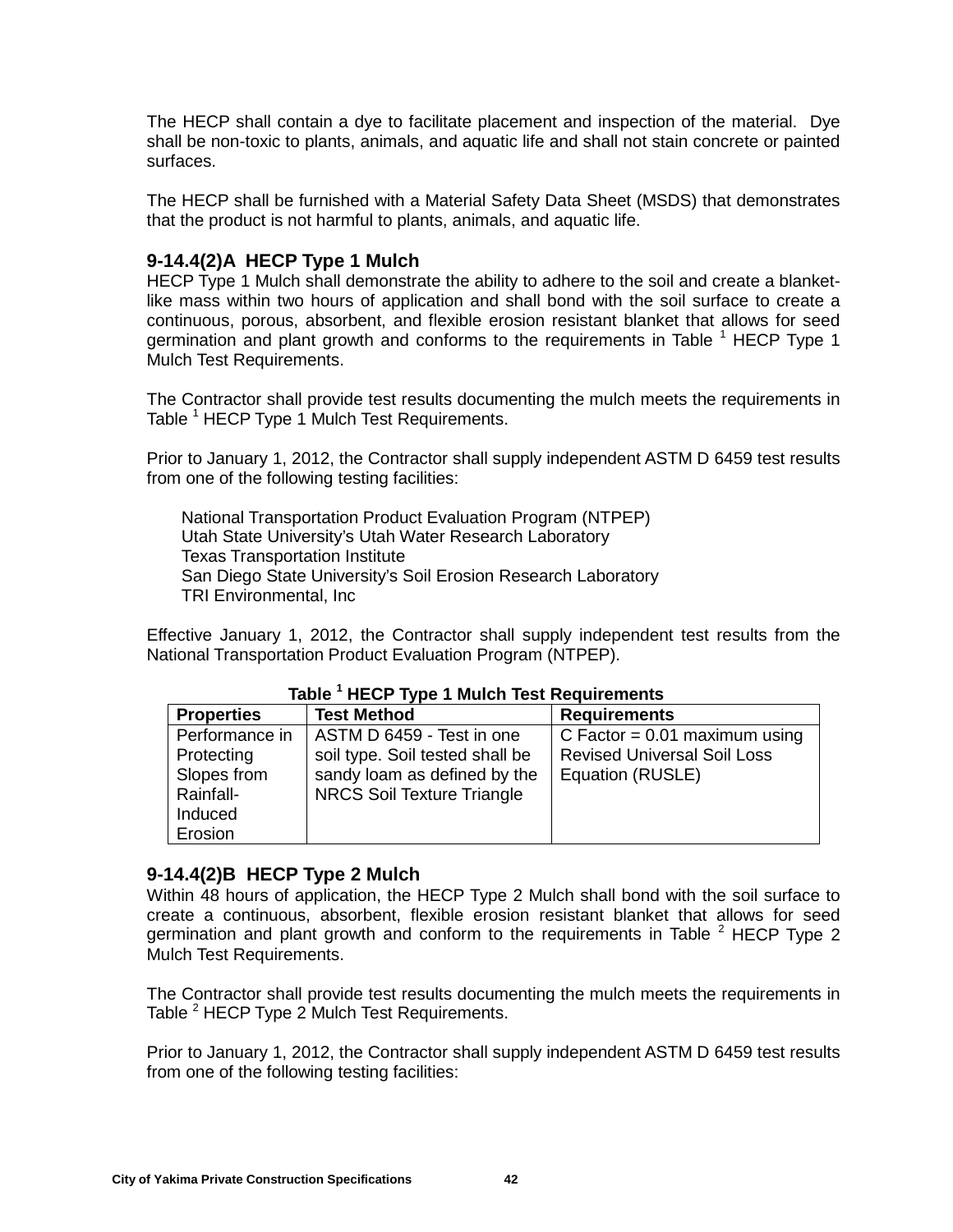National Transportation Product Evaluation Program (NTPEP) Utah State University's Utah Water Research Laboratory Texas Transportation Institute San Diego State University's Soil Erosion Research Laboratory TRI Environmental, Inc

Effective January 1, 2012, the Contractor shall supply independent test results from the National Transportation Product Evaluation Program (NTPEP).

| $11 = 91$ . The state individual resolution of the state of $11$ |                                   |                                    |
|------------------------------------------------------------------|-----------------------------------|------------------------------------|
| <b>Properties</b>                                                | <b>Test Method</b>                | <b>Requirements</b>                |
| Performance in                                                   | ASTM D 6459 - Test in one         | C Factor = $0.05$ maximum using    |
| Protecting                                                       | soil type. Soil tested shall be   | <b>Revised Universal Soil Loss</b> |
| Slopes from                                                      | sandy loam as defined by the      | Equation (RUSLE)                   |
| Rainfall-                                                        | <b>NRCS Soil Texture Triangle</b> |                                    |
| Induced                                                          |                                   |                                    |
| Erosion                                                          |                                   |                                    |

### **Table <sup>2</sup> HECP Type 2 Mulch Test Requirements**

## **9-14.4(2)C HECP Type 3 Mulch**

The Contractor shall provide test results documenting the mulch meets the requirements in Table <sup>3</sup> HECP Type 3 Mulch Test Requirements.

Prior to January 1, 2012, the Contractor shall supply independent ASTM D 6459 test results from one of the following testing facilities:

National Transportation Product Evaluation Program (NTPEP) Utah State University's Utah Water Research Laboratory Texas Transportation Institute San Diego State University's Soil Erosion Research Laboratory TRI Environmental, Inc

Effective January 1, 2012, the Contractor shall supply independent test results from the National Transportation Product Evaluation Program (NTPEP).

| $1900 - 11291 - 11090 - 1101011 - 1001 - 1100111011100$ |                                    |                                    |
|---------------------------------------------------------|------------------------------------|------------------------------------|
| <b>Properties</b>                                       | <b>Test Method</b>                 | <b>Requirements</b>                |
| Performance in                                          | ASTM D 6459 - Test in one          | C Factor = $0.15$ maximum using    |
| <b>Protecting Slopes</b>                                | soil type. Soil tested shall be    | <b>Revised Universal Soil Loss</b> |
| from Rainfall-                                          | sandy loam as defined by the       | Equation (RUSLE)                   |
| <b>Induced Erosion</b>                                  | <b>National Resources</b>          |                                    |
|                                                         | <b>Conservation Service (NRCS)</b> |                                    |
|                                                         | Soil Texture Triangle              |                                    |

## **Table <sup>3</sup> HECP Type 3 Mulch Test Requirements**

# **9-14.4(3) Bark or Wood Chips**

Bark or wood chip mulch shall be derived from Douglas fir, pine, or hemlock species. It shall not contain resin, tannin, or other compounds in quantities that would be detrimental to plant life. Sawdust shall not be used as mulch.

Bark or wood chips, when tested, shall be according to WSDOT Test Method T 123 prior to placement and shall meet the following loose volume gradation: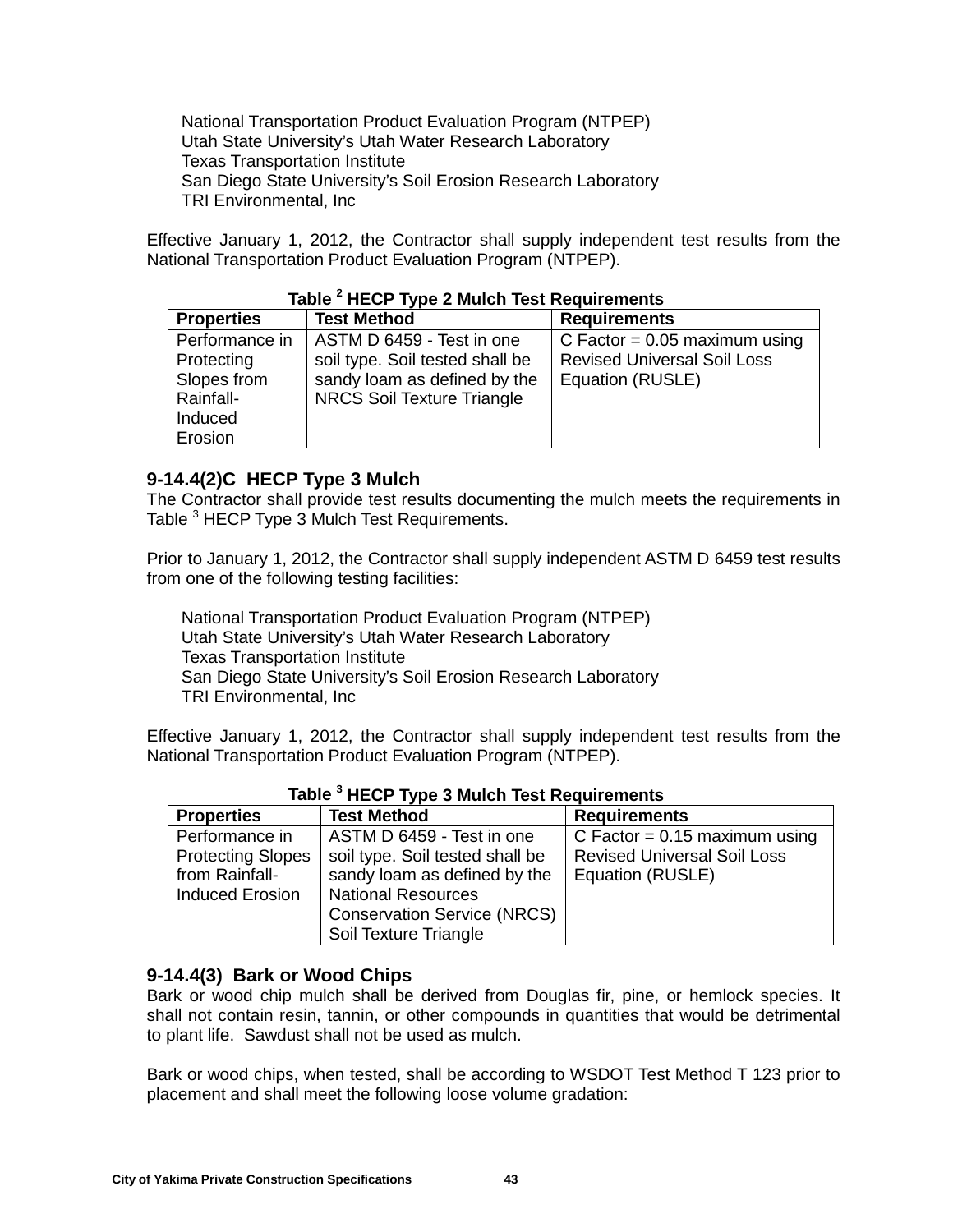|                   | <b>Percent Passing</b> |                |
|-------------------|------------------------|----------------|
| <b>Sieve Size</b> | <b>Minimum</b>         | <b>Maximum</b> |
| $\sim$            | 95                     | 100            |
| No 4              |                        |                |

### **9-14.4(4) Wood Strand Mulch**

Wood strand mulch shall be a blend of angular, loose, long, thin wood pieces that are frayed, with a high length-to-width ratio and shall be derived from native conifer or deciduous trees. A minimum of 95 percent of the wood strand shall have lengths between 2 and 10 inches. At least 50 percent of the length of each strand shall have a width and thickness between 1/16 and ½ inch. No single strand shall have a width or thickness greater than ½ inch.

The mulch shall not contain salt, preservatives, glue, resin, tannin, or other compounds in quantities that would be detrimental to plant life. Sawdust or wood chips or shavings will not be acceptable. Products shall be tested according to WSDOT Test Method 125 prior to acceptance.

### **9-14.4(5) Lime**

Agriculture lime shall be of standard manufacture, flour grade or in pelletized form, meeting the requirements of ASTM C 602.

## **9-14.4(6) Gypsum**

Gypsum shall consist of Calcium Sulfate (CaSO42H2O) in a pelletized or granular form. 100 percent shall pass through a No. 8 sieve.

#### **9-14.4(7) Tackifier**

Tackifiers are used as a tie-down for soil, compost, seed, and/or mulch. Tackifier shall contain no growth or germination inhibiting materials, and shall not reduce infiltration rates. Tackifier shall hydrate in water and readily blend with other slurry materials and conform to the requirements in Table <sup>4</sup> Tackifier Test Requirements.

The Contractor shall provide test results documenting the tackifier meets the requirements in Table <sup>4</sup> Tackifier Test Requirements.

Before January 1, 2012, the Contractor shall supply independent ASTM D 6459 test results from one of the following testing facilities:

National Transportation Product Evaluation Program (NTPEP) Utah State University's Utah Water Research Laboratory Texas Transportation Institute San Diego State University's Soil Erosion Research Laboratory TRI Environmental, Inc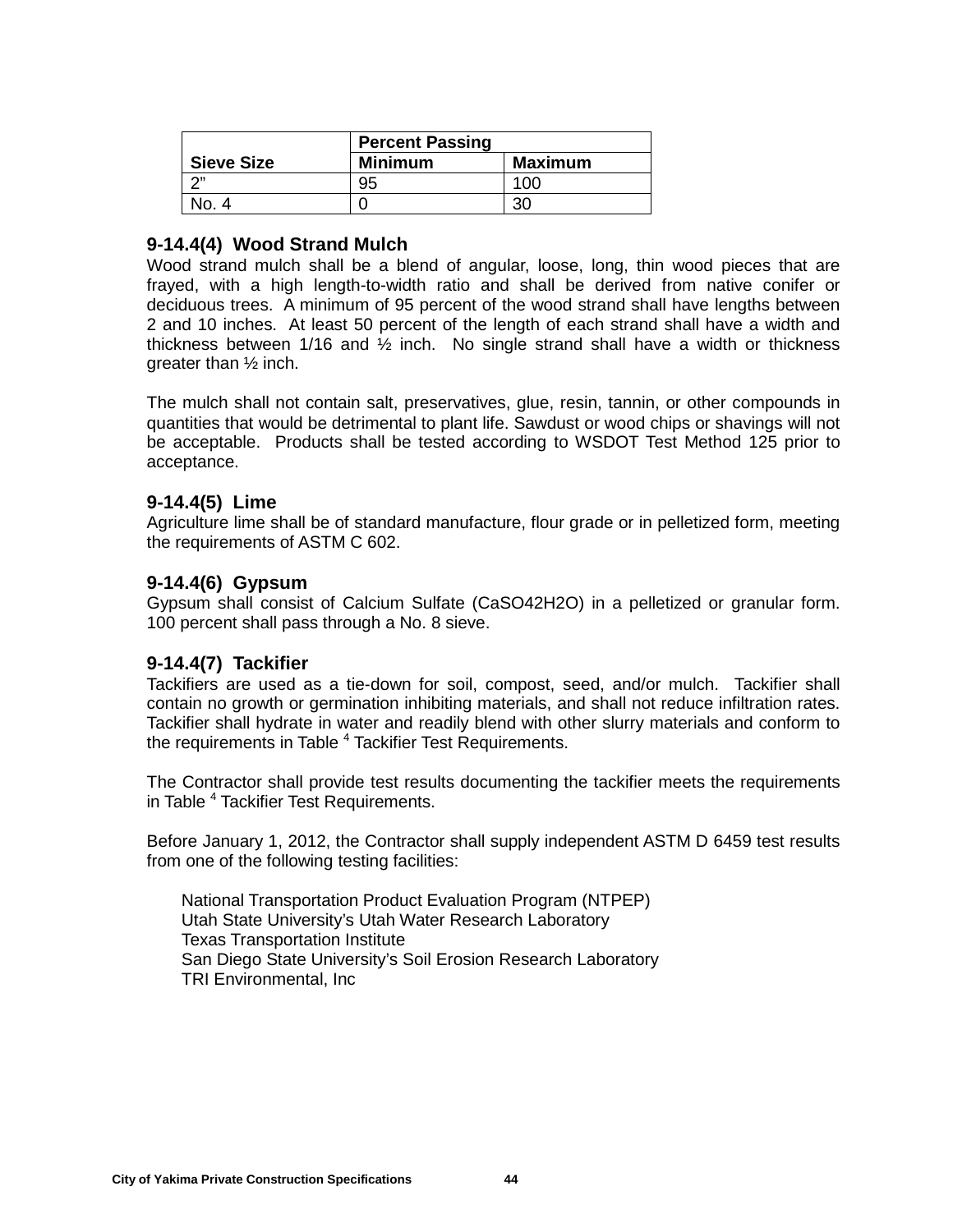Effective January 1, 2012, the Contractor shall supply independent test results from the National Transportation Product Evaluation Program (NTPEP).

| <b>Properties</b>        | <b>Test Method</b>                     | <b>Requirements</b>       |
|--------------------------|----------------------------------------|---------------------------|
| <b>Heavy Metals</b>      | Test at manufacturer's                 | See Table in Section 9-   |
| <b>Solvents</b>          | recommended application rate           | 14.4(2)                   |
| <b>Acute Toxicity</b>    |                                        |                           |
| Performance in           | Modified ASTM D 6459 on                | C Factor = $0.15$ maximum |
| <b>Protecting Slopes</b> | $3(H)$ : $1(V)$ slope with 2 inches of | using Revised Universal   |
| from Rainfall-           | rainfall evenly distributed over a     | Soil Loss Equation        |
| <b>Induced Erosion</b>   | period of 100 minutes. Test in one     | (RUSLE)                   |
|                          | soil type. Soil tested shall be        |                           |
|                          | sandy loam as defined by the           |                           |
|                          | <b>National Resources Conservation</b> |                           |
|                          | Service (NRCS) Soil Texture            |                           |
|                          | Triangle                               |                           |

## **Table <sup>4</sup> Tackifier Test Requirements**

## **9-14.4(7)A Organic Tackifier**

Organic tackifier shall be derived from natural plant sources and shall have an MSDS that demonstrates to the satisfaction of the Engineer that the product is not harmful to plants, animals, and aquatic life.

## **9-14.4(7)B Synthetic Tackifier**

Synthetic tackifier shall have an MSDS that demonstrates to the satisfaction of the Engineer that the product is not harmful to plants, animals, and aquatic life.

## **9-14.4(8) Compost**

Compost products shall be the result of the biological degradation and transformation of plant-derived materials under controlled conditions designed to promote aerobic decomposition. Compost shall be stable with regard to oxygen consumption and carbon dioxide generation. Compost shall be mature with regard to its suitability for serving as a soil amendment or an erosion control BMP as defined below. The compost shall have a moisture content that has no visible free water or dust produced when handling the material.

Compost production and quality shall comply with Chapter 173-350 WAC.

Compost products shall meet the following physical criteria:

1. Compost material shall be tested in accordance with U.S. Composting Council Testing Methods for the Examination of Compost and Composting (TMECC) 02.02-B, "Sample Sieving for Aggregate Size Classification".

|            | <b>Percent Passing</b> |         |
|------------|------------------------|---------|
| Sieve Size | Minimum                | Maximum |
| יירי       |                        |         |
| $A$ $B$    |                        |         |

Fine compost shall meet the following gradation: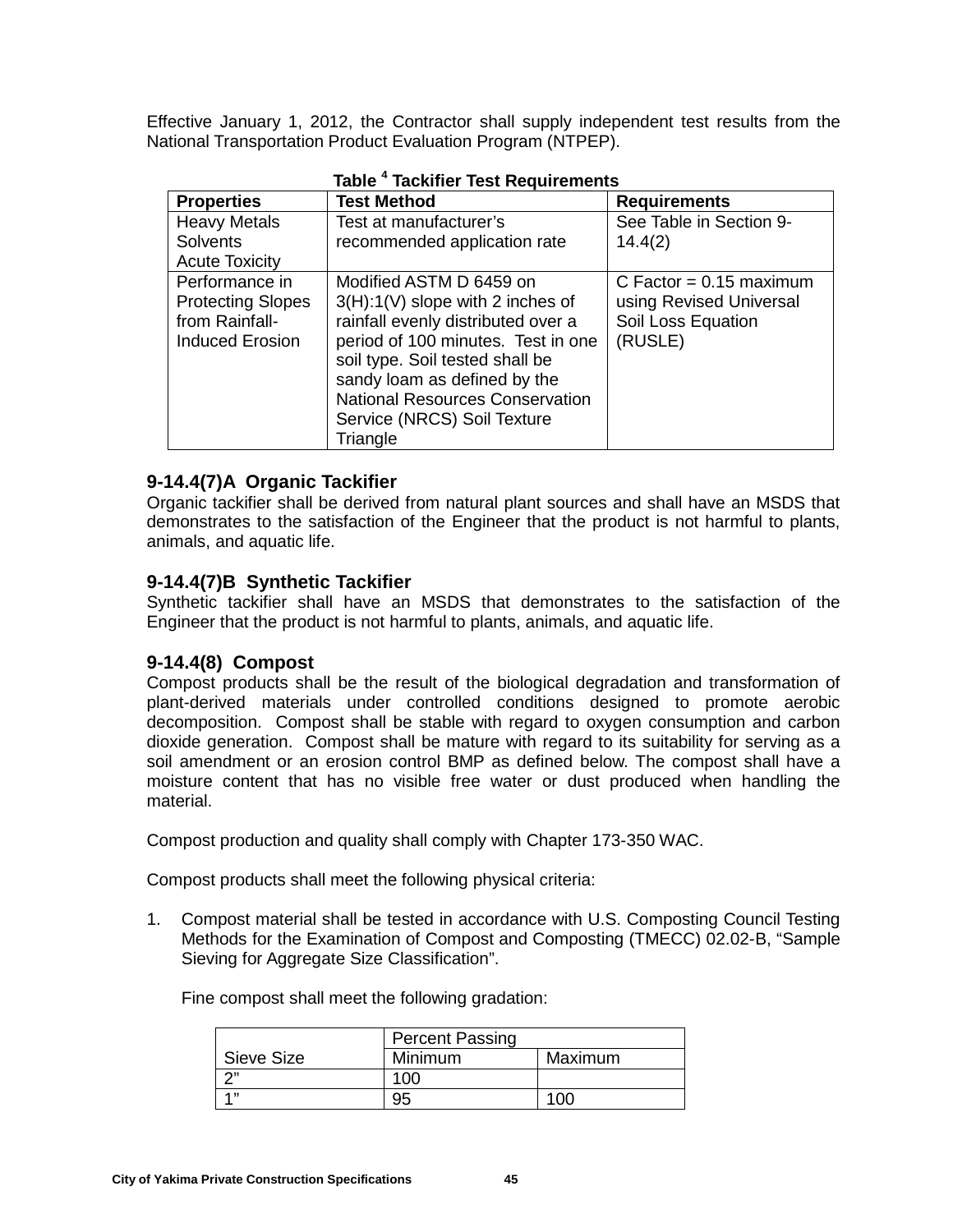| 5/8"                   | ar<br>JU. | ш<br>vv |
|------------------------|-----------|---------|
| / 1"<br>$\overline{1}$ | -<br>ັ    | ш<br>v. |

Maximum particle length of 6 inches.

Medium compost shall meet the following gradation:

|              | <b>Percent Passing</b> |         |
|--------------|------------------------|---------|
| Sieve Size   | Minimum                | Maximum |
| $\bigcap$    | 100                    |         |
| 411          | 95                     | 100     |
| 5/8"         | 90                     | 100     |
| $1/\Delta$ " | 75                     | 85      |

Maximum particle length of 6 inches.

Medium compost shall have a carbon to nitrogen ratio (C:N) between 18:1 and 30:1. The carbon to nitrogen ratio shall be calculated using the dry weight of "Organic Carbon" using TMECC 04.01A divided by the dry weight of "Total N" using TMECC 04.02D.

Coarse compost shall meet the following gradation:

|            | <b>Percent Passing</b> |         |
|------------|------------------------|---------|
| Sieve Size | Minimum                | Maximum |
| 3"         | 100                    |         |
| 4"         | 90                     | 100     |
| 3/4"       |                        | 100     |
| 1/4"       |                        |         |

Maximum particle length of 6 inches.

- 2. The pH shall be between 6.0 and 8.5 when tested in accordance with U.S. Composting Council TMECC 04.11-A, "1:5 Slurry pH".
- 3. Manufactured inert material (plastic, concrete, ceramics, metal, etc.) shall be less than 1.0 percent by weight as determined by U.S. Composting Council TMECC 03.08-A "Classification of Inerts by Sieve Size".
- 4. Minimum organic matter shall be 40 percent by dry weight basis as determined by U.S. Composting Council TMECC 05.07A "Loss-On-Ignition Organic Matter Method (LOI)".
- 5. Soluble salt contents shall be less than 4.0 mmhos/cm when tested in accordance with U.S. Composting Council TMECC 04.10 "Electrical Conductivity".
- 6. Maturity shall be greater than 80 percent in accordance with U.S. Composting Council TMECC 05.05-A, "Germination and Root Elongation".
- 7. Stability shall be 7 mg CO2–C/g OM/day or below in accordance with U.S. Composting Council TMECC 05.08-B "Carbon Dioxide Evolution Rate".
- 8. The compost product shall originate a minimum of 65 percent by volume from recycled plant waste as defined in WAC 173-350 as "Type 1 Feedstocks." A maximum of 35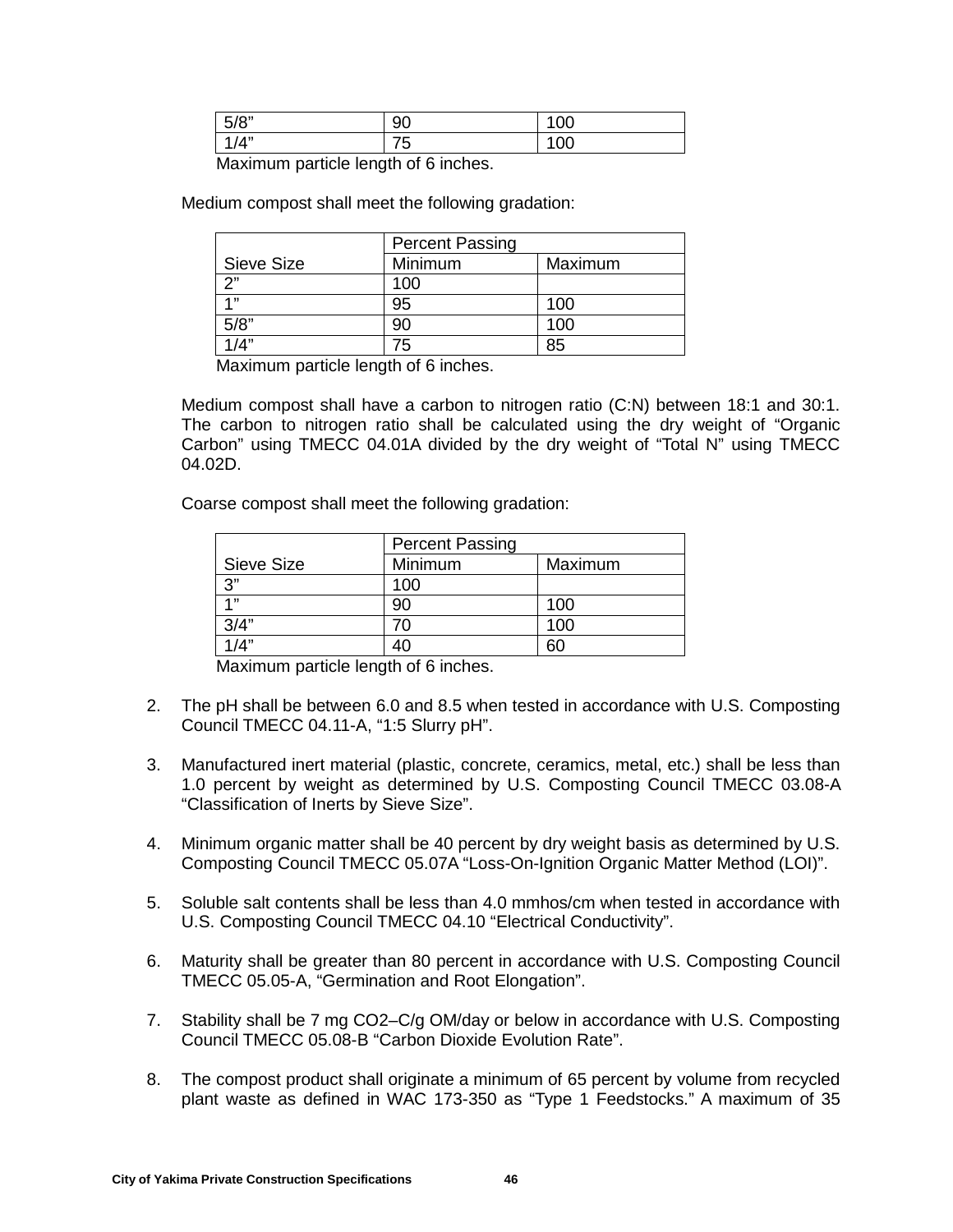percent by volume of "Type 2 Feedstocks," source-separated food waste, and/or biosolids may be substituted for recycled plant waste. The Contractor shall provide a list of feedstock sources by percentage in the final compost product.

9. The Engineer may evaluate compost for maturity using U.S. Composting Council TMECC 05.08-E "Solvita® Maturity Index". Fine compost shall score a number 6 or above on the Solvita® Compost Maturity Test. Coarse compost shall score a 5 or above on the Solvita® Compost Maturity Test.

## **9-14.4(8)A Compost Submittal Requirements**

The Contractor shall submit the following information to the Engineer for approval:

- 1. The Qualified Products List printed page or a Request for Approval of Material(DOT Form 350-071EF).
- 2. A copy of the Solid Waste Handling Permit issued to the manufacturer by the Jurisdictional Health Department in accordance with WAC 173-350 (Minimum Functional Standards for Solid Waste Handling).
- 3. The Contractor shall verify in writing, and provide lab analyses, that the material complies with the processes, testing, and standards specified in WAC 173-350 and these Specifications. An independent Seal of Testing Assurance (STA) Program certified laboratory shall perform the analysis.
- 4. A copy of the manufacturer's Seal of Testing Assurance (STA) certification as issued by the U.S. Composting Council.

## **9-14.4(8)B Compost Acceptance**

Fourteen days prior to application, the Contractor shall submit a sample of the compost approved for use, and a STA test report dated within 90 calendar days of the application, and the list of feed stocks by volume for each compost type to the Engineer for review.

The Contractor shall use only compost that has been tested within 90 calendar days of application and meets the requirements in Section 9-14.4(8). Compost not conforming to the above requirements or taken from a source other than those tested and accepted shall not be used.

# **9-14.4(9) Vacant**

## **9-14.4(10) Vacant**

# **9-14.5 Erosion Control Devices**

## **9-14.5(1) Polyacrylamide (PAM)**

Polyacrylamide (PAM) products shall meet ANSI/NSF Standard 60 for drinking water treatment with an AMD content not to exceed 0.05 percent. PAM shall be anionic, linear, and not cross-linked. The minimum average molecular weight shall be greater than 5 mg/mole and minimum 30 percent charge density. The product shall contain at least 80 percent active ingredients and have a moisture content not exceeding 10 percent by weight. PAM shall be delivered in a dry granular or powder form.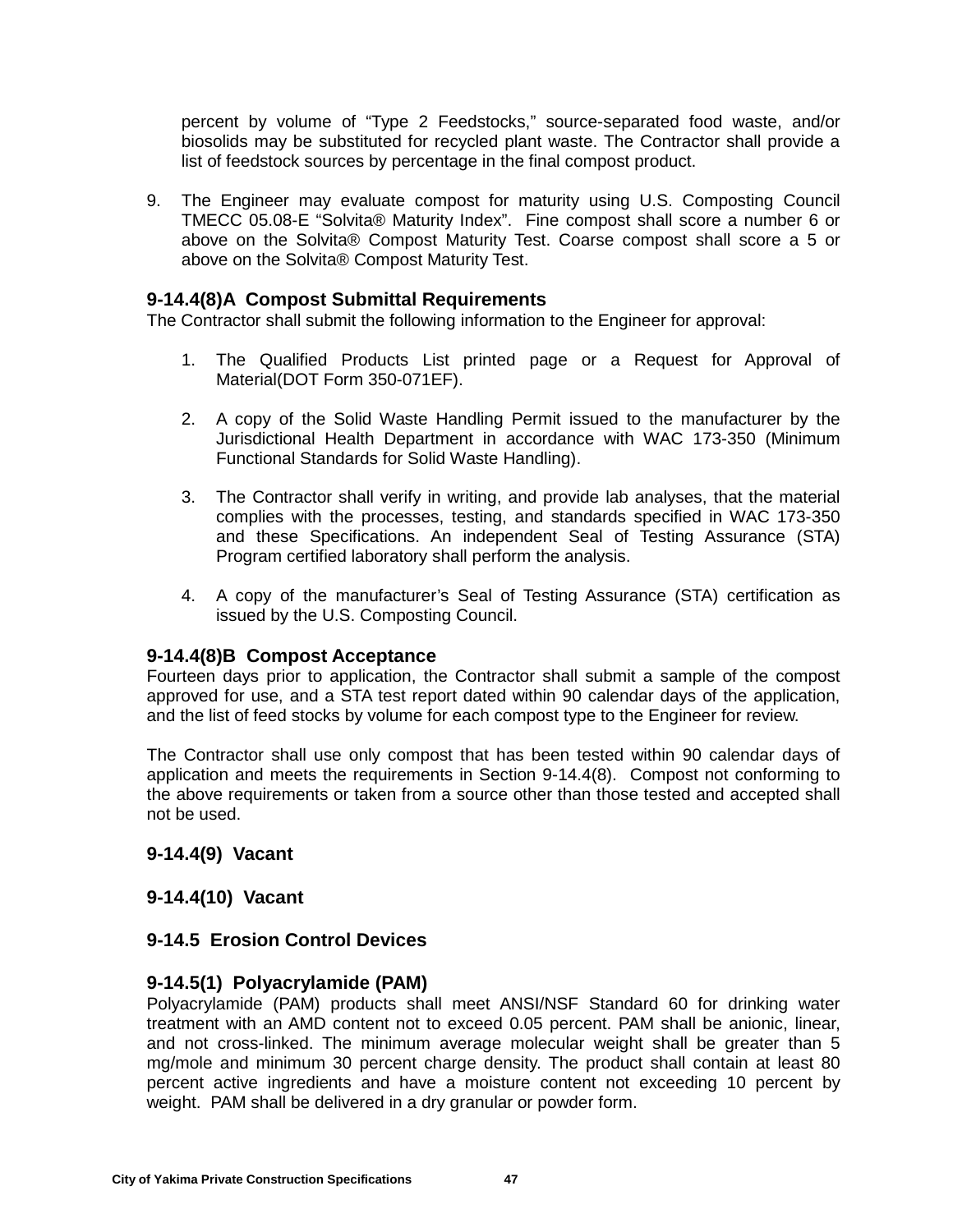# **9-14.5(2) Erosion Control Blanket**

Temporary erosion control blanket shall be made of natural plant fibers. The Contractor shall supply independent test results from the National Transportation Product Evaluation Program (NTPEP) meeting the requirements in the following table:

| <b>Properties</b>         | <b>ASTM Test Method</b>    | <b>Requirements</b>        |
|---------------------------|----------------------------|----------------------------|
| <b>Protecting Slopes</b>  | D 6459 - Test in one soil  | Maximum C factor of        |
| from Rainfall-            | type. Soil tested shall be | 0.15 using Revised         |
| Induced Erosion           | sandy loam as defined      | <b>Universal Soil Loss</b> |
|                           | by the NRCS Soil           | Equation (RUSLE)           |
|                           | <b>Texture Triangle</b>    |                            |
| Dry Weight per Unit       | D 6475                     | $0.36$ lb/sq. yd.          |
| Area                      |                            | minimum                    |
| Performance in            | D 6460 Test in one soil    | 1.0 lb/sq. ft.             |
| <b>Protecting Earthen</b> | type. Soil tested shall be | minimum                    |
| Channels from             | loam as defined by the     |                            |
| Stormwater-               | <b>NRCS Soil Texture</b>   |                            |
| <b>Induced Erosion</b>    | Triangle                   |                            |
| <b>Seed Germination</b>   | D 7322                     | 200 percent                |
| Enhancement               |                            | minimum                    |

Netting, if present, shall be biodegradable with a life span not to exceed one year.

Permanent erosion control blanket shall meet the following requirements:

| <b>Properties</b>                                                                                     | <b>ASTM Test Method</b>                                                                                                                                                 | <b>Requirements</b>                                                                  |
|-------------------------------------------------------------------------------------------------------|-------------------------------------------------------------------------------------------------------------------------------------------------------------------------|--------------------------------------------------------------------------------------|
| <b>UV Stability</b>                                                                                   | D4355                                                                                                                                                                   | Minimum 80 percent<br>strength retained after<br>500 hours in a xenon arc<br>device  |
| <b>Protecting Slopes</b><br>from Rainfall-<br><b>Induced Erosion</b>                                  | D 6459 with 0.12 inch<br>average raindrop size.*<br>Test in one soil type.<br>Soil tested shall be<br>loam as defined by the<br><b>NRCS Soil Texture</b><br>Triangle ** | Maximum C factor of 0.15<br>using Revised Universal<br>Soil Loss Equation<br>(RUSLE) |
| Dry Weight per<br><b>Unit Area</b>                                                                    | D 6475                                                                                                                                                                  | 0.50 lb/sq. yd. minimum                                                              |
| Performance in<br>Protecting<br><b>Earthen Channels</b><br>from Stormwater-<br><b>Induced Erosion</b> | D 6460 Test in one soil<br>type. Soil tested shall<br>be loam as defined by<br>the NRCS Soil Texture<br>Triangle**                                                      | 2.0 lb/sq. ft. minimum                                                               |
| Seed<br>Germination<br>Enhancement                                                                    | D 7322                                                                                                                                                                  | 200 percent minimum                                                                  |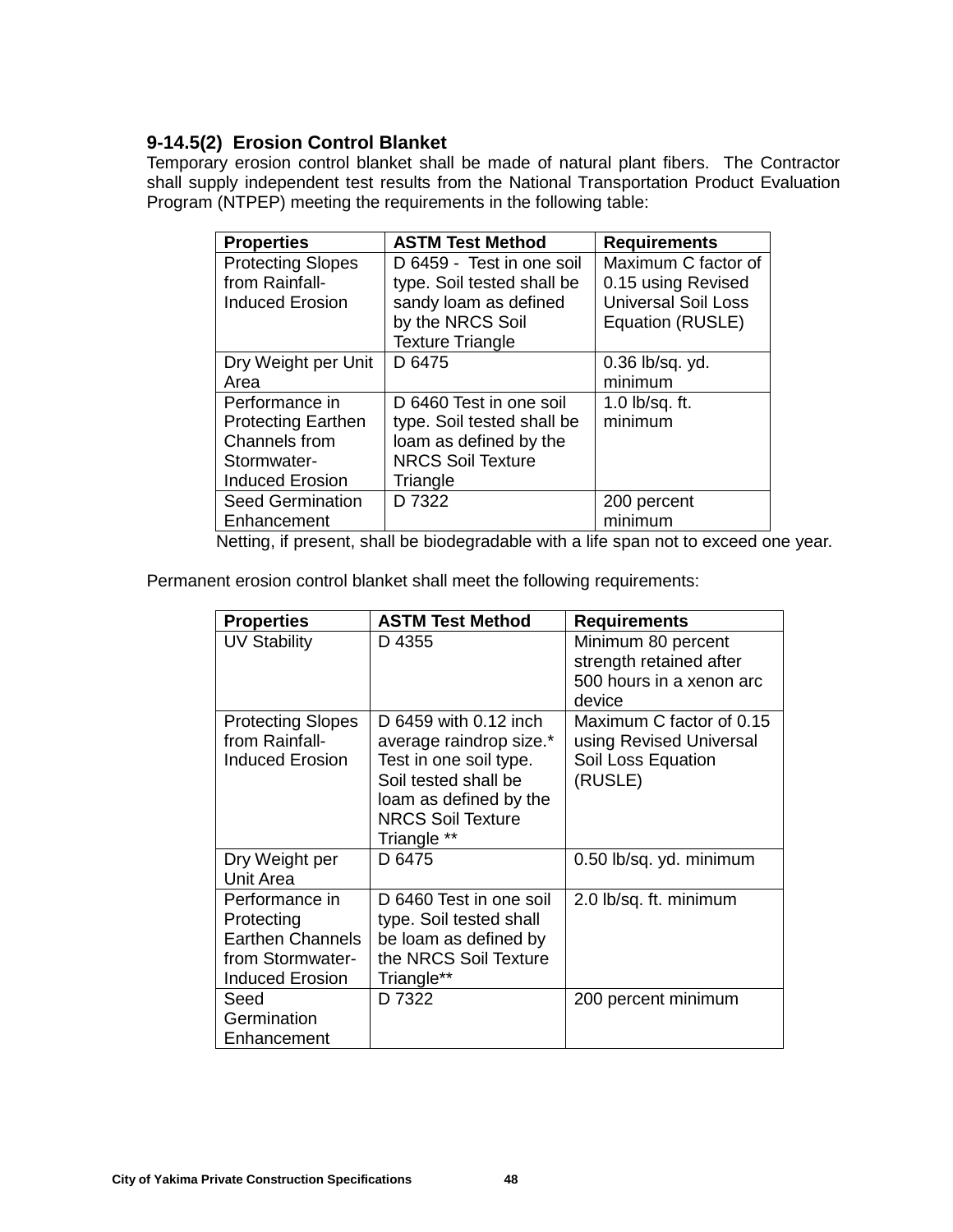# **9-14.5(2)A Erosion Control Blanket Approval**

The Contractor shall select erosion control blanket products that bear the Quality and Data Oversight and Review (QDOR) seal from the Erosion Control and Technology Council (ECTC). All materials selected shall be currently listed on the QDOR products list available at www.ectc.org/qdor

# **9-14.5(3) Clear Plastic Covering**

Clear plastic covering shall meet the requirements of ASTM D 4397 for polyethylene sheeting having a minimum thickness of 6 mils.

# **9-14.5(4) Geotextile-Encased Check Dam**

The geotextile-encased check dam shall be a urethane foam core encased in geotextile material. The minimum length of the unit shall be 7 feet.

The foam core shall be a minimum of 8 inches in height, and have a minimum base width of 16 inches. The geotextile material shall overhang the foam by at least 6 inches at each end, and shall have apron type flaps that extend a minimum of 24 inches on each side of the check dam. The geotextile material shall meet the requirements in Section 9-33.

## **9-14.5(5) Wattles**

Wattles shall consist of cylinders of biodegradable plant material such as weed-free straw, coir, compost, wood chips, excelsior, or wood fiber or shavings encased within biodegradable netting. Wattles shall be a minimum of 5 inches in diameter. Netting material shall be clean, evenly woven, and free of encrusted concrete or other contaminating materials such as preservatives. Netting material shall be free from cuts, tears, or weak places and shall have a minimum lifespan of 6 months.

Compost filler shall be coarse compost and shall meet the material requirements as specified in Section 9-14.4(8). If wood chips are used they shall meet the material requirements as specified in Section 9-14.4(3). If wood shavings are used, 80 percent of the fibers shall have a minimum length of 6 inches between 0.030 and 0.50 inches wide, and between 0.017 and 0.13 inches thick.

Wood stakes for wattles shall be made from untreated Douglas fir, hemlock, or pine species. Wood stakes shall be 2 inch by 2 inch nominal dimension and 36 inches in length.

## **9-14.5(6) Compost Socks**

Compost socks shall consist of extra heavy weight biodegradable fabric, with a minimum strand thickness of 5 mils. The fabric shall be filled with Coarse Compost. Compost socks shall be at least 8 inches in diameter. The fabric shall be clean, evenly woven, and free of encrusted concrete or other contaminating materials and shall be free from cuts, tears, broken or missing yarns, and be free of thin, open, or weak areas and shall be free of any type of preservative.

Coarse compost filler shall meet the material requirements as specified in Section 9- 14.4(8).

Wood stakes for compost socks shall be made from untreated Douglas fir, hemlock, or pine species. Wood stakes shall be 2 inch by 2 inch nominal dimension and 36 inches in length,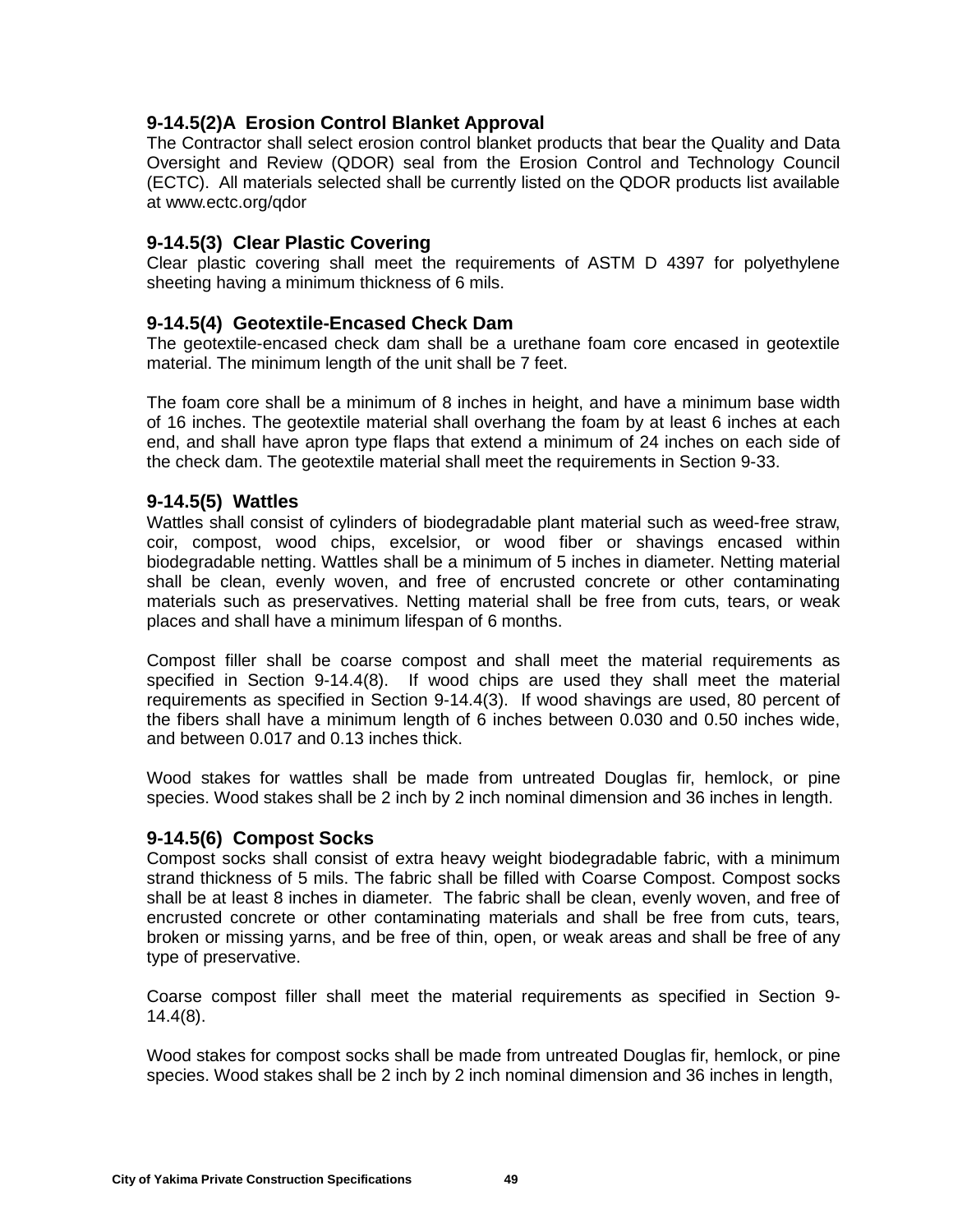# **9-14.5(7) Coir Log**

Coir logs shall be made of 100 percent durable coconut (coir) fiber uniformly compacted within woven netting made of bristle coir twine with minimum strength of 80 lbs tensile strength. The netting shall have nominal 2 inch by 2 inch openings. Log segments shall have a maximum length of 20 feet, with a minimum diameter as shown in the Plans. Logs shall have a minimum density of 7 lbs/cf.

Stakes shall be untreated Douglas fir, hemlock, or pine species. Wood stakes shall have a notch to secure the rope ties. Rope ties shall be of 1/4 inch diameter commercially available hemp rope.

## **9-14.5(8) High Visibility Fencing**

High visibility fence shall be UV stabilized, orange, high-density polyethylene or polypropylene mesh, and shall be at least 4-feet in height.

Support posts shall be wood or steel in accordance with Standard Plan I-10.10-00. The posts shall have sufficient strength and durability to support the fence through the life of the project.

## **9-14.6 Plant Materials**

## **9-14.6(1) Description**

Bareroot plants are grown in the ground and harvested without soil or growing medium around their roots.

Container plants are grown in pots or flats that prevent root growth beyond the sides and bottom of the container.

Balled and burlapped plants are grown in the ground and harvested with soil around a core of undisturbed roots. This rootball is wrapped in burlap and tied or placed in a wire basket or other supportive structure.

Cuttings are live plant material without a previously developed root system. Source plants for cuttings shall be dormant when cuttings are taken and all cuts shall be made with a sharp instrument. Cuttings may be collected. If cuttings are collected, the requirement to be nursery grown or held in nursery conditions does not apply. Written permission shall be obtained from property owners and provided to the Engineer before cuttings are collected. The Contractor shall collect cuttings in accordance with applicable sensitive area ordinances. Cuttings shall meet the following requirements:

- A. Live branch cuttings shall have flexible top growth with terminal buds and may have side branches. The rooting end shall be cut at an approximate 45 degree angle.
- B. Live stake cuttings shall have a straight top cut immediately above a bud. The lower, rooting end shall be cut at an approximate 45 degree angle. Live stakes are cut from one to two year old wood. Live stake cuttings shall be cut and installed with the bark intact with no branches or stems attached, and be  $\frac{1}{2}$  to 1 $\frac{1}{2}$  inch in diameter.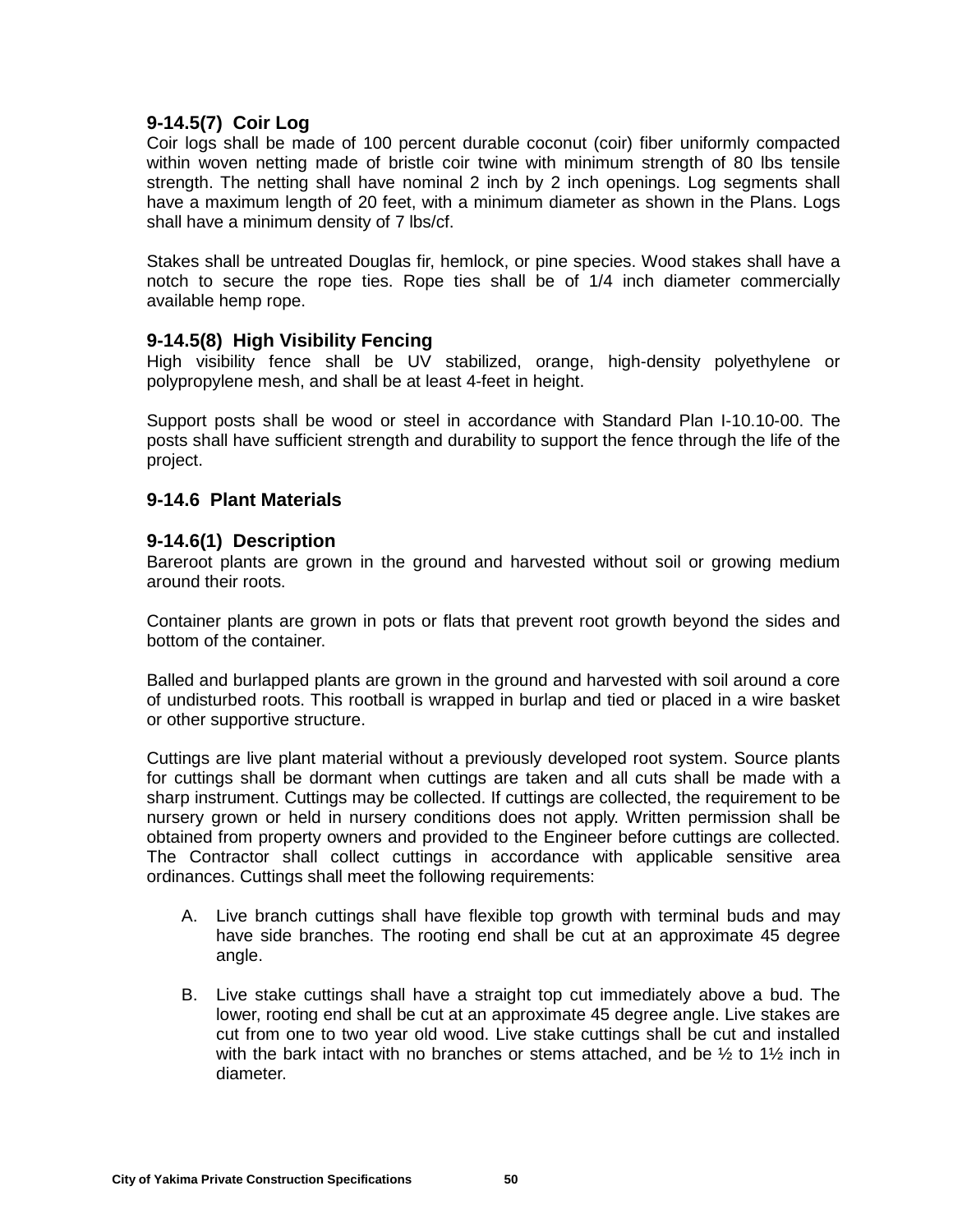C. Live pole cuttings shall have a minimum 2 inch diameter and no more than three branches which shall be pruned back to the first bud from the main stem.

Rhizomes shall be a prostrate or subterranean stem, usually rooting at the nodes and becoming erect at the apex. Rhizomes shall have a minimum of two growth points. Tubers shall be a thickened and short subterranean branch having numerous buds or eyes.

## **9-14.6(2) Quality**

At the time of delivery all plant material furnished shall meet the grades established by the latest edition of the American Standard for Nursery Stock, (ASNS) ANSI Z60.1 and shall conform to the size and acceptable conditions as listed in the Contract, and shall be free of all foreign plant material.

All plant material shall comply with State and Federal laws with respect to inspection for plant diseases and insect infestation.

All plant material shall be purchased from a nursery licensed to sell plants in Washington State.

Live woody or herbaceous plant material, except cuttings, rhizomes, and tubers, shall be vigorous, well formed, with well developed fibrous root systems, free from dead branches, and from damage caused by an absence or an excess of heat or moisture, insects, disease, mechanical or other causes detrimental to good plant development. Evergreen plants shall be well foliated and of good color. Deciduous trees that have solitary leaders shall have only the lateral branches thinned by pruning. All conifer trees shall have only one leader (growing apex) and one terminal bud, and shall not be sheared or shaped. Trees having a damaged or missing leader, multiple leaders, or Y-crotches shall be rejected.

Root balls of plant materials shall be solidly held together by a fibrous root system and shall be composed only of the soil in which the plant has been actually growing. Balled and burlapped rootballs shall be securely wrapped with jute burlap or other packing material not injurious to the plant life. Root balls shall be free of weed or foreign plant growth.

Plant materials shall be nursery grown stock. Plant material, with the exception of cuttings, gathered from native stands shall be held under nursery conditions for a minimum of one full growing season, shall be free of all foreign plant material, and meet all of the requirements of these Specifications, the Plans, and the Special Provisions.

Container grown plants shall be plants transplanted into a container and grown in that container sufficiently long for new fibrous roots to have developed so that the root mass will retain its shape and hold together when removed from the container, without having roots that circle the pot. Plant material which is root bound, as determined by the Engineer, shall be rejected. Container plants shall be free of weed or foreign plant growth.

Container sizes for plant material of a larger grade than provided for in the container grown Specifications of the ASNS shall be determined by the volume of the root ball specified in the ASNS for the same size plant material.

All bare root plant materials shall have a heavy fibrous root system and be dormant at the time of planting.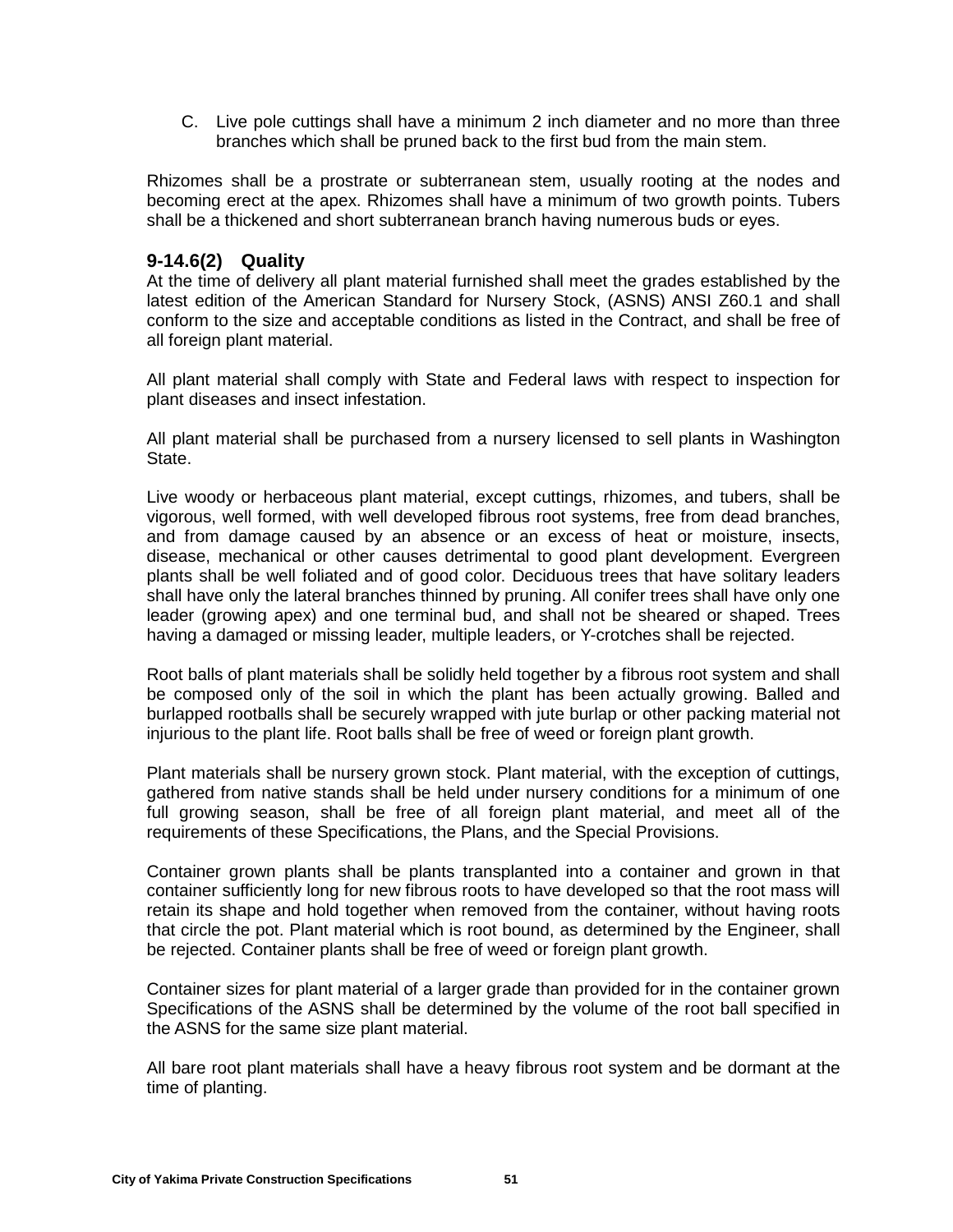Average height to spread proportions and branching shall be in accordance with the applicable sections, illustrations, and accompanying notes of the ASNS.

Plants specified or identified as "Street Tree Grade" shall be trees with straight trunks, full and symmetrical branching, central leader, and be developed, grown, and propagated with a full branching crown. A "Street Tree Grade" designation requires the highest grade of nursery shade or ornamental tree production which shall be supplied.

Street trees with improperly pruned, broken, or damaged branches, trunk, or root structure shall be rejected. In all cases, whether supplied balled and burlapped or in a container, the root crown (top of root structure) of the tree shall be at the top of the finish soil level. Trees supplied and delivered in a nursery fabric bag will not be accepted.

Plants which have been determined by the Engineer to have suffered damage for the following reasons will be rejected:

- 1. Girdling of the roots, stem, or a major branch.
- 2. Deformities of the stem or major branches.
- 3. Lack of symmetry.
- 4. Dead or defoliated tops or branches.
- 5. Defects, injury, and condition which renders the plant unsuitable for its intended use.

Plants that are grafted shall have roots of the same genus as the specified plant.

## **9-14.6(3) Handling and Shipping**

Handling and shipping shall be done in a manner that is not detrimental to the plants. The nursery shall furnish a notice of shipment in triplicate at the time of shipment of each truck load or other lot of plant material. The original copy shall be delivered to the Project Engineer, the duplicate to the consignee and the triplicate shall accompany the shipment to be furnished to the Inspector at the job site. The notice shall contain the following information:

- 1. Name of shipper.
- 2. Date of shipment.
- 3. Name of commodity. (Including all names as specified in the Contract.)
- 4. Consignee and delivery point.
- 5. State Contract number.
- 6. Point from which shipped.
- 7. Quantity contained.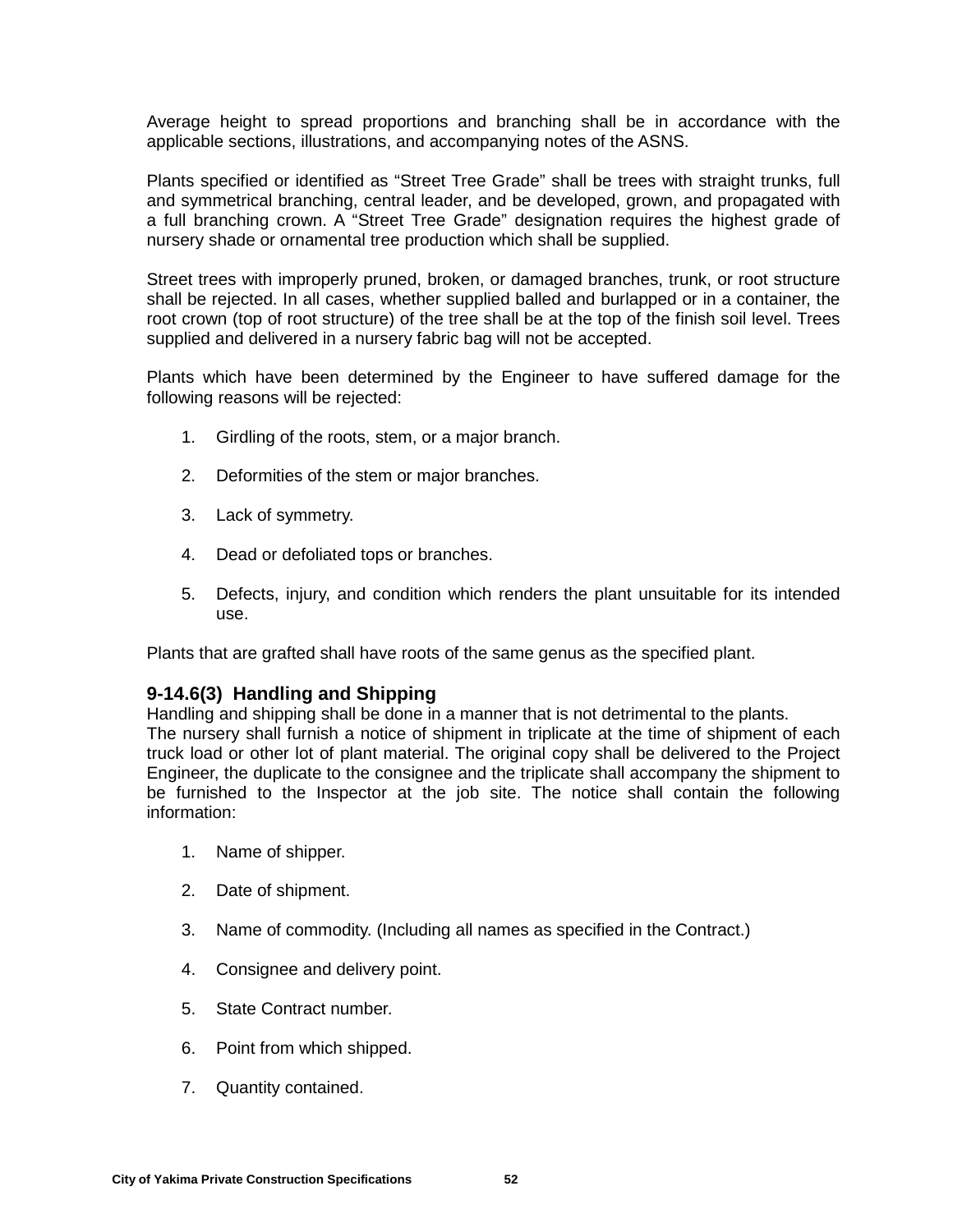- 8. Size. (Height, runner length, caliper, etc. as required.)
- 9. Signature of shipper by authorized representative.

To acclimate plant materials to Northwest conditions, all plant materials used on a project shall be grown continuously outdoors north of the 42nd Latitude (Oregon-California border) from not later than August 1 of the year prior to the time of planting.

All container grown plants shall be handled by the container.

All balled and burlapped plants shall be handled by the ball.

Plant material shall be packed for shipment in accordance with prevailing practice for the type of plant being shipped, and shall be protected at all times against drying, sun, wind, heat, freezing, and similar detrimental conditions both during shipment and during related handling. Where necessary, plant material shall be temporarily heeled in. When transported in closed vehicles, plants shall receive adequate ventilation to prevent sweating. When transported in open vehicles, plants shall be protected by tarpaulins or other suitable cover material.

## **9-14.6(4) Tagging**

Plants delivered as a single unit of 25 or less of the same size, species, and variety, shall be clearly marked and tagged. Plants delivered in large quantities of more than 25 shall be segregated as to variety, grade, and size; and one plant in each 25, or fraction thereof, of each variety, grade, and size shall be tagged.

## **9-14.6(5) Inspection**

The Contracting Agency will make an inspection of plant material at the source when requested by the Engineer. However, such preliminary approval shall not be considered as final acceptance for payment. Final inspection and approval (or rejection) will only occur when the plant material has been delivered to the Project site. The Contractor shall notify the Engineer, not less than 48 hours in advance, of plant material delivery to the project.

## **9-14.6(6) Substitution of Plants**

No substitution of plant material, species or variety, will be permitted unless evidence is submitted in writing to the Engineer that a specified plant cannot be obtained and has been unobtainable since the Award of the Contract. If substitution is permitted, it can be made only with written approval by the Engineer. The nearest variety, size, and grade, as approved by the Engineer, shall then be furnished.

Container or balled and burlapped plant material may be substituted for bare root plant material. Container grown plant material may be substituted for balled and burlapped plant materials. When substitution is allowed, use current ASNS standards to determine the correct rootball volume (container or balled and burlapped) of the substituted material that corresponds to that of the specified material. These substitutions shall be approved by the Engineer and be at no cost to the Contracting Agency.

## **9-14.6(7) Temporary Storage**

Plants stored under temporary conditions prior to installation shall be the responsibility of the Contractor.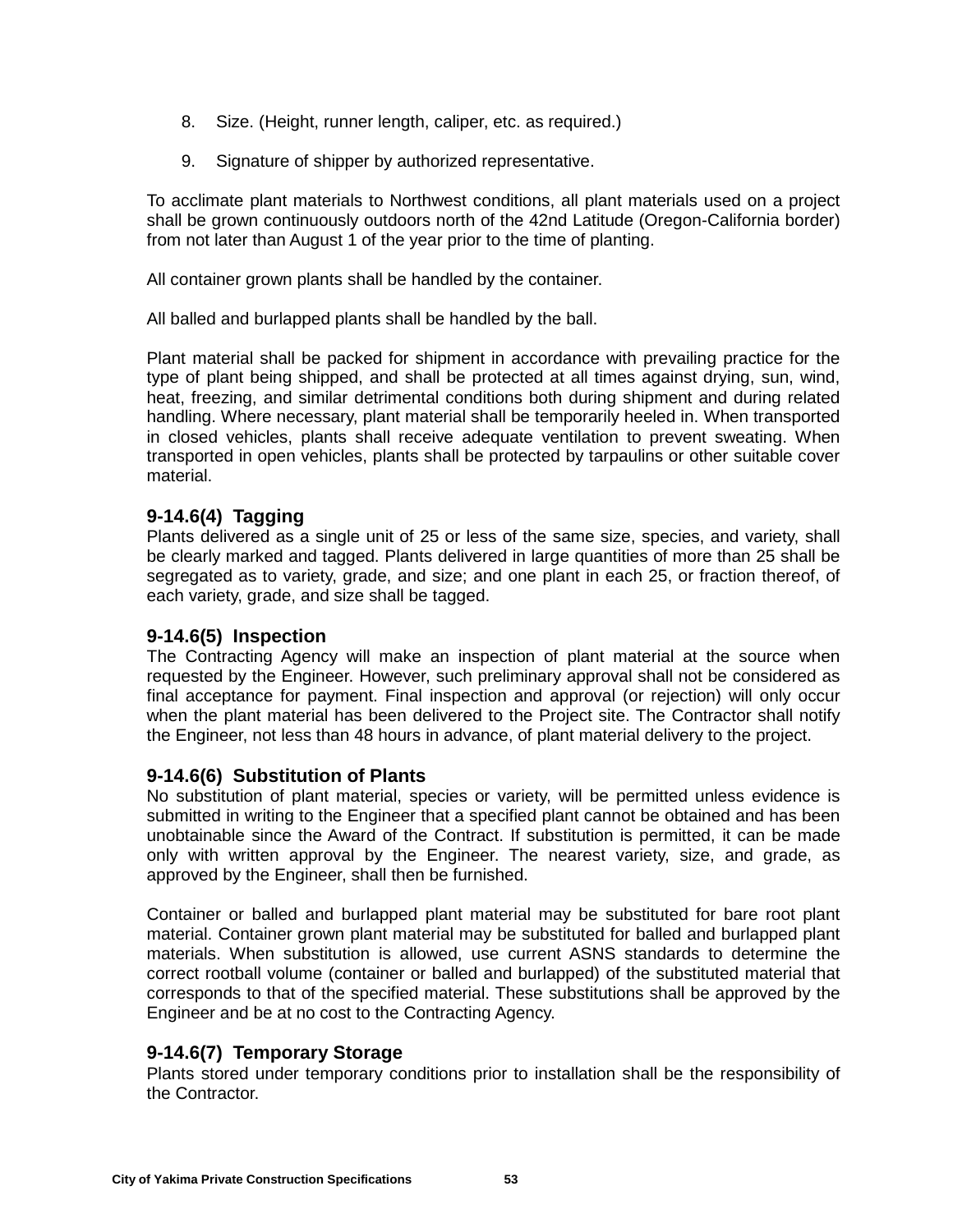Plants stored on the project shall be protected at all times from extreme weather conditions by insulating the roots, root balls, or containers with sawdust, soil, compost, bark or wood chips, or other approved material and shall be kept moist at all times prior to planting.

Cuttings shall continually be shaded and protected from wind. Cuttings shall be protected from drying at all times and shall be heeled into moist soil or other insulating material or placed in water if not installed within eight hours of cutting. Cuttings to be stored for later installation shall be bundled, laid horizontally, and completely buried under 6 inches of water, moist soil or placed in cold storage at a temperature of 34°F and 90 percent humidity. Cuttings that are not planted within 24 hours of cutting shall be soaked in water for 24 hours prior to planting. Cuttings taken when the temperature is higher than 50°F shall not be stored for later use. Cuttings that already have developed roots shall not be used.

## **9-14.6(8) Sod**

The available grass mixtures on the current market shall be submitted to the Engineer for selection and approval.

The sod shall be field grown one calendar year or older, have a well developed root structure, and be free of all weeds, disease, and insect damage.

Prior to cutting, the sod shall be green, in an active and vigorous state of growth, and mowed to a height not exceeding 1 inch.

The sod shall be cut with a minimum of 1inch of soil adhering.

## **9-14.7 Stakes, Guys, and Wrapping**

Stakes shall be installed as shown in the Plans.

Commercial plant ties may be used in lieu of hose and wire guying upon approval of the Engineer. The minimum size of wire used for guying shall be 12 gauge, soft drawn.

Hose for guying shall be nylon, rubber, or reinforced plastic and shall have an inside diameter of at least 1 inch.

Tree wrap shall be a crinkled waterproof paper weighing not less than 4.0 pounds per 100 square feet and shall be made up of two sheets cemented together with asphalt.

## **SECTION 9-22, MONUMENT CASES January 4, 2011**

#### **9-22.1 Monument Cases, Covers, and Risers**

In the first sentence, "Class 30B" is revised to read "Class 35B".

## **SECTION 9-23, CONCRETE CURING MATERIALS AND ADMIXTURES January 3, 2011**

## **9-23.1 Sheet Materials for Curing Concrete**

In the first paragraph, "AASHTO M 171" is revised to read "ASTM C 171".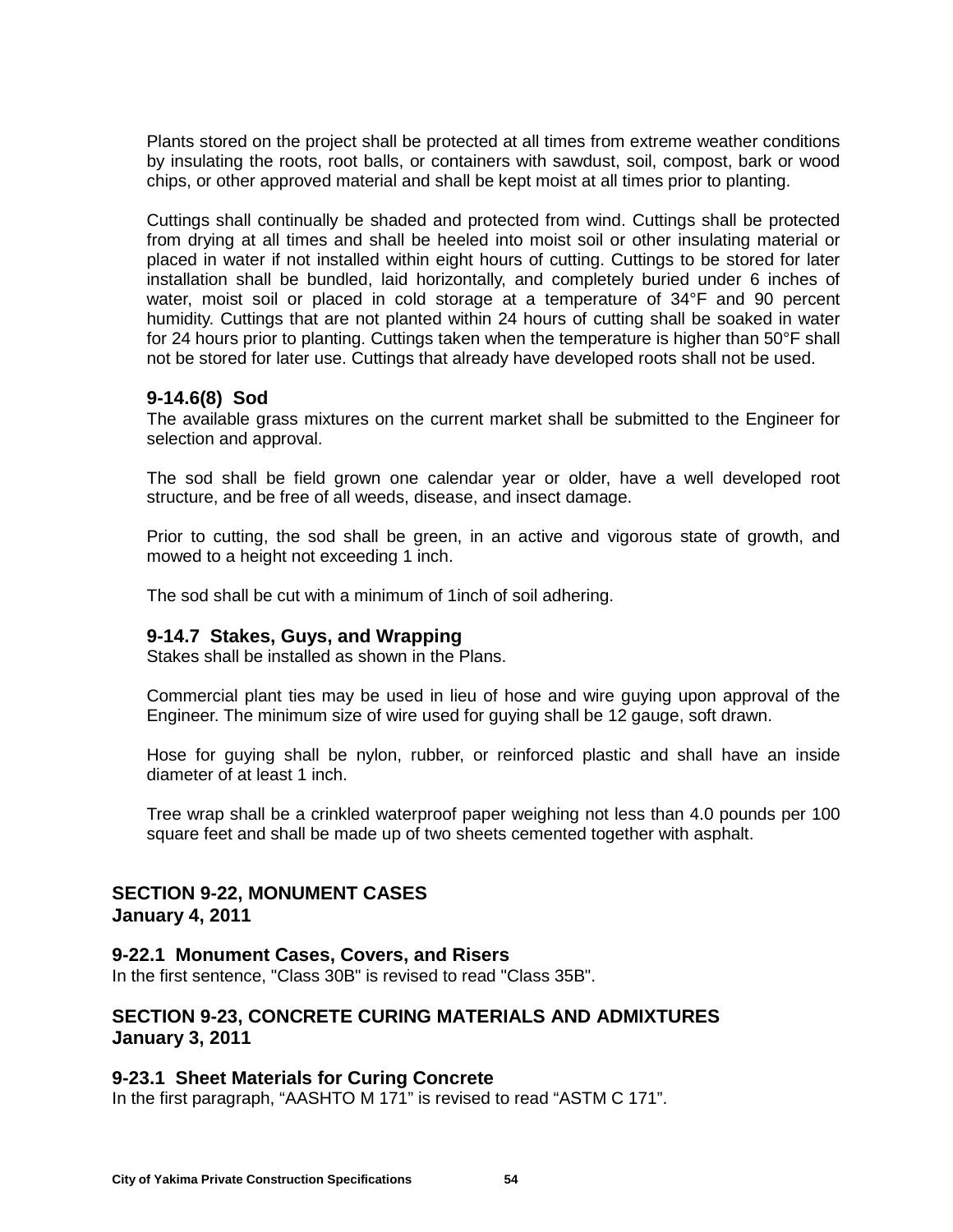# **9-23.2 Liquid Membrane Forming Concrete Curing Compounds**

The first paragraph is revised to read:

Liquid membrane-forming compounds for curing concrete shall conform to the requirements of ASTM C 309 Type 1 or 2, Class A or B, except that the water retention when tested in accordance with WSDOT Test Method 814 shall be 2.50 grams for all applications.

Section 9-23 is supplemented with the following new sub-sections:

### **9-23.12 Metakaolin**

Metakaolin shall conform to the requirements of AASHTO M 295 Class N including optional chemical requirements as set forth in Table 2 and with a further limitation that the loss on ignition shall be a maximum of 1.5 percent.

### **9-23.13 Blended Supplementary Cementitious Material**

Blended Supplementary Cementitious Material (SCM) shall meet the requirements of ASTM C1697. Blended SCMs shall be limited to binary or ternary blends of fly ash, ground granulated blast furnace slag, microsilica fume, and metakaolin. Fly ash shall meet the requirements of Section 9-23.9. Ground granulated blast furnace slag shall meet the requirements of Section 9-23.10. Microsilica fume shall meet the requirements of Section 9- 23.11. Metakaolin shall meet the requirements of Section 9-23.12. The individual SCMs composing the blended SCM shall be individually listed on the WSDOT QPL.

# **SECTION 9-29, ILLUMINATION, SIGNAL, ELECTRICAL January 3, 2011**

In this division, all references to "hot-dipped" are revised to read "hot-dip".

In this division, Section "**9-29.1(4)B**" is revised to read "**9-29.1(4)C**".

#### **9-29.1(4) Non-Metallic Conduit**

This section is supplemented with the following new sub-section:

## **9-29.1(4)B Expansion Fittings**

Expansion fittings for use with PVC shall allow for 4-inches of movement minimum (2 inches in each direction). Expansion fittings for PVC conduit shall be PVC and have threaded terminal adaptor or coupling end and shall meet the requirements listed in Section 9-29.1(4)A.

#### **9-29.2(1)A Standard Duty Junction Boxes**

The first paragraph below the title "**Concrete Junction Boxes**" is supplemented with the following:

All Standard Duty Concrete Junction Boxes placed in sidewalks, walkways and shared use paths shall have slip resistant surfaces. Non-slip lids and frames shall be hot-dip galvanized.

The second sentence in the second paragraph below the title "**Concrete Junction Boxes**" is revised to read: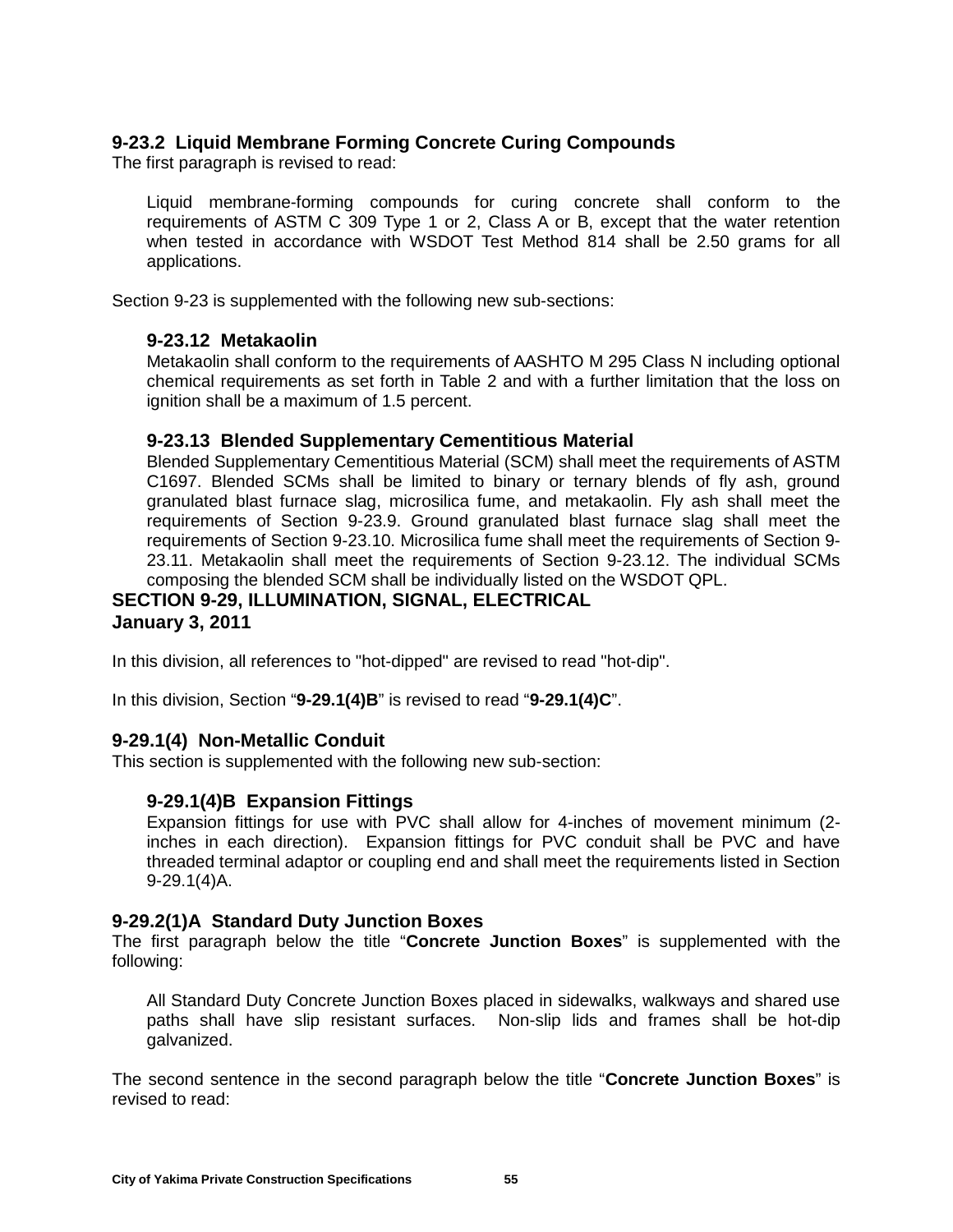The frame shall be anchored to the box by welding headed studs  $\frac{3}{6}$  inch  $\times$  3 inches long, as specified in Section 9-06.15, to the frame.

The first sentence in the second paragraph below the title "**Non-Concrete Junction Boxes**" is revised to read:

Type 1, 2, and 8 non-concrete junction boxes shall have a Design Load of 22,500 lbs. and shall be tested in accordance with 9-29.2(1)C.

In the second paragraph below the title "**Non-Concrete Junction Boxes**", "hex-head" is revised to read "penta-head".

#### **9-29.2(2)A Standard Duty Cable Vaults and Pull Boxes**

The second sentence in the second paragraph is revised to read:

The frame shall be anchored to the vault/box by welding headed studs 3/8 inch X 3 inches long, as specified in Section 9-06.15, to the frame.

This section is supplemented with the following new paragraph:

All Standard Duty Cable Vaults and Pull Boxes placed in sidewalks, walkways and shared use paths shall have slip resistant surfaces. The Standard Duty Cable Vaults and Pull Boxes steel frame, lid support and lid shall be hot-dip galvanized.

#### **9-29.3(2)B Multi-Conductor Cable**

This section is revised to read:

Two-conductor through 10-conductor unshielded signal control cable shall have stranded copper conductor and shall conform to International Municipal Signal Association (IMSA) signal cable Specification 20-1.

## **9-29.3(2)E Two-Conductor Shielded**

This section is revised to read:

Two conductor shielded (2CS) cable shall have stranded 14 AWG (minimum) conductors and shall conform to IMSA Specification No. 50-2.

#### **9-29.3(2)F Detector Loop Wire**

This section is revised to read:

Detector loop wire shall be 12 or 14 AWG stranded copper wire, IMSA 51-3.

#### **9-29.3(2)G Four-Conductor Shielded Cable**

The first sentence is revised to read:

Four-conductor shielded cable (4CS) shall consist of a cable with four stranded 18 AWG conductors with polypropylene insulation, an aluminized polyester shield, water-blocking material in the cable interstices, and a 26-mil minimum outer jacket of polyethylene.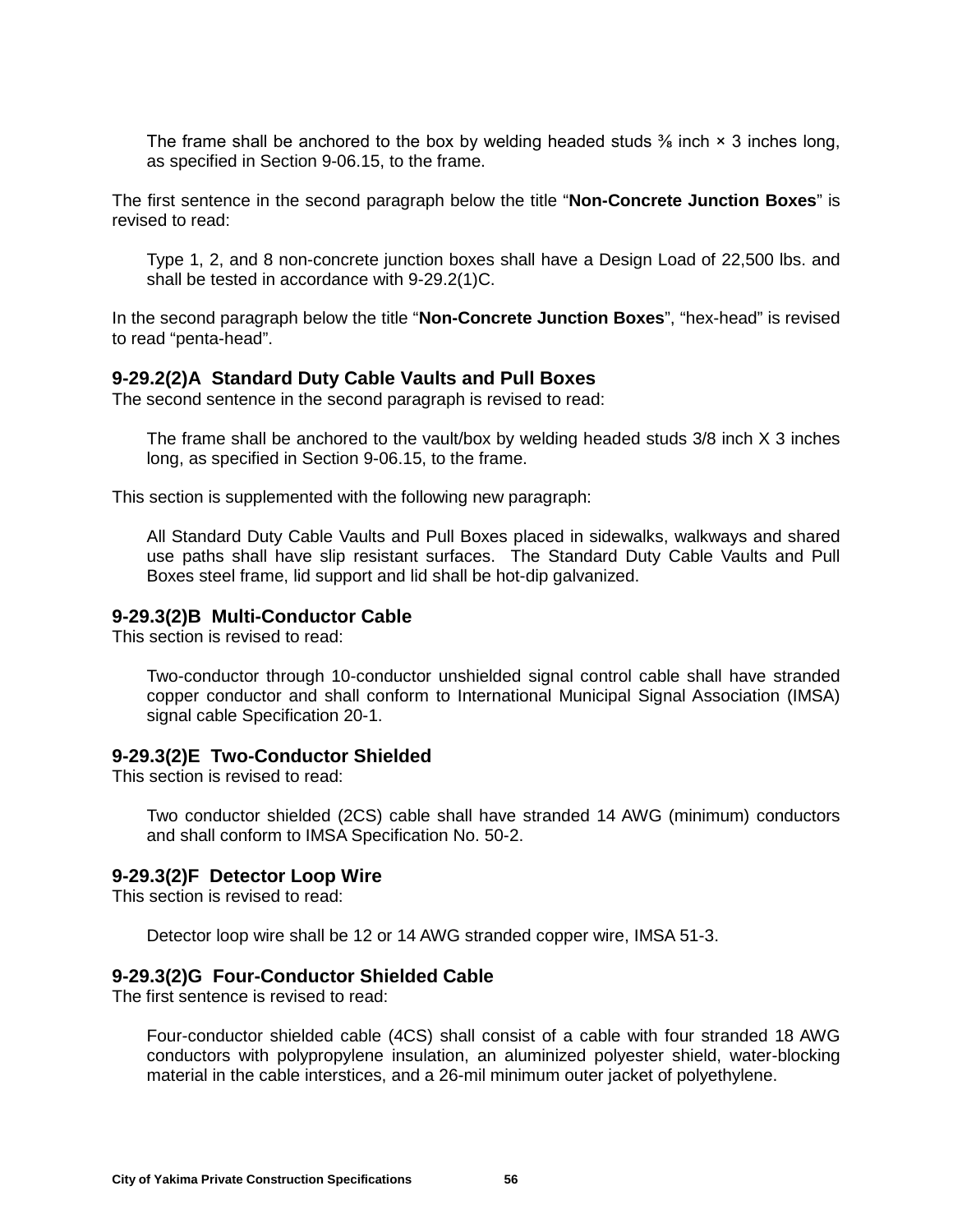## **9-29.4 Messenger Cable, Fittings**

This section is supplemented with the following:

Messenger cable shall be <sup>3</sup><sub>8</sub>-inch, 7-wire strand messenger cables conforming to ASTM A 475, extra-high-strength grade, 15,400 pounds minimum breaking strength, Class A galvanized.

Strain insulators shall be wet process, porcelain, conforming to EEI-NEMA Class 54-2 standards for 12,000 pound ultimate strength.

Down guy assembly shall consist of an eight-way steel expanding anchor, having a minimum area of 300 square inches, made of pressed steel, coated with asphalt or similar preservative, and fitted with a ¾-inch minimum guy eye anchor rod 8-feet long. As an alternate to expanding anchors, screw type anchors with two 8-inch helix, 3½-inch-pitch, 1 inch by 7 foot guy anchor rod, and rated for 7,000 pound maximum torque may be installed.

All pole hardware, bolts, plate rods, hangers, clips, wire guards, and pole bands shall be hot-dipped galvanized in conformance with the requirements of AASHTO M 232.

### **9-29.6(5) Foundation Hardware**

The first paragraph is revised to read:

Anchor bolts for Type PPB, PS, I, FB, and RM signal standards shall conform to the requirements of ASTM F1554, grade 55. Nuts shall meet the requirements of AASHTO M 291, grade A. Washers shall meet the requirements of ASTM F 844 or ASTM F 436.

## **9-29.7 Luminaire Fusing and Electrical Connections at Light Standard Bases, Cantilever Bases and Sign Bridge Bases**

The content of this section is revised and moved to the following new sub-sections:

#### **9-29.7(1) Unfused Quick-Disconnect**

Unfused quick-disconnect connector kits shall conform to the following requirements:

- 1. The copper pin and copper receptacle shall be a crimped type of connection or a stainless steel set screw and lug connection to the cable. The receptacle shall establish contact pressure with the pin through the use of a tinned copper or copper beryllium sleeve spring and shall be equipped with a disposable mounting pin. The receptacle shall be fully annealed. Both the copper pin and receptacle shall have a centrally located recessed locking area adapted to be complementarily filled and retained by the rubber housing.
- 2. The plug and receptacle housing shall be made of water resistant synthetic rubber which is capable of burial in the ground or installation in sunlight. Each housing shall provide a section to form a water-seal around the cable, have an interior arrangement to suitably and complementarily receive and retain the copper pin or receptacle, and a section to provide a water-seal between the two housings at the point of disconnection.
- 3. The kit shall provide waterproof in-line connector protection with three cutoff sections on both the line and load side to accommodate various wire sizes. All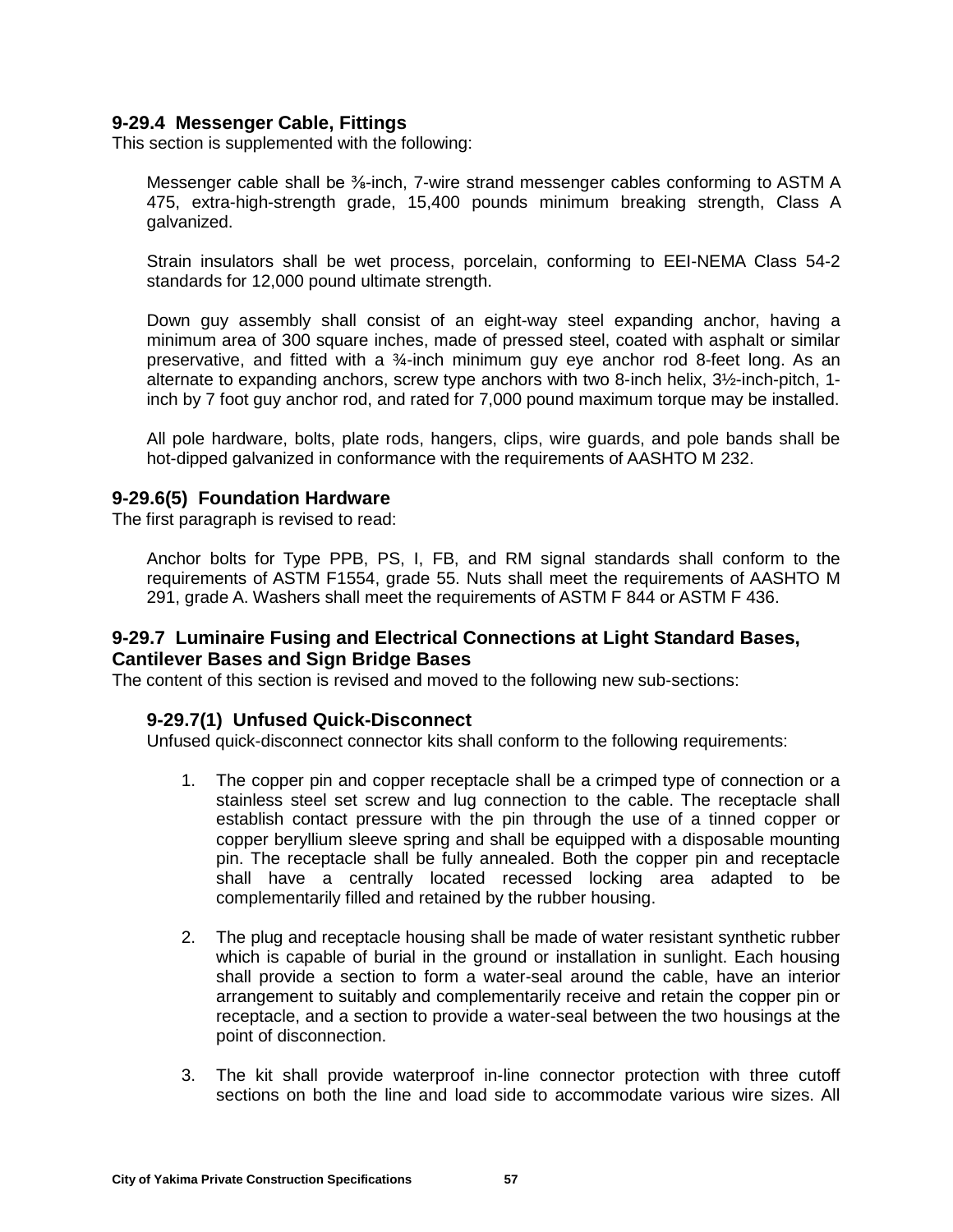connections shall be as described in item "1" above. Upon disconnect, the connector shall remain in the load side of the kit.

### **9-29.7(2) Fused Quick-Disconnect**

Fused quick-disconnect kits shall provide waterproof in-line fuse protection. The kit shall provide three cutoff sections on both lines and load side to accommodate various wire sizes. All connections shall be as described in item "1" above. Upon disconnect, the fuse shall remain in the load side of the kit.

Fuses furnished for all lighting circuits shall be capable of handling the operating voltage of the circuit involved and shall have the following characteristics:

- 1. Fuses shall be capable of indefinitely supporting 110 percent of the rated load.
- 2. Fuses shall be capable of supporting 135 percent of the rated load for approximately 1 hour.
- 3. A load of 200 percent of rated load shall effectively cause instantaneous blowing of the fuse.
- 4. Fuses shall be rated as listed below and shall be sized to fit the fuse containers furnished on this project, according to the manufacturer's recommendations therefore.

|  |  | 5. Fuses shall be listed by a nationally recognized testing laboratory. |  |
|--|--|-------------------------------------------------------------------------|--|
|  |  |                                                                         |  |

| Luminaire   | <b>Service Voltage</b> |             |             |  |
|-------------|------------------------|-------------|-------------|--|
| <b>Size</b> | 480V                   | <b>240V</b> | <b>120V</b> |  |
| 1,000W      | 10A                    | 15A         | 30A         |  |
| 750W        | 5A                     | 10A         | 20A         |  |
| 700W        | 5A                     | 10A         | 20A         |  |
| 400W        | 5A                     | 10A         | 15A         |  |
| 310W        | 5A                     | 5A          | 10A         |  |
| 250W        | 5A                     | 5A          | 10A         |  |
| 200W        | 4A                     | 5A          | 10A         |  |
| 175W        | 4A                     | 5A          | 10A         |  |
| 150W        | 3A                     | 4A          | 5A          |  |
| 100W        | 2A                     | 3A          | 4A          |  |
| <b>70W</b>  | 2A                     | 2A          | 2A          |  |
| 50W         | 2A                     | 2A          | 2A          |  |

## **9-29.9 Ballast, Transformers**

This sections content is deleted and replaced with:

Heat-generating components shall be mounted to use the portion of the luminaire upon which they are mounted as a heat sink. Capacitors shall be located as far as practicable from heat-generating components or shall be thermally shielded to limit the fixture temperature to 160°F.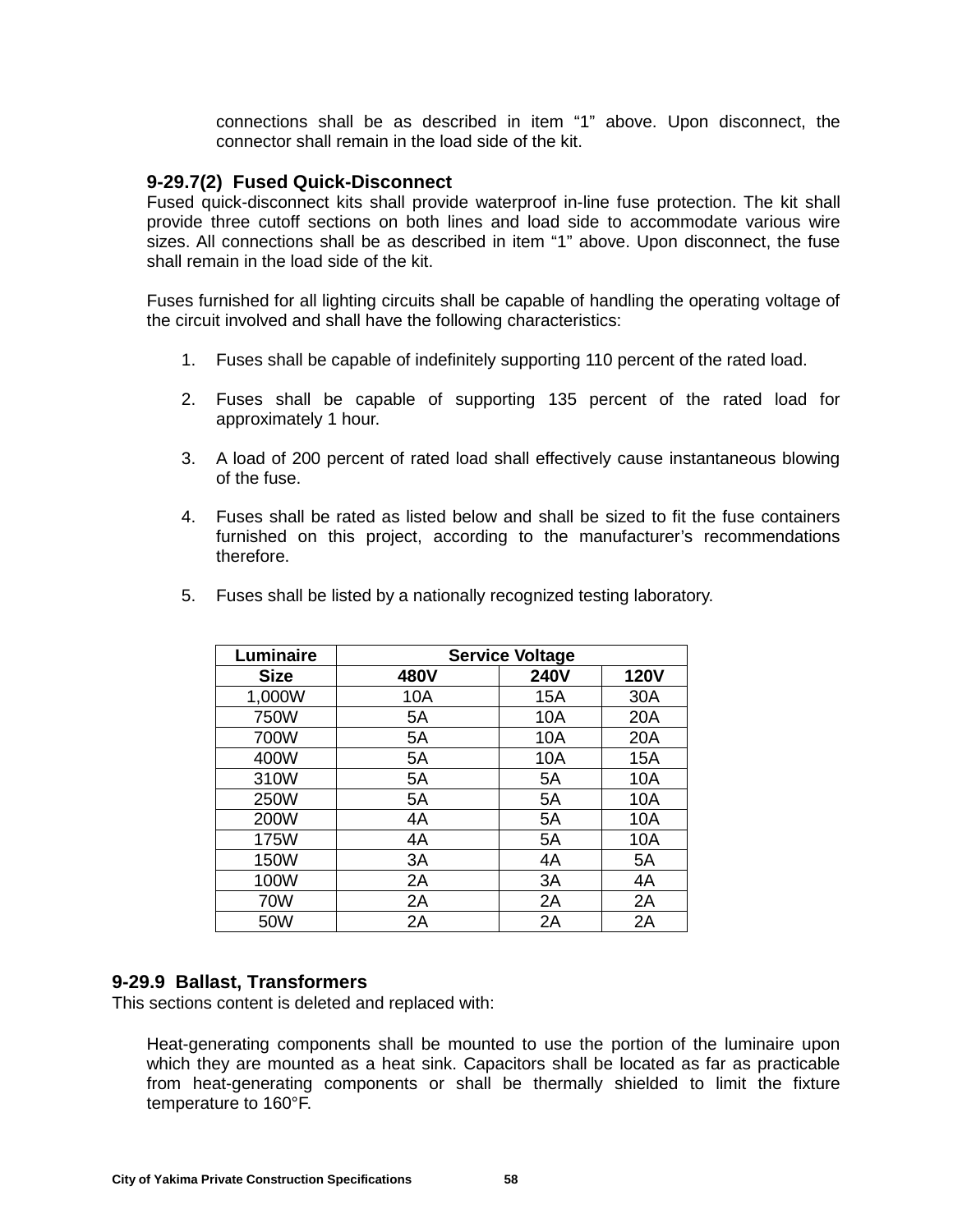Transformers and inductors shall be resin-impregnated for protection against moisture. Capacitors, except those in starting aids, shall be metal cased and hermetically sealed.

No capacitor, transformer, or other device shall employ the class of compounds identified as polychlorinated biphenyls (PCB) as dielectric, coolants, or for any other purpose.

This section is supplemented with the following new sub-sections:

### **9-29.9(1) Ballast**

Each ballast shall have a name plate attached permanently to the case listing all electrical data.

A Manufacturer's Certificate of Compliance in accordance with Section 1-06.3 meeting the manufacturers and these Specification requirements, shall be submitted by the Contractor with each type of luminaire ballast.

Ballasts shall be designed for continuous operation at ambient air temperatures from 20°F without reduction in ballast life. Ballasts shall have a design life of not less than 100,000 hours. Ballasts shall be designed to operate for at least 180 cycles of 12 hours on and 12 hours off, with the lamp circuit in an open or short-circuited condition and without measurable reduction in the operating requirements. All ballasts shall be high power factor (90%).

Ballasts shall be tested in accordance with the requirements of current ANSI C 82.6, Methods of Measurement of High-Intensity-Discharge Lamp Ballasts. Starting aids for ballasts of a given lamp wattage shall be interchangeable between ballasts of the same wattage and manufacturer without adjustment.

Ballast assemblies shall consist of separate components, each of which shall be capable of being easily replaced. A starting aid will be considered as a single component. Each component shall be provided with screw terminals, NEMA tab connectors or a single multicircuit connector. All conductor terminals shall be identified as to the component terminal to which they connect.

Ballasts for high-pressure sodium lamps shall have a ballast characteristic curve which will intersect both of the lamp-voltage limit lines between the wattage limit lines and remain between the wattage limit lines throughout the full range of lamp voltage. This requirement shall be met not only at the rated input voltage of the ballast, but also the lowest and highest input voltage for which the ballast is rated. Throughout the lifetime of the lamp, the ballast curve shall fall within the specified limits of lamp voltage and wattage.

All luminaires ballasts shall be located within the luminaire housing. The only exception shall be ballasts to be mounted on lowering assemblies and shall be external to, and attached to the fixture assembly.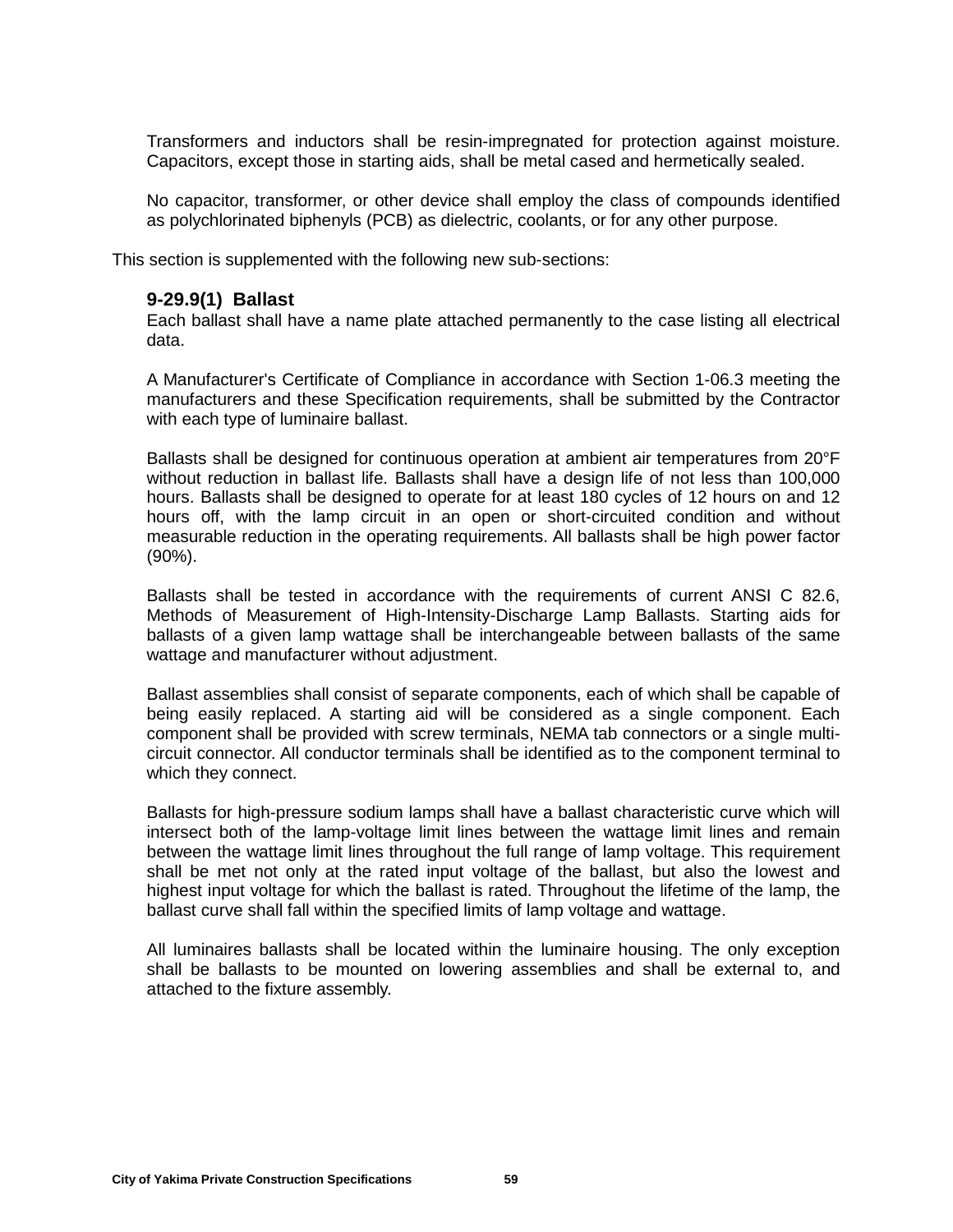Ballast Characteristics for High Pressure Sodium (HPS) and Metal Halide (MH) Sources shall be:

| <b>Source</b> | Line Volt. | Lamp<br>Wattage | <b>Ballast Type</b>          | <b>Input</b><br><b>Voltage</b><br><b>Variation</b> | Lamp<br>Wattage<br><b>Variation</b> |
|---------------|------------|-----------------|------------------------------|----------------------------------------------------|-------------------------------------|
| <b>HPS</b>    | any        | 70 400          | Mag. Reg. Lag                | 10%                                                | 18%                                 |
| <b>HPS</b>    | any        | 750 1000        | Auto Reg. Lead<br><b>CWA</b> | 10%                                                | 30%                                 |
| MH            | any        | 175 400         | Mag. Reg. Lag                | 10%                                                | 18%                                 |
| <b>MH</b>     | any        | 1000            | Auto Reg. Lead<br><b>CWA</b> | 10%                                                | 30%                                 |

## **9-29.9(2) Transformers**

The transformers to be furnished shall be indoor/outdoor dry type transformers rated as shown in the Plans. The transformer coils, buss bar, and all connections shall be copper. Transformers, 7.5 KVA and larger shall be supplied with two full capacity taps, one at 5% and one at 10% below the normal full capacity.

## **9-29.10 Luminaires**

This section is revised to read:

All luminaires shall have their components secured to the luminaire frame with ANSI, 300 series chrome-nickel grade stainless steel, zinc dichromate coated steel or ceramic coated steel hardware. The luminaire slip-fitter bolts shall be either stainless steel, hot-dip galvanized steel, zinc dichromate coated steel, or ceramic coated steel. All internal luminaire assemblies shall be assembled on or fabricated from either stainless steel or galvanized steel. The housing, complete with integral ballast, shall be weathertight.

The temperature rating of all wiring internal to the luminaire housing, excluding the pole and bracket cable, shall equal or exceed 200°F .

All luminaires shall be provided with markers for positive identification of light source type and wattage. Markers shall be 3-inches square with Gothic bold, black 2-inch legend on colored background. Background color shall be gold for high pressure sodium, and red for metal halide light sources. Legends shall be sealed with transparent film resistant to dust, weather, and ultraviolet exposure.

| Lamp | <b>Wattage Legend</b> |
|------|-----------------------|
| 70   |                       |
| 100  | 10                    |
| 150  | 15                    |
| 175  | 17                    |
| 200  | 20                    |
| 250  | 25                    |

Legends shall correspond to the following code: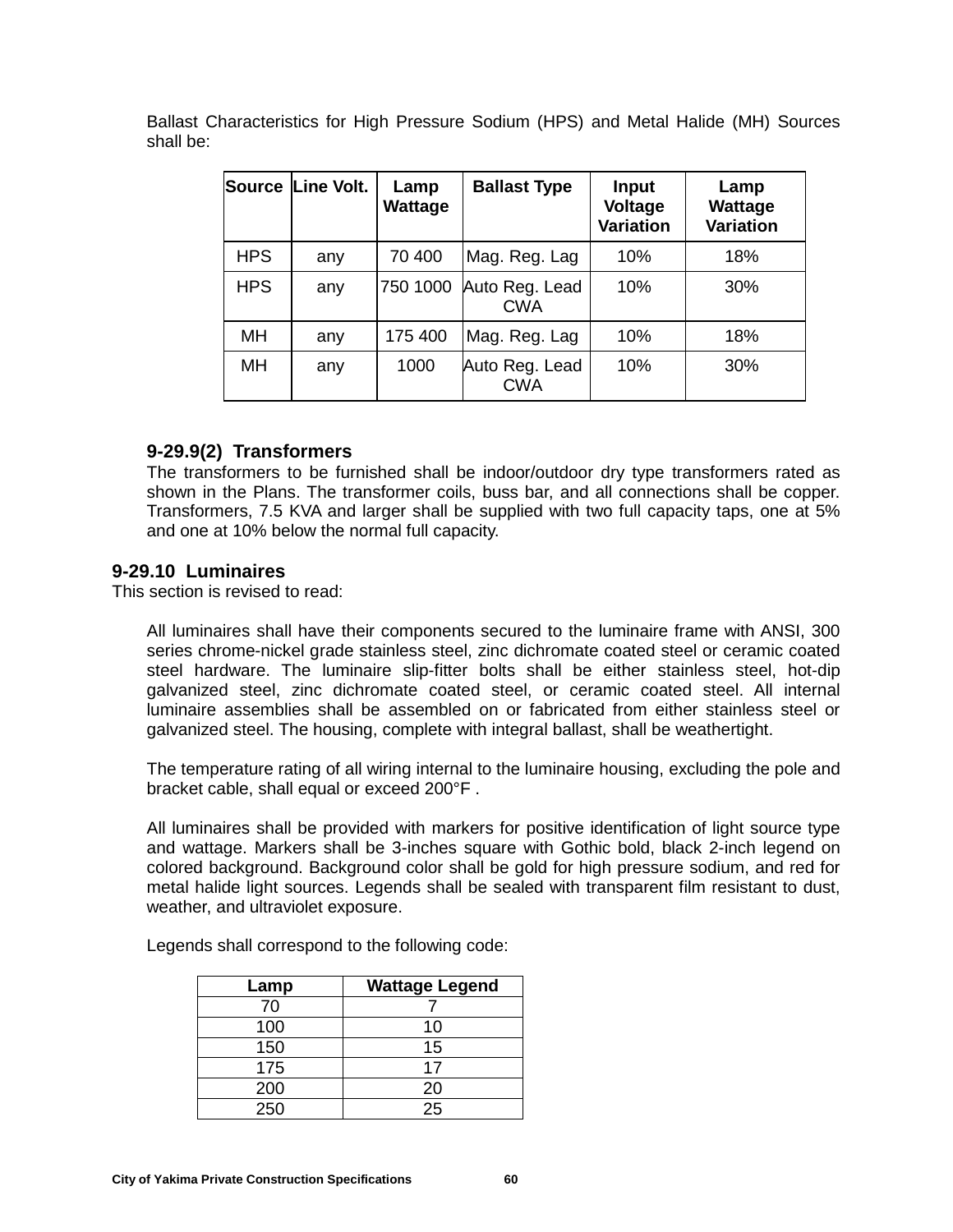| 310   | 31 |
|-------|----|
| 400   | 40 |
| 700   | 70 |
| 750   | 75 |
| 1,000 |    |

# **9-29.10(1) Cobra Head Luminaires**

This sections content including title is revised to read:

## **9-29.10(1) Conventional Roadway Luminaires**

- A. Conventional highway luminaires shall be IES Type III medium distribution cut off cobra head configuration with horizontal lamp, rated at 24,000 hours minimum.
- B. The ballast shall be mounted on a separate exterior door, which shall be hinged to the luminaire and secured in the closed position to the luminaire housing by means of an automatic type of latch (a combination hex/slot stainless steel screw fastener may supplement the automatic type latch).
- C. The reflector of all luminaires shall be of a snap-in design or be secured with screws. The reflector shall be manufactured of polished aluminum or molded from prismatically formed borosilicate glass. The refractor or lens shall be mounted in a doorframe assembly which shall be hinged to the luminaire and secured in the closed position to the luminaire by means of automatic latch. The refractor or lens and doorframe assembly, when closed, shall exert pressure against a gasket seat. The refractor lens shall not allow any light output above 90 degrees nadir. Gaskets shall be composed of material capable of withstanding temperatures involved and shall be securely held in place.
- D. Each housing shall be provided with a four bolt slipfitter capable of mounting on a 2 inch pipe tenon and capable of being adjusted within 5 degrees from the axis of the tenon. The clamping bracket(s) and the cap screws of the slipfitter shall not bottom out on the housing bosses when adjusted within the  $\pm 5$  degree range.

No part of the slipfitter mounting brackets on the luminaires shall develop a permanent set in excess of 0.2-inch when the cap screws used for mounting are tightened to a torque of 32 pounds feet.

- E. Refractors shall be formed from heat resistant, high impact, molded borosilicate glass. Flat lens shall be formed from heat resistant, high impact borosilicate or tempered glass.
- F. High pressure sodium conventional roadway luminaires shall be capable of accepting a 150, 200, 250, 310, or 400 watt lamp complete with ballast.
- G. Housings shall be fabricated from aluminum. Painted housings shall be painted flat gray, Federal Standard 595 color chip No. 26280. Housings that are painted shall withstand a 1,000-hour salt spray test as specified in ASTM B 117.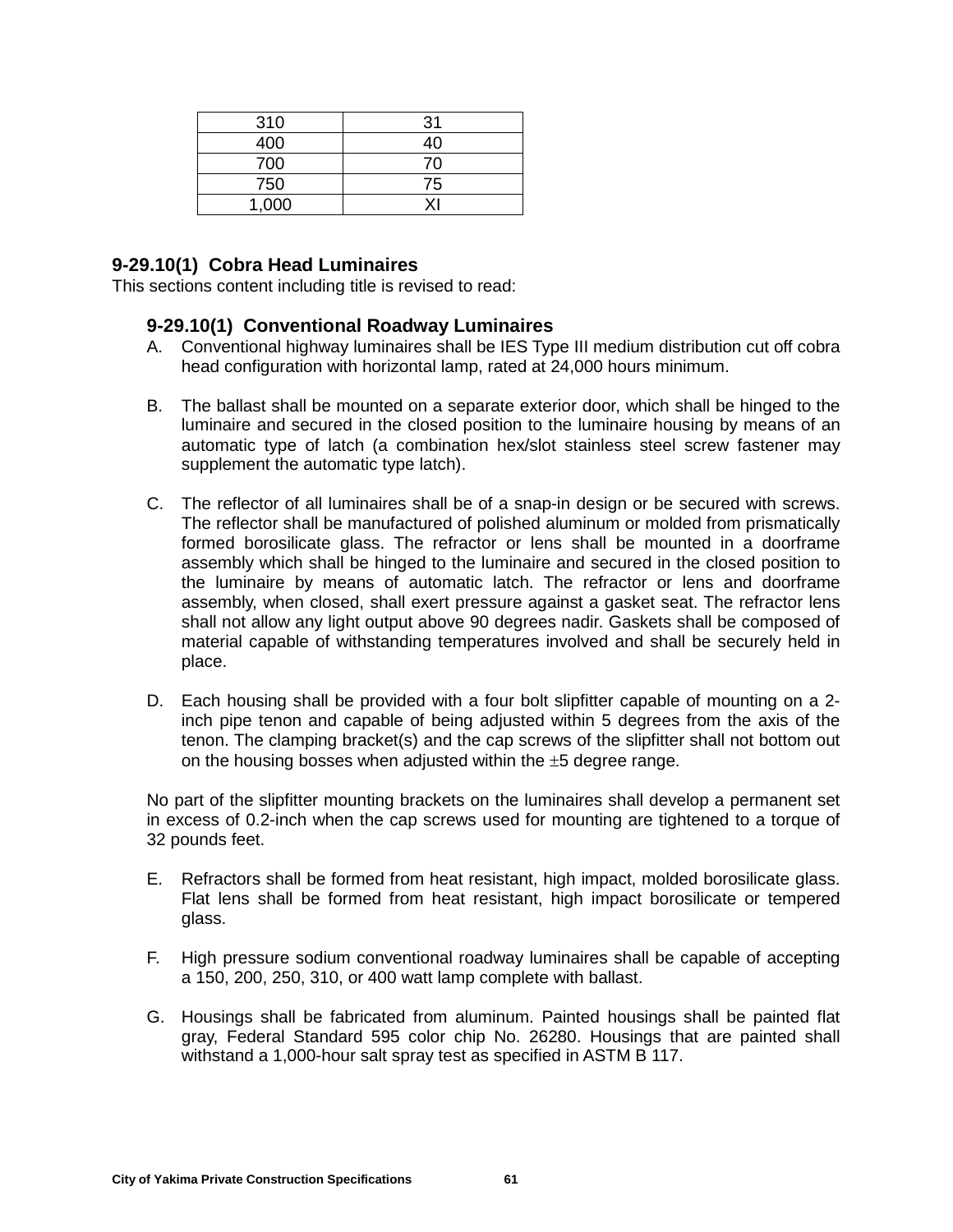- H. All luminaires to be mounted on horizontal mast arms shall be capable of withstanding cyclic loading in:
	- 1. A vertical plane at a minimum peak acceleration level of 3.0 g's peak-to-peak sinusoidal loading (same as 1.5 g's peak) with the internal ballast removed, for a minimum of 2 million cycles without failure of any luminaire parts, and;
	- 2. A horizontal plane perpendicular to the direction of the mast arm at a minimum peak acceleration level of 1.5 g's peak to peak sinusoidal loading (same as 0.75 g's peak) with the internal ballast installed, for a minimum of 2 million cycles without failure of any luminaire parts.
- I. All luminaires shall have leveling reference points for both transverse and longitudinal adjustment. Luminaires shall have slip-fitters capable of adjusting through a 5-degree axis for the required leveling procedure.

### **9-29.10(2) Decorative Luminaires**

In the first paragraph, "150 - 400" is revised to read "50 - 400".

In the second paragraph, "box shaped" is deleted.

In the third paragraph, the first sentence is deleted. The second sentence is revised to read:

The ballast housing shall be adequately constructed to contain ballasts for 50 - 400 watt alternate high intensity discharge sources.

The fourth paragraph is revised to read:

Each housing shall consist of an integral reflector, containing a mogul based high intensity discharge lamp, and a one piece heat and shock resistant, clear tempered lens mounted in a gasketed, hinged frame. The reflector shall be a snap-in design or secured with screws. The reflector assembly shall have a lamp vibration damper. The reflector shall be manufactured of polished aluminum or molded from prismatically formed borosilicate glass. The housing shall have a heat resistant finish. The lens frame shall be secured to the housing with ANSI, 300 series chrome-nickel grade stainless steel, zinc dichromate coated steel or ceramic coated steel hardware.

The last sentence in the fifth paragraph is deleted.

The sixth paragraph is deleted.

The seventh paragraph is revised to read:

The finish shall meet the requirements of ASTM B 117 with the exception that the finish shall be salt spray resistant after 300 hours exposure.

The first sentence in the eighth paragraph is deleted.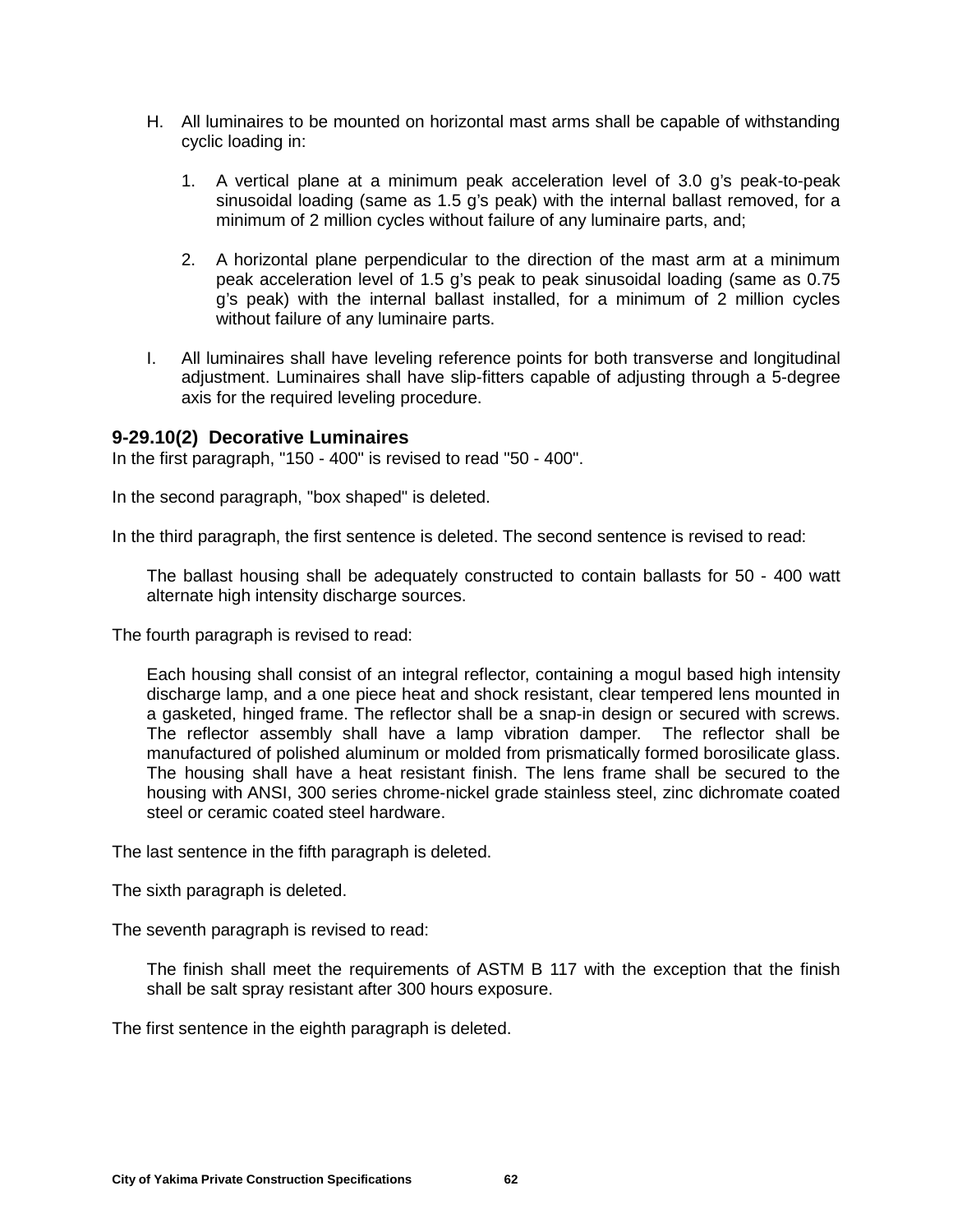## **9-29.10(3) High Mast Luminaires and Post Top Luminaires**

This sections content including title is deleted and replaced with:

## **9-29.10(3) Vacant**

### **9-29.10(5) Sign Lighting Luminaires**

This section is revised to read:

Sign lighting luminaires shall be the Induction Bulb type.

### **9-29.10(5)A Sign Lighting Luminaires - Mercury Vapor**

This section including title is revised to read:

### **9-29.10(5)A Sign Lighting Luminaires – Isolation Switch**

The isolation switch shall be installed in a terminal cabinet in accordance with Section 9- 29.25 with the exception that the cabinet shall be NEMA 3R and stainless steel. The terminal cabinet shall be installed in accordance to the Standard Plans. The switch shall be either single pole, single throw, or double pole single throw as necessary to open all conductors to the luminaires other than neutral and ground conductors. The switch shall contain 600 volt alternating current (VAC) terminal strips on the load side with solderless lugs as required for each load carrying conductor plus four spare lugs per strip.

### **9-29.10(5)B Sign Lighting Fixtures - Induction**

The first sentence is revised to read:

Sign lighting luminaires shall have a cast aluminum housing and door assembly with a polyester paint finish.

In the second sentence of the sixth paragraph, "87" is revised to read "85".

In the last sentence of the sixth paragraph, "Class a" is revised to read "Class A".

The first sentence of the last paragraph is revised to read:

A Manufacturer's Certificate of Compliance, conforming to Section 1-06.3 "Manufacturer's Certificates of Compliance" and a copy of the high frequency generator test methods and results shall be submitted by the manufacturer with each lot of sign lighting fixtures.

## **9-29.12 Electrical Splice Materials**

This section is revised to read:

Circuit splicing materials shall meet the following specifications.

## **9-29.12(1) Illumination Circuit Splices**

This section is revised to read:

Illumination circuit splices shall be split bolt vice type connectors or solderless crimped connections to securely join the wires both mechanically and electrically as defined in Section 8-20.3(8).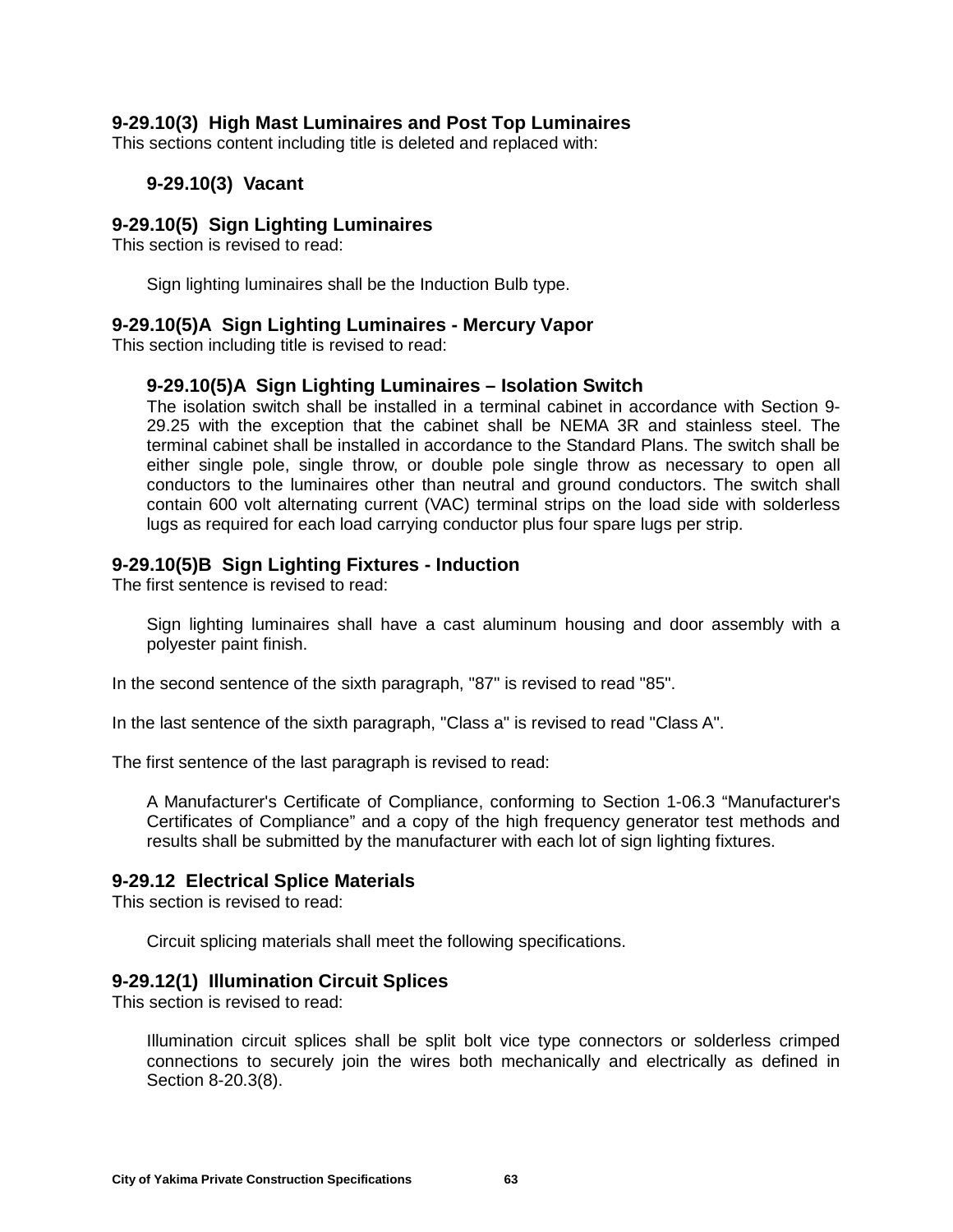This section is supplemented with the following new sub-sections:

### **9-29.12(1)A Heat Shrink Splice Enclosure**

Heat shrink insulating materials shall be the moisture blocking mastic type meeting Mil Spec I 230053

### **9-29.12(1)B Molded Splice Enclosure**

Epoxy resin cast type insulation shall employ a clear rigid plastic mold or a clear mylar sheet bonded to butyrate webbing forming a flexible mold. The material used shall be compatible with the insulation material of the insulated conductor or cable. The component materials of the resin insulation shall be packaged ready for convenient mixing without removing from the package.

### **9-29.12(2) Traffic Signal Splice Material**

This section is revised to read:

Induction loop splices and magnetometer splices shall include an uninsulated barrel type crimped connector capable of being soldered. The insulating material shall be a heat shrink type meeting requirements of Section 9-29.12(1)A, an epoxy resin cast type with clear rigid plastic mold meeting the requirements of Section 9-29.12(1)B, or a re-enterable type with silicone type filling compound that remains flexible and enclosed in a re-enterable rigid mold that snaps together.

### **9-29.15 Flashing Beacon Control**

In the first paragraph, the first word "Flashers" is revised to read "Line voltage flashers".

#### **9-29.16 Vehicular Signal Heads**

This sections title is revised to read:

## **9-29.16 Vehicular Signal Heads, Displays and Housing**

The first sentence is revised to read:

Each signal head shall be of the adjustable, vertical type with the number and type of displays detailed in the Contract; shall provide an indication in one direction only; shall be adjustable through 360 degrees about a vertical axis; and shall be mounted at the location and in the manner shown in the Plans.

This following new paragraph is inserted after the first paragraph:

Back plates shall be constructed of 5-inch wide .050-inch thick corrosion resistant flat black finish, louvered aluminum or polycarbonate attached with stainless steel hardware. A 1-inch wide strip of yellow retro reflective, type IV prismatic sheeting, in accordance with Section 9-28.12, shall be applied around the perimeter of each backplate.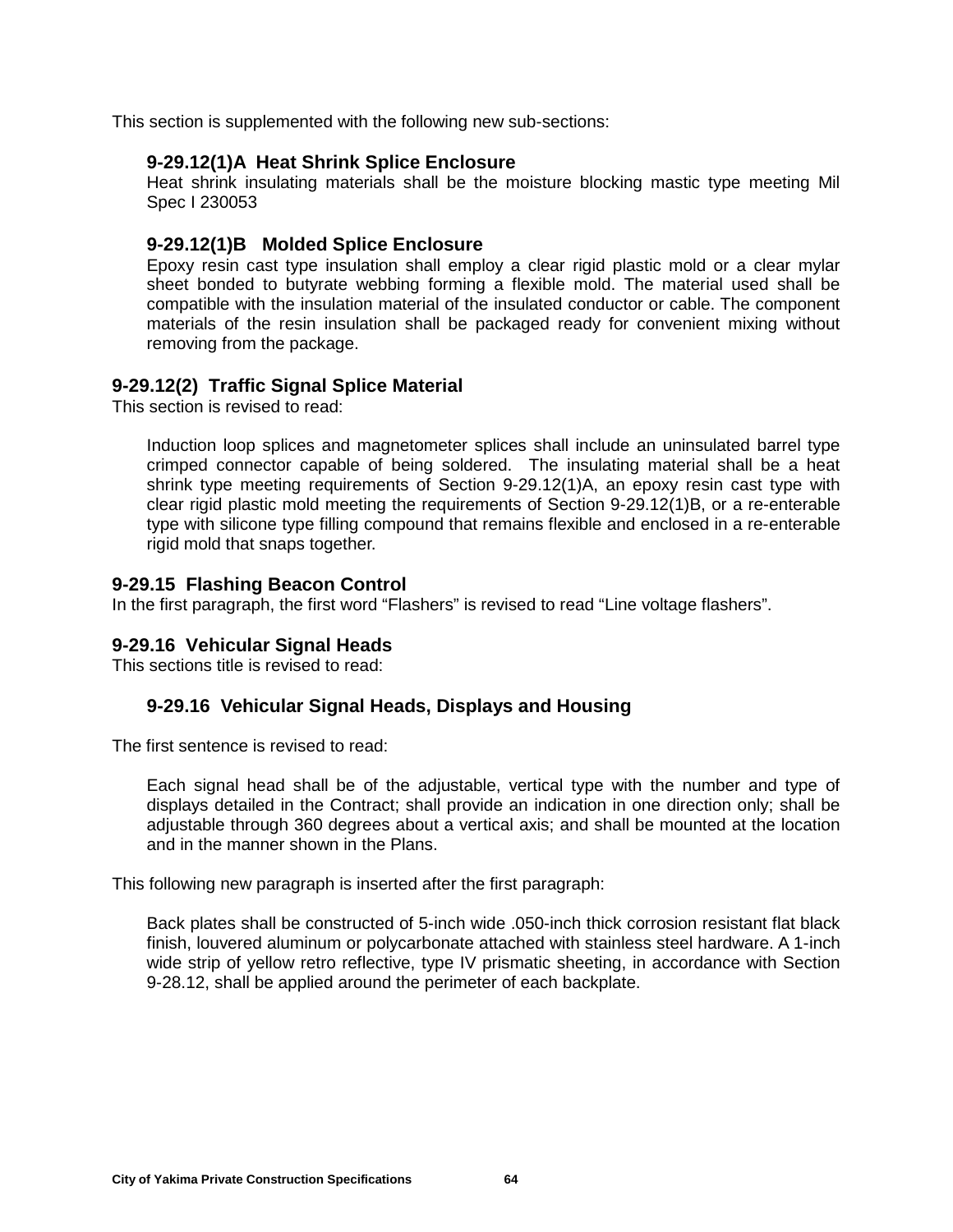# **9-29.16(1) Optically Programmed, Adjustable Face, 12-inch Traffic Signal**

This section including title is revised to read:

# **9-29.16(1) Optically Programmed Adjustable Face, and Programmable, Array 12-inch Traffic Signal**

The signal shall permit the visibility zone of the indication to be determined optically and require no hoods or louvers. The projected indication may be selectively visible or veiled anywhere within the optical axis. No indication shall result from external illumination, nor shall one light unit illuminate a second. The display shall operate from 85 VAC to 130 VAC.

# **9-29.16(1)A Optical Systems**

The following new title is inserted above the first paragraph:

# **9-29.16(1)A1 Conventional Optical System**

This section is supplemented with the following new sub-section:

## **9-29.16(1)A2 LED Programmable Array**

- 1. LED array with programmable visibility from a portable hand held device from ground level,
- 2. Lens shall be clear, unless color lenses specified.

The LED array shall be 22 watt maximum and shall operate directly from 120 volt AC.

The LED array shall provide an accessible imaging surface at focus on the optical axis for objects 900 to 1,200-feet distant, and permit an effective veiling mask to be variously applied as determined by the desired visibility zone.

The optical system shall accommodate projection of diverse, selected indicia to separate portions of the roadway such that only one indication will be simultaneously apparent to any viewer after optically limiting procedures have been accomplished. The projected indication shall conform to ITE transmittance and chromaticity standards.

## **9-29.16(1)B Construction**

The title for this section is revised to read:

# **9-29.16(1)B Housing Construction**

The fourth paragraph is deleted.

## **9-29.16(1)D Electrical**

The title for this section is revised to read:

# **9-29.16(1)D Housing Electrical**

The following new title is inserted above the first paragraph:

# **9-29.16(1)D1 Electrical Conventional**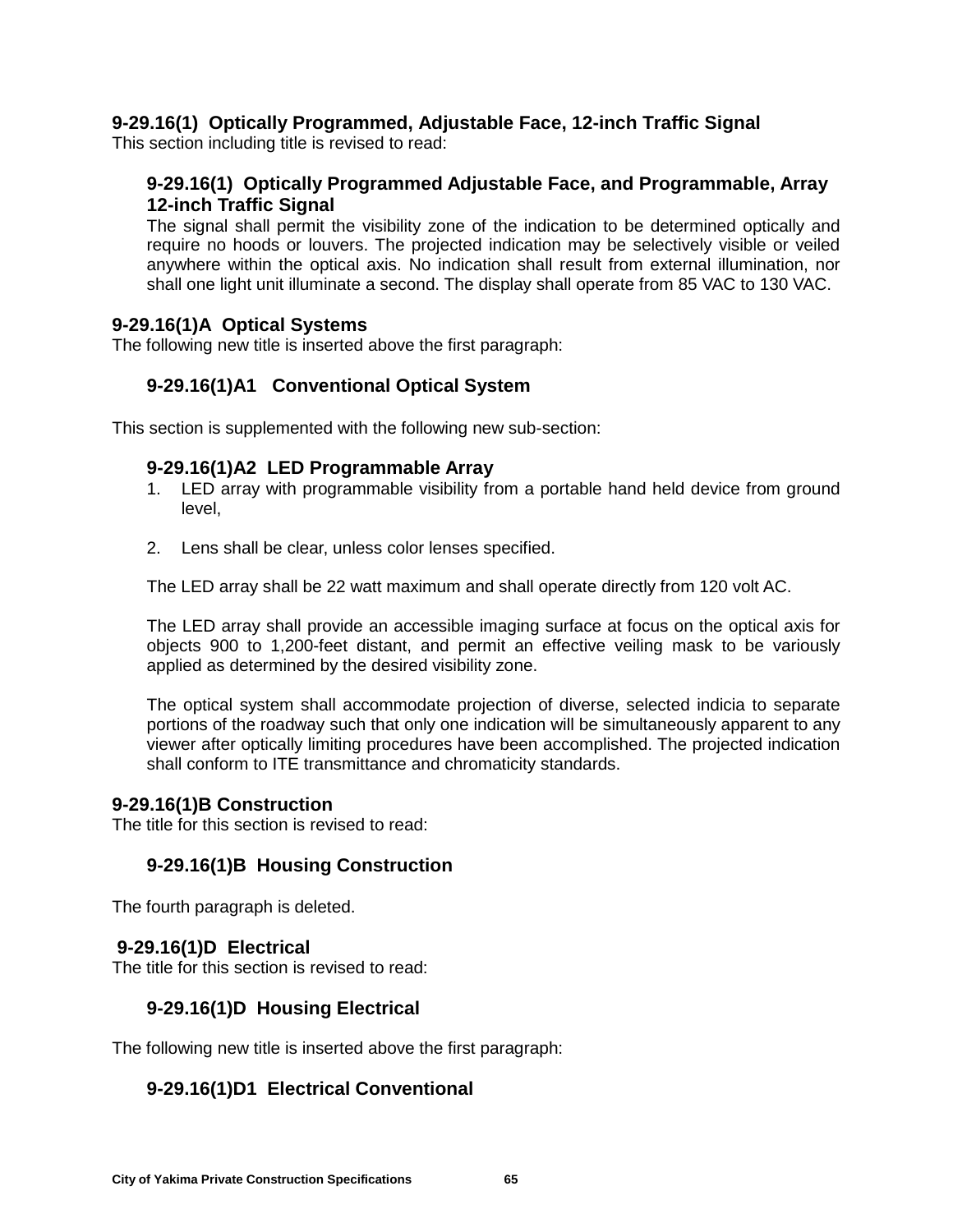This section is supplemented with the following new sub-section:

# **9-29.16(1)D2 Electrical LED**

The LED array shall be accessible from the front of the housing. Each multi section assembly shall include a terminal block for clip or screw attachment of lead wires.

# **9-29.16(1)E Photo Controls**

The following new title is inserted above the first paragraph:

## **9-29.16(1)E1 Conventional Photo Controls**

This section is supplemented with the following new sub-section:

## **9-29.16(1)E2 LED Photo Controls**

Each signal section shall include integral means for automatically regulating the display intensity for day and night operation.

### **9-29.16(2)A Optical Units**

This section is revised to read as follows:

Light Emitting Diode (LED) light sources are required for all displays. The Contractor shall provide test results from a Nationally Recognized Testing Laboratory documenting that the LED display conforms to the current ITE Specification for; Vehicle Traffic Control Signal Heads, Light Emitting Diode Circular Signal Supplement VTCSH ST-052 or Vehicle Traffic Signal Heads, Light Emitting Diode Vehicle Arrow Traffic Signal Supplement ITE VTSCH ST-054, and the following requirements:

- 1. The LED traffic signal module shall be operationally compatible with controllers and conflict monitors on this project and the LED lamp unit shall contain a disconnect that will show an open switch to the conflict monitor when less than 60% of the LEDs in the unit are operational.
- 2. LED shall have a 50 degree min. viewing angle.
- 3. Wattage (Maximum): 12-inch red, yellow and green ball displays 25 W 12-inch red, yellow and green arrow displays - 15W 8-inch red, yellow and green ball displays - 15W
- 4. Voltage: The operation voltages shall be between 85 VAC and 130VAC.
- 5. The LED display shall be a module type and shall replace the lens, socket, bail, reflector and be directly connected to the terminal strip in the signal head.
- 6. Label: Each optical unit shall be listed by and bear the label of a nationally recognized testing laboratory. In addition, the manufacturer's name, trademark, serial number and other necessary identification shall be permanently marked on the backside of the LED signal module and the installation date shall be indicated on a separate label with an indelible ink marker.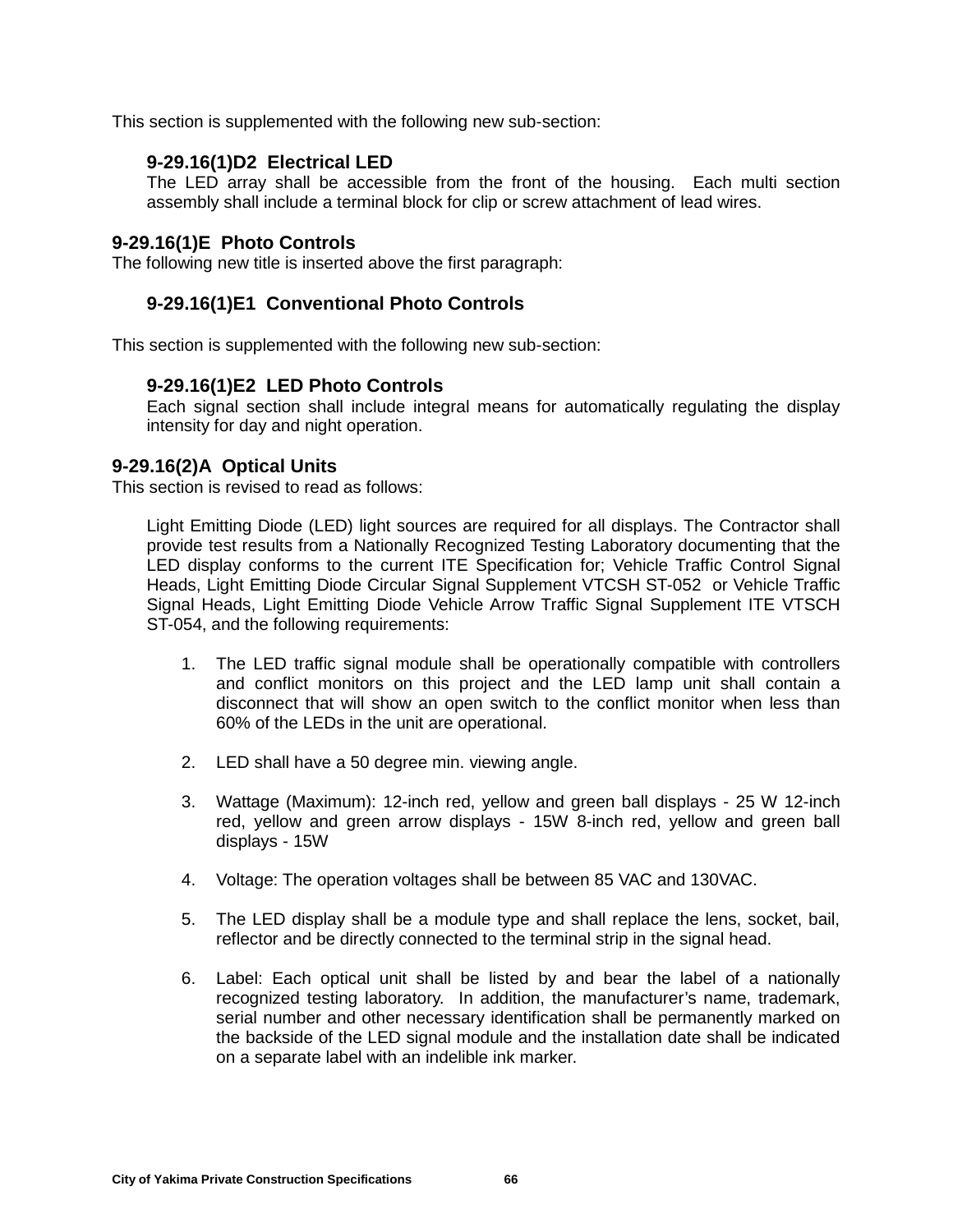## **9-29.16(2)B Signal Housing**

The first sentence in the first paragraph is revised to read:

The signal head housing, or case, shall consist of an assembly of separate sections, expandable type for vertical mounting, substantially secured together in a weather tight manner.

In the third paragraph **"**may" is revised to read "shall".

### **9-29.16(2)D Back Plates**

This section's content including title is deleted and replaced with:

### **9-29.16(2)D Vacant**

#### **9-29.16(2)E Painting Signal Heads**

In the first sentence "Federal Standard 595B" is revised to read "Federal Standard 595-14056".

#### **9-29.16(3) Polycarbonate Traffic Signal Heads**

This section is supplemented with the following paragraph:

Polycarbonate employed in traffic signal fabrication shall tolerate an elongation prior to break in excess of 90 percent. The green color shall be molded throughout the head assembly. The optical system shall be Light Emitting Diodes as defined in 9-29.16(2)A. The entire optical system shall be sealed by a single neoprene gasket. The signal head shall be formed to be used with standard signal head mounting accessories as shown in 9-29.17. All hinge pins, latch assemblies and reflector assemblies shall conform to 9-29.16(2)B.

## **9-29.16(3)A 8-inch Polycarbonate Traffic Signal Heads**

This section and title are deleted.

#### **9-29.16(3)B 12-inch Polycarbonate Traffic Signal Heads**

This section and title are deleted.

Section 9-29.16 is supplemented with the following new sub-section:

## **9-29.16(4) Traffic Signal Cover**

The covers shall be manufactured from a durable fabric material, black in color with a mesh front and designed to fit the signal head configuration properly. The covers shall have an attachment method that will hold the cover securely to the signal in heavy wind. The covers shall be provided with a drain to expel any accumulated water.

#### **9-29.18 Vehicle Detector**

The first paragraph is revised to read:

Induction loop detectors and magnetometer detectors shall comply with current NEMA Specifications when installed with NEMA control assemblies and shall comply with the current California Department of Transportation document entitled "Transportation Electrical Equipment Specifications," specified in Section 9-29.13(7) when installed with Type 170, Type 2070 or NEMA control assemblies.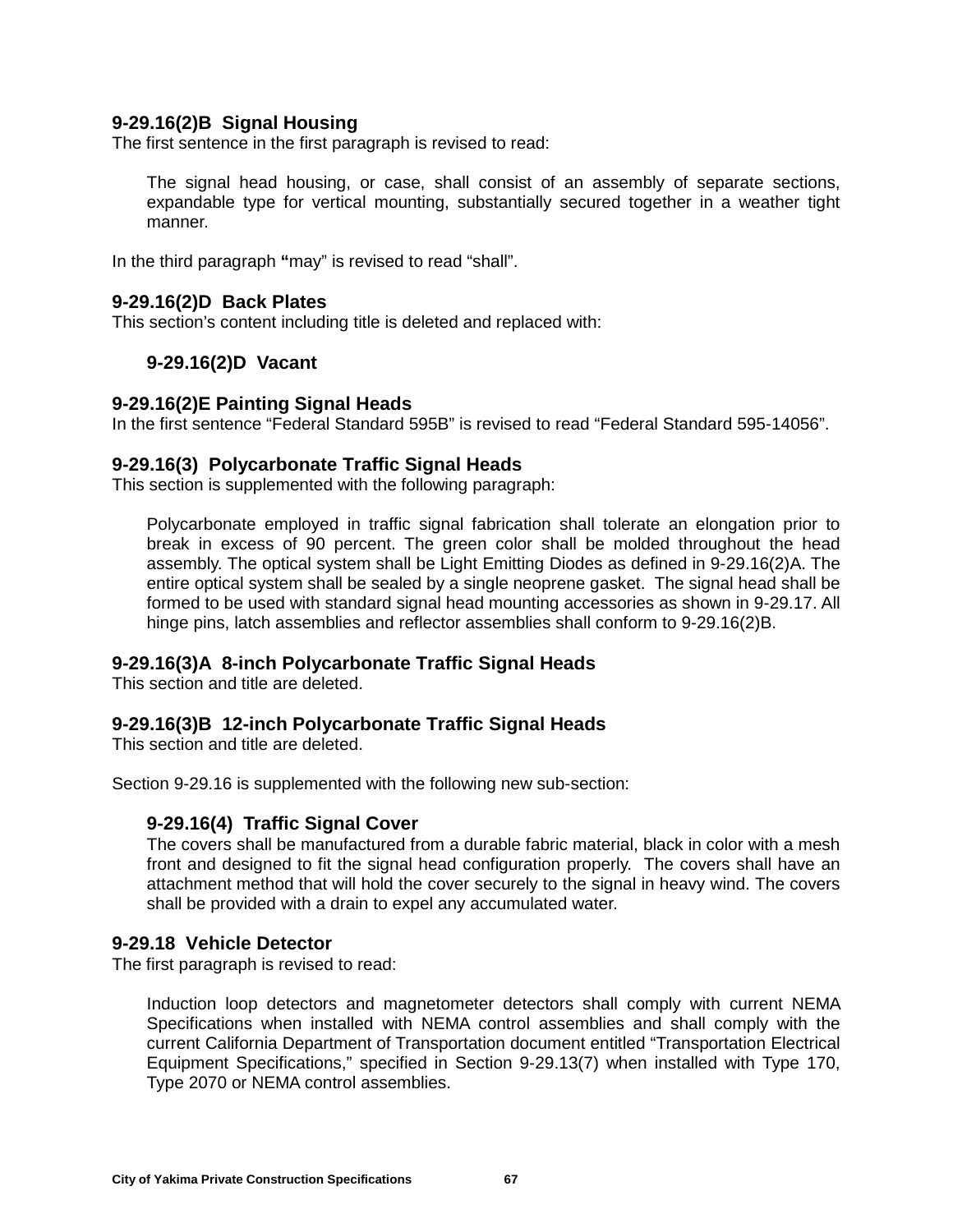## **9-29.19 Pedestrian Push Buttons**

This section is revised to read:

Where noted in the Contract, pedestrian push buttons of tamper-resistant construction shall be furnished and installed. They shall consist of a 2-inch nominal diameter plunger. The switch shall be a three bladed beryllium copper spring rated at 10 amperes, 125 volts.

The pedestrian push-button assembly shall be constructed and mounted as detailed in the Contract.

## **9-29.25 Amplifier, Transformer, and Terminal Cabinets**

The first sentence in the first paragraph is revised to read:

Amplifier and terminal cabinets shall conform to NEMA 4 requirements. Transformer cabinets shall be NEMA 3R.

Item number 3 in the first paragraph is revised to read:

3. Cabinet doors shall have a stainless steel piano hinge or shall meet the requirements for the alternate hinge detailed for type B modified service cabinets. Doors less than 3 feet in height shall have two hinges. Doors from 3 feet to 4 feet 8 inches in height shall have 3 hinges. Spacing of hinges for doors greater than 4 feet 8 inches in height shall not exceed 14 inches center to center. The door shall also be provided with a three point latch and a spring loaded construction core lock capable of accepting a Best six pin CX series core. The locking mechanism shall provide a tapered bolt. The Contractor shall supply construction cores with two master keys. The keys shall be delivered to the Engineer. Three point latches are not required for terminal cabinets.

### **SECTION 9-34, PAVEMENT MARKING MATERIAL January 3, 2011**

#### **9-34.1 General**

The item 'High VOC Solvent Based Paint' is deleted.

#### **9-34.2 Paint**

In the first paragraph, the first sentence is revised to read:

White and yellow paint shall comply with the Specifications for low VOC solvent based paint or low VOC waterborne paint.

## **9-34.2(1) High VOC Solvent Based Paint**

This section is including title is revised to read:

## **9-34.2(1) Vacant**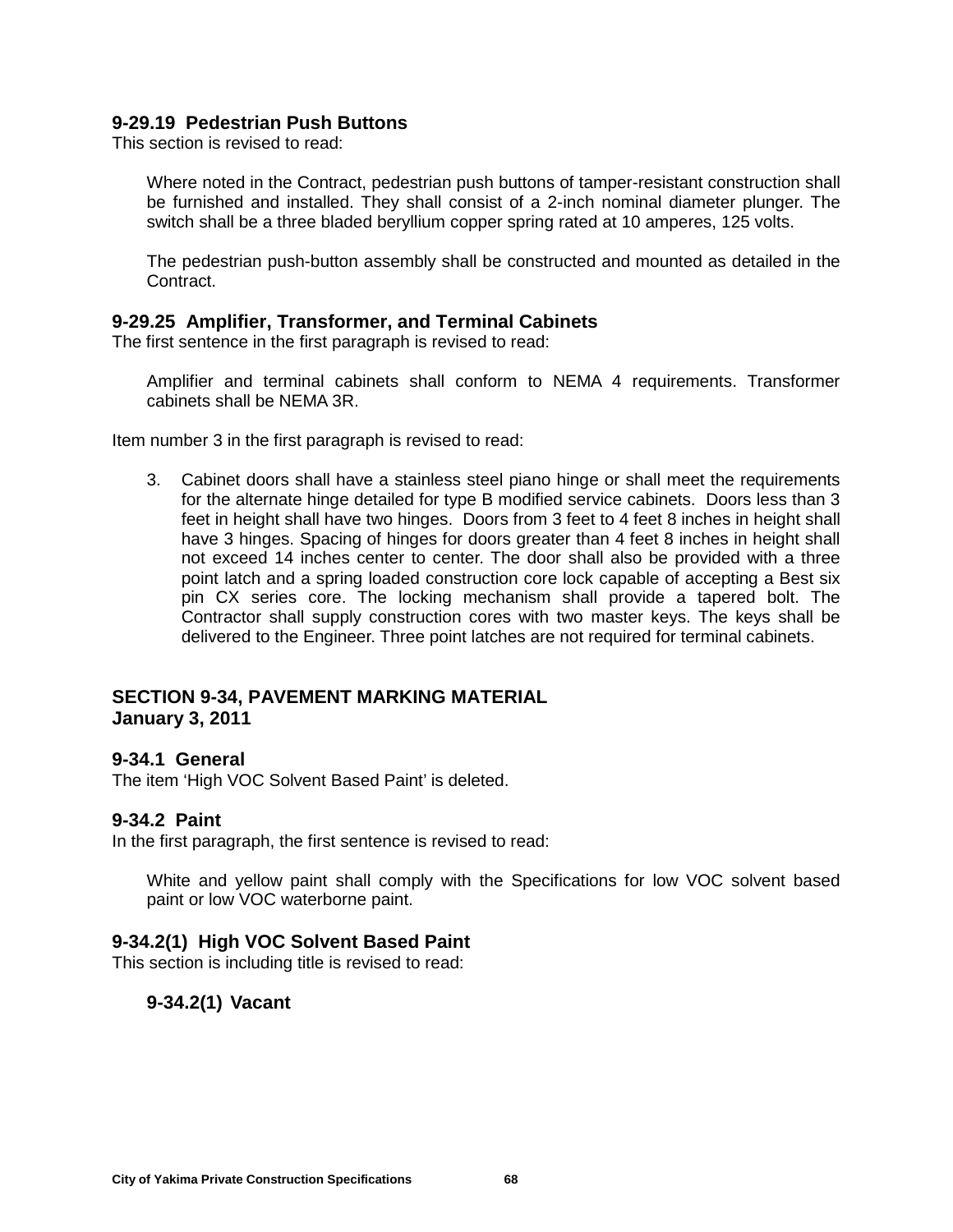# **SECTION 9-35, TEMPORARY TRAFFIC CONTROL MATERIALS January 4, 2011**

### **9-35.0 General Requirements**

In the first paragraph, the item "Truck Mounted Attenuator" is revised to read "Transportable Attenuator".

In the second paragraph, the third sentence is revised to read:

Unless otherwise noted, Requests for Approval of Material (RAM) and Qualified Products List (QPL) submittals are not required.

### **9-35.12 Truck-Mounted Attenuator**

This section including title is revised to read:

### **9-35.12 Transportable Attenuator**

Transportable attenuators are Truck-Mounted Attenuators (TMA) or Trailer-Mounted Attenuators (TMA-trailer). The transportable attenuator shall be mounted on, or attached to a host vehicle with a minimum weight of 15,000 pounds and a maximum weight in accordance with the manufacturer's recommendations. Ballast used to obtain the minimum weight requirement, or any other object that is placed on the vehicle shall be securely anchored such that it will be retained on the vehicle during an impact. The Contractor shall provide certification that the transportable attenuator complies with NCHRP 350 Test level 3 requirements. Lighter host vehicles proposed by the Contractor are subject to the approval of the Engineer. The Contractor shall provide the Engineer with roll-ahead distance calculations and crash test reports illustrating that the proposed host vehicle is appropriate for the attenuator and the site conditions.

The transportable attenuator shall have a chevron pattern on the rear of the unit. The standard chevron pattern shall consist of 4-inch yellow stripes, alternating non-reflective black and retro-reflective yellow sheeting, slanted at 45 degrees in an inverted "V" with the "V" at the center of the unit.

This section is supplemented with the following new sub-sections:

#### **9-35.12(1) Truck-Mounted Attenuator**

The TMA may be selected from the approved units listed on the QPL or submitted using a RAM.

The TMA shall have an adjustable height so that it can be placed at the correct elevation during usage and to a safe height for transporting. If needed, the Contractor shall install additional lights to provide fully visible brake lights at all times.

#### **9-35.12(2) Trailer-Mounted Attenuator**

The TMA-trailer may be selected from the approved units listed on the QPL or submitted using a RAM.

If needed, the Contractor shall install additional lights to provide fully visible brake lights at all times.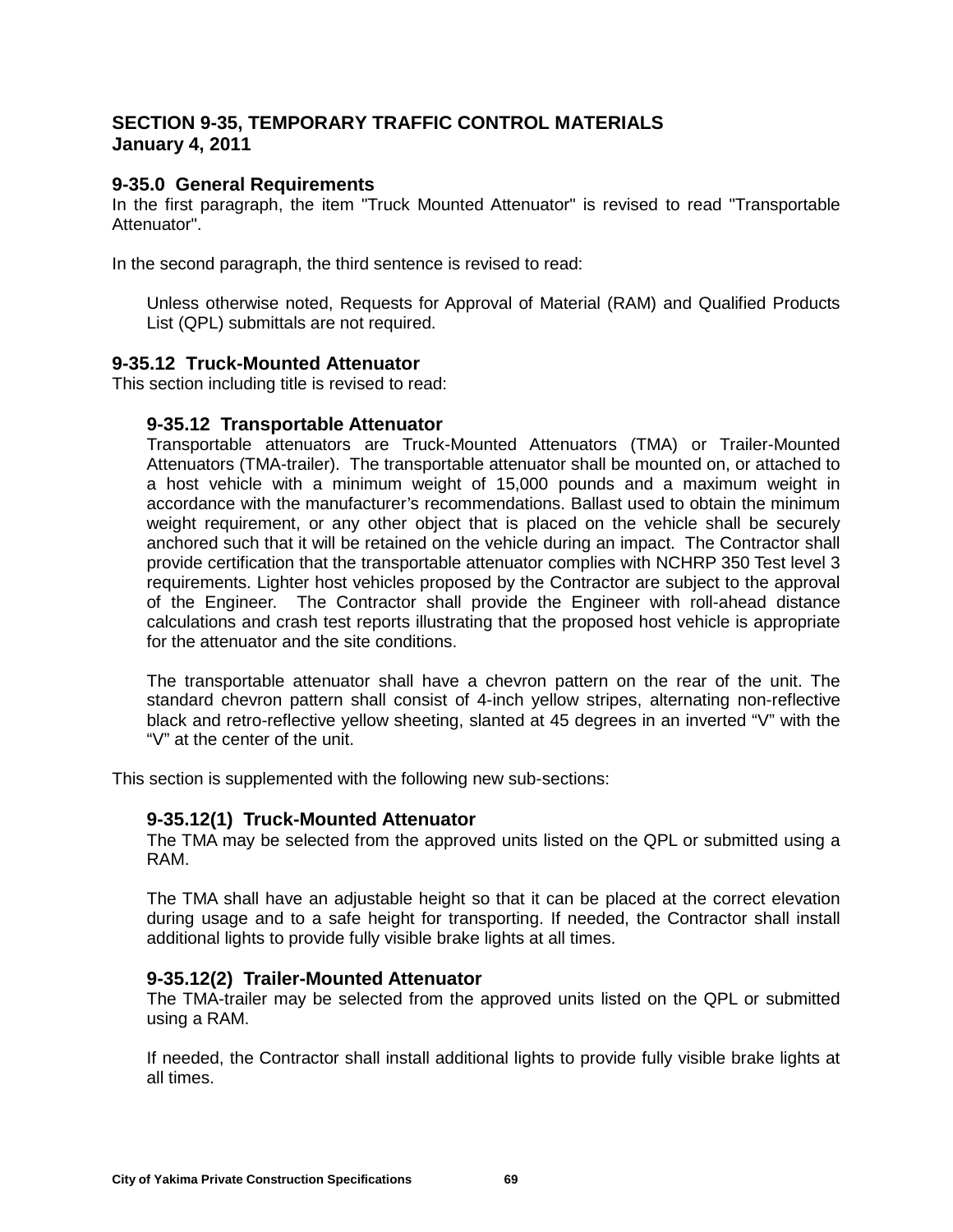# **9-35.12(3) Submittal Requirements**

For transportable attenuators listed on the QPL, the Contractor shall submit the QPL printed page or a QPL Acceptance Code entered on the RAM (WSDOT Form 350-071EF) for the product proposed for use to the Engineer for approval. The Contractor shall submit a RAM for transportable attenuators not listed on the QPL.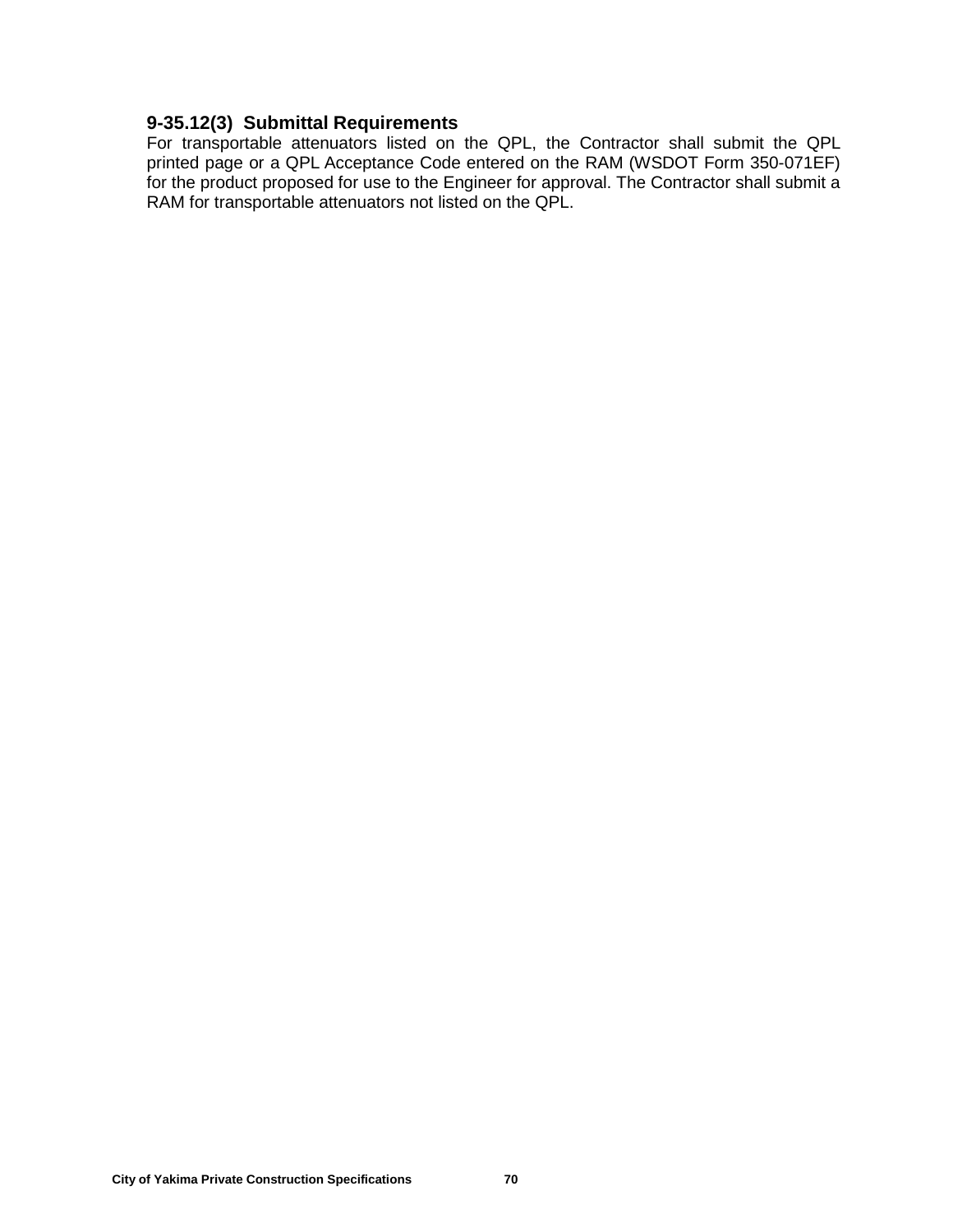## **SPECIAL PROVISIONS**

The following Special Provisions are made a part of this contract and supersede any conflicting provisions of the 2010 Standard Specifications for Road, Bridge and Municipal Construction, and the foregoing Amendments to the Standard Specifications.

Several types of Special Provisions are included in this contract; General, Region, Bridges and Structures, and Project Specific. Special Provisions types are differentiated as follows:

| <b>General Special Provision</b>                |
|-------------------------------------------------|
| Notes a revision to a General Special Provision |
| and also notes a Project Specific Special       |
| Provision.                                      |
| <b>Region Special Provision</b>                 |
| <b>Bridges and Structures Special Provision</b> |
|                                                 |

**General Special Provisions** are similar to Standard Specifications in that they typically apply to many projects, usually in more than one Region. Usually, the only difference from one project to another is the inclusion of variable project data, inserted as a "fill-in".

**Region Special Provisions** are commonly applicable within the designated Region. Region designations are as follows:

| Regions <sup>1</sup> |                                          |
|----------------------|------------------------------------------|
| ER                   | Eastern Region                           |
| <b>NCR</b>           | North Central Region                     |
| <b>NWR</b>           | Northwest Region                         |
| OR.                  | <b>Olympic Region</b>                    |
| <b>SCR</b>           | South Central Region                     |
| <b>SWR</b>           | Southwest Region                         |
|                      |                                          |
| WSF                  | <b>Washington State Ferries Division</b> |

**Bridges and Structures Special Provisions** are similar to Standard Specifications in that they typically apply to many projects, usually in more than one Region. Usually, the only difference from one project to another is the inclusion of variable project data, inserted as a "fill-in".

**Project Specific Special Provisions** normally appear only in the contract for which they were developed.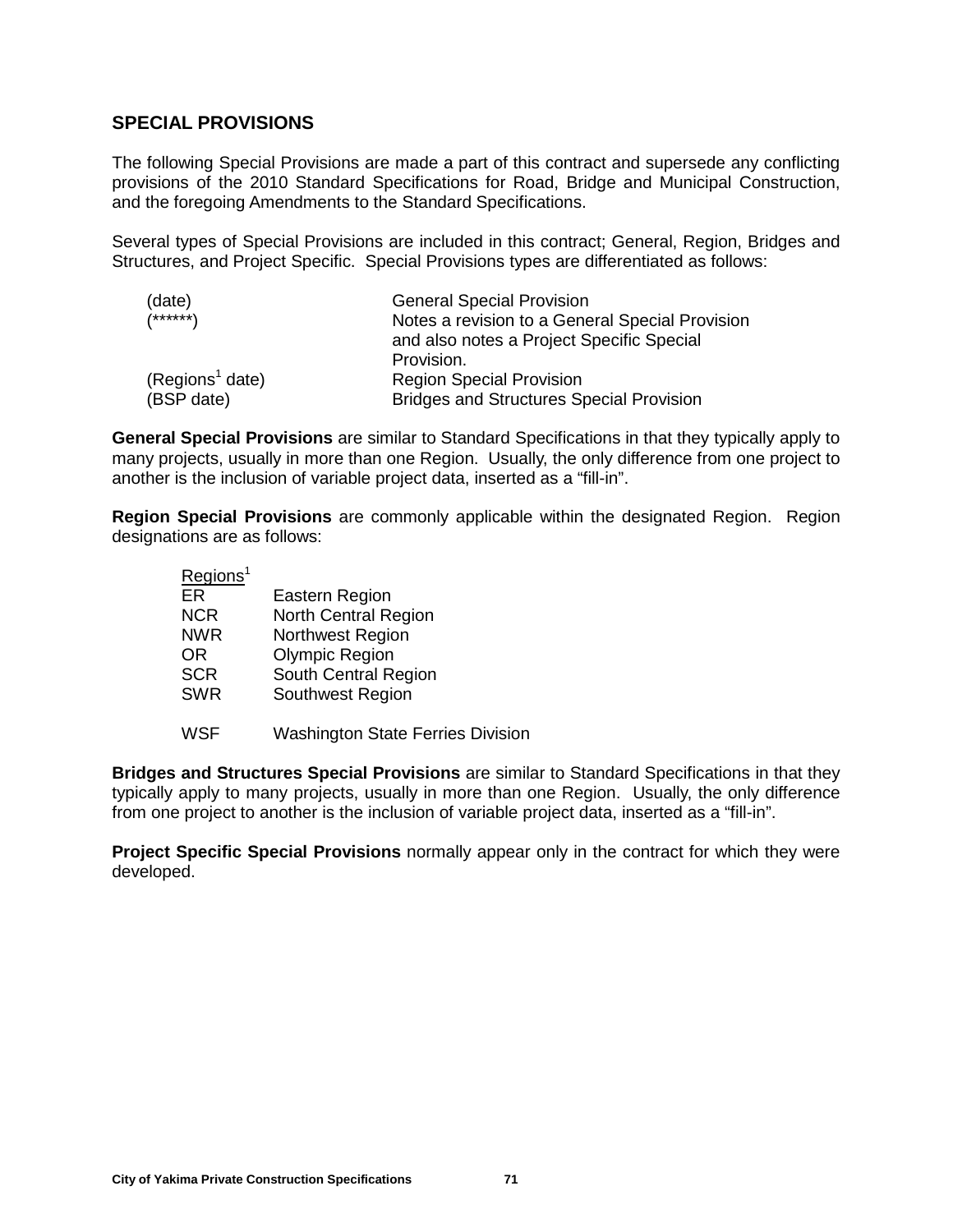## **DIVISION 1 GENERAL REQUIREMENTS**

## **DESCRIPTION OF WORK**

#### (March 13, 1995)

This contract provides for the improvement of \*\*\* the 16<sup>th</sup> Avenue and Washington Avenue Intersection by widening the paved roadway, planning bituminous pavement, paving with ATB and HMA, installing curb, gutter and sidewalk, upgrading the traffic signal and lighting system \*\*\* and other work, all in accordance with the attached Contract Plans, these Contract Provisions, and the Standard Specifications.

### **1-01 DEFINITIONS AND TERMS**

### **1-01.3 Definitions**

### *(September 12, 2008 APWA GSP)*

This Section is supplemented with the following:

All references in the Standard Specifications to the terms "State", "Department of Transportation", "Washington State Transportation Commission", "Commission", "Secretary of Transportation", "Secretary", "Headquarters", and "State Treasurer" shall be revised to read "Contracting Agency".

All references to "State Materials Laboratory" shall be revised to read "Contracting Agency designated location".

The venue of all causes of action arising from the advertisement, award, execution, and performance of the contract shall be in the Superior Court of the County where the Contracting Agency's headquarters are located.

#### **Additive**

A supplemental unit of work or group of bid items, identified separately in the proposal, which may, at the discretion of the Contracting Agency, be awarded in addition to the base bid.

#### **Alternate**

One of two or more units of work or groups of bid items, identified separately in the proposal, from which the Contracting Agency may make a choice between different methods or material of construction for performing the same work.

## **Contract Documents**

See definition for "Contract".

## **Contract Time**

The period of time established by the terms and conditions of the contract within which the work must be physically completed.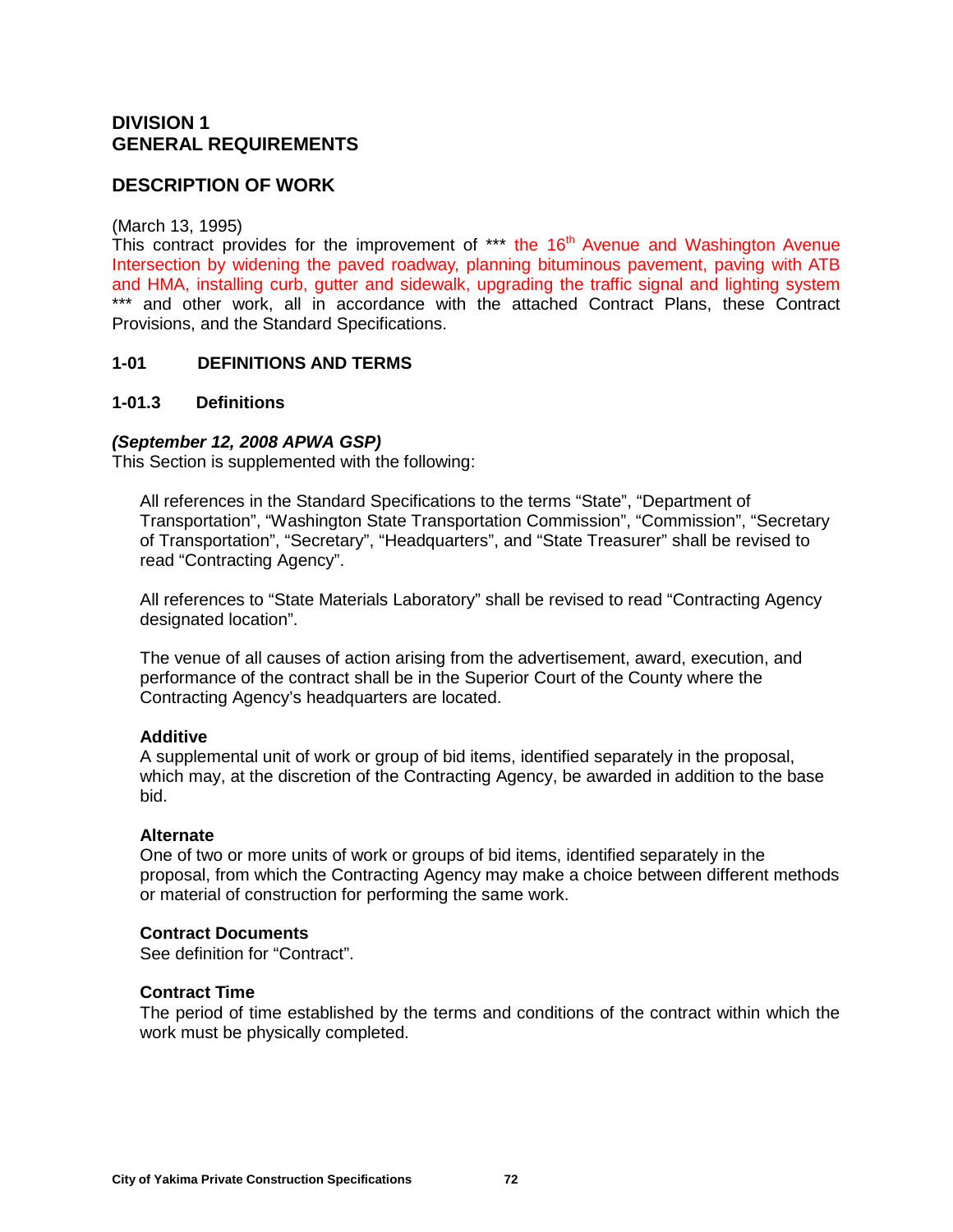#### **Dates**

#### *Bid Opening Date*

The date on which the Contracting Agency publicly opens and reads the bids.

#### *Award Date*

The date of the formal decision of the Contracting Agency to accept the lowest responsible and responsive bidder for the work.

#### *Contract Execution Date*

The date the Contracting Agency officially binds the agency to the contract.

#### *Notice to Proceed Date*

The date stated in the Notice to Proceed on which the contract time begins.

#### *Substantial Completion Date*

The day the Engineer determines the Contracting Agency has full and unrestricted use and benefit of the facilities, both from the operational and safety standpoint, and only minor incidental work, replacement of temporary substitute facilities, or correction or repair remains for the physical completion of the total contract.

#### *Physical Completion Date*

The day all of the work is physically completed on the project. All documentation required by the contract and required by law does not necessarily need to be furnished by the Contractor by this date.

#### *Completion Date*

The day all the work specified in the contract is completed and all the obligations of the Contractor under the contract are fulfilled by the Contractor. All documentation required by the contract and required by law must be furnished by the Contractor before establishment of this date.

#### *Final Acceptance Date*

The date on which the Contracting Agency accepts the work as complete.

#### **Notice of Award**

The written notice from the Contracting Agency to the successful bidder signifying the Contracting Agency's acceptance of the bid.

#### **Notice to Proceed**

The written notice from the Contracting Agency or Engineer to the Contractor authorizing and directing the Contractor to proceed with the work and establishing the date on which the contract time begins.

#### **Traffic**

Both vehicular and non-vehicular traffic, such as pedestrians, bicyclists, wheelchairs, and equestrian traffic.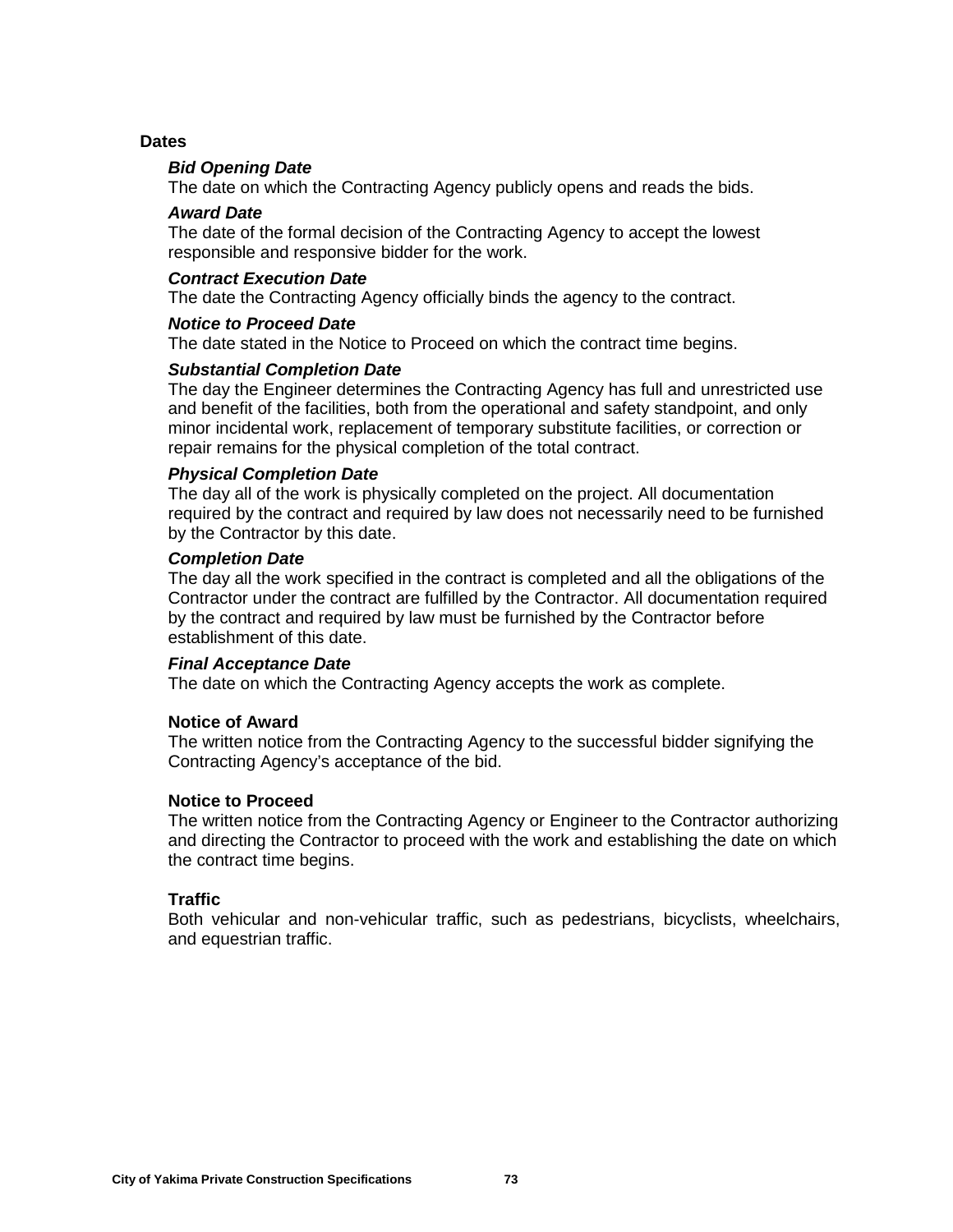### **1-02 BID PROCEDURES AND CONDITIONS**

#### **1-02.1 Prequalification of Bidders**

Delete this Section and replace it with the following:

#### **1-02.1 Qualifications of Bidder**

*(January 24, 2011 APWA GSP)*

Before award of a public works contract, a bidder must meet at least the minimum qualifications of RCW 39.04.350(1) to be considered a responsible bidder and qualified to be awarded a public works project.

#### **1-02.2 Plans and Specifications**

*(October 1, 2005 APWA GSP)*

Delete this section and replace it with the following:

Information as to where Bid Documents can be obtained or reviewed will be found in the Call for Bids (Advertisement for Bids) for the work.

After award of the contract, plans and specifications will be issued to the Contractor at no cost as detailed below:

| <b>To Prime Contractor</b>                                  | No. of Sets | <b>Basis of Distribution</b>           |
|-------------------------------------------------------------|-------------|----------------------------------------|
| Reduced plans (11" x 17")<br>and Contract Provisions        | N/A         | Furnished automatically<br>upon award. |
| Large plans (e.g., 22" x<br>34") and Contract<br>Provisions | 10          | Furnished only upon<br>request.        |

Additional plans and Contract Provisions may be purchased by the Contractor by payment of the cost stated in the Call for Bids.

### **1-02.5 Proposal Forms**

*(October 1, 2005 APWA GSP)*

Delete this section and replace it with the following:

At the request of a bidder, the Contracting Agency will provide a proposal form for any project on which the bidder is eligible to bid.

The proposal form will identify the project and its location and describe the work. It will also list estimated quantities, units of measurement, the items of work, and the materials to be furnished at the unit bid prices. The bidder shall complete spaces on the proposal form that call for, but are not limited to, unit prices; extensions; summations; the total bid amount; signatures; date; and, where applicable, retail sales taxes and acknowledgment of addenda; the bidder's name, address, telephone number, and signature; the bidder's D/M/WBE commitment, if applicable; a State of Washington Contractor's Registration Number; and a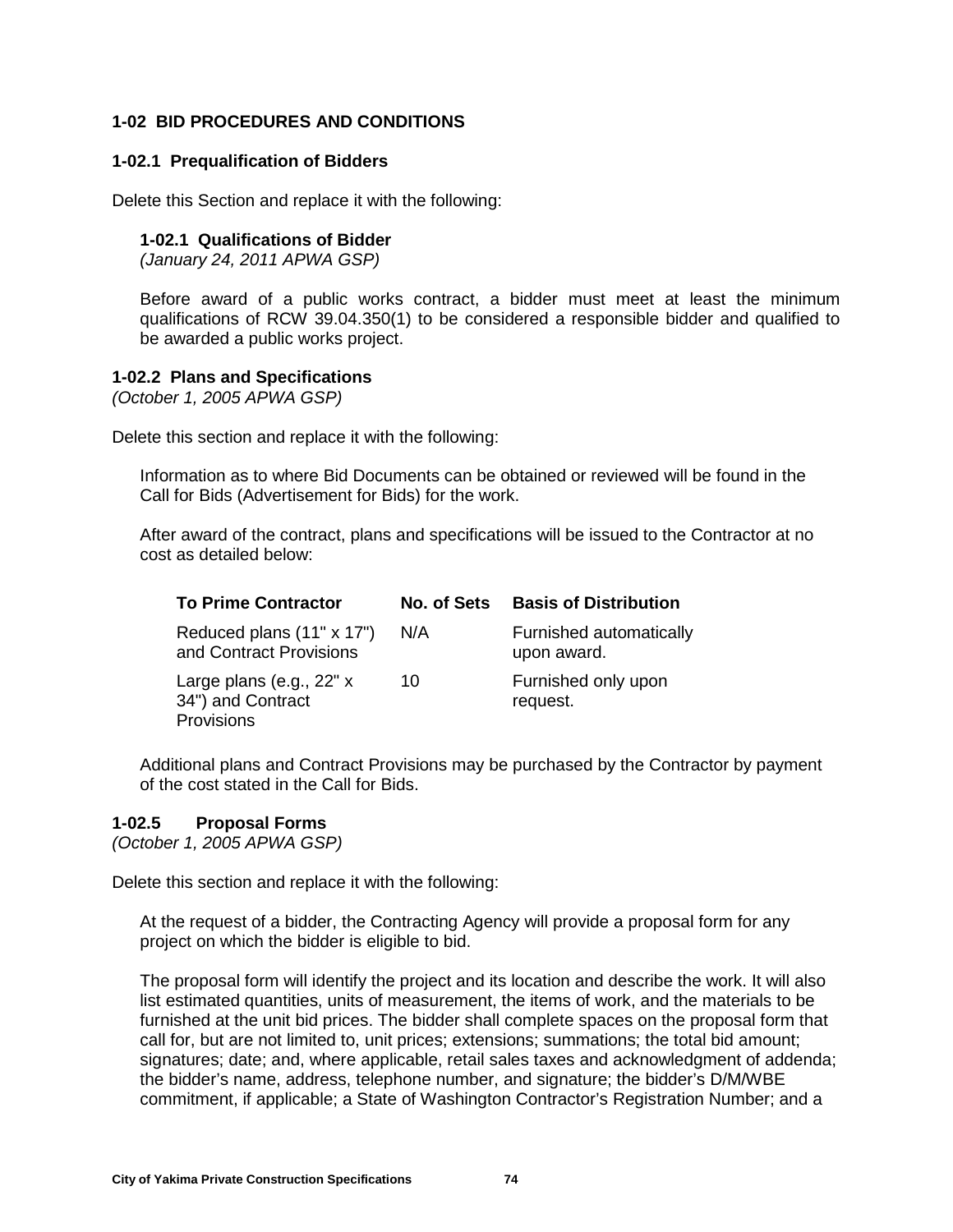Business License Number, if applicable. Bids shall be completed by typing or shall be printed in ink by hand, preferably in black ink. The required certifications are included as part of the proposal form.

The Contracting Agency reserves the right to arrange the proposal forms with alternates and additives, if such be to the advantage of the Contracting Agency. The bidder shall bid on all alternates and additives set forth in the proposal forms unless otherwise specified.

Any correction to a bid made by interlineation, alteration, or erasure, shall be initialed by the signer of the bid. The bidder shall make no stipulation on the Bid Form, nor qualify the bid in any manner.

A bid by a corporation shall be executed in the corporate name, by the president or a vice president (or other corporate officer accompanied by evidence of authority to sign).

A bid by a partnership shall be executed in the partnership name, and signed by a partner. A copy of the partnership agreement shall be submitted with the Bid Form if any D/M/WBE requirements are to be satisfied through such an agreement.

A bid by a joint venture shall be executed in the joint venture name and signed by a member of the joint venture. A copy of the joint venture agreement shall be submitted with the Bid Form if any D/W/MBE requirements are to be satisfied through such an agreement.

### **1-02.6 Preparation of Proposal**

*(October 10, 2008 APWA GSP)*

Supplement the second paragraph with the following:

4. If a minimum bid amount has been established for any item, the unit or lump sum price must equal or exceed the minimum amount stated.

(August 2, 2004)

The fifth and sixth paragraphs of Section 1-02.6 are deleted.

### **1-02.7 Bid Deposit**

*(October 1, 2005 APWA GSP)*

Supplement this section with the following:

Bid bonds shall contain the following:

- 1. Contracting Agency-assigned number for the project;
- 2. Name of the project;
- 3. The Contracting Agency named as obligee;
- 4. The amount of the bid bond stated either as a dollar figure or as a percentage which represents five percent of the maximum bid amount that could be awarded;
- 5. Signature of the bidder's officer empowered to sign official statements. The signature of the person authorized to submit the bid should agree with the signature on the bond, and the title of the person must accompany the said signature;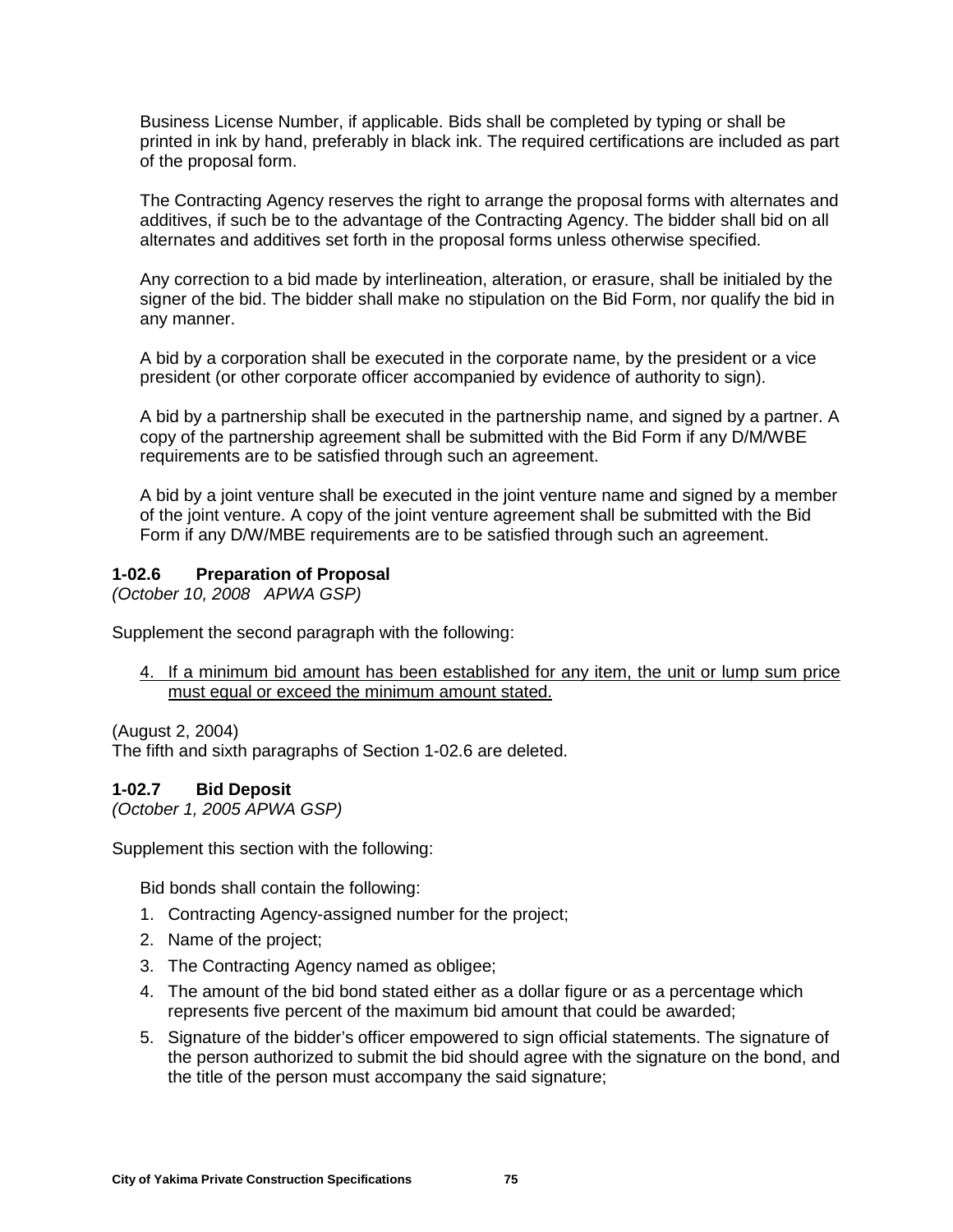6. The signature of the surety's officer empowered to sign the bond and the power of attorney.

If so stated in the Contract Provisions, bidder must use the bond form included in the Contract Provisions.

#### **1-02.9 Delivery of Proposal**

*(January 24, 2011 APWA GSP)*

Delete this section and replace it with the following:

Each proposal shall be submitted in a sealed envelope, with the Project Name and Project Number as stated in the Advertisement for Bids clearly marked on the outside of the envelope, or as otherwise required in the Bid Documents, to ensure proper handling and delivery.

The Contracting Agency will not consider Proposals it receives after the time fixed for opening Bids in the call for Bids.

### **1-02.13 Irregular Proposals**

*(March 25, 2009 APWA GSP)*

Revise item 1 to read:

- 1. A proposal will be considered irregular and will be rejected if:
	- a. The Bidder is not prequalified when so required;
	- b. The authorized proposal form furnished by the Contracting Agency is not used or is altered;
	- c. The completed proposal form contains any unauthorized additions, deletions, alternate Bids, or conditions;
	- d. The Bidder adds provisions reserving the right to reject or accept the award, or enter into the Contract;
	- e. A price per unit cannot be determined from the Bid Proposal;
	- f. The Proposal form is not properly executed;
	- g. The Bidder fails to submit or properly complete a Subcontractor list, if applicable, as required in Section 1-02.6;
	- h. The Bidder fails to submit or properly complete a Disadvantaged, Minority or Women's Business Enterprise Certification, if applicable, as required in Section 1-02.6;
	- i. The Bid Proposal does not constitute a definite and unqualified offer to meet the material terms of the Bid invitation; or
	- j. More than one proposal is submitted for the same project from a Bidder under the same or different names.

### **1-02.15 Pre Award Information**

*(October 1, 2005 APWA GSP)*

Revise this section to read:

Before awarding any contract, the Contracting Agency may require one or more of these items or actions of the apparent lowest responsible bidder: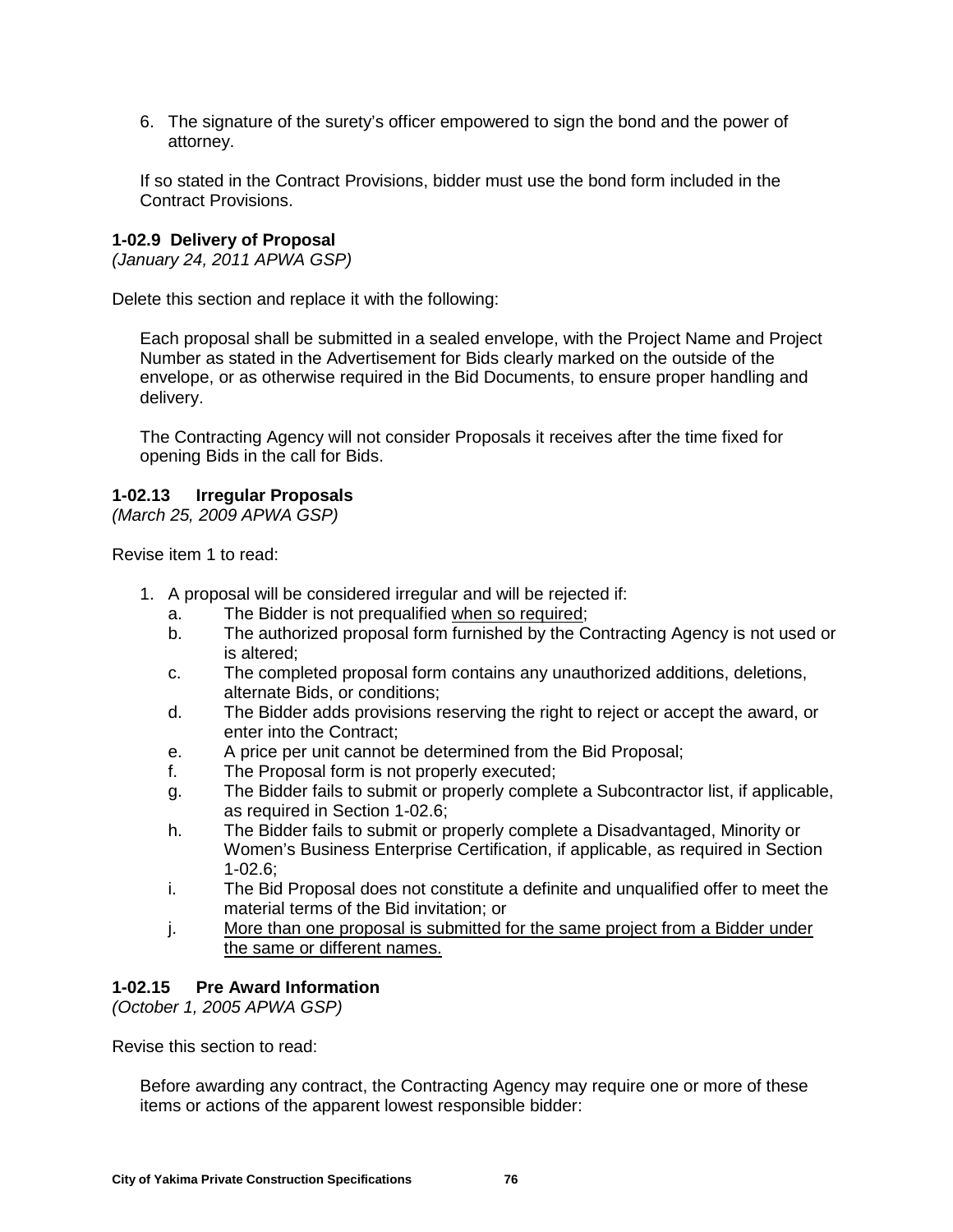- 1. A complete statement of the origin, composition, and manufacture of any or all materials to be used,
- 2. Samples of these materials for quality and fitness tests,
- 3. A progress schedule (in a form the Contracting Agency requires) showing the order of and time required for the various phases of the work,
- 4. A breakdown of costs assigned to any bid item,
- 5. Attendance at a conference with the Engineer or representatives of the Engineer,
- 6. Obtain, and furnish a copy of, a business license to do business in the city or county where the work is located.
- 7. A copy of State of Washington Contractor's Registration, or
- 8. Any other information or action taken that is deemed necessary to ensure that the bidder is the lowest responsible bidder.

# **1-03 AWARD AND EXECUTION OF CONTRACT**

### **1-03.1 Consideration of Bids**

*(January 23, 2006 APWA GSP)*

Revise the first paragraph to read:

After opening and reading proposals, the Contracting Agency will check them for correctness of extensions of the prices per unit and the total price. If a discrepancy exists between the price per unit and the extended amount of any bid item, the price per unit will control. If a minimum bid amount has been established for any item and the bidder's unit or lump sum price is less than the minimum specified amount, the Contracting Agency will unilaterally revise the unit or lump sum price, to the minimum specified amount and recalculate the extension. The total of extensions, corrected where necessary, including sales taxes where applicable and such additives and/or alternates as selected by the Contracting Agency, will be used by the Contracting Agency for award purposes and to fix the Awarded Contract Price amount and the amount of the contract bond.

### **1-03.3 Execution of Contract**

*(October 1, 2005 APWA GSP)*

Revise this section to read:

Copies of the Contract Provisions, including the unsigned Form of Contract, will be available for signature by the successful bidder on the first business day following award. The number of copies to be executed by the Contractor will be determined by the Contracting Agency.

Within **Ten (10)** calendar days after the award date, the successful bidder shall return the signed Contracting Agency-prepared contract, an insurance certification as required by Section 1-07.18, and a satisfactory bond as required by law and Section 1-03.4. Before execution of the contract by the Contracting Agency, the successful bidder shall provide any pre-award information the Contracting Agency may require under Section 1-02.15.

Until the Contracting Agency executes a contract, no proposal shall bind the Contracting Agency nor shall any work begin within the project limits or within Contracting Agencyfurnished sites. The Contractor shall bear all risks for any work begun outside such areas and for any materials ordered before the contract is executed by the Contracting Agency.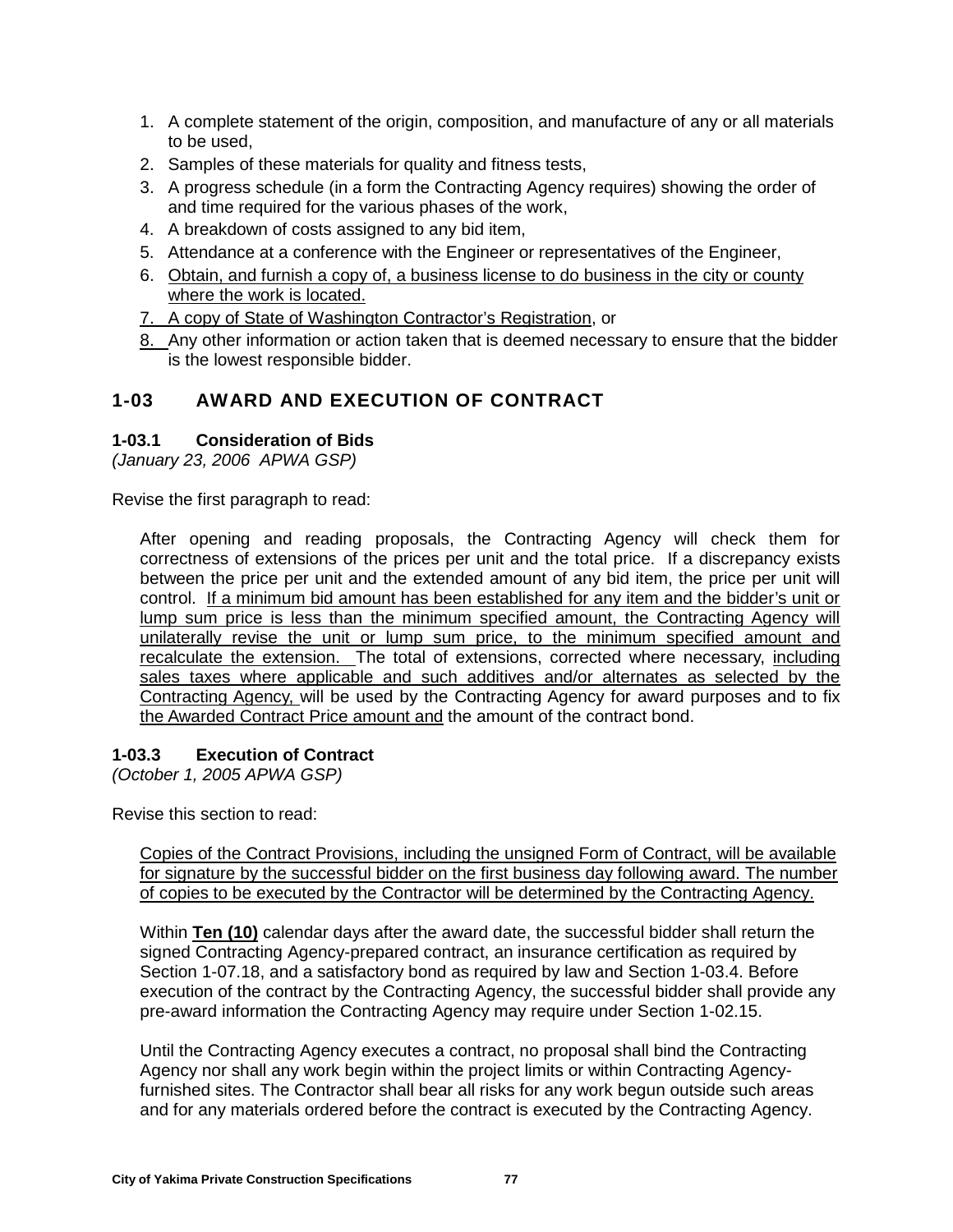If the bidder experiences circumstances beyond their control that prevents return of the contract documents within the calendar days after the award date stated above, the Contracting Agency may grant up to a maximum of **Twenty (20)** additional calendar days for return of the documents, provided the Contracting Agency deems the circumstances warrant it.

# **1-03.4 Contract Bond**

*(October 1, 2005 APWA GSP)*

Revise the first paragraph to read:

The successful bidder shall provide an executed contract bond for the full contract amount. This contract bond shall:

- 1. Be on a Contracting Agency-furnished form;
- 2. Be signed by an approved surety (or sureties) that:
	- a. Is registered with the Washington State Insurance Commissioner, and
	- b. Appears on the current Authorized Insurance List in the State of Washington published by the Office of the Insurance Commissioner,
- 3. Be conditioned upon the faithful performance of the contract by the Contractor within the prescribed time;
- 4. Guarantee that the surety shall indemnify, defend, and protect the Contracting Agency against any claim of direct or indirect loss resulting from the failure:
	- a. Of the Contractor (or any of the employees, subcontractors, or lower tier subcontractors of the Contractor) to faithfully perform the contract, or
	- b. Of the Contractor (or the subcontractors or lower tier subcontractors of the Contractor) to pay all laborers, mechanics, subcontractors, lower tier subcontractors, material person, or any other person who provides supplies or provisions for carrying out the work;
- 5. Be accompanied by a power of attorney for the Surety's officer empowered to sign the bond; and
- 6. Be signed by an officer of the Contractor empowered to sign official statements (sole proprietor or partner). If the Contractor is a corporation, the bond must be signed by the president or vice-president, unless accompanied by written proof of the authority of the individual signing the bond to bind the corporation (i.e., corporate resolution, power of attorney or a letter to such effect by the president or vice-president).

### **1-03.7 Judicial Review**

Revise the last sentence to read:

Such review, if any, shall be timely filed in the Superior Court of Yakima County, Washington.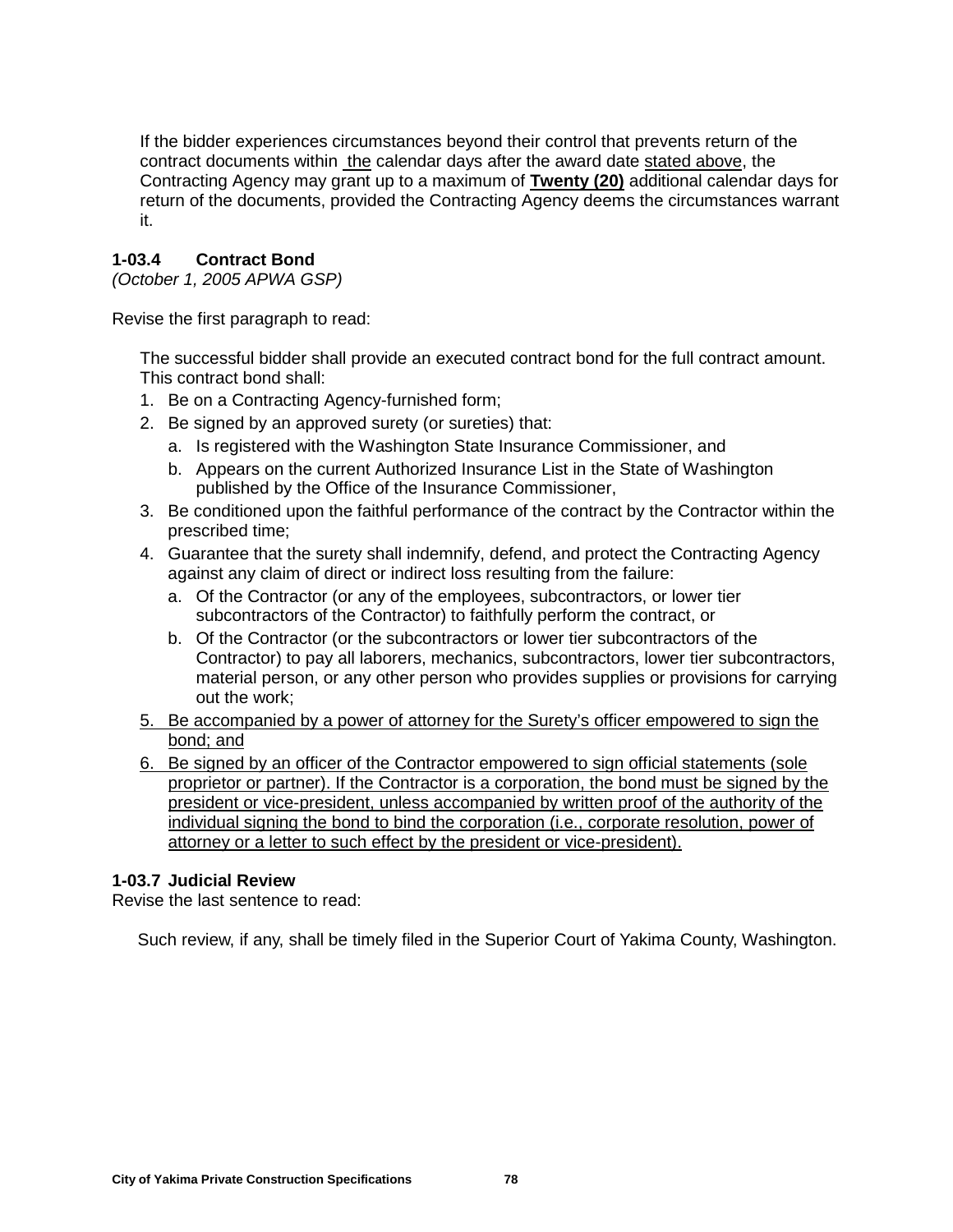# **1-04 SCOPE OF THE WORK**

### **1-04.2 Coordination of Contract Documents, Plans, Special Provisions, Specifications, and Addenda**

*(October 1, 2005 APWA GSP)*

Revise the second paragraph to read:

Any inconsistency in the parts of the contract shall be resolved by following this order of precedence (e.g., 1 presiding over 2, 2 over 3, 3 over 4, and so forth):

- 1. Addenda,
- 2. Proposal Form,
- 3. Special Provisions, including APWA General Special Provisions, if they are included,
- 4. Contract Plans,
- 5. Amendments to the Standard Specifications,
- 6. WSDOT Standard Specifications for Road, Bridge and Municipal Construction,
- 7. Contracting Agency's Standard Plans (if any), and
- 8. WSDOT Standard Plans for Road, Bridge, and Municipal Construction.

#### **1-04.11 Final Cleanup**

This section is supplemented with the following:

The Contractor shall do partial cleanup when he determines it is necessary or when, in the opinion of the Engineer, partial cleanup shall be done for public safety. The cleanup work shall e done immediately upon notification from the Engineer and other work shall not proceed until the partial cleanup is accomplished.

### **1-05 CONTROL OF WORK**

#### **1-05.1 Authority of the Engineer**

This section is supplemented with the following:

Unless otherwise expressly provided in the Contract Drawings, Specifications and Addenda, the means and methods of construction shall be such as the Contractor may choose; subject, however, to the Engineer's right to reject means and methods proposed by the Contractor which (1) will constitute or create a hazard to the work, or to persons or property; or (2) will not produce finished work in accordance with the terms of the Contract. The Engineer's approval of the Contractor's means and methods of construction or his failure to exercise his right to reject such means or methods shall not relieve the Contractor of the obligation to accomplish the result intended by the Contract; nor shall the exercise of such right to reject create a cause for action for damages.

The Contracting Agency shall have the authority at all times to issue a stop work order at no penalty to the Contracting Agency if, in its opinion, working conditions present an undue hazard to the public, property of the work force. Such authority shall not, however, relieve the Contractor of responsibility for the maintenance of safe working conditions or assess any responsibility to the Contracting Agency or Engineer for the identification of any or all unsafe conditions.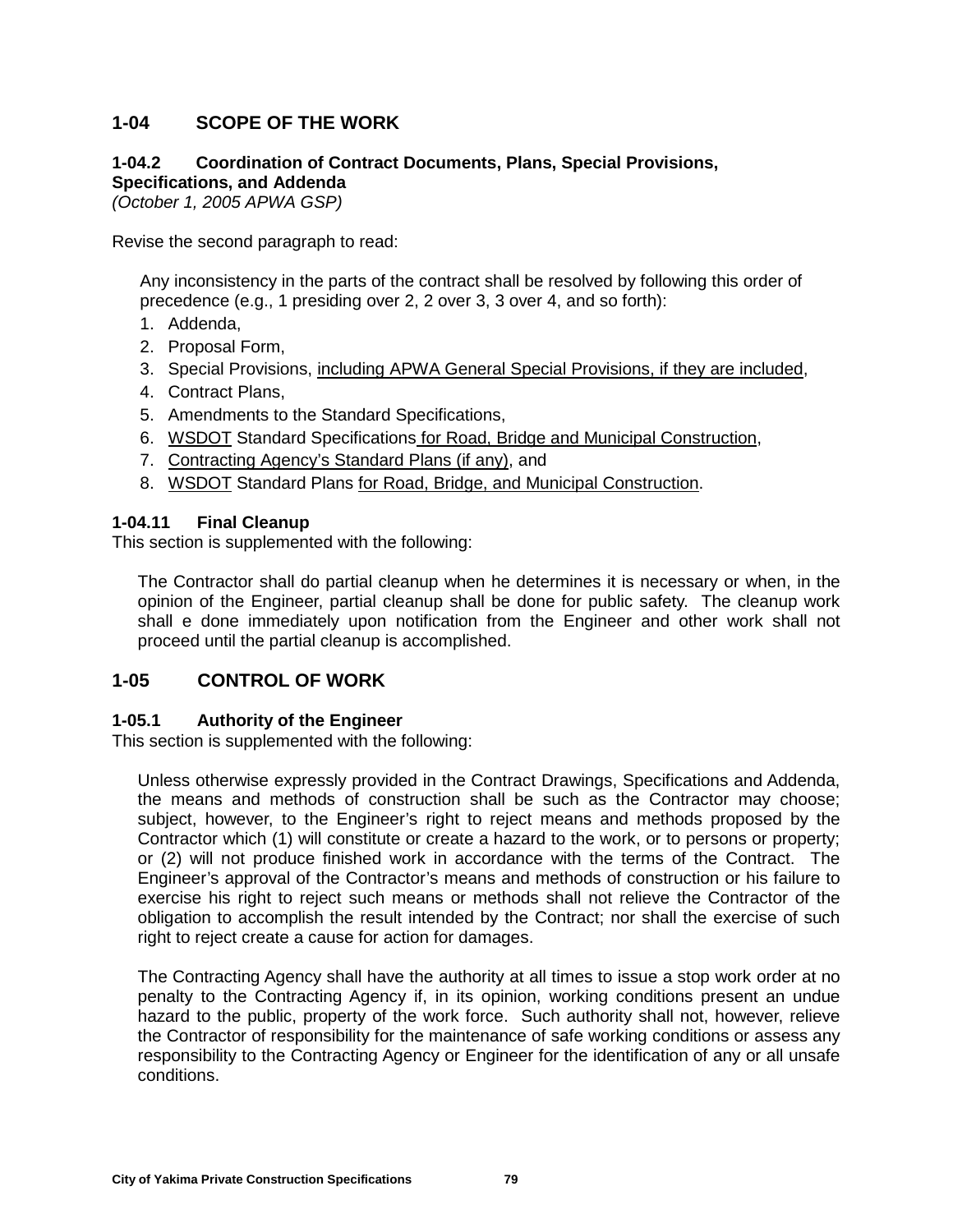### **1-05.4 Conformity With And Deviations From Plans And Stakes**

This section is supplemented with the following:

The Contractor shall be responsible for all surveying required for this project. A Professional Surveyor, licensed in the State of Washington, shall be employed by the Contractor to perform all horizontal and vertical control work, and to do the construction staking, including setting offset points and grades. The Contractor shall protect all existing monuments within the construction limits from being disturbed or damaged in any way during construction. If any monuments are disturbed, damaged or removed during construction, the Licensed Surveyor shall replace such monuments in accordance with State Law including recording a Land Corner Record for each monument affected. All associated costs for the survey work shall be incidental to the other bid items of the project.

#### **1-05.7 Removal of Defective and Unauthorized Work**

*(October 1, 2005 APWA GSP)*

Supplement this section with the following:

If the Contractor fails to remedy defective or unauthorized work within the time specified in a written notice from the Engineer, or fails to perform any part of the work required by the Contract Documents, the Engineer may correct and remedy such work as may be identified in the written notice, with Contracting Agency forces or by such other means as the Contracting Agency may deem necessary.

If the Contractor fails to comply with a written order to remedy what the Engineer determines to be an emergency situation, the Engineer may have the defective and unauthorized work corrected immediately, have the rejected work removed and replaced, or have work the Contractor refuses to perform completed by using Contracting Agency or other forces. An emergency situation is any situation when, in the opinion of the Engineer, a delay in its remedy could be potentially unsafe, or might cause serious risk of loss or damage to the public.

Direct or indirect costs incurred by the Contracting Agency attributable to correcting and remedying defective or unauthorized work, or work the Contractor failed or refused to perform, shall be paid by the Contractor. Payment will be deducted by the Engineer from monies due, or to become due, the Contractor. Such direct and indirect costs shall include in particular, but without limitation, compensation for additional professional services required, and costs for repair and replacement of work of others destroyed or damaged by correction, removal, or replacement of the Contractor's unauthorized work.

No adjustment in contract time or compensation will be allowed because of the delay in the performance of the work attributable to the exercise of the Contracting Agency's rights provided by this Section.

The rights exercised under the provisions of this section shall not diminish the Contracting Agency's right to pursue any other avenue for additional remedy or damages with respect to the Contractor's failure to perform the work as required.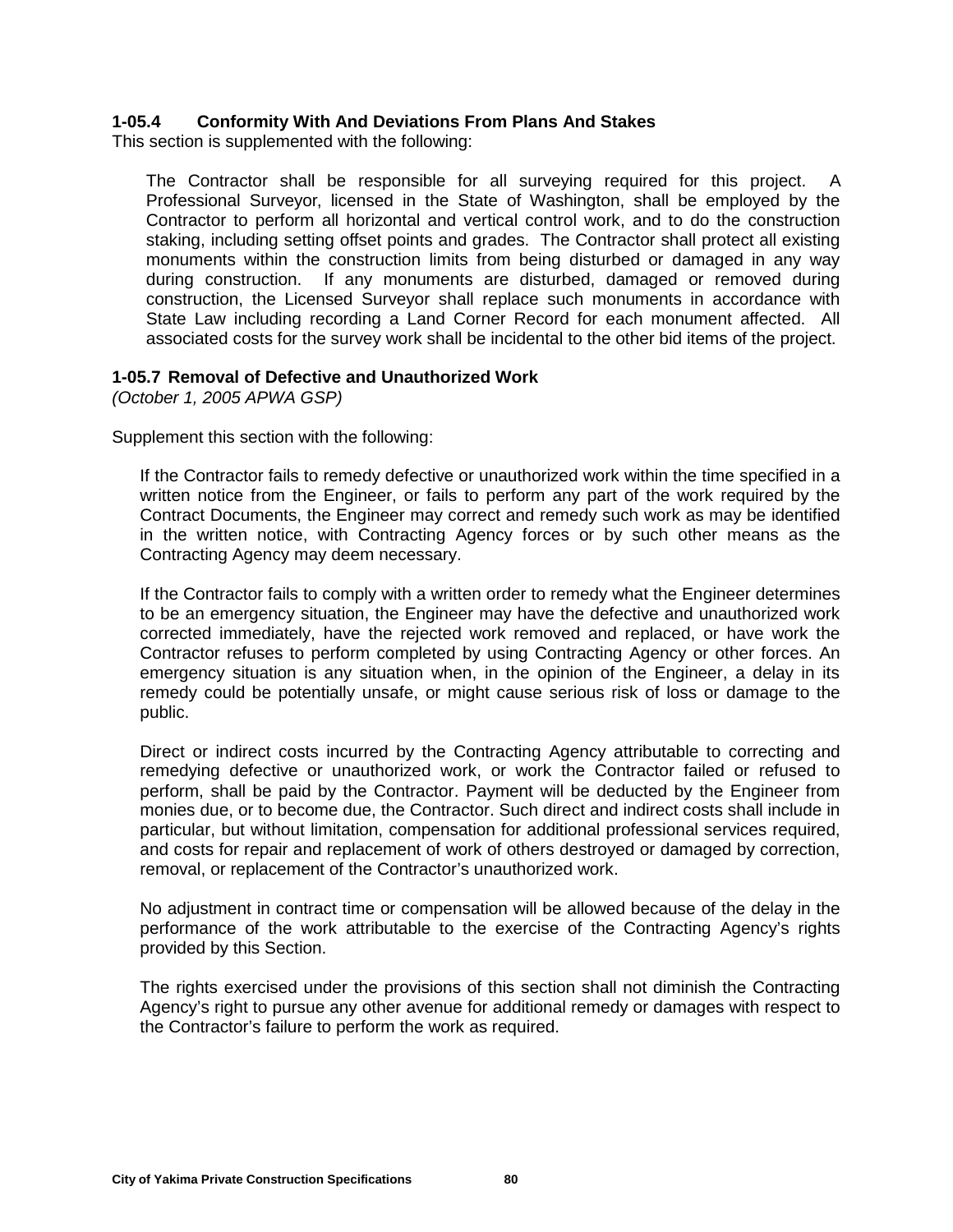### **1-05.11 Final Inspection**

Delete this section and replace it with the following:

# **1-05.11 Final Inspections and Operational Testing**

*(October 1, 2005 APWA GSP)*

### **1-05.11(1) Substantial Completion Date**

When the Contractor considers the work to be substantially complete, the Contractor shall so notify the Engineer and request the Engineer establish the Substantial Completion Date. The Contractor's request shall list the specific items of work that remain to be completed in order to reach physical completion. The Engineer will schedule an inspection of the work with the Contractor to determine the status of completion. The Engineer may also establish the Substantial Completion Date unilaterally.

If, after this inspection, the Engineer concurs with the Contractor that the work is substantially complete and ready for its intended use, the Engineer, by written notice to the Contractor, will set the Substantial Completion Date. If, after this inspection the Engineer does not consider the work substantially complete and ready for its intended use, the Engineer will, by written notice, so notify the Contractor giving the reasons therefor.

Upon receipt of written notice concurring in or denying substantial completion, whichever is applicable, the Contractor shall pursue vigorously, diligently and without unauthorized interruption, the work necessary to reach Substantial and Physical Completion. The Contractor shall provide the Engineer with a revised schedule indicating when the Contractor expects to reach substantial and physical completion of the work.

The above process shall be repeated until the Engineer establishes the Substantial Completion Date and the Contractor considers the work physically complete and ready for final inspection.

### **1-05.11(2) Final Inspection and Physical Completion Date**

When the Contractor considers the work physically complete and ready for final inspection, the Contractor by written notice, shall request the Engineer to schedule a final inspection. The Engineer will set a date for final inspection. The Engineer and the Contractor will then make a final inspection and the Engineer will notify the Contractor in writing of all particulars in which the final inspection reveals the work incomplete or unacceptable. The Contractor shall immediately take such corrective measures as are necessary to remedy the listed deficiencies. Corrective work shall be pursued vigorously, diligently, and without interruption until physical completion of the listed deficiencies. This process will continue until the Engineer is satisfied the listed deficiencies have been corrected.

If action to correct the listed deficiencies is not initiated within 7 days after receipt of the written notice listing the deficiencies, the Engineer may, upon written notice to the Contractor, take whatever steps are necessary to correct those deficiencies pursuant to Section 1-05.7.

The Contractor will not be allowed an extension of contract time because of a delay in the performance of the work attributable to the exercise of the Engineer's right hereunder.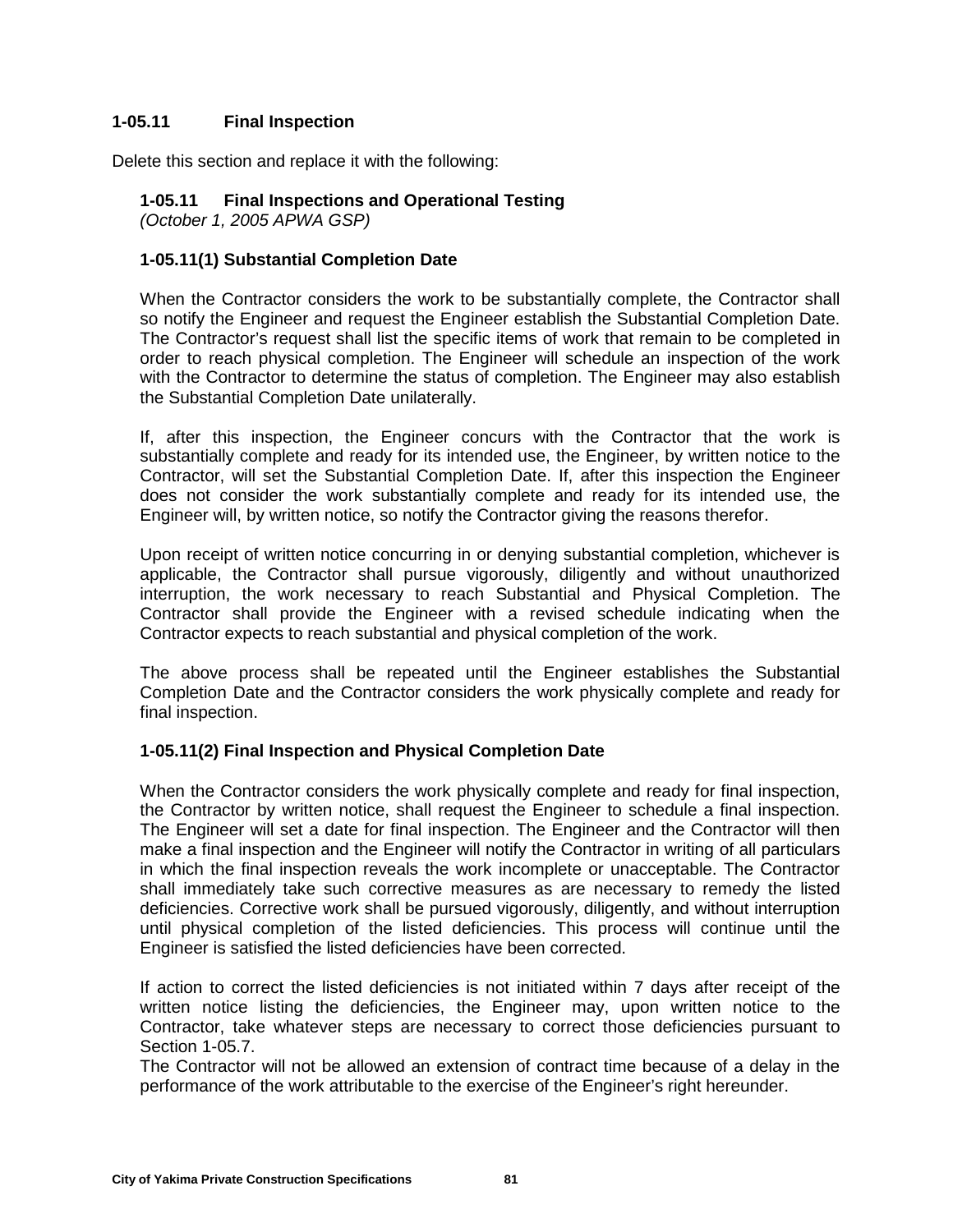Upon correction of all deficiencies, the Engineer will notify the Contractor and the Contracting Agency, in writing, of the date upon which the work was considered physically complete. That date shall constitute the Physical Completion Date of the contract, but shall not imply acceptance of the work or that all the obligations of the Contractor under the contract have been fulfilled.

# **1-05.11(3) Operational Testing**

It is the intent of the Contracting Agency to have at the Physical Completion Date a complete and operable system. Therefore when the work involves the installation of machinery or other mechanical equipment; street lighting, electrical distribution or signal systems; irrigation systems; buildings; or other similar work it may be desirable for the Engineer to have the Contractor operate and test the work for a period of time after final inspection but prior to the physical completion date. Whenever items of work are listed in the Contract Provisions for operational testing they shall be fully tested under operating conditions for the time period specified to ensure their acceptability prior to the Physical Completion Date. During and following the test period, the Contractor shall correct any items of workmanship, materials, or equipment which prove faulty, or that are not in first class operating condition. Equipment, electrical controls, meters, or other devices and equipment to be tested during this period shall be tested under the observation of the Engineer, so that the Engineer may determine their suitability for the purpose for which they were installed. The Physical Completion Date cannot be established until testing and corrections have been completed to the satisfaction of the Engineer.

The costs for power, gas, labor, material, supplies, and everything else needed to successfully complete operational testing, shall be included in the unit contract prices related to the system being tested, unless specifically set forth otherwise in the proposal.

Operational and test periods, when required by the Engineer, shall not affect a manufacturer's guaranties or warranties furnished under the terms of the contract.

# **1-05.13 Superintendents, Labor and Equipment of Contractor**

*(March 25, 2009 APWA GSP)*

Revise the seventh paragraph to read:

Whenever the Contracting Agency evaluates the Contractor's qualifications pursuant to Section 1-02.14, it will take these performance reports into account.

### **1-05.15 Method of Serving Notices**

*(March 25, 2009 APWA GSP)*

Revise the second paragraph to read:

All correspondence from the Contractor shall be directed to the Project Engineer. All correspondence from the Contractor constituting any notification, notice of protest, notice of dispute, or other correspondence constituting notification required to be furnished under the Contract, must be in paper format, hand delivered or sent via mail delivery service to the Project Engineer's office. Electronic copies such as e-mails or electronically delivered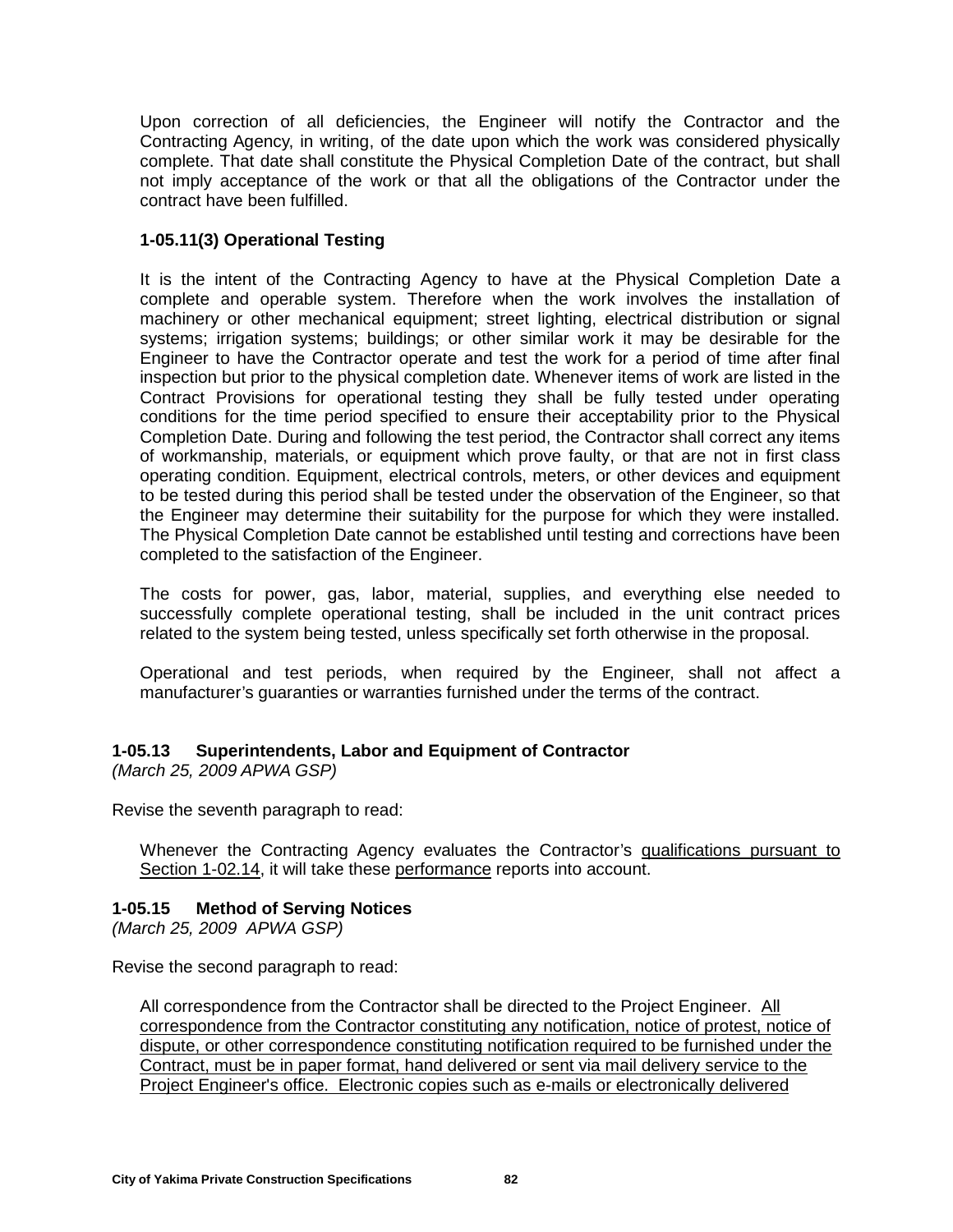#### copies of correspondence will not constitute such notice and will not comply with the requirements of the Contract.

Add the following new section:

#### **1-05.16 Water and Power**

*(October 1, 2005 APWA GSP)*

The Contractor shall make necessary arrangements, and shall bear the costs for power and water necessary for the performance of the work, unless the contract includes power and water as a pay item.

# **1-06 CONTROL OF MATERIAL**

Section 1-06 is supplemented with the following:

#### *Buy America*

(August 6, 2007)

The major quantities of steel and iron construction material that is permanently incorporated into the project shall consist of American-made materials only. Buy America does not apply to temporary steel items, e.g., temporary sheet piling, temporary bridges, steel scaffolding and falsework.

Minor amounts of foreign steel and iron may be utilized in this project provided the cost of the foreign material used does not exceed one-tenth of one percent of the total contract cost or \$2,500.00, whichever is greater.

American-made material is defined as material having all manufacturing processes occurring domestically. To further define the coverage, a domestic product is a manufactured steel material that was produced in one of the 50 States, the District of Columbia, Puerto Rico, or in the territories and possessions of the United States.

If domestically produced steel billets or iron ingots are exported outside of the area of coverage, as defined above, for any manufacturing process then the resulting product does not conform to the Buy America requirements. Additionally, products manufactured domestically from foreign source steel billets or iron ingots do not conform to the Buy America requirements because the initial melting and mixing of alloys to create the material occurred in a foreign country.

Manufacturing begins with the initial melting and mixing, and continues through the coating stage. Any process which modifies the chemical content, the physical size or shape, or the final finish is considered a manufacturing process. The processes include rolling, extruding, machining, bending, grinding, drilling, welding, and coating. The action of applying a coating to steel or iron is deemed a manufacturing process. Coating includes epoxy coating, galvanizing, aluminizing, painting, and any other coating that protects or enhances the value of steel or iron. Any process from the original reduction from ore to the finished product constitutes a manufacturing process for iron.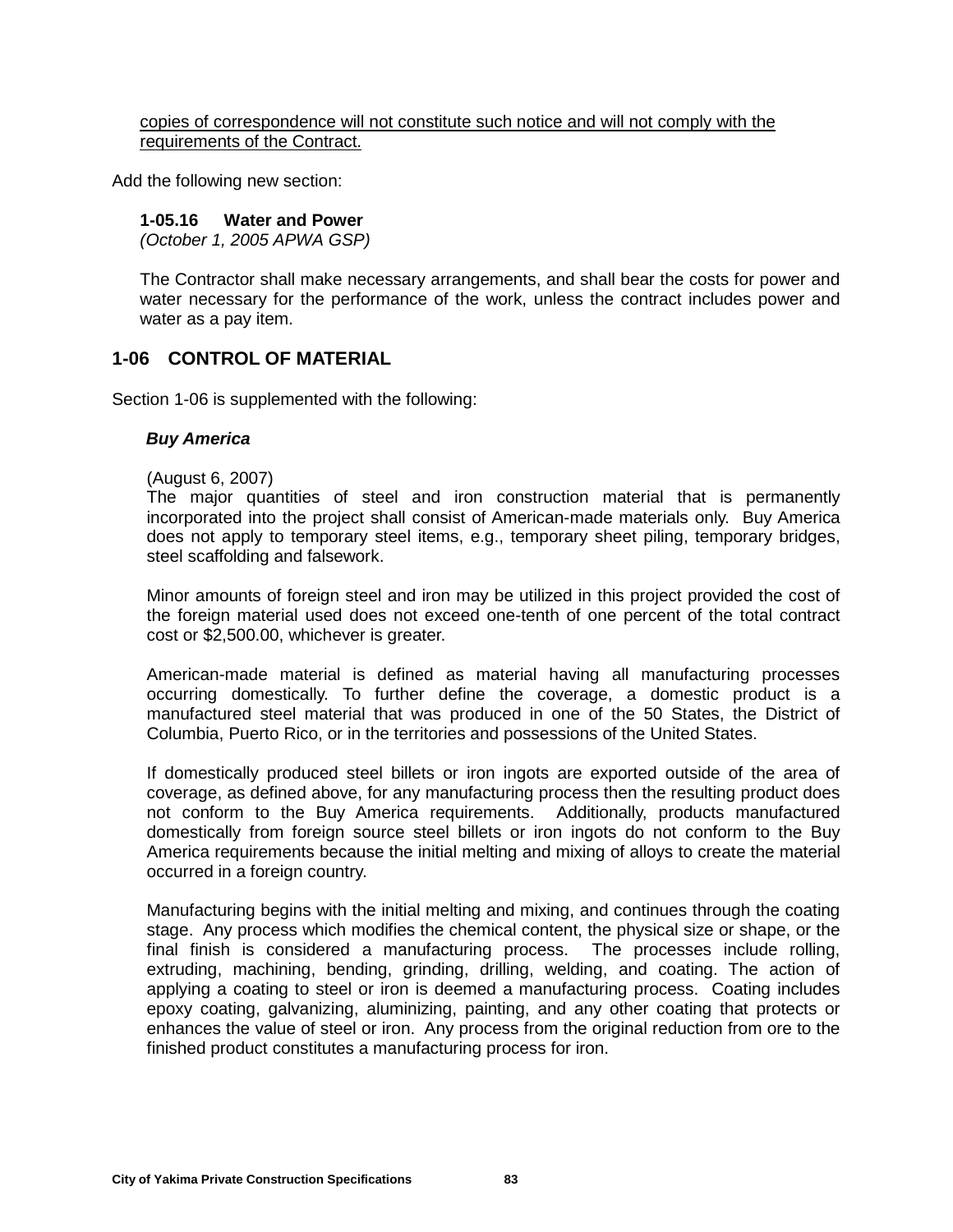Due to a nationwide waiver, Buy America does not apply to raw materials (iron ore and alloys), scrap (recycled steel or iron), and pig iron or processed, pelletized, and reduced iron ore.

The following are considered to be steel manufacturing processes:

- 1. Production of steel by any of the following processes:
	- a. Open hearth furnace.
	- b. Basic oxygen.
	- c. Electric furnace.
	- d. Direct reduction.
- 2. Rolling, heat treating, and any other similar processing.
- 3. Fabrication of the products.
	- a. Spinning wire into cable or strand.
	- b. Corrugating and rolling into culverts.
	- c. Shop fabrication.

A certification of materials origin will be required for any items comprised of, or containing, steel or iron construction materials prior to such items being incorporated into the permanent work. The certification shall be on DOT Form 350-109EF provided by the Engineer, or such other form the Contractor chooses, provided it contains the same information as DOT Form 350-109EF.

#### **1-06.2 Acceptance of Materials**

#### **1-06.2(1) Samples and Tests for Acceptance**

This section is supplemented with the following:

The Contractor shall be responsible for scheduling and paying for all material testing required for this project. All testing services shall be performed by an independent, certified testing firm and/or laboratory meeting the approval of the Engineer. The Contractor shall submit information relating to the qualifications of the proposed testing firm to the Engineer for review and approval prior to the preconstruction conference. The testing frequencies listed below may be modified to assure compliance with specifications. In each case, the Engineer may require additional tests be performed at the Contractor's expense, if test results do not meet the required densities and results.

Moisture density curves for each type of material encountered and copies of all test results shall be submitted to the Engineer as construction progresses for Trench Backfilling, Embankment Compaction, Subgrade Preparation, and Ballast and Crushed Surfacing.

The sampling frequency is as follows: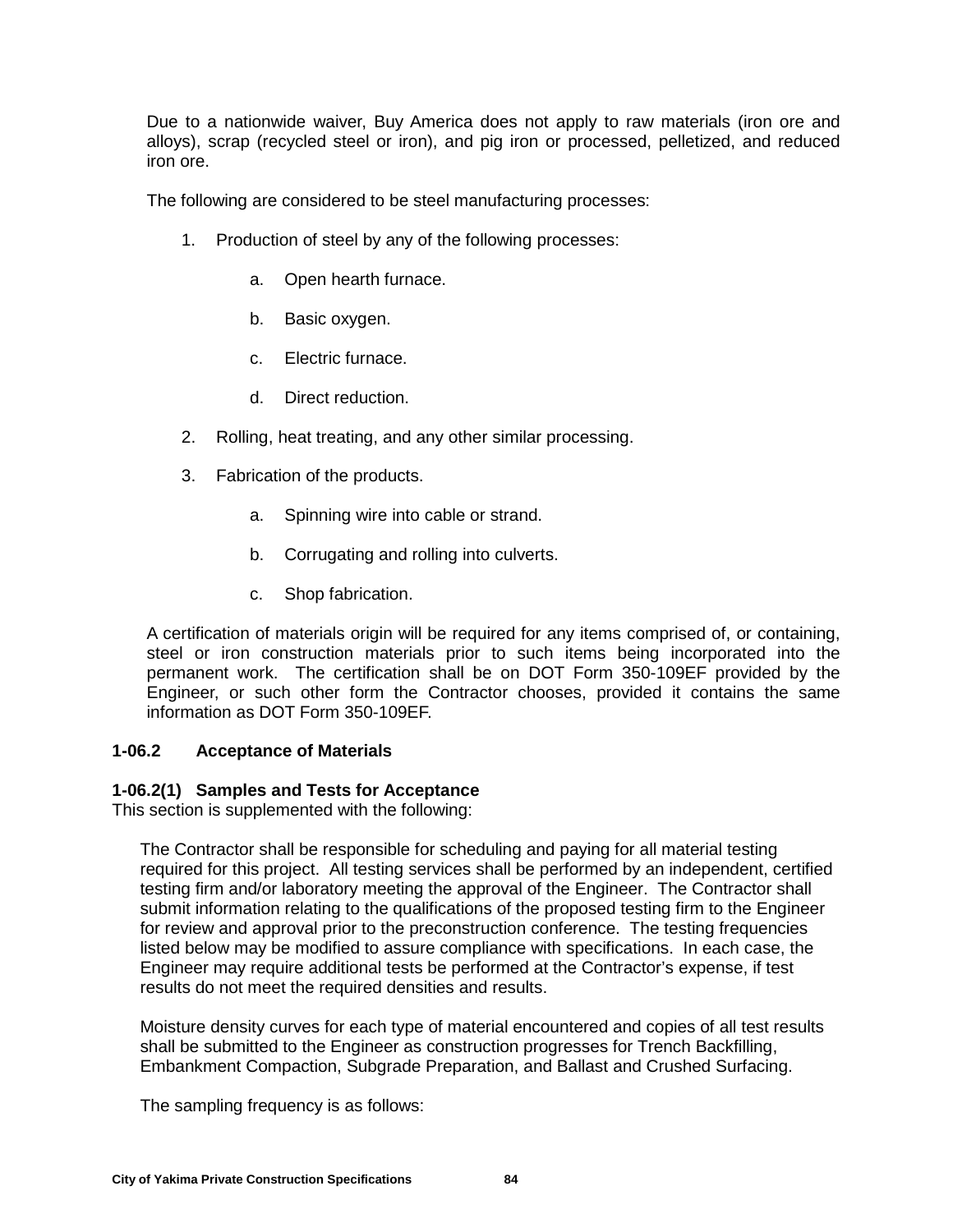#### Trench Backfilling

Compaction tests shall be taken at a frequency and at depths sufficient to document that the required density has been achieved. At a minimum, one (1) compaction test shall be taken for each 100 linear feet of main pipeline trench and one (1) test for each street crossing. At alternating 100-foot locations along the main trench line, tests shall be taken at 1-foot, 2-foot and 3-foot depths below finish grade.

Compaction shall conform to Section 7-08.3(3) or 7-10.3(11) as applicable to the pipeline being constructed. At a minimum, compaction within the roadway area shall be to at least 95% of maximum density as determined by ASTM D 1557 (Modified Proctor).

#### Embankment Construction

Compaction tests shall be taken at a frequency sufficient to document that the required density has been achieved. At a minimum, one (1) compaction test shall be taken for every 5000 square feet of surface area for each lift of roadway embankment.

Roadway embankment compaction shall be as specified in Section 2-03.3(14).

#### Subgrade Preparation

Compaction tests shall be taken at a frequency sufficient to document that the required density has been achieved. At a minimum, one (1) compaction test shall be taken for every 5,000 square feet of surface area for each lift of roadway subgrade.

Subgrade compaction shall be as specified in Section 2-06.3(2).

#### Ballast and Crushed Surfacing

Compaction tests shall be taken at a frequency sufficient to document that the required density has been achieved. At a minimum, one (1) compaction test shall be taken for every 5,000 square feet of surface area for each lift of ballast or crushed surfacing.

Compaction of ballast and crushed surfacing shall be as specified in Section 4-04.3(5).

#### Asphalt Concrete Pavement

Copies of the maximum Rice density test for each class of asphalt concrete pavement and copies of all test results shall be provided to the Engineer as construction progresses.

Density tests shall be taken at a frequency sufficient to document that the required density has been achieved. At a minimum, one (1) compaction test shall be taken for every 5000 square feet of surface area for each lift of asphalt concrete pavement.

Compaction of asphalt concrete pavement shall be as specified in Section 5-04.3(10) B of these Special Provisions.

### Cement Concrete Curb, Gutter and Sidewalk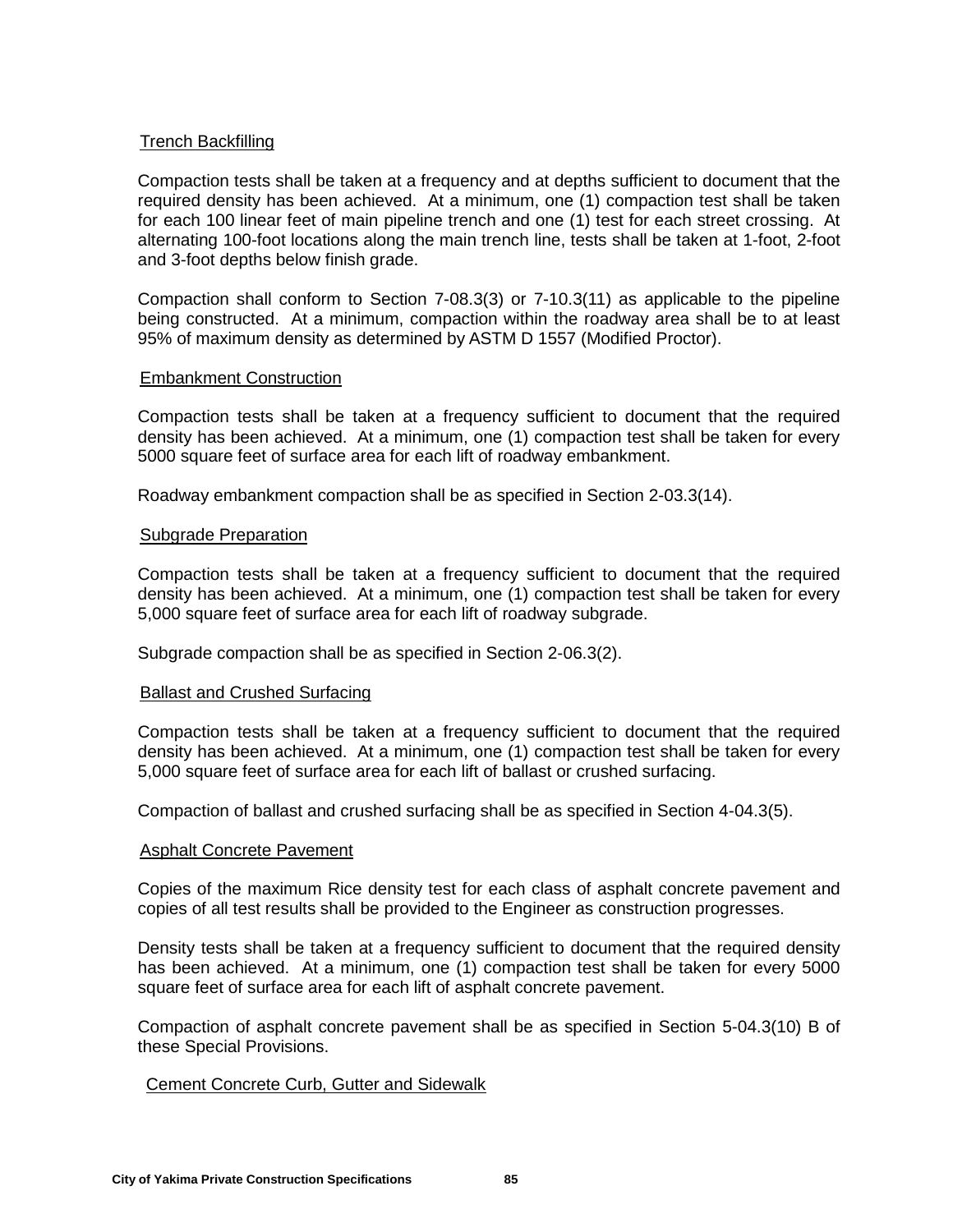One test shall be taken for every 500 cubic yards of concrete placed for curb, gutter or sidewalk. The concrete shall be tested for temperature, air content, slump and compressive strength.

# **1-07 LEGAL RELATIONS AND RESPONSIBILITIES TO THE PUBLIC**

### **1-07.1 Laws to be Observed**

*(October 1, 2005 APWA GSP)*

Supplement this section with the following:

In cases of conflict between different safety regulations, the more stringent regulation shall apply.

The Washington State Department of Labor and Industries shall be the sole and paramount administrative agency responsible for the administration of the provisions of the Washington Industrial Safety and Health Act of 1973 (WISHA).

The Contractor shall maintain at the project site office, or other well known place at the project site, all articles necessary for providing first aid to the injured. The Contractor shall establish, publish, and make known to all employees, procedures for ensuring immediate removal to a hospital, or doctor's care, persons, including employees, who may have been injured on the project site. Employees should not be permitted to work on the project site before the Contractor has established and made known procedures for removal of injured persons to a hospital or a doctor's care.

The Contractor shall have sole responsibility for the safety, efficiency, and adequacy of the Contractor's plant, appliances, and methods, and for any damage or injury resulting from their failure, or improper maintenance, use, or operation. The Contractor shall be solely and completely responsible for the conditions of the project site, including safety for all persons and property in the performance of the work. This requirement shall apply continuously, and not be limited to normal working hours. The required or implied duty of the Engineer to conduct construction review of the Contractor's performance does not, and shall not, be intended to include review and adequacy of the Contractor's safety measures in, on, or near the project site.

#### **1-07.2 State Sales Tax**

Delete this section, including its sub-sections, in its entirety and replace it with the following:

### **1-07.2 State Sales Tax**

*(October 1, 2005 APWA GSP)*

### **1-07.2(1) General**

The Washington State Department of Revenue has issued special rules on the State sales tax. Sections 1-07.2(1) through 1-07.2(4) are meant to clarify those rules. The Contractor should contact the Washington State Department of Revenue for answers to questions in this area. The Contracting Agency will not adjust its payment if the Contractor bases a bid on a misunderstood tax liability.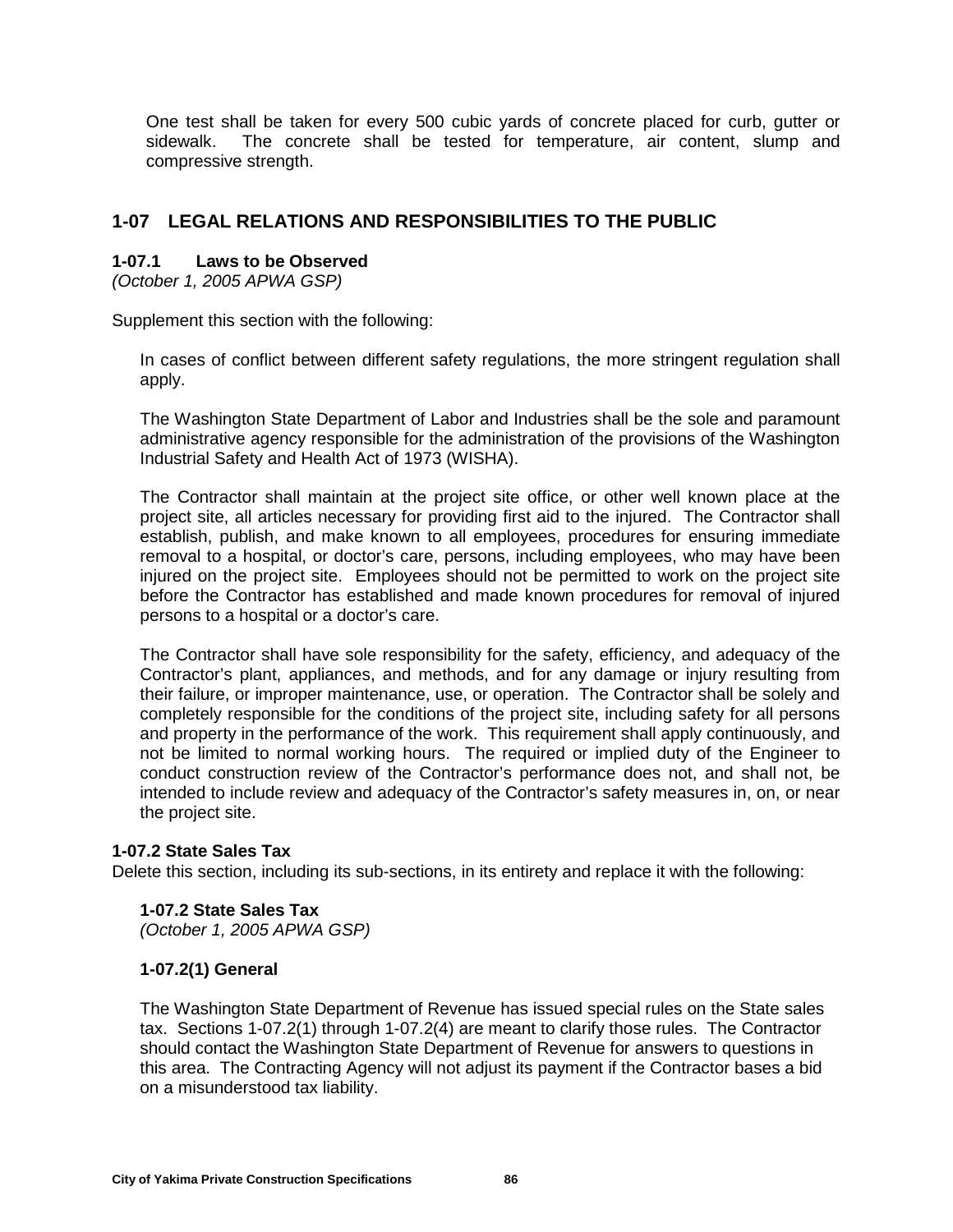The Contractor shall include all Contractor-paid taxes in the unit bid prices or other contract amounts. In some cases, however, state retail sales tax will not be included. Section 1- 07.2(3) describes this exception.

The Contracting Agency will pay the retained percentage only if the Contractor has obtained from the Washington State Department of Revenue a certificate showing that all contractrelated taxes have been paid (RCW 60.28.050). The Contracting Agency may deduct from its payments to the Contractor any amount the Contractor may owe the Washington State Department of Revenue, whether the amount owed relates to this contract or not. Any amount so deducted will be paid into the proper State fund.

# **1-07.2(2) State Sales Tax — Rule 171**

WAC 458-20-171, and its related rules, apply to building, repairing, or improving streets, roads, etc., which are owned by a municipal corporation, or political subdivision of the state, or by the United States, and which are used primarily for foot or vehicular traffic. This includes storm or combined sewer systems within and included as a part of the street or road drainage system and power lines when such are part of the roadway lighting system. For work performed in such cases, the Contractor shall include Washington State Retail Sales Taxes in the various unit bid item prices, or other contract amounts, including those that the Contractor pays on the purchase of the materials, equipment, or supplies used or consumed in doing the work.

# **1-07.2(3) State Sales Tax — Rule 170**

WAC 458-20-170, and its related rules, apply to the constructing and repairing of new or existing buildings, or other structures, upon real property. This includes, but is not limited to, the construction of streets, roads, highways, etc., owned by the state of Washington; water mains and their appurtenances; sanitary sewers and sewage disposal systems unless such sewers and disposal systems are within, and a part of, a street or road drainage system; telephone, telegraph, electrical power distribution lines, or other conduits or lines in or above streets or roads, unless such power lines become a part of a street or road lighting system; and installing or attaching of any article of tangible personal property in or to real property, whether or not such personal property becomes a part of the realty by virtue of installation.

For work performed in such cases, the Contractor shall collect from the Contracting Agency, retail sales tax on the full contract price. The Contracting Agency will automatically add this sales tax to each payment to the Contractor. For this reason, the Contractor shall not include the retail sales tax in the unit bid item prices, or in any other contract amount subject to Rule 170, with the following exception.

Exception: The Contracting Agency will not add in sales tax for a payment the Contractor or a subcontractor makes on the purchase or rental of tools, machinery, equipment, or consumable supplies not integrated into the project. Such sales taxes shall be included in the unit bid item prices or in any other contract amount.

# **1-07.2(4) Services**

The Contractor shall not collect retail sales tax from the Contracting Agency on any contract wholly for professional or other services (as defined in Washington State Department of Revenue Rules 138 and 244).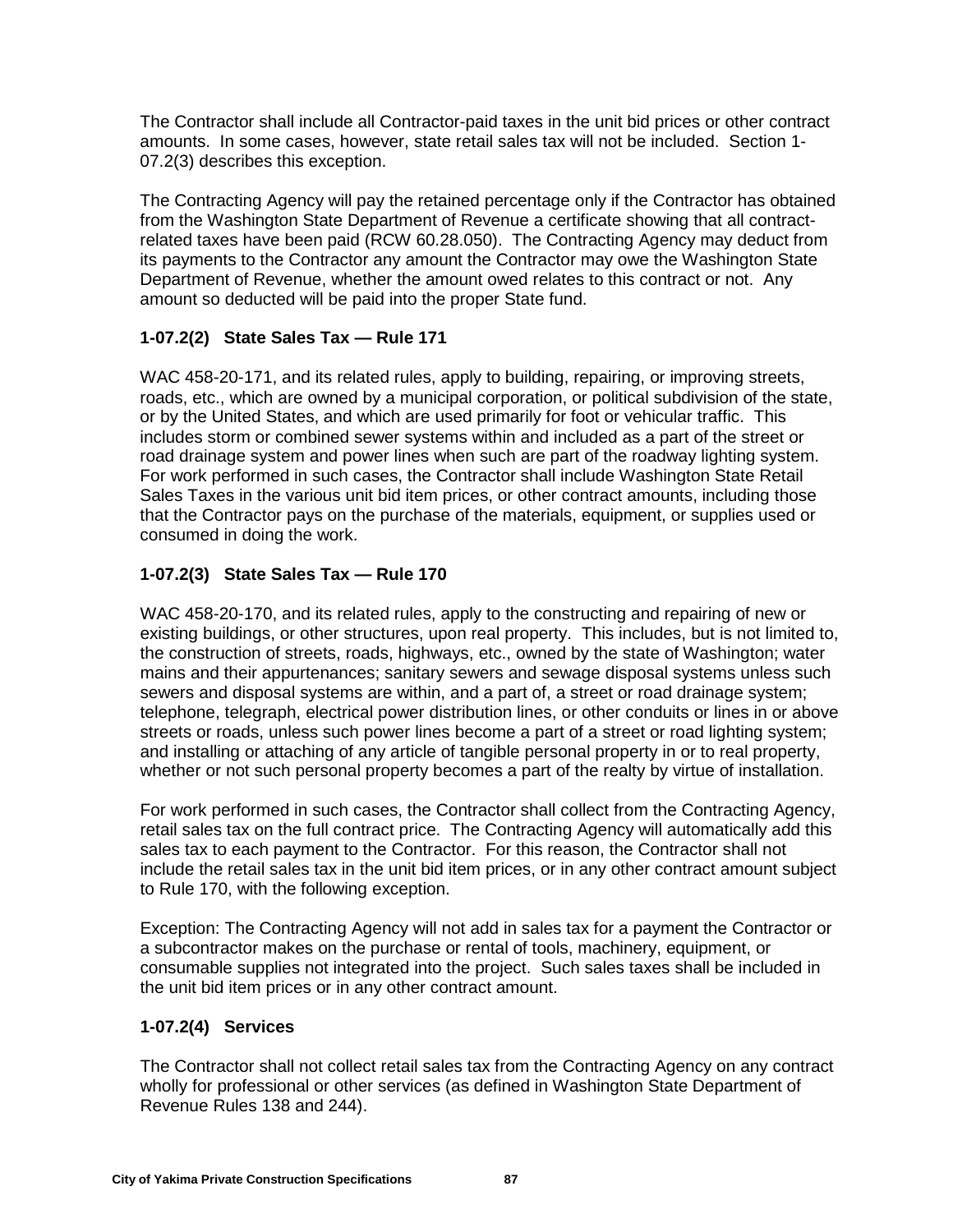**The work on this contract is to be performed upon lands whose ownership obligates the Contractor to pay Sales tax. The provisions of Section 1-07.2(2) apply.**

#### **Environmental Regulations**

Section 1-07.5 is supplemented with the following:

# *(September 20, 2011)*

# *Environmental Commitments*

The following Provisions summarize the requirements, in addition to those required elsewhere in the Contract, imposed upon the Contracting Agency by the various documents referenced in the Special Provision PERMITS AND LICENSES. Throughout the work, the Contractor shall comply with the following requirements:

#### (August 3, 2009)

The intentional bypass of stormwater from all or any portion of a stormwater treatment system is prohibited without the approval of the Engineer.

#### (August 3, 2009)

No Contractor staging areas will be allowed within \*\*\* **30** \*\*\* feet of any waters of the State including wetlands.

### *(August 3, 2009) Payment*

All costs to comply with this special provision for the environmental commitments and requirements are incidental to the contract and are the responsibility of the Contractor. The Contractor shall include all related costs in the associated bid prices of the contract.

#### **1-07.5(4) Air Quality**

This section is supplemented with the following:

The local air pollution authority is the Yakima Regional Clean Air Authority, (509) 574-1410.

### **Temporary Water Pollution/Erosion Control**

#### *Spill Prevention, Control and Countermeasures Plan*

Section 1-07.15(1) is supplemented with the following:

(August 3, 2009)

The Contractor shall address the following items in the SPCC Plan in addition to the requirements of Section 1-07.15(1):

#### **Mixing, Transfers, & Storage**

1. All oil, fuel or chemical storage tanks or containers shall be diked and located on impervious surfaces so as to prevent spill from escaping.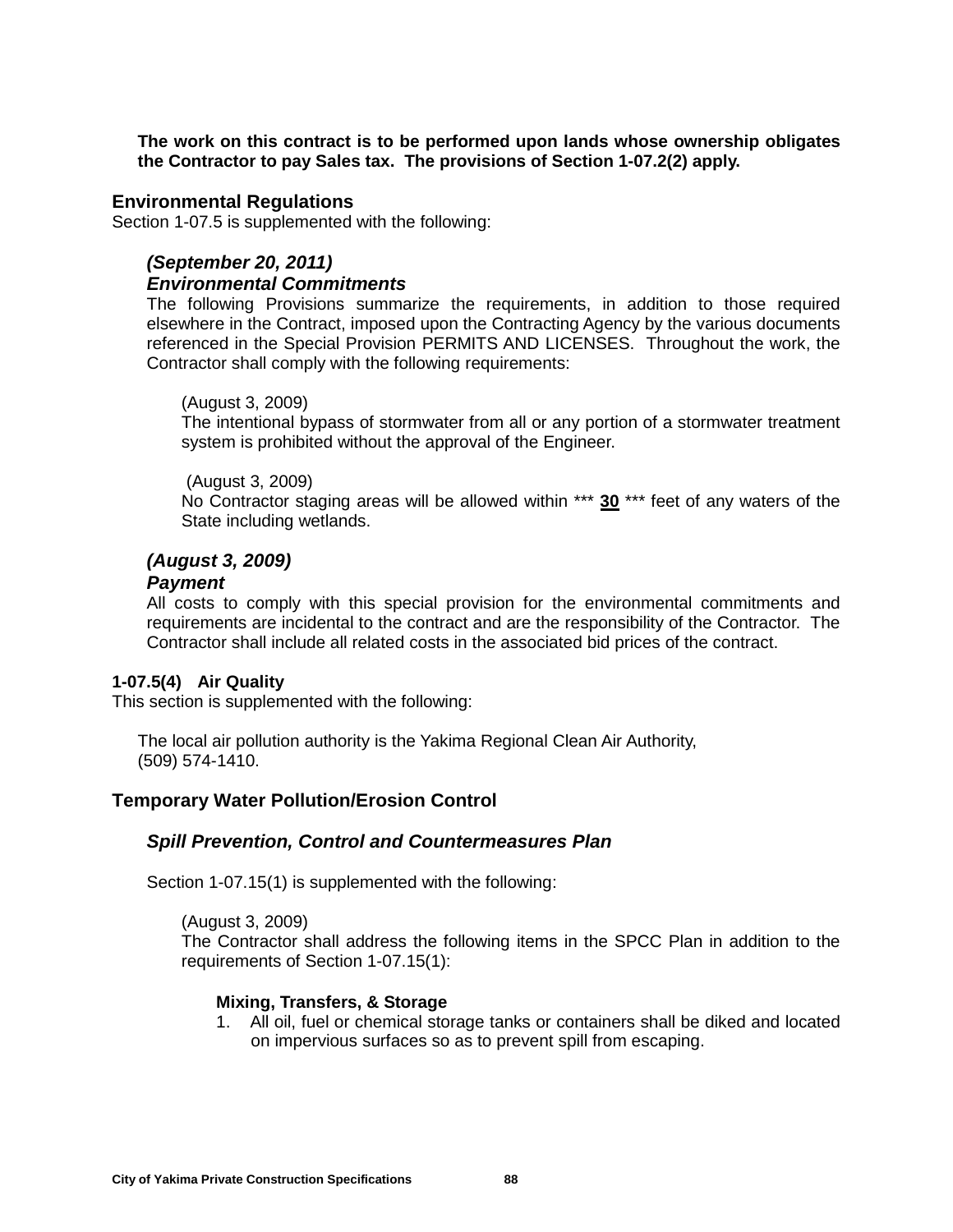- 2. All liquid products shall be stored and mixed on impervious surfaces in a secure water tight environment and provide containment to handle the maximum volume of liquid products on site at any given time.
- 3. Proper security shall be maintained to prevent vandalism.
- 4. Drip pans or other protective devices shall be required for all transfer operations.

### **Spills**

Paint and solvent spills shall be treated as oil spills and shall be prevented from reaching storm drains or other discharges. No cleaning solvents or chemicals used for tool or equipment cleaning may be discharged to the ground or water.

#### **Maintenance of Equipment**

Fuel hoses, oil drums, oil or fuel transfer valves and fittings, etc, shall be checked regularly for drips or leaks and shall be maintained and stored properly to prevent spills into State waters.

### **Disposal**

Spilled waste, chemicals or petroleum products shall be transported off site for disposal at a facility approved by the Department of Ecology. The materials shall not be discharged to any sanitary sewer without approval of the local sewer authority.

### **Reporting and Cleanup**

The Contractor's designated person for managing and implementing the SPCC Plan shall report hazardous material spills as follows:

Spills into State water (including ponds, ditches, seasonally dry streams, and wetlands) – Immediately call all of the following:

| National Response Center                      | 1-800-424-8802 |
|-----------------------------------------------|----------------|
| WA State Div. of Emergency Management (24 hr) | 1-800-258-5990 |
| Ecology Central Regional Office               | 509-575-2490   |

Spill to Soil (Including encounters of pre-existing contamination):

Ecology Central Regional Office 509-575-2490 Report immediately if threatening to health or environment (i.e., explosive, flammable, toxic vapors, shallow groundwater, nearby creek), otherwise within 90 days

Underground Storage Tank (confirmed release of material)

Ecology Central Regional Office 509-575-2490 Report within 24 hours

# **Utilities and Similar Facilities**

Section 1-07.17 is supplemented with the following: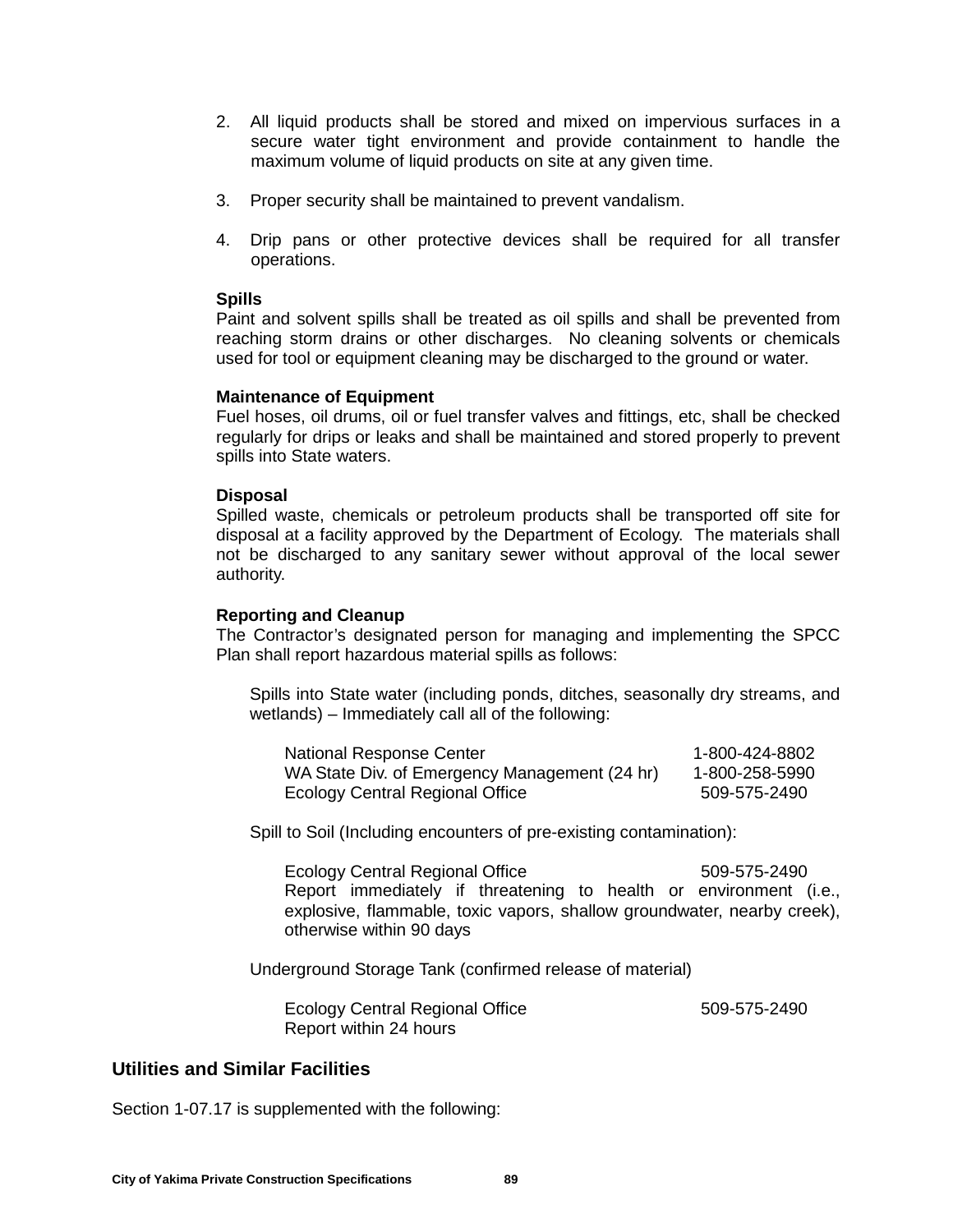#### (\*\*\*\*\*)

Locations and dimensions shown in the Plans for existing facilities are in accordance with available information obtained without uncovering, measuring, or other verification.

Public and private utilities, or their Contractors, will furnish all work necessary to adjust, relocate, replace, or construct their facilities unless otherwise provided for in the Plans or these Special Provisions. Such adjustment, relocation, replacement, or construction will be done during the prosecution of the work for this project.

It shall be the contractor's responsibility to investigate the presence and location of all utilities prior to bid opening and assess their impacts on his construction activities.

The following addresses and telephone numbers of utility companies known or suspected of having facilities within the project limits are supplied for the Contractor's convenience:

| QWEST                         | 8 W. 2 <sup>nd</sup> Ave., Room 304, Yakima, WA 98902          | 509-575-7183 |
|-------------------------------|----------------------------------------------------------------|--------------|
| <b>Charter Communications</b> | 1005 N. 16 <sup>th</sup> Ave., Yakima, WA 98902                | 509-575-1697 |
| City of Yakima Water Div.     | 2301 Fruitvale Blvd., Yakima, WA 98902                         | 509-575-6154 |
|                               | City of Yakima Wastewater Div. 2220 E. Viola, Yakima, WA 98901 | 509-575-6077 |
| Cascade Natural Gas Corp.     | 401 N. 1 <sup>st</sup> Street, Yakima, WA 98901                | 509-457-5905 |
| Pacific Power                 | PO Box 1729, Yakima, WA 98907                                  | 509-575-3146 |

The Contractor shall notify the Upper Yakima Valley Utilities Coordinating Council-Area 5, telephone number 1-800-553-4344, at least 72 hours prior to start of excavation so that underground utilities may be marked. No excavation shall begin until all known facilities, in the vicinity of the excavation area, have been located and marked.

Utilities, new or old, may be renewed, relocated, or adjusted for the proposed construction. The Contractor shall, prior to beginning any work, meet with all utility organizations (public and private) in the field to familiarize himself with plans and schedules of the installations on new, relocated, or adjusted utilities. Both public and private utility organizations may be doing utility installations within the area. The proposed construction work must be coordinated with these utility installations.

The Contractor shall coordinate his work with other contractors who may be working in the project area and cooperate with them.

#### **1-07.18 Public Liability and Property Damage Insurance**

Delete this section in its entirety, and replace it with the following:

#### **1-07.18 Insurance**

*(January 24, 2011 APWA GSP)*

#### **1-07.18(1) General Requirements**

A. The Contractor shall obtain the insurance described in this section from insurers approved by the State Insurance Commissioner pursuant to RCW Title 48. The insurance must be provided by an insurer with a rating of A-: VII or higher in the A.M. Best's Key Rating Guide,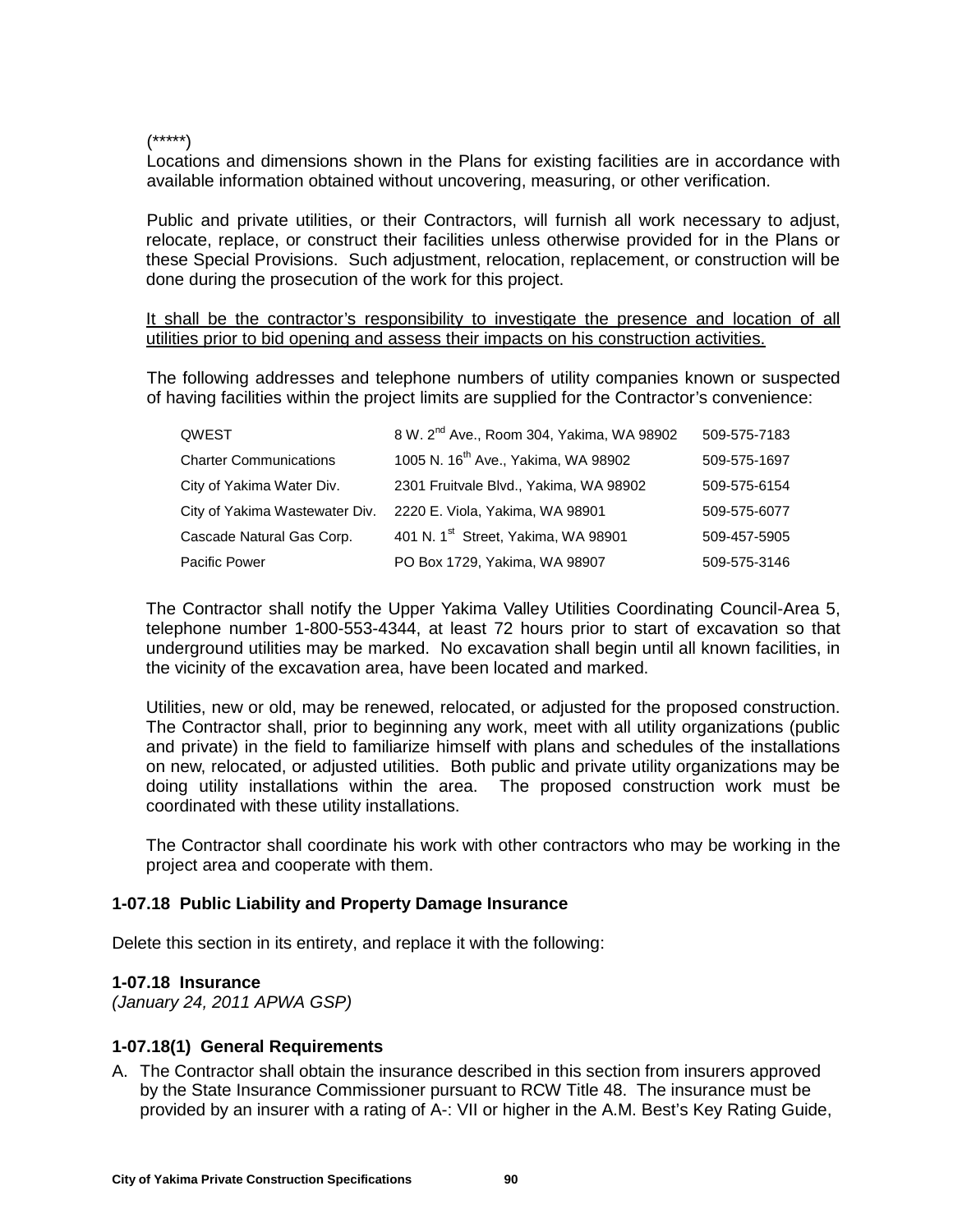which is licensed to do business in the state of Washington (or issued as a surplus line by a Washington Surplus lines broker). The Contracting Agency reserves the right to approve or reject the insurance provided, based on the insurer (including financial condition), terms and coverage, the Certificate of Insurance, and/or endorsements.

- B. The Contractor shall keep this insurance in force during the term of the contract and for thirty (30) days after the Physical Completion date, unless otherwise indicated (see C. below).
- C. If any insurance policy is written on a claims made form, its retroactive date, and that of all subsequent renewals, shall be no later than the effective date of this Contract. The policy shall state that coverage is claims made, and state the retroactive date. Claims-made form coverage shall be maintained by the Contractor for a minimum of 36 months following the Final Completion or earlier termination of this contract, and the Contractor shall annually provide the Contracting Agency with proof of renewal. If renewal of the claims made form of coverage becomes unavailable, or economically prohibitive, the Contractor shall purchase an extended reporting period ("tail") or execute another form of guarantee acceptable to the Contracting Agency to assure financial responsibility for liability for services performed.
- D. The insurance policies shall contain a "cross liability" provision.
- E. The Contractor's and all subcontractors' insurance coverage shall be primary and noncontributory insurance as respects the Contracting Agency's insurance, self-insurance, or insurance pool coverage.
- F. The Contractor shall provide the Contracting Agency and all Additional Insureds with written notice of any policy cancellation, within two business days of their receipt of such notice.
- G. Upon request, the Contractor shall forward to the Contracting Agency a full and certified copy of the insurance policy(s).
- H. The Contractor shall not begin work under the contract until the required insurance has been obtained and approved by the Contracting Agency.
- I. Failure on the part of the Contractor to maintain the insurance as required shall constitute a material breach of contract, upon which the Contracting Agency may, after giving five business days notice to the Contractor to correct the breach, immediately terminate the contract or, at its discretion, procure or renew such insurance and pay any and all premiums in connection therewith, with any sums so expended to be repaid to the Contracting Agency on demand, or at the sole discretion of the Contracting Agency, offset against funds due the Contractor from the Contracting Agency.
- J. All costs for insurance shall be incidental to and included in the unit or lump sum prices of the contract and no additional payment will be made.

### **1-07.18(2) Additional Insured**

All insurance policies, with the exception of Professional Liability and Workers Compensation, shall name the following listed entities as additional insured(s):

 the Contracting Agency and its officers, elected officials, employees, agents, and volunteers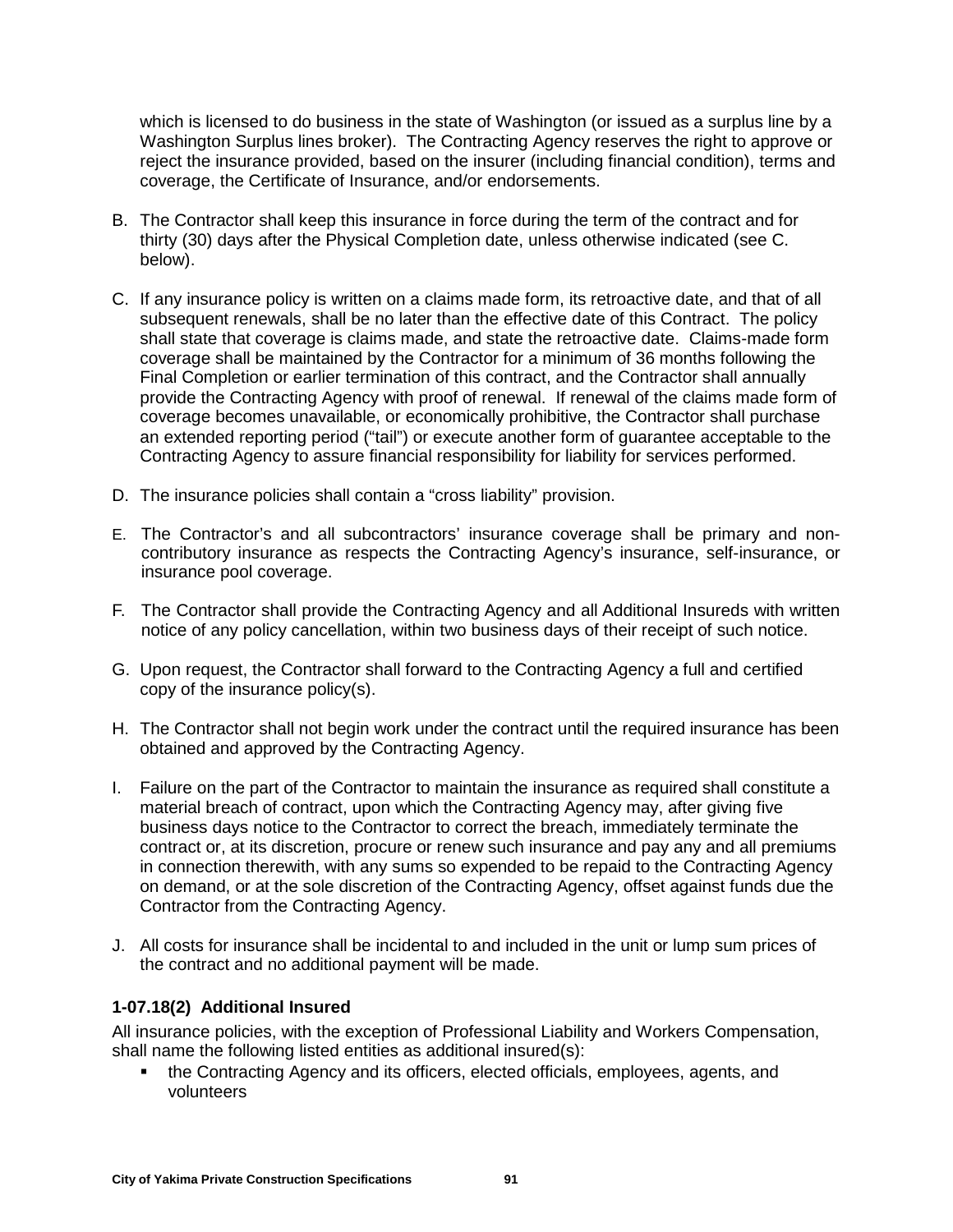**Example 1** appointed officials

The above-listed entities shall be additional insured(s) for the full available limits of liability maintained by the Contractor, whether primary, excess, contingent or otherwise, irrespective of whether such limits maintained by the Contractor are greater than those required by this Contract, and irrespective of whether the Certificate of Insurance provided by the Contractor pursuant to 1-07.18(3) describes limits lower than those maintained by the Contractor.

# **1-07.18(3) Subcontractors**

Contractor shall ensure that each subcontractor of every tier obtains and maintains at a minimum the insurance coverages listed in 1-07.18(5)A and 1-07.18(5)B. Upon request of the Contracting Agency, the Contractor shall provide evidence of such insurance.

# **1-07.18(4) Evidence of Insurance**

The Contractor shall deliver to the Contracting Agency a Certificate(s) of Insurance and endorsements for each policy of insurance meeting the requirements set forth herein when the Contractor delivers the signed Contract for the work. The certificate and endorsements must conform to the following requirements:

- 1. An ACORD certificate or a form determined by the Contracting Agency to be equivalent.
- 2. Copies of all endorsements naming Contracting Agency and all other entities listed in 1- 07.18(2) as Additional Insured(s), showing the policy number. The Contractor may submit a copy of any blanket additional insured clause from its policies instead of a separate endorsement. A statement of additional insured status on an ACORD Certificate of Insurance shall not satisfy this requirement.
- 3. Any other amendatory endorsements to show the coverage required herein.

# **1-07.18(5) Coverages and Limits**

The insurance shall provide the minimum coverages and limits set forth below. Providing coverage in these stated minimum limits shall not be construed to relieve the Contractor from liability in excess of such limits. All deductibles and self-insured retentions must be disclosed and are subject to approval by the Contracting Agency. The cost of any claim payments falling within the deductible shall be the responsibility of the Contractor.

### **1-07.18(5)A Commercial General Liability**

A policy of Commercial General Liability Insurance, including:

Per project aggregate Premises/Operations Liability Products/Completed Operations – for a period of one year following final acceptance of the work. Personal/Advertising Injury Contractual Liability Independent Contractors Liability Stop Gap / Employers' Liability Explosion, Collapse, or Underground Property Damage (XCU) Blasting (only required when the Contractor's work under this Contract includes exposures to which this specified coverage responds)

Such policy must provide the following minimum limits: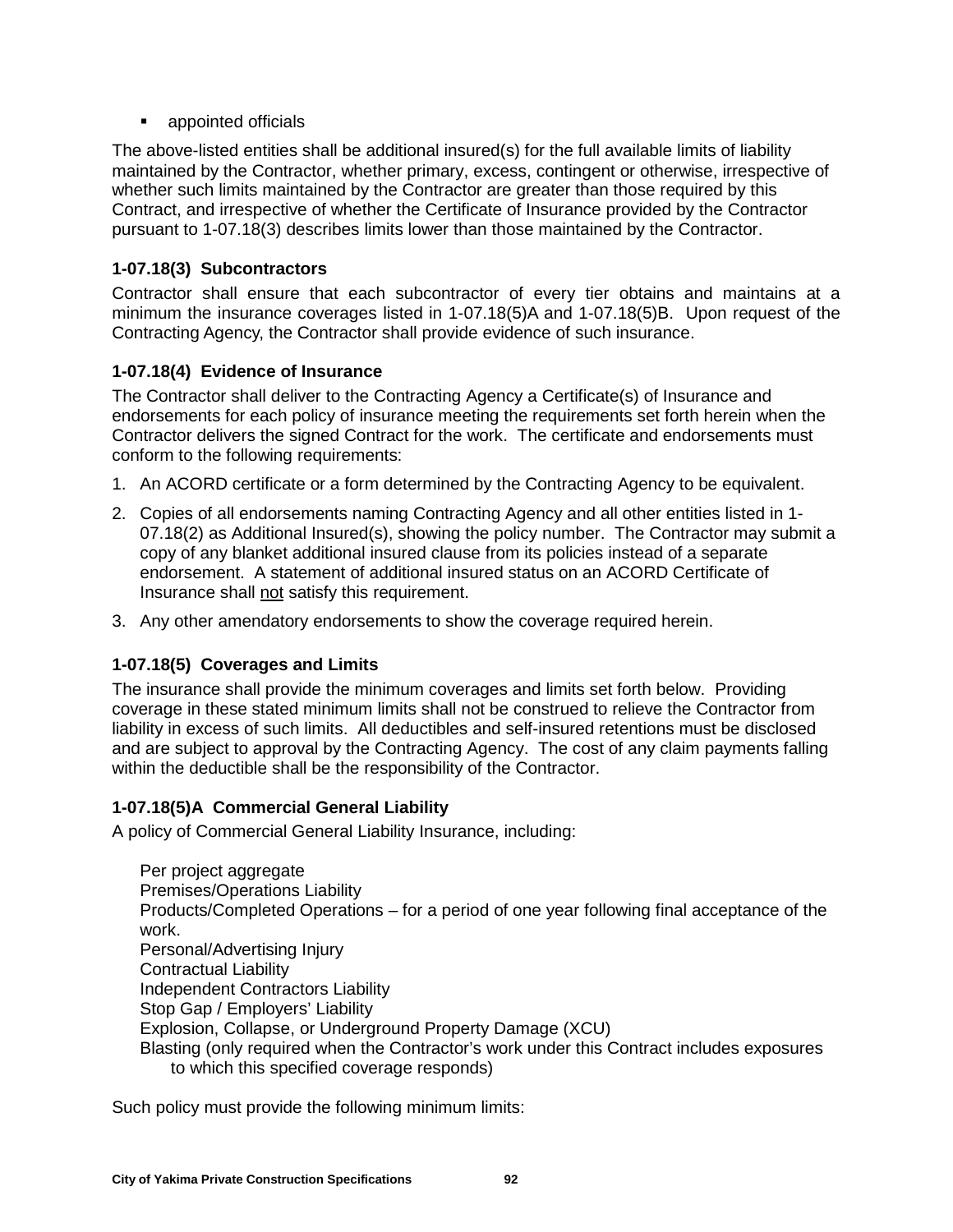| \$1,000,000 | Each Occurrence                             |
|-------------|---------------------------------------------|
| \$2,000,000 | General Aggregate                           |
| \$1,000,000 | Products & Completed Operations Aggregate   |
| \$1,000,000 | Personal & Advertising Injury, each offence |

Stop Gap / Employers' Liability

| \$1,000,000 | Each Accident           |
|-------------|-------------------------|
| \$1,000,000 | Disease - Policy Limit  |
| \$1,000,000 | Disease - Each Employee |

### **1-07.18(5)B Automobile Liability**

Automobile Liability for owned, non-owned, hired, and leased vehicles, with an MCS 90 endorsement and a CA 9948 endorsement attached if "pollutants" are to be transported. Such policy(ies) must provide the following minimum limit:

\$1,000,000 combined single limit

#### **1-07.18(5)C Workers' Compensation**

The Contractor shall comply with Workers' Compensation coverage as required by the Industrial Insurance laws of the state of Washington.

#### **Public Convenience and Safety**

#### *Construction Under Traffic*

Section 1-07.23(1) is supplemented with the following:

### **(April 2, 2007)**

#### **Work Zone Clear Zone**

The Work Zone Clear Zone (WZCZ) applies during working and nonworking hours. The WZCZ applies only to temporary roadside objects introduced by the Contractor's operations and does not apply to preexisting conditions or permanent Work. Those work operations that are actively in progress shall be in accordance with adopted and approved Traffic Control Plans, and other contract requirements.

During nonworking hours equipment or materials shall not be within the WZCZ unless they are protected by permanent guardrail or temporary concrete barrier. The use of temporary concrete barrier shall be permitted only if the Engineer approves the installation and location.

During actual hours of work, unless protected as described above, only materials absolutely necessary to construction shall be within the WZCZ and only construction vehicles absolutely necessary to construction shall be allowed within the WZCZ or allowed to stop or park on the shoulder of the roadway.

The Contractor's nonessential vehicles and employees private vehicles shall not be permitted to park within the WZCZ at any time unless protected as described above.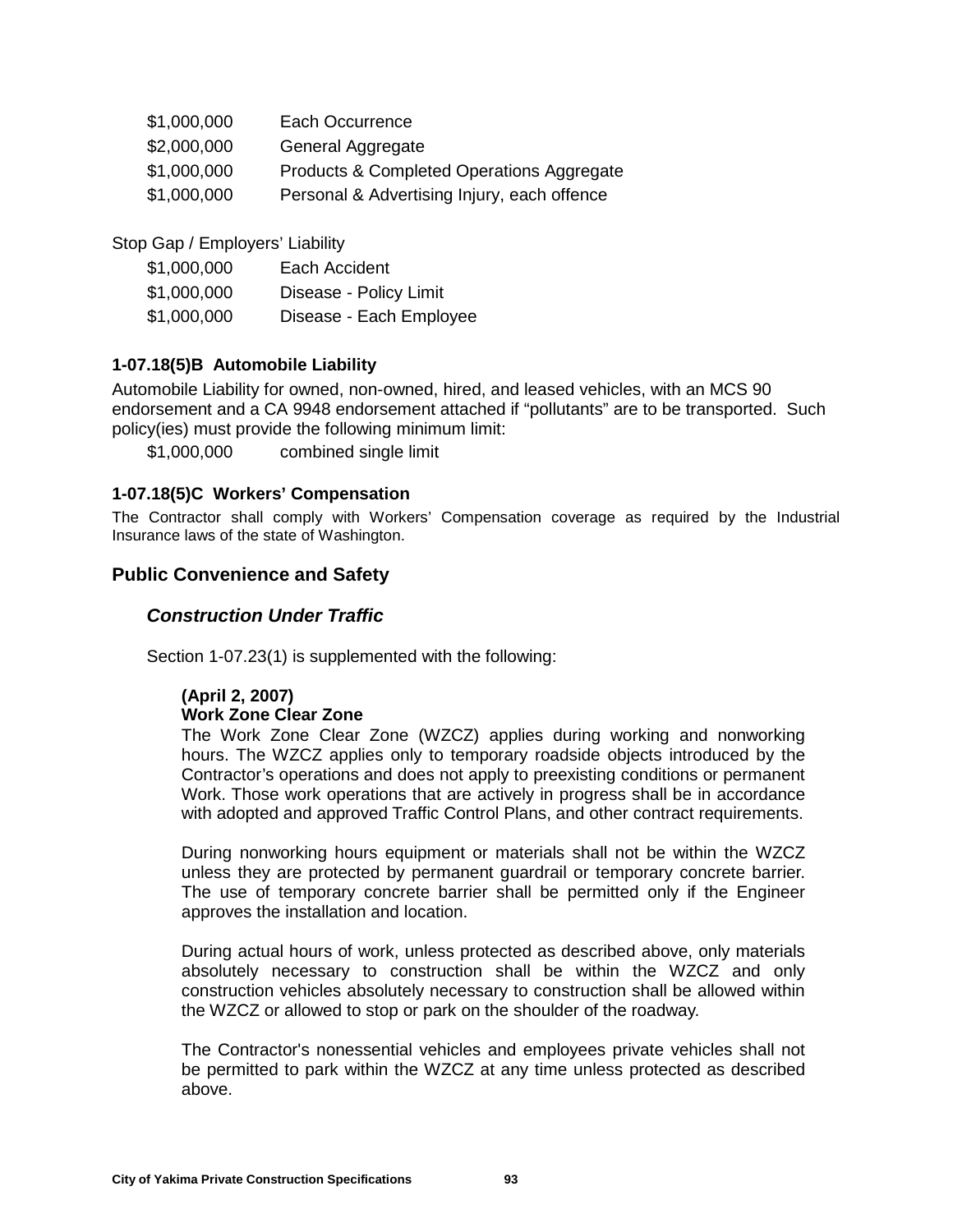Deviation from the above requirements shall not occur unless the Contractor has requested the deviation in writing and the Engineer has provided written approval.

Minimum WZCZ distances are measured from the edge of traveled way and will be determined as follows:

| <b>Posted Speed</b> | <b>Distance From</b><br><b>Traveled Way</b><br>(Feet) |
|---------------------|-------------------------------------------------------|
| 35 mph or less      | $10*$                                                 |
| 40 mph              | 15                                                    |
| 45 to 55 mph        | 20                                                    |
| 60 mph or greater   | חצ                                                    |

\* or 2-feet beyond the outside edge of sidewalk

#### **Minimum Work Zone Clear Zone Distance**

#### **1-07.24 Rights of Way**

*(October 1, 2005 APWA GSP)*

Delete this section in its entirety, and replace it with the following:

Street right of way lines, limits of easements, and limits of construction permits are indicated in the Plans. The Contractor's construction activities shall be confined within these limits, unless arrangements for use of private property are made.

Generally, the Contracting Agency will have obtained, prior to bid opening, all rights of way and easements, both permanent and temporary, necessary for carrying out the work. Exceptions to this are noted in the Bid Documents or will be brought to the Contractor's attention by a duly issued Addendum.

Whenever any of the work is accomplished on or through property other than public right of way, the Contractor shall meet and fulfill all covenants and stipulations of any easement agreement obtained by the Contracting Agency from the owner of the private property. Copies of the easement agreements may be included in the Contract Provisions or made available to the Contractor as soon as practical after they have been obtained by the Engineer.

Whenever easements or rights of entry have not been acquired prior to advertising, these areas are so noted in the Plans. The Contractor shall not proceed with any portion of the work in areas where right of way, easements or rights of entry have not been acquired until the Engineer certifies to the Contractor that the right of way or easement is available or that the right of entry has been received. If the Contractor is delayed due to acts of omission on the part of the Contracting Agency in obtaining easements, rights of entry or right of way, the Contractor will be entitled to an extension of time. The Contractor agrees that such delay shall not be a breach of contract.

Each property owner shall be given 48 hours notice prior to entry by the Contractor. This includes entry onto easements and private property where private improvements must be adiusted.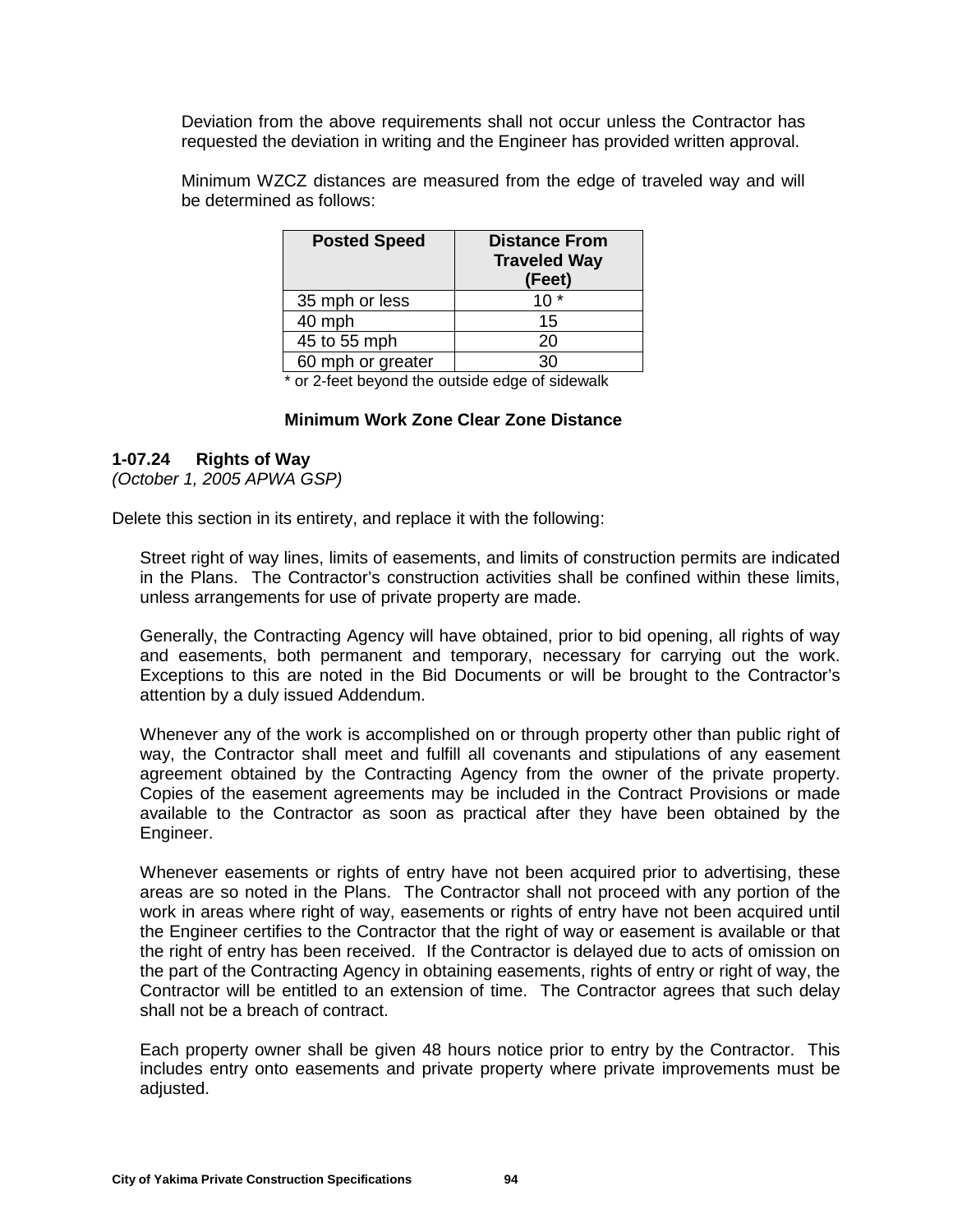The Contractor shall be responsible for providing, without expense or liability to the Contracting Agency, any additional land and access thereto that the Contractor may desire for temporary construction facilities, storage of materials, or other Contractor needs. However, before using any private property, whether adjoining the work or not, the Contractor shall file with the Engineer a written permission of the private property owner, and, upon vacating the premises, a written release from the property owner of each property disturbed or otherwise interfered with by reasons of construction pursued under this contract. The statement shall be signed by the private property owner, or proper authority acting for the owner of the private property affected, stating that permission has been granted to use the property and all necessary permits have been obtained or, in the case of a release, that the restoration of the property has been satisfactorily accomplished. The statement shall include the parcel number, address, and date of signature. Written releases must be filed with the Engineer before the Completion Date will be established.

# **1-08 PROSECUTION AND PROGRESS**

Add the following new section:

#### **1-08.0 Preliminary Matters**

(May 25, 2006 APWA GSP)

Add the following new section:

#### **1-08.0(1) Preconstruction Conference**

*(October 10, 2008 APWA GSP)*

Prior to the Contractor beginning the work, a preconstruction conference will be held between the Contractor, the Engineer and such other interested parties as may be invited. The purpose of the preconstruction conference will be:

- 1. To review the initial progress schedule;
- 2. To establish a working understanding among the various parties associated or affected by the work;
- 3. To establish and review procedures for progress payment, notifications, approvals, submittals, etc.;
- 4. To establish normal working hours for the work;
- 5. To review safety standards and traffic control; and
- 6. To discuss such other related items as may be pertinent to the work.

The Contractor shall prepare and submit at the preconstruction conference the following:

- 1. A breakdown of all lump sum items;
- 2. A preliminary schedule of working drawing submittals; and
- 3. A list of material sources for approval if applicable.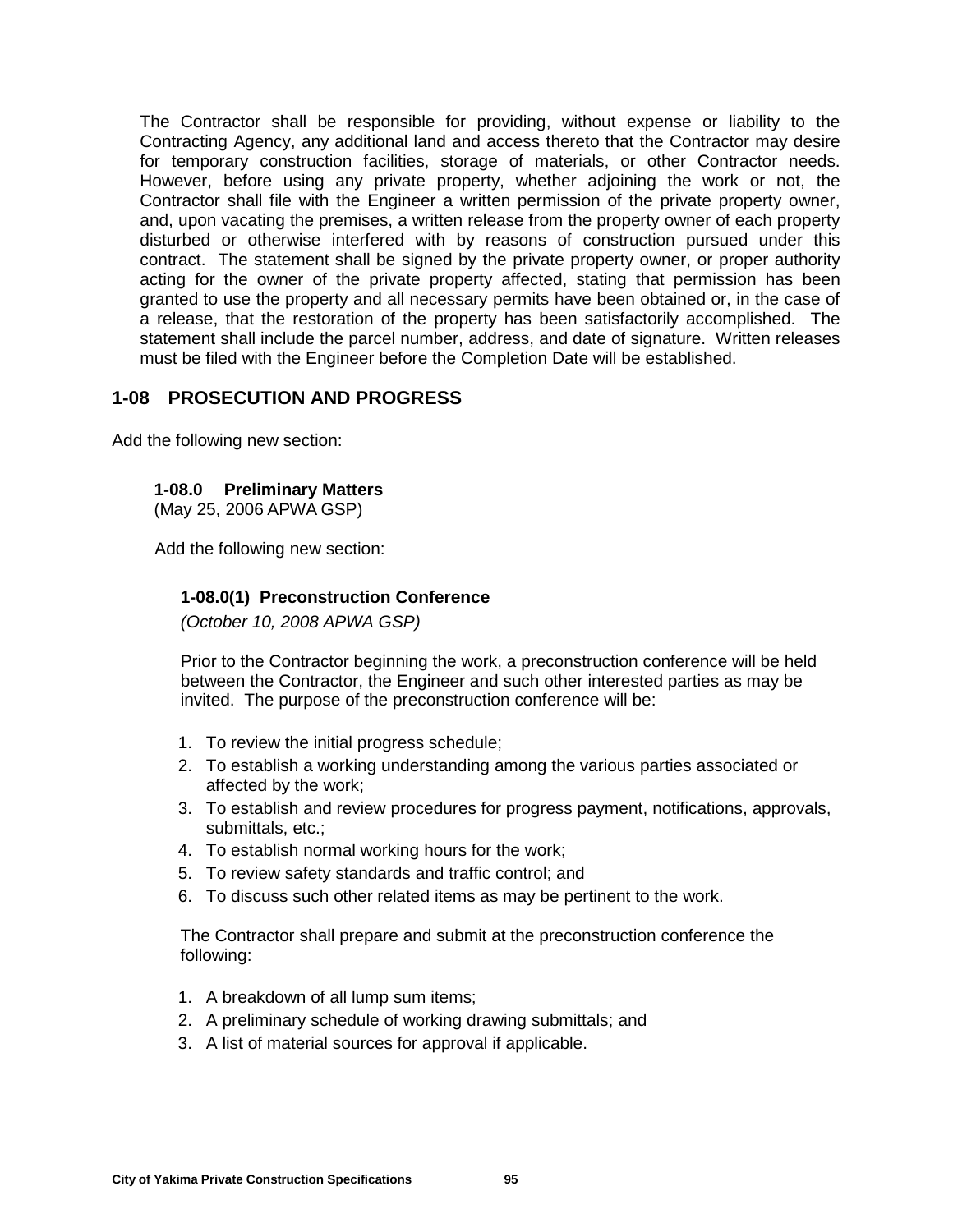Add the following new section:

**1-08.0(2) Hours of Work**  *(May 25, 2006 APWA GSP)*

Except in the case of emergency or unless otherwise approved by the Contracting Agency, the normal straight time working hours for the contract shall be any consecutive 8-hour period between 7:00 a.m. and 6:00 p.m. of a working day with a maximum 1-hour lunch break and a 5-day work week. The normal straight time 8-hour working period for the contract shall be established at the preconstruction conference or prior to the Contractor commencing the work.

If a Contractor desires to perform work on holidays, Saturdays, Sundays, or before 7:00 a.m. or after 6:00 p.m. on any day, the Contractor shall apply in writing to the Engineer for permission to work such times. Permission to work longer than an 8-hour period between 7:00 a.m. and 6:00 p.m. is not required. Such requests shall be submitted to the Engineer no later than noon on the working day prior to the day for which the Contractor is requesting permission to work.

Permission to work between the hours of 10:00 p.m. and 7:00 a.m. during weekdays and between the hours of 10:00 p.m. and 9:00 a.m. on weekends or holidays may also be subject to noise control requirements. Approval to continue work during these hours may be revoked at any time the Contractor exceeds the Contracting Agency's noise control regulations or complaints are received from the public or adjoining property owners regarding the noise from the Contractor's operations. The Contractor shall have no claim for damages or delays should such permission be revoked for these reasons.

Permission to work Saturdays, Sundays, holidays or other than the agreed upon normal straight time working hours Monday through Friday may be given subject to certain other conditions set forth by the Contracting Agency or Engineer. These conditions may include but are not limited to: requiring the Engineer or such assistants as the Engineer may deem necessary to be present during the work; requiring the Contractor to reimburse the Contracting Agency for the costs in excess of straight-time costs for Contracting Agency employees who worked during such times, on non Federal aid projects; considering the work performed on Saturdays, Sundays, and holidays as working days with regards to the contract time; and considering multiple work shifts as multiple working days with respect to contract time even though the multiple shifts occur in a single 24-hour period. Assistants may include, but are not limited to, survey crews; personnel from the Contracting Agency's material testing lab; inspectors; and other Contracting Agency employees when in the opinion of the Engineer, such work necessitates their presence.

Add the following new section:

# **1-08.0(3) Reimbursement for Overtime Work of Contracting Agency Employees**

*(May 25, 2006 APWA GSP; may not be used on FHWA-funded projects)*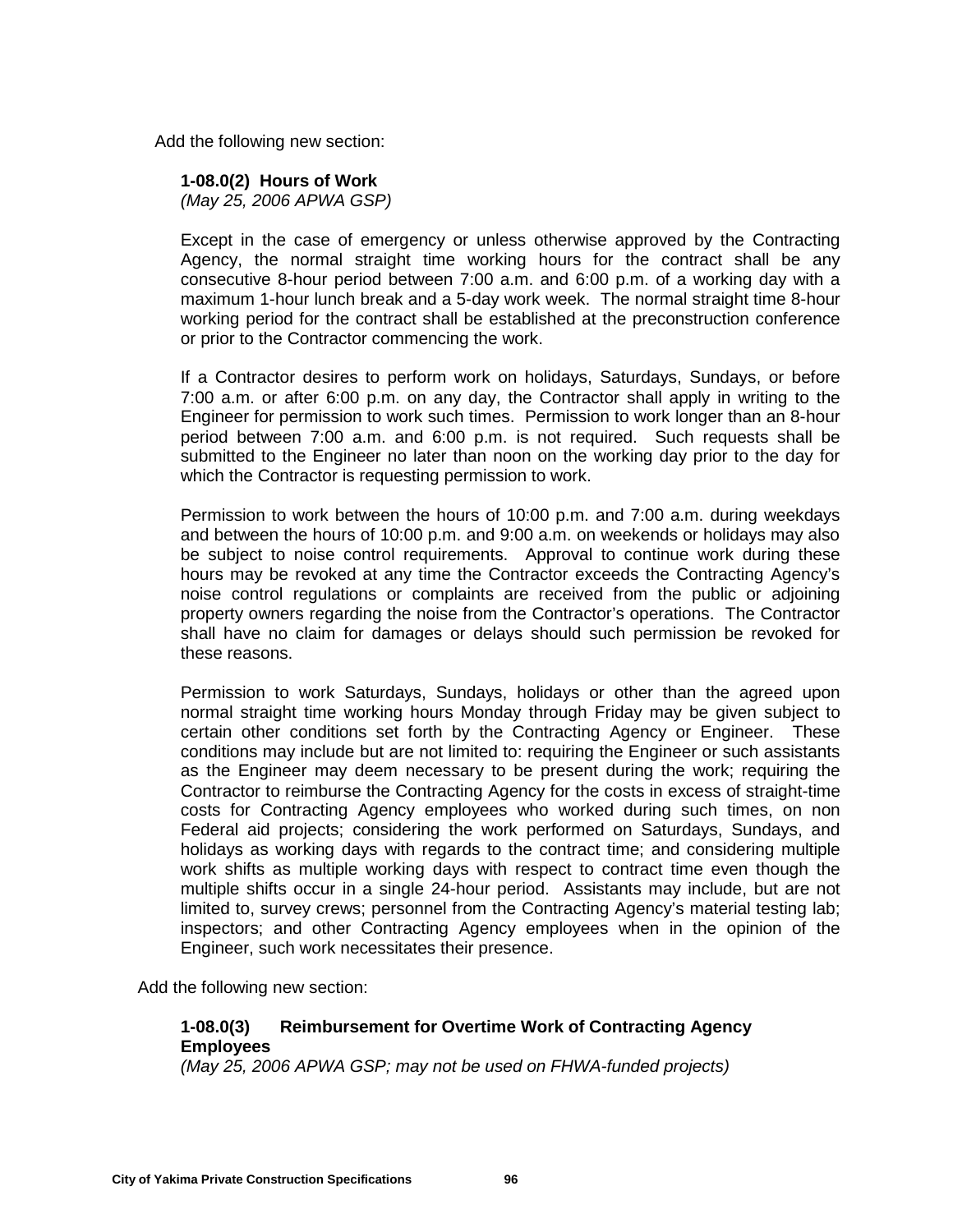Where the Contractor elects to work on a Saturday, Sunday, or holiday, or longer than an 8-hour work shift on a regular working day, as defined in the Standard Specifications, such work shall be considered as overtime work. On all such overtime work an inspector will be present, and a survey crew may be required at the discretion of the Engineer. In such case, the Contracting Agency may deduct from amounts due or to become due to the Contractor for the costs in excess of the straight-time costs for employees of the Contracting Agency required to work overtime hours.

The Contractor by these specifications does hereby authorize the Engineer to deduct such costs from the amount due or to become due to the Contractor.

### **1-08.1 Subcontracting - D/M/WBE Reporting**

*(October 10, 2008 APWA GSP; may not be used on FHWA-funded projects)*

Revise the eighth paragraph to read:

On all projects funded with Contracting Agency funds only, the Contractor shall certify to the actual amounts paid Disadvantaged, Minority, or Women's Business Enterprise firms that were used as subcontractors, lower tier subcontractors, manufacturers, regular dealers, or service providers on the contract. This certification shall be submitted to the Engineer, on the form provided by the Engineer 20 calendar days after physical completion of the contract, whichever comes first.

### **1-08.3 Progress Schedule**

This section is supplemented with the following:

The Contractor shall prepare and submit to the Engineer a Construction Progress and Completion Schedule using the Bar Graph or Critical Path Method. Items in the Schedule shall be arranged in the order and sequence in which they will be performed. The schedule shall conform to the working modification by the Engineer. The schedule shall be drawn to a time scale, shown along the base of the diagram, using an appropriate measurement per day with weekends and holidays indicated. The Construction Progress Schedule shall be continuously updated and, if necessary, redrawn upon the first working day of each month or upon issuance of any Change Order, which substantially affects the scheduling. Copies (2 prints or 1 reproducible of newly updated Schedules shall be forwarded to the Engineer, as directed, immediately upon preparation.

If the Contractor proceeds with work not indicated on this weekly activity schedule, or in a sequence differing form the which he has shown on this schedule, the Engineer may order the Contractor to delay unscheduled activities until they are included on a subsequent weekly activity schedule.

#### **1-08.4 Prosecution of Work**

Revise this section to read:

### **1-08.4 Notice to Proceed and Prosecution of the Work**

*(October 1, 2005 APWA GSP)*

Notice to Proceed will be given after the contract has been executed and the contract bond and evidence of insurance have been approved and filed by the Contracting Agency. The Contractor shall not commence with the work until the Notice to Proceed has been given by the Engineer. The Contractor shall commence construction activities on the project site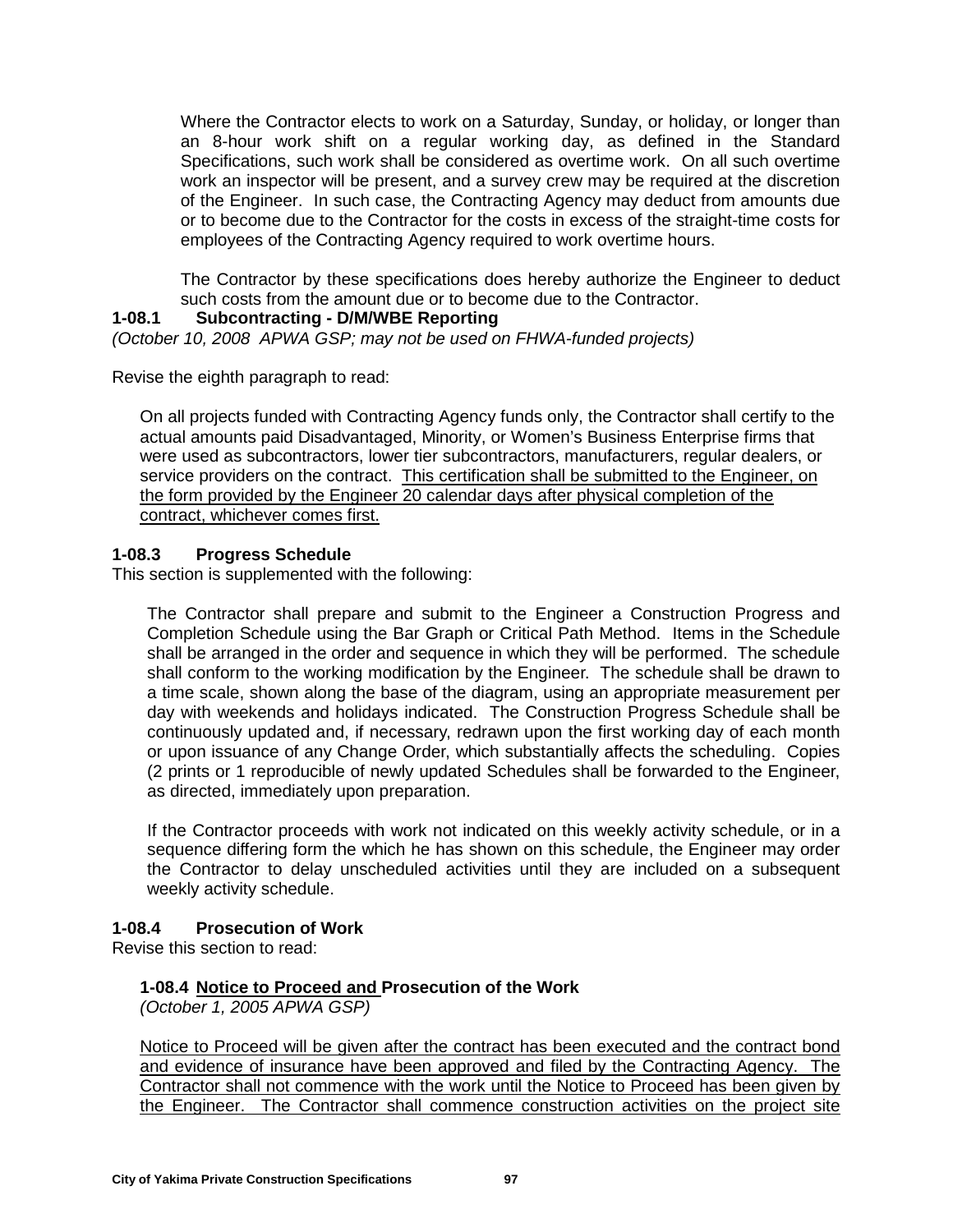within ten days of the Notice to Proceed Date, unless otherwise approved in writing. The Contractor shall diligently pursue the work to the physical completion date within the time specified in the contract. Voluntary shutdown or slowing of operations by the Contractor shall not relieve the Contractor of the responsibility to complete the work within the time(s) specified in the contract.

#### **1-08.5 Time for Completion**

This section is supplemented with the following:

(March 13, 1995) This project shall be physically completed within \*\*\* 80 \*\*\* working days.

*(June 28, 2007 APWA GSP, Option B)*

Revise the third and fourth paragraphs to read:

Contract time shall begin on the first working day following the  $60<sup>th</sup>$  calendar day after the Notice to Proceed date. If the Contractor starts work on the project at an earlier date, then contract time shall begin on the first working day when onsite work begins.

Each working day shall be charged to the contract as it occurs, until the contract work is physically complete. If substantial completion has been granted and all the authorized working days have been used, charging of working days will cease. Each week the Engineer will provide the Contractor a statement that shows the number of working days: (1) charged to the contract the week before; (2) specified for the physical completion of the contract; and (3) remaining for the physical completion of the contract. The statement will also show the nonworking days and any partial or whole day the Engineer declares as unworkable. Within 10 calendar days after the date of each statement, the Contractor shall file a written protest of any alleged discrepancies in it. To be considered by the Engineer, the protest shall be in sufficient detail to enable the Engineer to ascertain the basis and amount of time disputed. By not filing such detailed protest in that period, the Contractor shall be deemed as having accepted the statement as correct. If the Contractor elects to work 10 hours a day and 4 days a week (a 4-10 schedule) and the fifth day of the week in which a 4-10 shift is worked would ordinarily be charged as a working day, then the fifth day of that week will be charged as a working day whether or not the Contractor works on that day.

Revise the sixth paragraph to read:

The Engineer will give the Contractor written notice of the completion date of the contract after all the Contractor's obligations under the contract have been performed by the Contractor. The following events must occur before the Completion Date can be established:

- 1. The physical work on the project must be complete; and
- 2. The Contractor must furnish all documentation required by the contract and required by law, to allow the Contracting Agency to process final acceptance of the contract. The following documents must be received by the Project Engineer prior to establishing a completion date:
	- a. Certified Payrolls (Federal-aid Projects)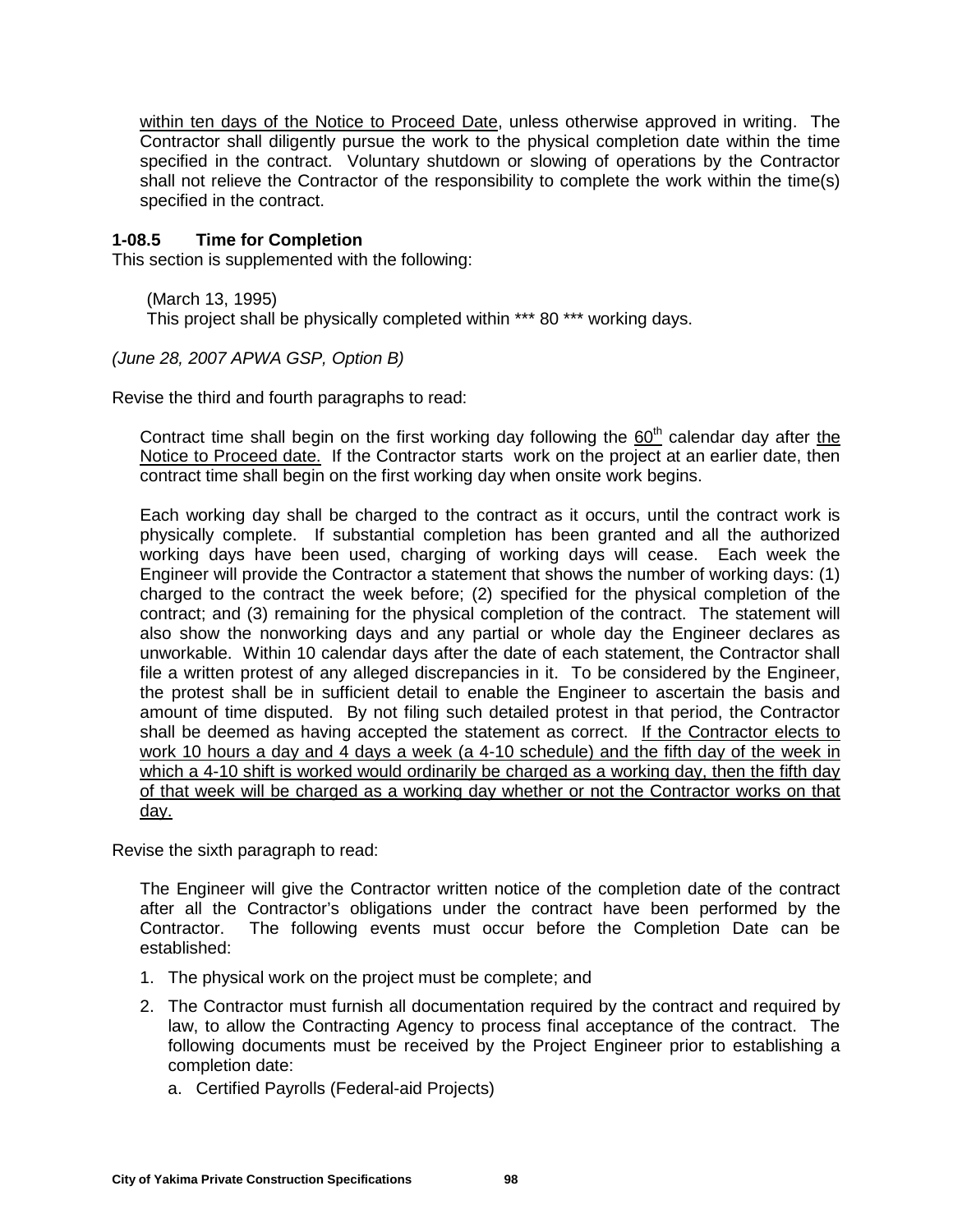- b. Material Acceptance Certification Documents
- c. Annual Report of Amounts Paid as MBE/WBE Participants or Quarterly Report of Amounts Credited as DBE Participation, as required by the Contract Provisions.
- d. Final Contract Voucher Certification
- e. Property owner releases per Section 1-07.24

# **1-08.7 Maintenance During Suspension**

*(October 1, 2005 APWA GSP)*

Revise the second paragraph to read:

At no expense to the Contracting Agency, the Contractor shall provide through the construction area a safe, smooth, and unobstructed roadway, sidewalk, and path for public use during suspension (as required in Section 1-07.23 or the Special Provisions). This may include a temporary road or detour.

### **1-09 MEASUREMENT AND PAYMENT**

#### **1-09.6 Force Account**

*(October 10, 2008 APWA GSP)*

Supplement this section with the following:

The Contracting Agency has estimated and included in the Proposal, dollar amounts for all items to be paid per force account, only to provide a common proposal for Bidders. All such dollar amounts are to become a part of Contractor's total bid. However, the Contracting Agency does not warrant expressly or by implication, that the actual amount of work will correspond with those estimates. Payment will be made on the basis of the amount of work actually authorized by Engineer.

#### **1-09.9 Payments**

*(October 10, 2008 APWA GSP)*

Revise the first paragraph to read:

The basis of payment will be the actual quantities of Work performed according to the Contract and as specified for payment. For items Bid as lump sum, with a bid price of more than or equal to \$20,000, the Contractor shall submit a breakdown of their lump sum price in sufficient detail for the Project Engineer to determine the value of the Work performed on a monthly basis. Lump sum breakdowns shall be provided to the Project Engineer no later than the date of the preconstruction conference.

Delete the third paragraph and replace it with the following:

Progress payments for completed work and material on hand will be based upon progress estimates prepared by the Engineer. A progress estimate cutoff date will be established at the preconstruction conference.

The initial progress estimate will be made not later than 30 days after the Contractor commences the work, and successive progress estimates will be made every month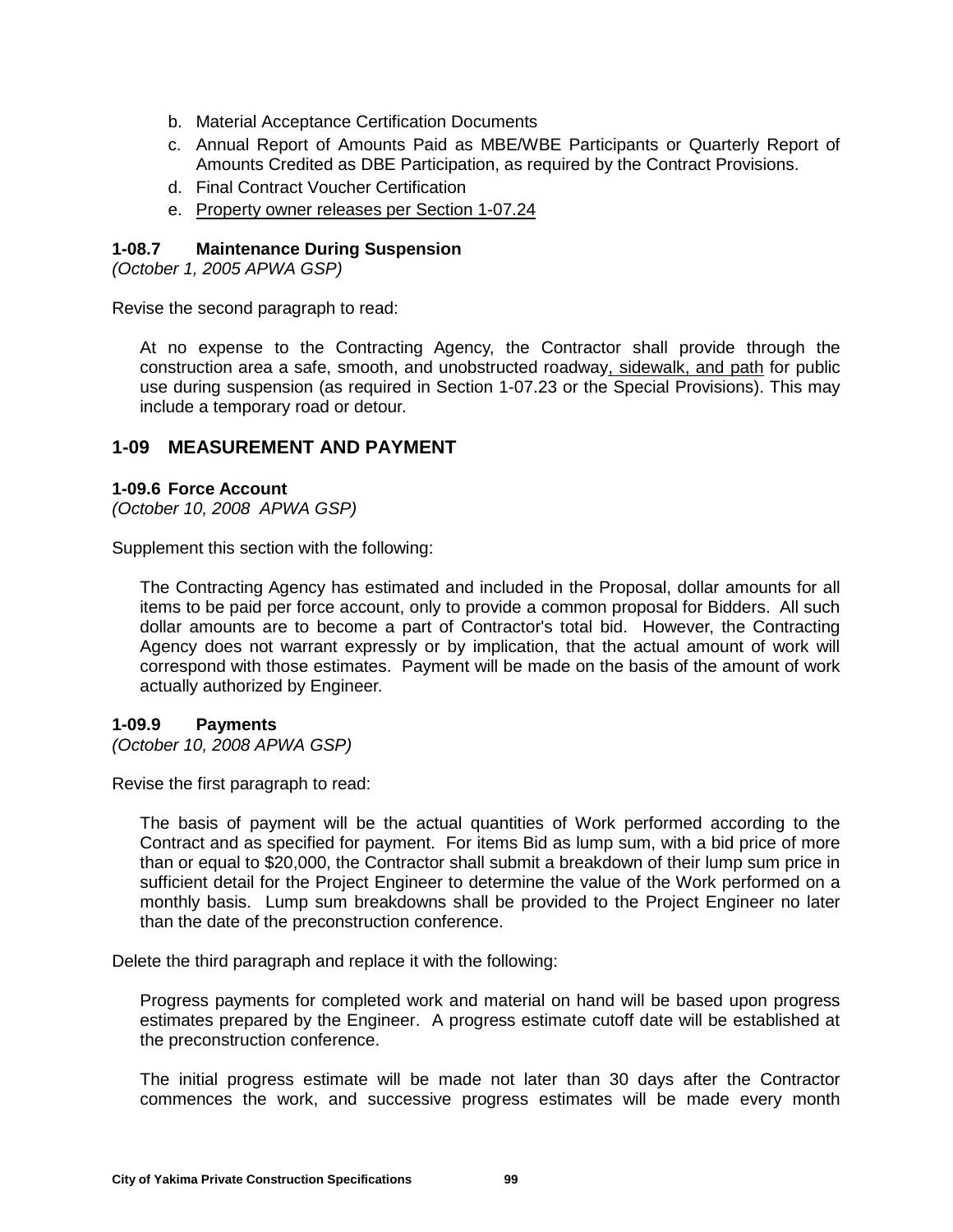thereafter until the Completion Date. Progress estimates made during progress of the work are tentative, and made only for the purpose of determining progress payment. The progress estimates are subject to change at any time prior to the calculation of the Final Payment.

The value of the progress estimate will be the sum of the following:

- 1. Unit Price Items in the Bid Form the approximate quantity of acceptable units of work completed multiplied by the unit price.
- 2. Lump Sum Items in the Bid Form partial payment for lump sum Bid items will be a percentage of the price in the Proposal based on the Engineer's determination of the amount of Work performed, with consideration given to, but not exclusively based on, the Contractor's lump sum breakdown for that item.
- 3. Materials on Hand 100 percent of invoiced cost of material delivered to Job site or other storage area approved by the Engineer.
- 4. Change Orders entitlement for approved extra cost or completed extra work as determined by the Engineer.

Progress payments will be made in accordance with the progress estimate less:

- 1. Retainage per Section 1-09.9(1);
- 2. The amount of Progress Payments previously made; and
- 3. Funds withheld by the Contracting Agency for disbursement in accordance with the Contract Documents.

Progress payments for work performed shall not be evidence of acceptable performance or an admission by the Contracting Agency that any work has been satisfactorily completed. The determination of payments under the contract will be final in accordance with Section 1-05.1.

Payments will be made by warrants, issued by the Contracting Agency's fiscal officer, against the appropriate fund source for the project. Payments received on account of work performed by a subcontractor are subject to the provisions of RCW 39.04.250.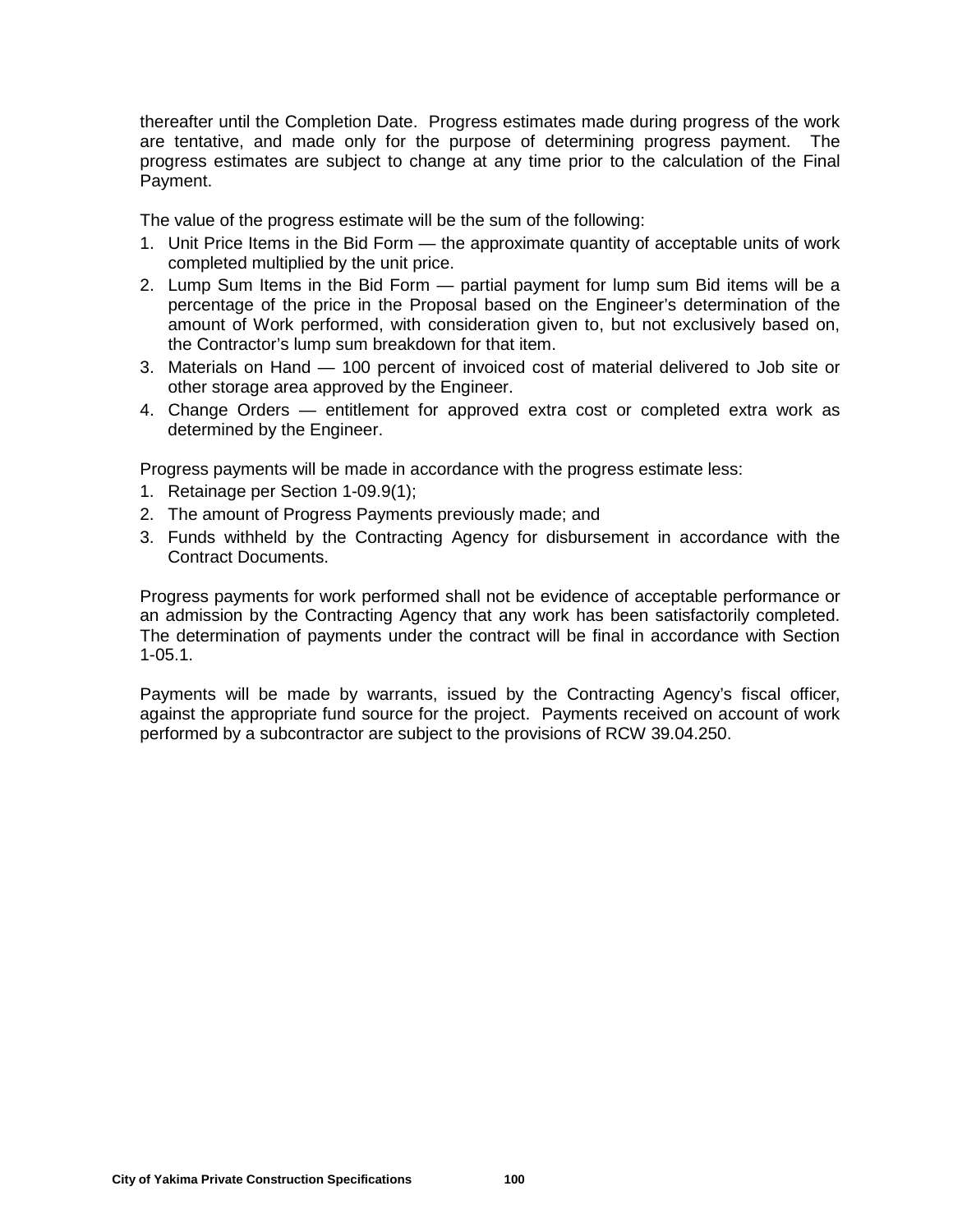# **1-10 TEMPORARY TRAFFIC CONTROL**

### **1-10.2 Traffic Control Management**

#### *1-10.2(1) General*

Section 1-10.2(1) is supplemented with the following:

(December 1, 2008) Only training with WSDOT TCS card and WSDOT training curriculum is recognized in the State of Washington. The Traffic Control Supervisor shall be certified by one of the following:

The Northwest Laborers-Employers Training Trust 27055 Ohio Ave. Kingston, WA 98346 (360) 297-3035

Evergreen Safety Council 401 Pontius Ave. N. Seattle, WA 98109 1-800-521-0778 or (206) 382-4090

The American Traffic Safety Services Association 15 Riverside Parkway, Suite 100 Fredericksburg, Virginia 22406-1022 Training Dept. Toll Free (877) 642-4637 Phone: (540) 368-1701

### **1-10.4 Measurement**

(August 2, 2004) Section 1-10.4(2) is supplemented with the following:

The bid proposal does not contain the item "Project Temporary Traffic Control," lump sum. The provisions of Section 1-10.4(2) shall apply.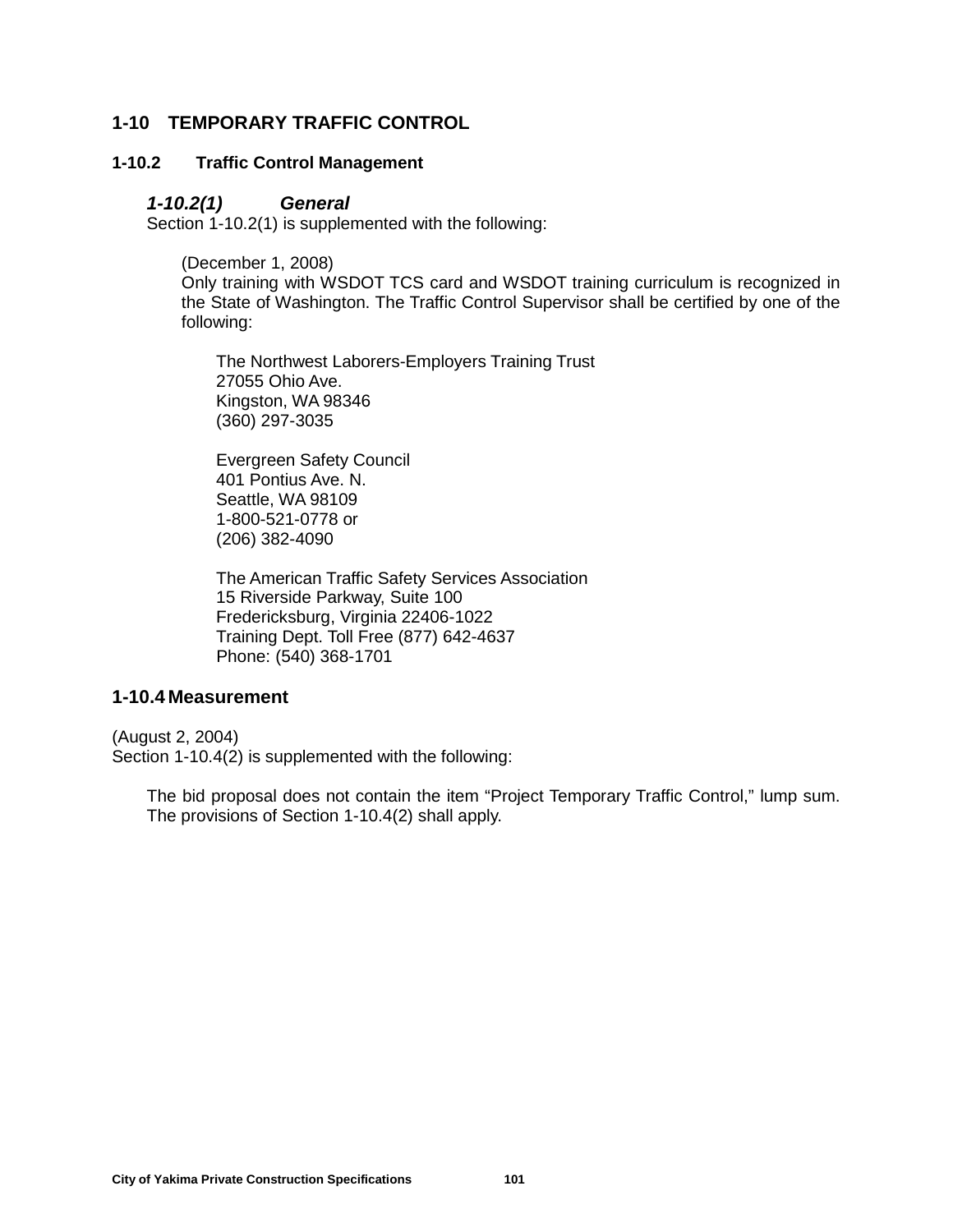# **DIVISION 2 EARTHWORK**

# **2-01 CLEARING, GRUBBING, AND ROADSIDE CLEANUP**

### **2-01.1 Description**

Section 2-01.1 is supplemented with the following:

(March 13, 1995)

Clearing and grubbing on this project shall be performed within the following limits:

Between the existing curb and right of way limits on the west side of  $16<sup>th</sup>$  Avenue from Sta. 96+60 to Sta. 103+55. Between the existing curb and right of way limits on the south side of Washington Avenue from Sta. 46+58 to Sta. 53+72.`

### **2-01.2 Disposal of Usable Material and Debris**

This section is revised as follows:

Change the word "three" in the third paragraph to "two".

### **2-01.2(1) Disposal Method N. 1 – Open Burning**

This section is deleted.

### **2-02 REMOVAL OF STRUCTURES AND OBSTRUCTIONS**

#### **2-02.1 Description**

This section is supplemented with the following:

This work consists of removing the existing traffic signal system and six street lights.

The materials removed shall be salvaged and delivered to the City of Yakima Public Works Facility, 2301 Fruitvale Boulevard, Yakima, WA. Contractor to coordinate with Joe Rosenlund, City of Yakima Streets and Operations Manager. 509-576-6430.

#### **2-02.3 Construction Requirements**

This section is supplemented with the following:

Prior to removal, the Contractor shall use a vertical saw cut to delineate the areas of pavement removal from those areas that pavement is to remain.

Concrete curb, gutter and sidewalks shall be r4emoved to the nearest convenient joint if practical. If not practical to remove to the nearest joint, the Contractor shall saw cut these structures I a neat vertical and straight transverse horizontal line to provide a matching joint for the new construction.

The materials to be removed under this section shall become the property of the Contractor. The Contractor shall remove and dispose of the materials outside of the project limits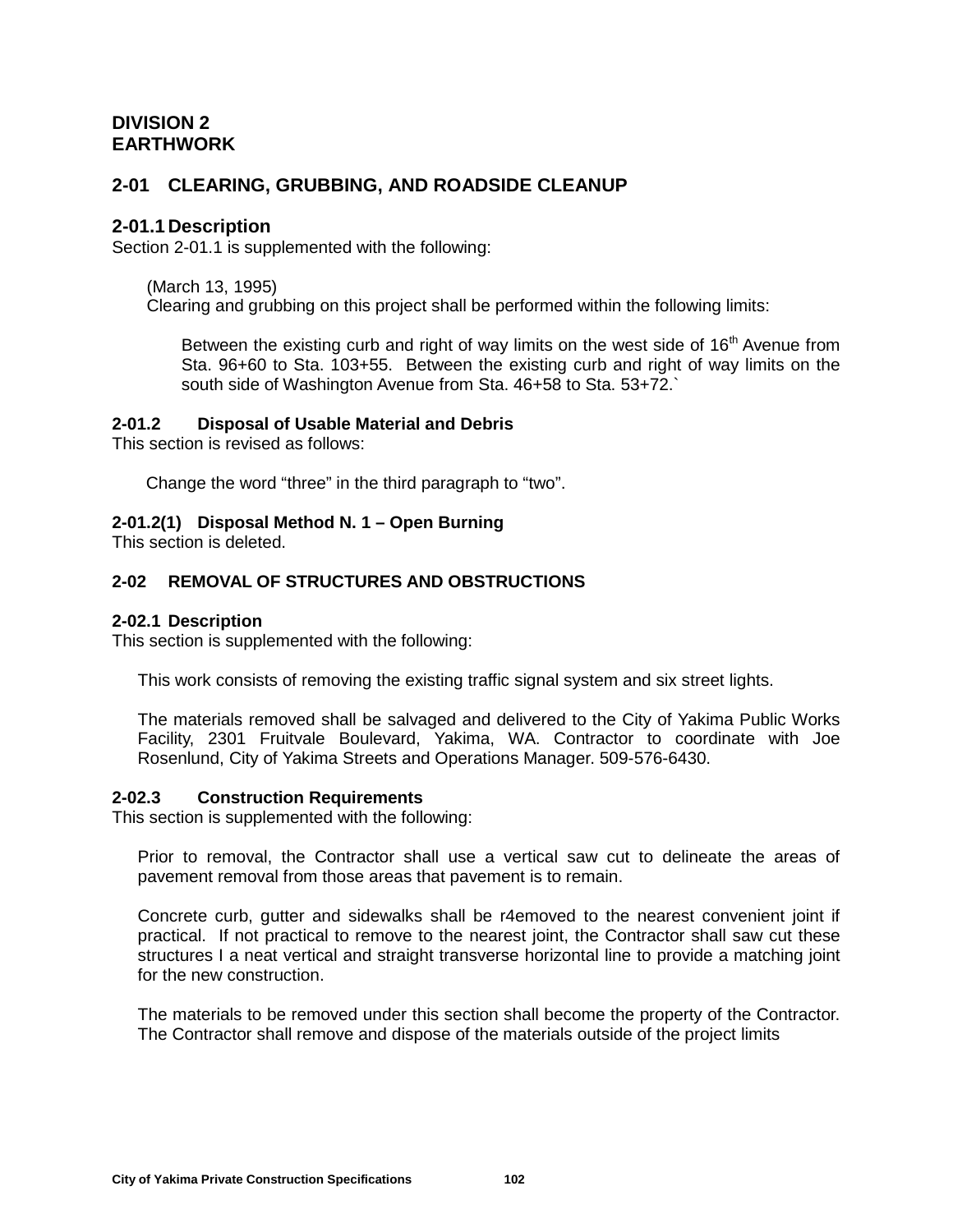Any damage caused to the pavement, curb, gutter or sidewalk that is scheduled to remain, due to the Contractor's operation, shall be repaired by the Contractor to the satisfaction of the Engineer at no expense to the Contracting Agency.

### **2-02.3(3) Removal of Pavements, Sidewalks, Curbs, and Gutters**

This section is supplemented with the following:

Item 1 is revised to read:

Haul all broken pieces to an off-project site to be obtained by the Contractor.

Item 3 is revised by adding the following to the end of the first sentence:

"or remove to the nearest joint as directed."

#### **2-02.4 Measurement**

This section is supplemented with the following:

Where saw cutting is necessary, the Contractor shall be paid by the linear foot, per inch depth, which includes all labor and equipment required to do the cut.

#### **2-02.5 Payment**

This section is supplemented by adding the following pay item:

"Saw Cut, Per Inch Depth", per linear foot.

#### **2-07 WATERING**

#### **2-07.3 Construction Requirements**

Supplement this section with the following:

The Contractor shall secure permission from and comply with all requirements of the water utility before obtaining water from fire hydrants. The Contractor shall notify the Engineer as soon as such permission is granted.

The Contractor shall use hydrant wrenches only to open hydrants. While using hydrants, the contractor shall make certain that the hydrant valve is fully open in order to prevent damage to the hydrant valve. A metered hydrant connection furnished by the water utility shall be used as an auxiliary valve on the outlet line for control purposes. Fire hydrant valves shall be closed slowly to avoid a surge in the system causing undue pressure on the water lines. The Contractor shall carefully note the importance of following these directions.

If a hydrant is damaged due to the Contractor or an employee of the Contractor, the Contractor shall immediately notify the water utility so that the damage can be repaired as quickly as possible.

Upon completing the use of the hydrants, the Contractor shall notify the water utility so that the hydrants may be inspected for possible damage. Any damage resulting from the use of the hydrants by the Contractor will be repaired by the water utility, and the cost thereof shall be withheld, if necessary, from the final payment to the Contractor.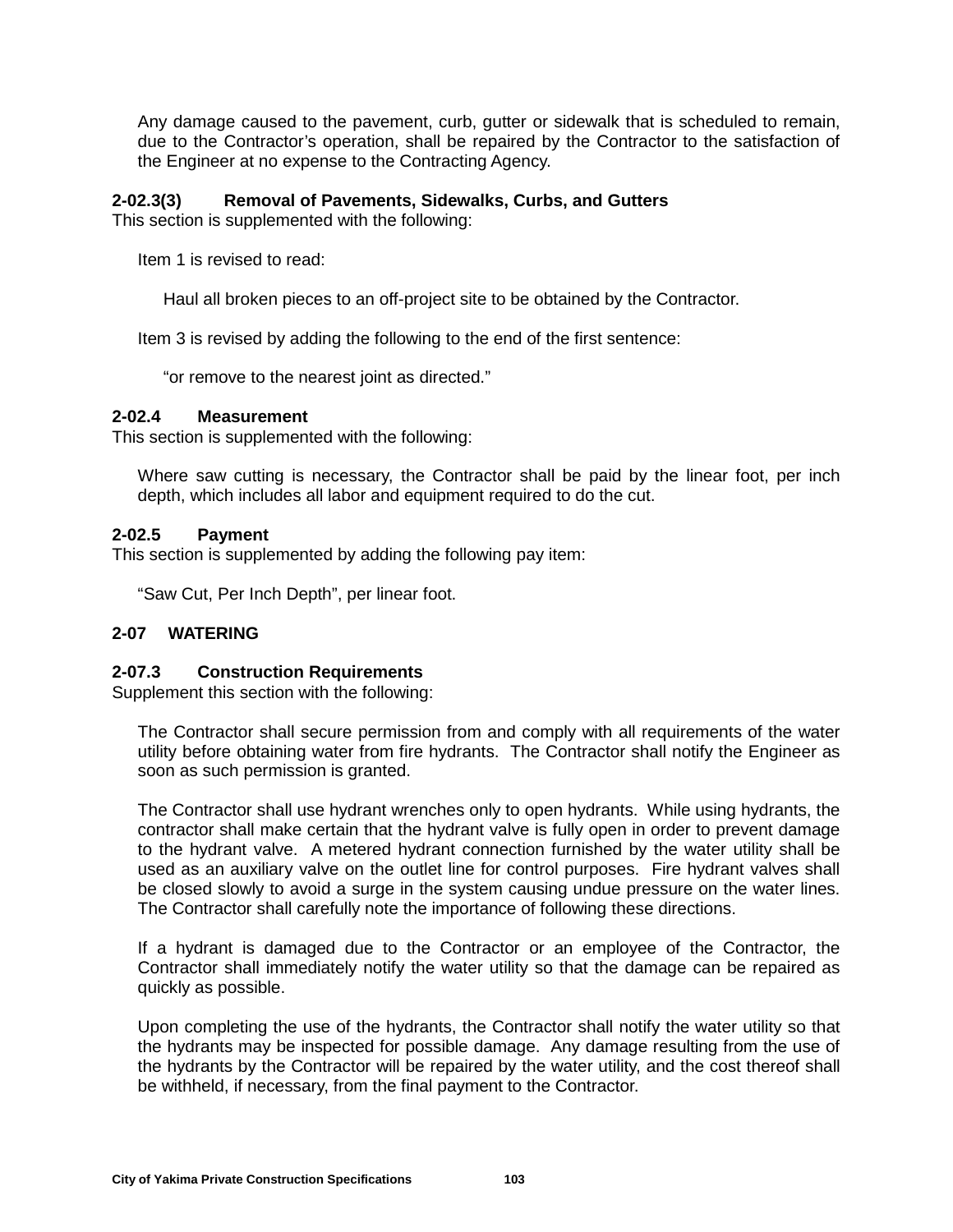The Contractor shall furnish all equipment and tools, except the metered hydrant connection, that may be necessary to meet the requirements of the water distribution agency pertaining to hydrant us.

Violation of these requirements will result in fines and will lay the Contractor liable for damage suits because of malfunctioning of damaged fire hydrants, in the event of fire.

#### **2-07.4 Measurement**

This section is revised to read:

Water will be measured with the metered hydrant connection.

#### **2-07.5 Payment**

This section is revised to read as follows:

Water will be furnished by the water utility without charge, but the Contractor shall convey the water from the nearest convenient hydrant or other source at his expense.

### **DIVISION 4 BASES**

#### **4-06 ASPHALT TREATED BASE**

#### **4-06.2 Materials**

Section 4-06.2 is supplemented with the following:

(October 25, 1999)

The grade of paving asphalt used in asphalt treated base shall be PG 64-28 unless otherwise ordered by the Engineer.

# **DIVISION 5 SURFACE TREATMENTS AND PAVEMENTS**

#### **5-04 HOT MIX ASPHALT**

#### **5-04.3(7)A Mix Design**

*(March 10, 2011 APWA GSP)*

Delete this section and replace it with the following;

1. **General**. Prior to the production of HMA, the Contractor shall determine a design aggregate structure and asphalt binder content in accordance with WSDOT Standard Operating Procedure 732. Once the design aggregate structure and asphalt binder content have been determined, the Contractor shall submit the HMA mix design on DOT form 350-042 demonstrating the design meets the requirements of Sections 9- 03.8(2) and 9-03.8(6). HMA accepted by nonstatistical evaluation requires a mix design verification. For HMA accepted by commercial evaluation only the first page of DOT form 350-042 and the percent of asphalt binder is required. In no case shall the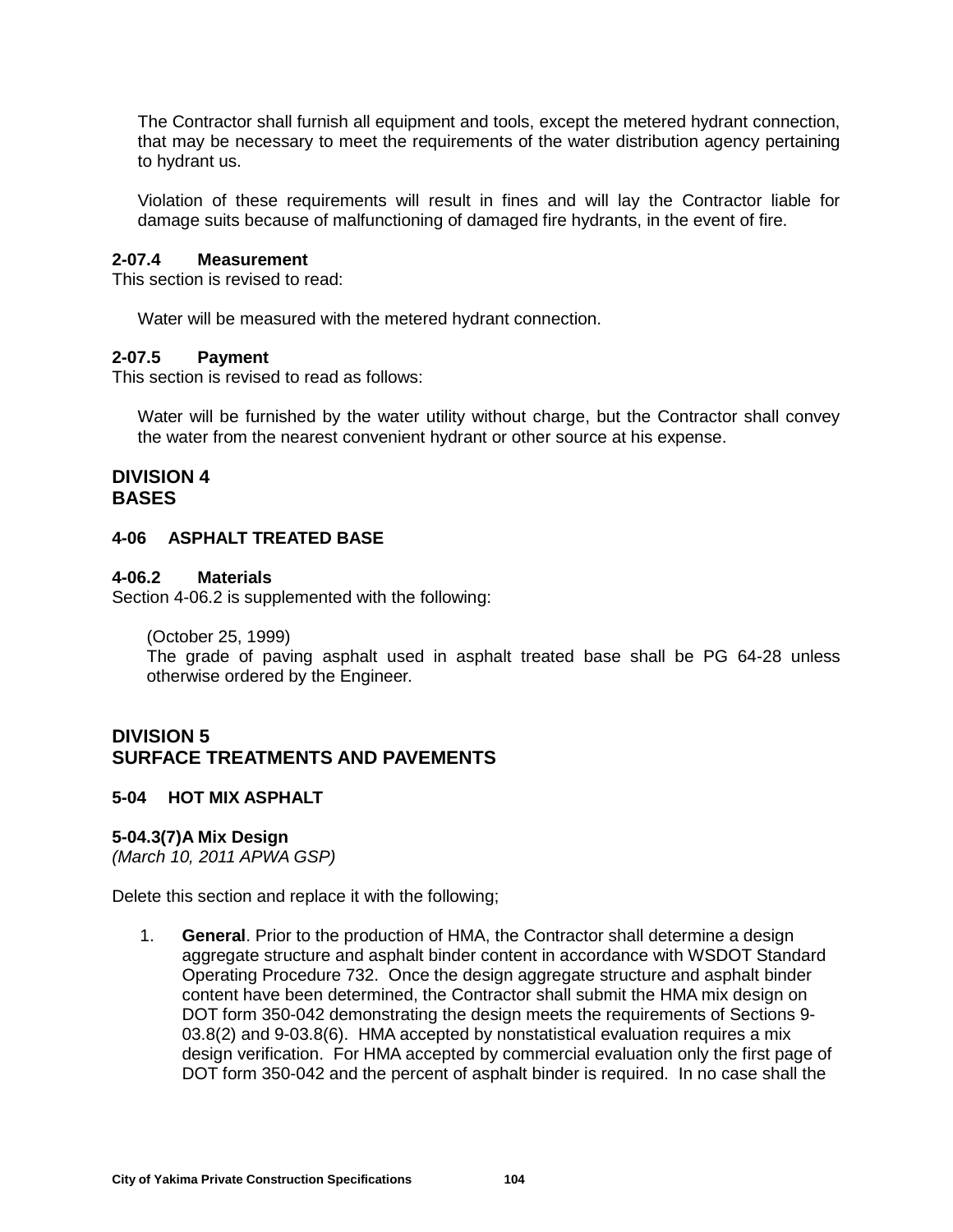paving begin before the determination of anti-strip requirements has been made. Antistrip requirements will be determined by:

- a. Testing by WSDOT in accordance with TM 718.
- b. Testing by Contractor in accordance with WSDOT TM 718.
- c. Historical aggregate source ant-strip use provided by WDOT.

The mix design will be the initial Job Mix Formula (JMF) for the HMA being produced. Any additional adjustments to the JMF will require the approval of the Project Engineer and may be made per Section 9-03.8(7).

- 2. **Mix Design Verification.** Verification shall be accomplished by one of the following processes:
	- a. Submit samples to WSDOT State Materials Lab for WSDOT verification testing in accordance with WSDOT Standard Specifications.
	- b. The contracting agency will perform tests to verify the mix design in accordance with the Field Verification Testing Process.
	- c. Reference a mix design that has been previously verified by the Field Verification Testing Process or verified by WSDOT State Materials Lab on a previous project.
	- d. Perform Field Verification Testing on a sample of HMA provided by the Contractor prior to paving.

Mix design verification is valid for one year from the date of verification. At the discretion of the Engineer, agencies may accept mix designs verified beyond the verification year with certification from the Contractor that the materials and sources are the same as those shown on the original mix design.

- 3. **Field Verification Testing Process.** The Contracting agency will collect three Production Samples of HMA on the first day of paving per AASHTO T 168 sampling procedures.
	- a. The Contracting agency will test one Production Sample in accordance with section 5-04.3(8)A for field verification per the requirements of Section 9-03.8(7).
	- b. If the test results from the first Production Sample are within the tolerances of section 9-03.8(7), the mix design will be considered verified and the test results will be used as acceptance sample number one.
	- c. If the test results from the first Production Sample are outside the tolerances of section 9-03.8(7), the other two samples will be tested and the results of all three tests will be used for acceptance in accordance with Section 5-04.5(1) and will be used in the calculation of the CPF the maximum CPF shall be 1.00.
- 4. Prior to the first day of paving, six Ignition Furnace Calibration Samples shall be obtained to calibrate the Ignition Furnaces used for acceptance testing of the HMA. Calibration samples shall be provided by the Contractor when directed by the Engineer. Calibration samples shall be prepared in accordance with WSDOT SOP 728.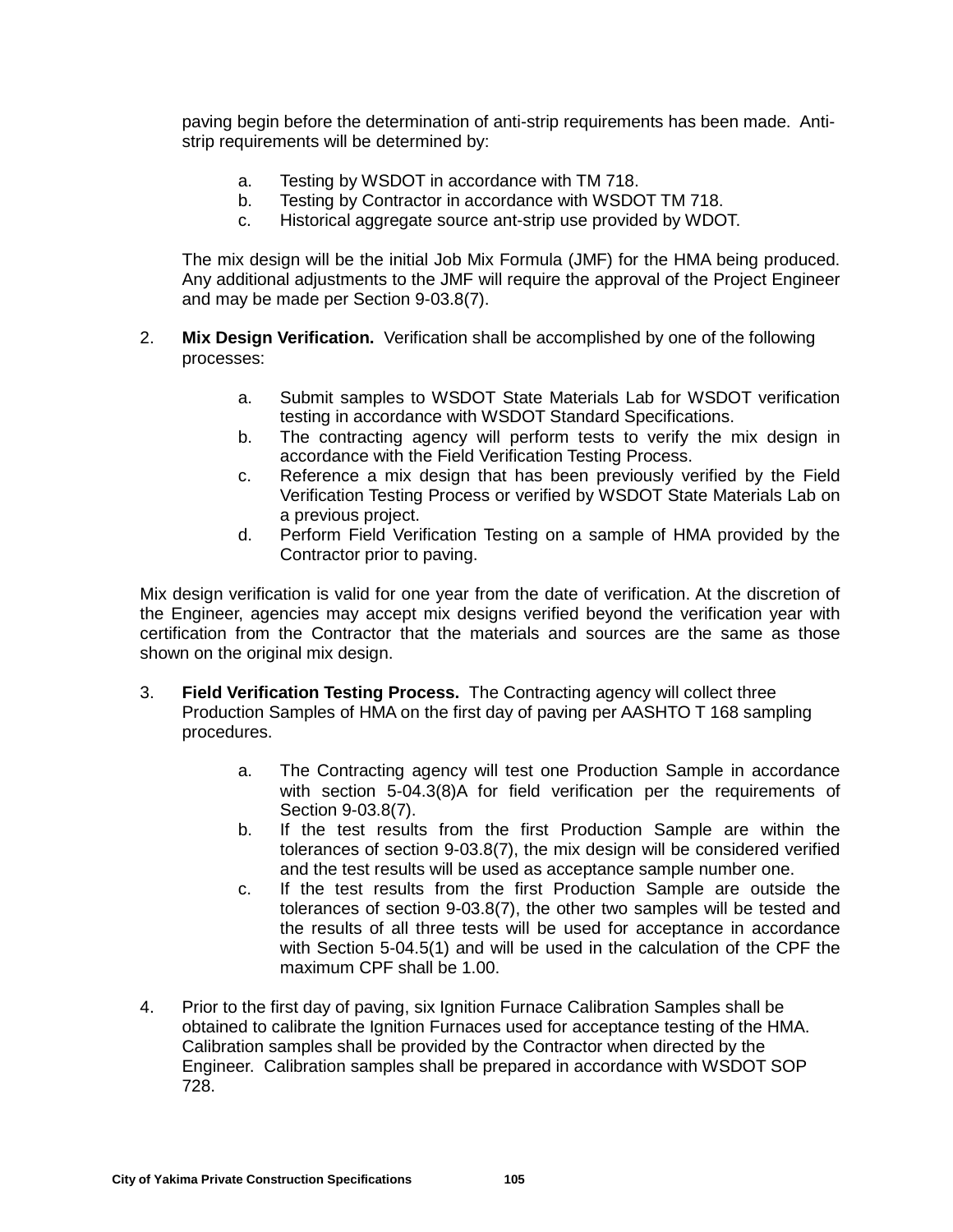### **5-04.3(8)A1, General**

*(March 10, 2011 APWA GSP)*

Delete these sections and replace them with the following:

Acceptance of HMA shall be as defined under nonstatistical or commercial evaluation.

Nonstatistical evaluation will be used for all HMA not designated as Commercial HMA in the contract documents.

Commercial evaluation will be used for Commercial HMA and for other classes of HMA in the following applications: sidewalks, road approaches, ditches, slopes, paths, trails, gores, prelevel, and pavement repair. Other nonstructural applications of HMA accepted by commercial evaluation shall be as approved by the Project Engineer. Sampling and testing of HMA accepted by commercial evaluation will be at the option of the Project Engineer. Commercial HMA can be accepted by a contractor certification letter stating the material meets the HMA requirements defined in the contract.

### **5-04.3(8)A4, Definition of Sampling Lot and Sublot**

*(March 10, 2011 APWA GSP)*

Delete this section and replace it with the following:

For the purpose of acceptance sampling and testing, a lot is defined as the total quantity of material or work produced for each job mix formula (JMF) placed. Only one lot per mix design will be expected to occur. The initial JMF is defined in Section 5-04.3(7)A Mix Design. The Contractor may request a change in the JMF in accordance with Section 9- 03.8(7). If the request is approved, all of the material produced up to the time of the change will be evaluated on the basis of tests on samples taken from that material and a new lot will begin.

For proposal quantities less then 2500 tons sampling and testing for evaluation shall be performed as described in 5-04.3(7)A, item 3, Field Verification Testing Process. The verification sample referenced in item 3b may be used as an acceptance sample, additional testing will be at the discretion of the Engineer. When using a previously verified mix design, testing for volumetric properties may be waived at the engineer's discretion. At least one acceptance sample is required when using this method of acceptance.

For proposal quantities greater than 2500 tons sampling and testing for evaluation shall be performed as described in 5-04.3(7)A, item 3, Field Verification Testing Process, for the first 2500 tons of mix placed. The verification sample referenced in item 3b may be used as an acceptance sample for the first 2500 tons of mix placed. Additional testing will be at the rate of one sample per 800 tons of mix placed or as directed by the Engineer. When using a previously verified mix design, testing for volumetric properties may be waived at the engineer's discretion.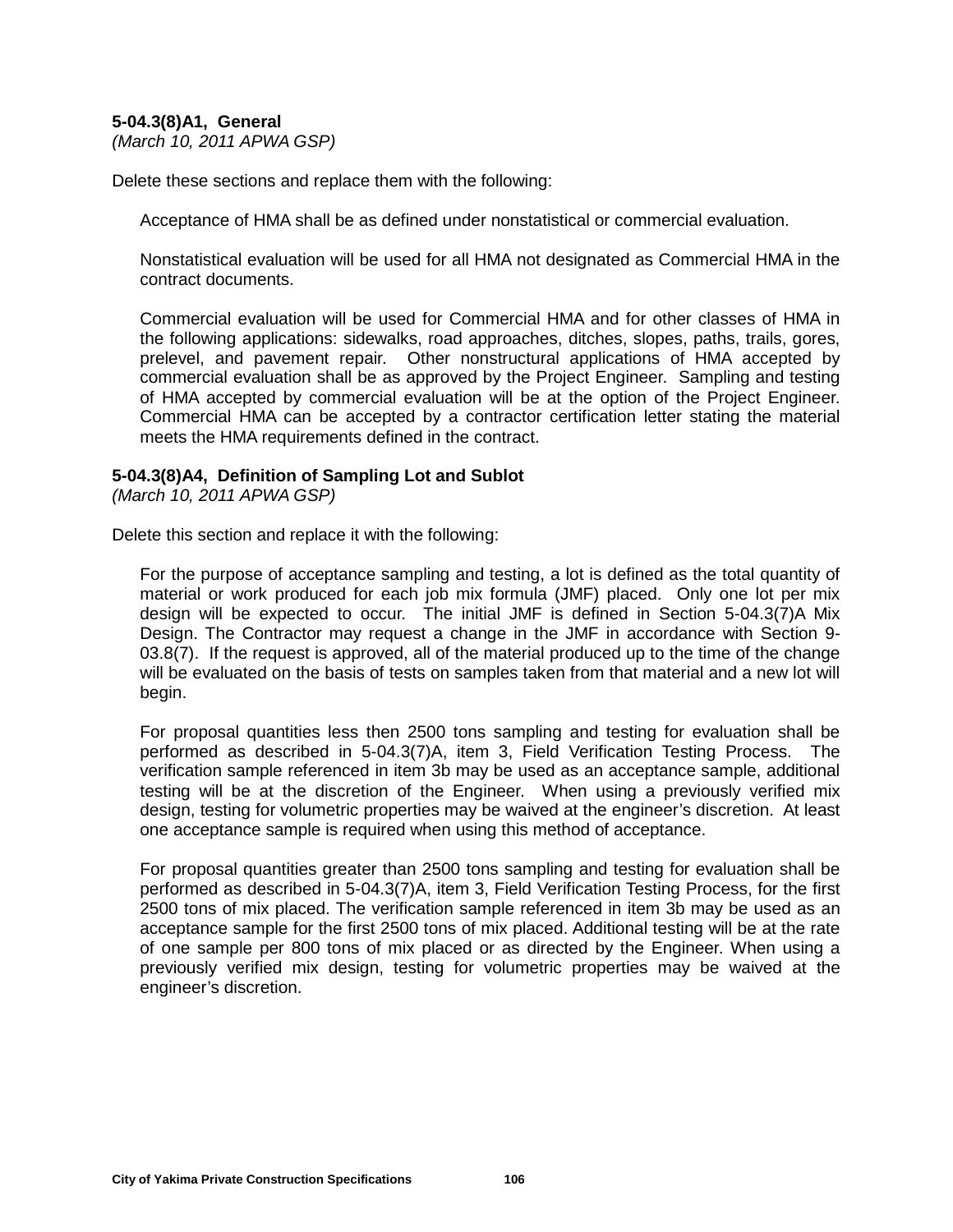### **5-04.3(8)A5, Test Results**

*(March 10, 2011 APWA GSP)*

Delete this section and replace it with the following:

The Engineer will furnish the Contractor with a copy of the results of all acceptance testing performed in the field at the beginning of the next paving shift. The Engineer will also provide the Composite Pay Factor (CPF) of the completed sublots after three sublots have been produced. The CPF will be provided by the midpoint of the next paving shift after sampling. Sublot sample test results (gradation and asphalt binder content) may be challenged by the Contractor. For HMA mixture accepted by statistical evaluation with a mix design that did not meet the verification tolerances, the test results in the test section including the percent air voids (Va) may be challenged. To challenge test results, the Contractor shall submit a written challenge within 7-calendar days after receipt of the specific test results. A split of the original acceptance sample will be sent for testing to either the Region Materials Laboratory or the State Materials Laboratory as determined by the Project Engineer. The split of the sample with challenged results will not be tested with the same equipment or by the same tester that ran the original acceptance test. The challenge sample will be tested for a complete gradation analysis and for asphalt binder content. The results of the challenge sample will be compared to the original results of the acceptance sample test and evaluated according to the following criteria:

#### **Deviation**

U.S. No. 4 sieve and larger Percent passing  $±4.0$ U.S. No. 8 sieve Percent passing ±2.0 U.S. No. 200 sieve Percent passing ±0.4 Asphalt binder Percent binder content ±0.3 Va Percent Va ±0.7

If the results of the challenge sample testing are within the allowable deviation established above for each parameter, the acceptance sample test results will be used for acceptance of the HMA. The cost of testing will be deducted from any monies due or that may come due the Contractor under the Contract at the rate of \$250 per challenge sample. If the results of the challenge sample testing are outside of any one parameter established above, the challenge sample will be used for acceptance of the HMA and the cost of testing will be the Contracting Agency's responsibility.

#### **5-04.3(8)A7 Test Section – HMA Mixtures**

*(March 10, 2011 APWA GSP)*

Delete this section.

#### **5-04.3(13) Surface Smoothness**

(January 5, 2004) The second sentence of this section is revised to read:

The completed surface of the wearing course shall not vary more than 1/4 inch from the lower edge of a 10-foot straightedge placed on the surface parallel to centerline.

The last paragraph of this section is supplemented with the following: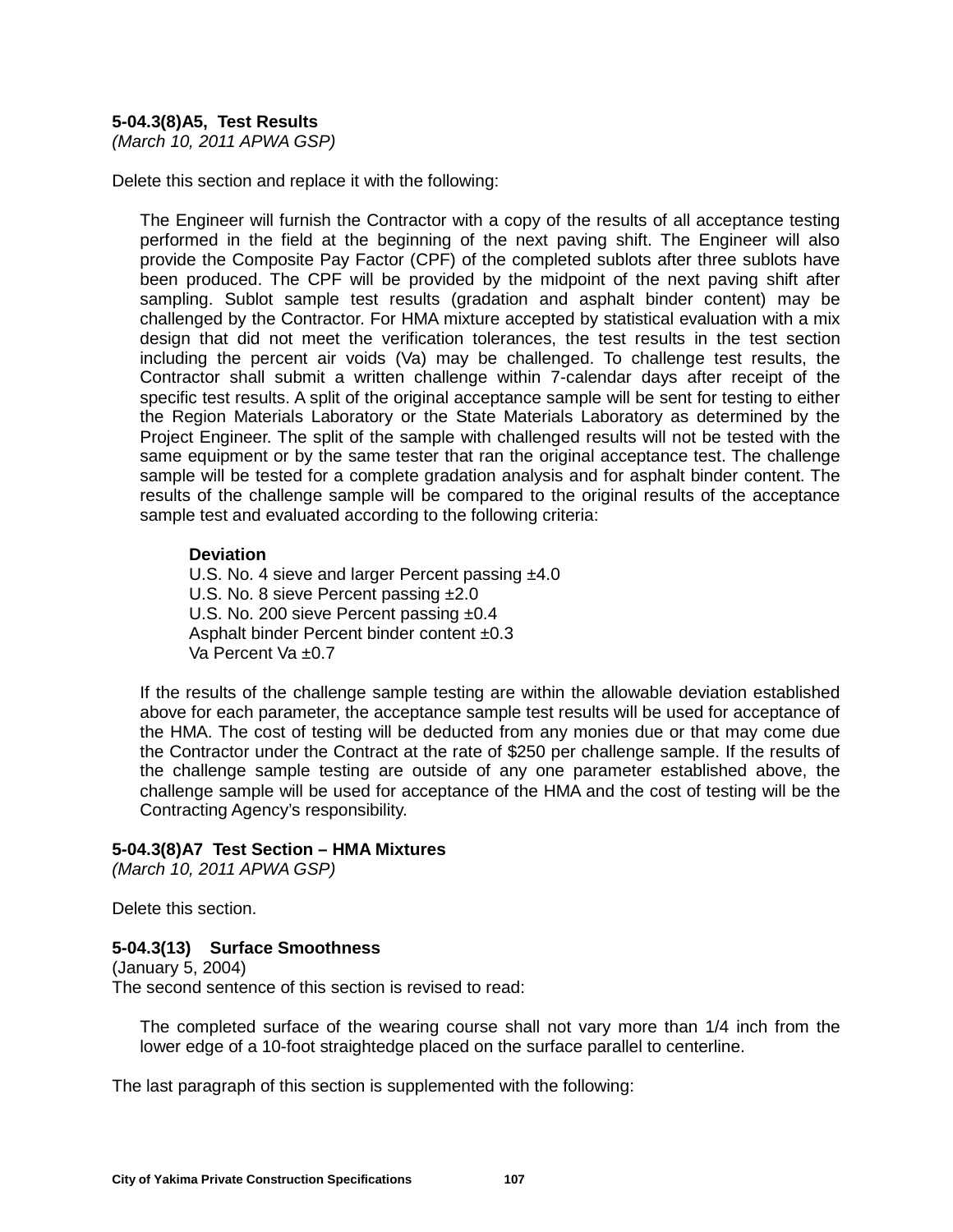When utility appurtenances such as manhole rings and covers and valve boxes are encountered of are to be located within the HMA pavement area, these items are either to be removed or not put in place until after the paving operation has been completed. The location of each utility appurtenance and all Monuments shall be referenced prior to the start of paving operations and a temporary covering shall be placed over the appurtenances to facilitate the continuous paving operation. After paving has been completed, the Contractor shall furnish, install and adjust new castings on all new and existing public utility structures and new monument cases for all monuments as shown on the plans.

Utility casting shall not be adjusted until the paving is complete. After which, the center of each structure and each monument shall be relocated from the references previously established by the Contractor.

The HMA shall be cut and removed to a neat circle, the diameter of which shall be equal to the outside diameter of the rim plus two feet. The new rim shall be placed on cement concrete or adjustment rings and wedged up to the desired grade. The base materials shall be removed and Class 3000 cement concrete shall be placed within the entire volume of the excavation up to, but not to exceed, 1-1/2 inches below the finished pavement surface.

On the following day, the concrete, the edges of the HMA and the outer edge of the casting shall be painted with a hot asphalt tack coat. HMA Class 3/8 In. shall then be placed and compacted with hand tampers and a patching roller.

The completed patch shall match the existing paved surface for texture, density and uniformity of grade. The joint between the patch and existing pavement shall then be painted with hot asphalt cement or asphalt emulsion and shall be immediately covered with dry paving sand before the asphalt cement solidifies.

#### **5-04.3(15) HMA Road Approaches**

Add the following verbiage to the first sentence of this section:

"or reconstructed" after the word "constructed".

#### **5-04.3(17) Paving Under Traffic**

Revise the last paragraph of Section 5-04.3(17) as follows:

Change the phrase "except cost of temporary pavement markings," to "including the cost of temporary pavement markings,"

#### **5-04.5(1)A Price Adjustments for Quality of HMA Mixture**

*(March 10, 2011 APWA GSP)*

Delete the first paragraph and table and replaced them with the following:

Statistical analysis of quality of gradation and asphalt content will be performed based on Section 1-06.2 using the following price adjustment factors:

| <b>Table of Price Adjustment Factors</b>                   |            |
|------------------------------------------------------------|------------|
| <b>Constituent</b>                                         | Factor "f" |
| All aggregate passing: $1 \frac{1}{2}$ , $1 \frac{3}{4}$ , |            |
| $\frac{1}{2}$ , 3/8" and No. 4 sieves                      | 2          |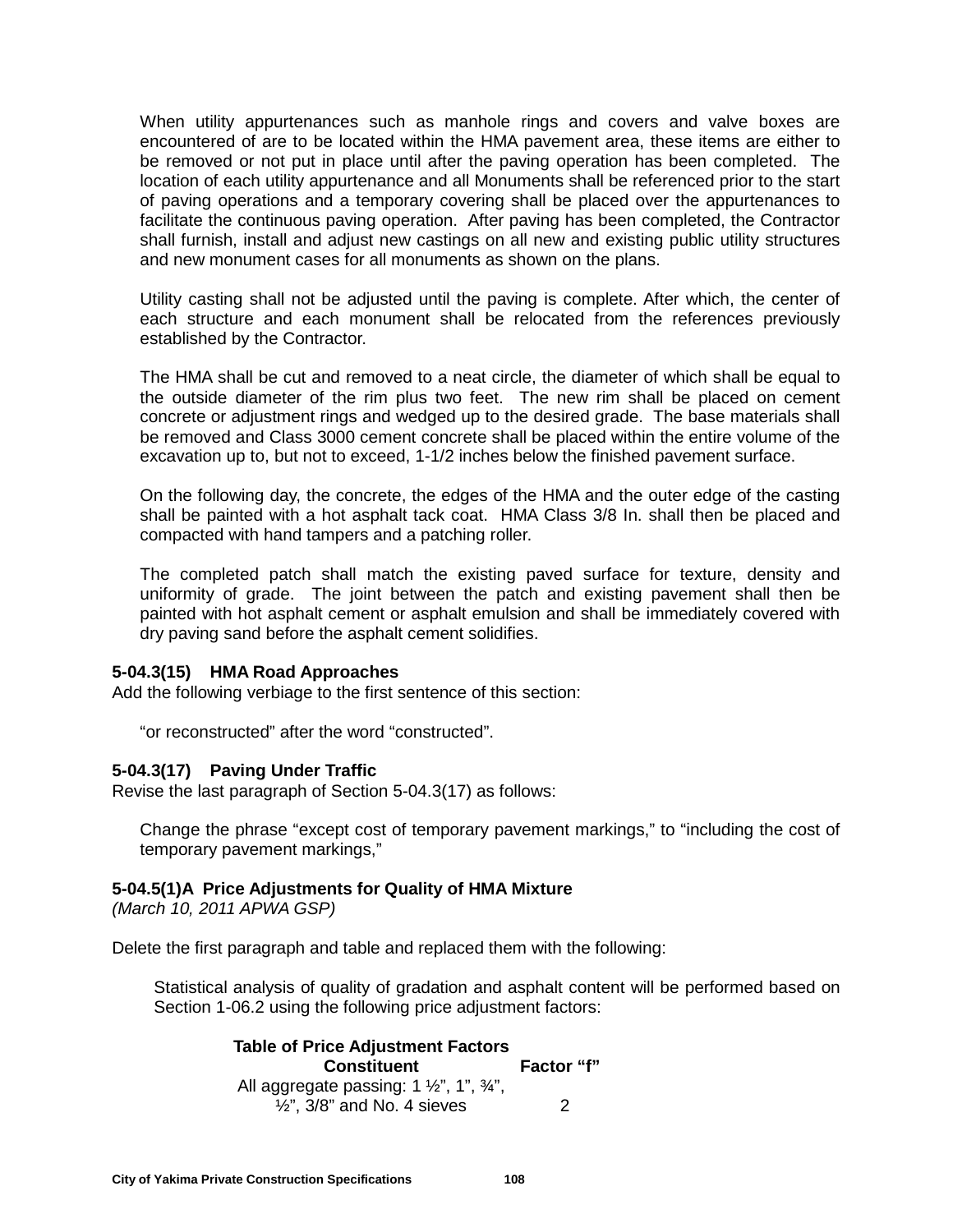| All aggregate passing No. 8         | 15 |
|-------------------------------------|----|
| All aggregate passing No. 200 sieve | 20 |
| Asphalt binder                      | 52 |

Delete items 1-3 in Paragraph two and replaced with the following:

A pay factor will be calculated for sieves listed in Section 9-03.8(7) for the class of HMA and for the asphalt binder.

- 1. **Nonstatistical Evaluation.** Each lot of HMA produced under Nonstatisical Evaluation and having all constituents falling within the tolerance limits of the job mix formula shall be accepted at the unit contract price with no further evaluation. When one or more constituents fall outside the nonstatistical acceptance tolerance limits in Section 9-03.8(7), the lot shall be evaluated in accordance with Section 1-06.2 to determine the appropriate CPF. The nonstatistical tolerance limits will be used in the calculation of the CPF and the maximum CPF shall be 1.00. When less than three sublots exist, backup samples of the existing sublots or samples from the street shall be tested to provide a minimum of three sets of results for evaluation.
- 2. **Commercial Evaluation.** If sampled and tested, HMA produced under Commercial Evaluation and having all constituents falling within the tolerance limits of the job mix formula shall be accepted at the unit contract price with no further evaluation. When one or more constituents fall outside the commercial acceptance tolerance limits in Section 9-03.8(7), the lot shall be evaluated to determine the appropriate CPF. The commercial tolerance limits will be used in the calculation of the CPF and the maximum CPF shall be 1.00. When less than three sublots exist, backup samples of the existing sublots or samples from the street shall be tested to provide a minimum of three sets of results for evaluation.

For each lot of HMA produced under Nonstatistical or Commercial Evaluation when the calculated CPF is less than 1.00, a Nonconforming Mix factor (NCMF) will be determined. The NCMF equals the algebraic difference of CPF minus 1.00 multiplied by 60 percent. The Job Mix Compliance Price Adjustment will be calculated as the product of the NCMF, the quantity of HMA in the lot in tons, and the unit contract price per ton of the mix.

If a constituent is not measured in accordance with these Specifications, its individual pay factor will be considered 1.00 in calculating the composite pay factor.

# **5-04.5(1)B Price Adjustments for Quality of HMA Compaction**

*(March 10, 2011 APWA GSP)*

Delete this section and replace it with the following:

The maximum CPF of a compaction lot is 1.00

For each compaction lot of HMA when the CPF is less than 1.00, a Nonconforming Compaction Factor (NCCF) will be determined. THE NCCF equals the algebraic difference of CPF minus 1.00 multiplied by 40 percent. The Compaction Price Adjustment will be calculated as the product of the NCCF, the quantity of HMA in the lot in tons and the unit contract price per ton of the mix.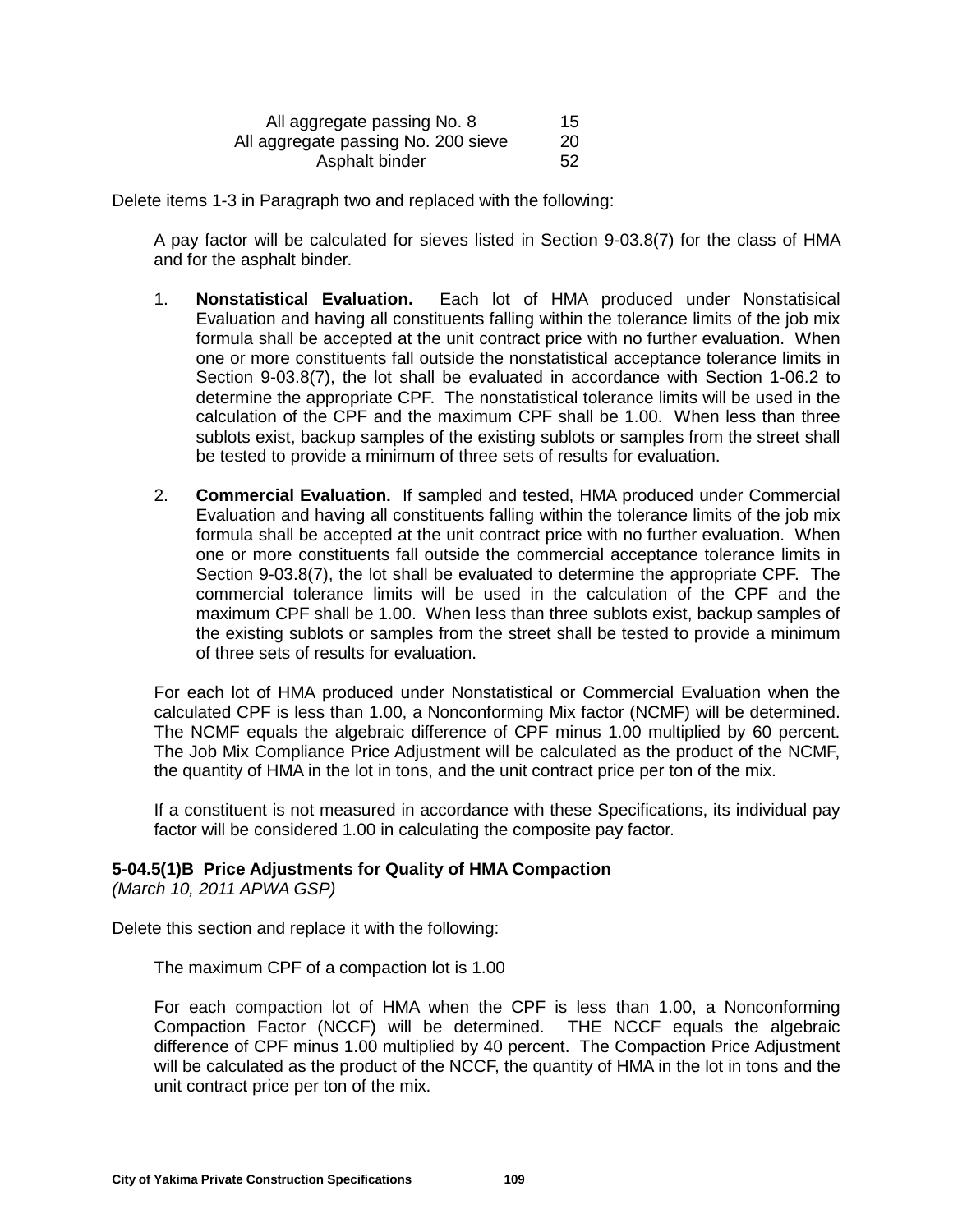# **5.05 CEMENT CONCRETE PAVEMENT**

### **5-05.1 Description**

Section 5-05.1 is supplemented with the following:

This work also consists of furnishing and placing masonry payers as planter brick — in place where shown and as detailed in the Plans.

### **5-05.2 Materials**

This section is supplemented with the following:

The masonry payers used as planter brick shall be the cobblestone size with a running bond pattern in the rustic blend color, as manufactured by the Mutual Materials Company, or an approved equivalent. The concrete block payers shall meet the specifications of ASTM C 936.

### **5-05.3 Construction Requirements**

### **5-05.3(23) Masonry Payers (New Section)**

The masonry payers used as planter brick shall be installed per the manufacturer's specifications, and as detailed in the Plans. In areas where the outer edge of the payers is not adjacent to curbing, sidewalk or pavement, an approved edge restraint that meets the manufacturer's specification shall be installed prior to the placing of the payers.

### **5-05.4 Measurement**

Section 5-05.4 is supplemented with the following:

Planter brick — in place will be measured by the square yard in their final location.

### **5-05.5 Payment**

Section 5-05.5 is supplemented by the following:

"Planter Brick — In Place", per square yard.

The unit contract price per square yard for "Planter Brick — In Place" shall include all cost for furnishing and placing the masonry payers, including furnishing and placing the sand around the payers and the compacted sand layer beneath the payers.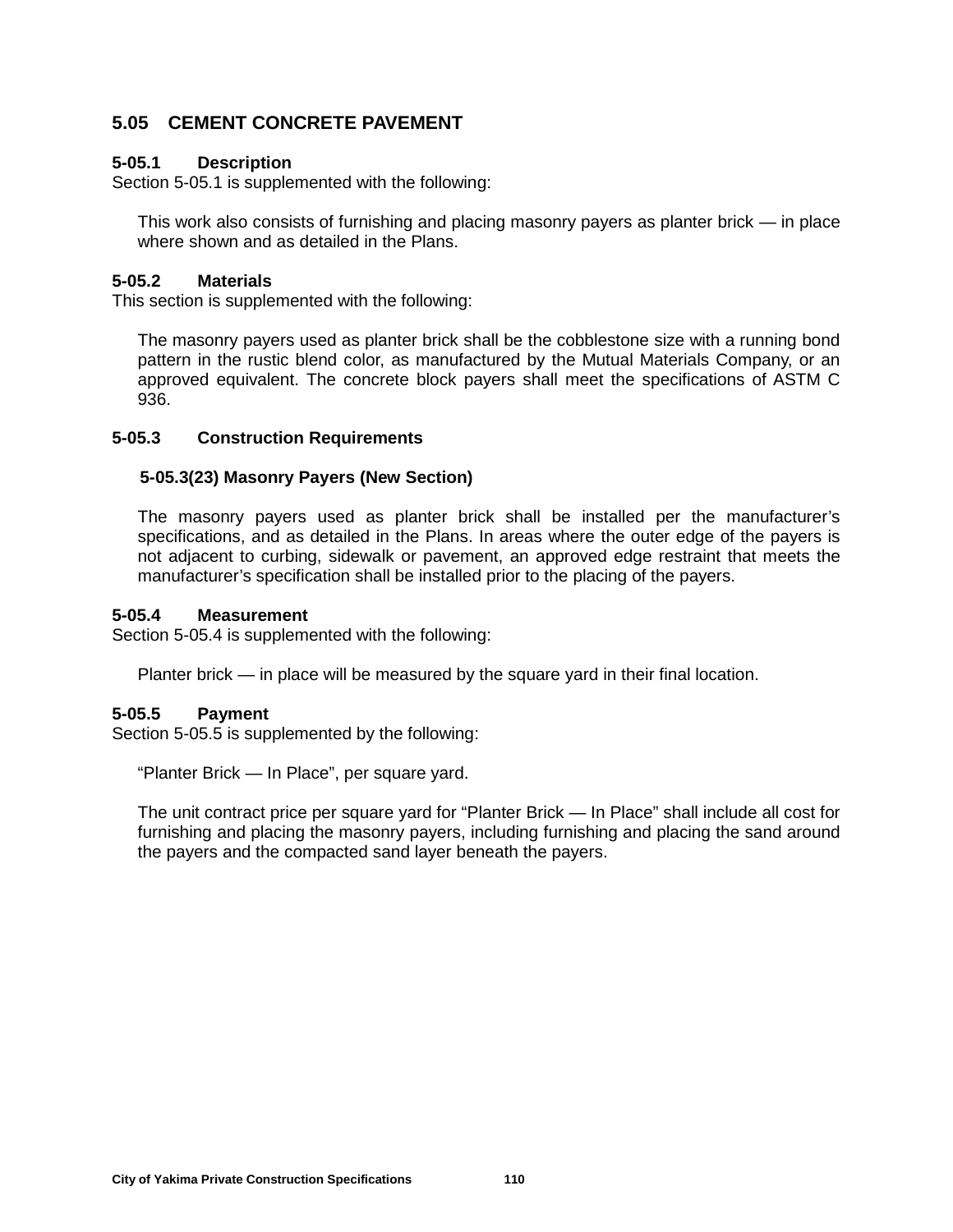### **DIVISION 7 DRAINAGE STRUCTURES, STORM SEWERS, SANITARY SEWERS, WATER MAINS AND CONDUITS**

### **7-05 STORM SEWERS**

### **7-04.2 Materials**

This section is supplemented with the following:

The new 12 inch drainage pipe in the northwest corner connecting the new catch basin to the existing storm drainage manhole shall be Corrugated Polyethylene Storm Sewer Pipe. The new drainage pipes connecting to the existing drainage pipes shall be of the size and type that is compatible with the existing pipe to accomplish a tight, leak proof connection. After exposing the pipe, the Contractor shall make his recommendation to the Engineer. With the Engineer's approval, the Contractor may use any of the approved types of pipe listed in this section.

# **7-05 MANHOLES, INLETS, CATCH BASINS, AND DRYWELLS**

### **7-05.3 Construction Requirements**

### **7-05.3(1) Adjusting Manholes and Catch Basins to Grade**

This section is supplemented with the following:

Manholes, catch basin frames and grates, inlet frames and grates, water valve boxes and other utility castings shall be adjusted in accordance with Section 5-04.3(13) Surface Smoothness.

Existing cast iron rings and lids on sanitary sewer and storm drain manholes shall be removed and disposed of, and shall be replaced in accordance with Section 9-05.15(1) of these Special Provisions. Existing catch basin frames and grates and

### **7-08 GENERAL PIPE INSTALLATION REQUIREMENTS**

### **7-08.2 Materials**

This section is supplemented by adding the following item:

Crushed Surfacing Top Course (for Trench Backfill)

### **7-08.3(3) Backfilling**

This section is supplemented with the following:

All street-crossing trenches and all other areas as directed by the Engineer, shall be backfilled for the full depth of the trenches with Crushed Surfacing Top Course (for Trench Backfill)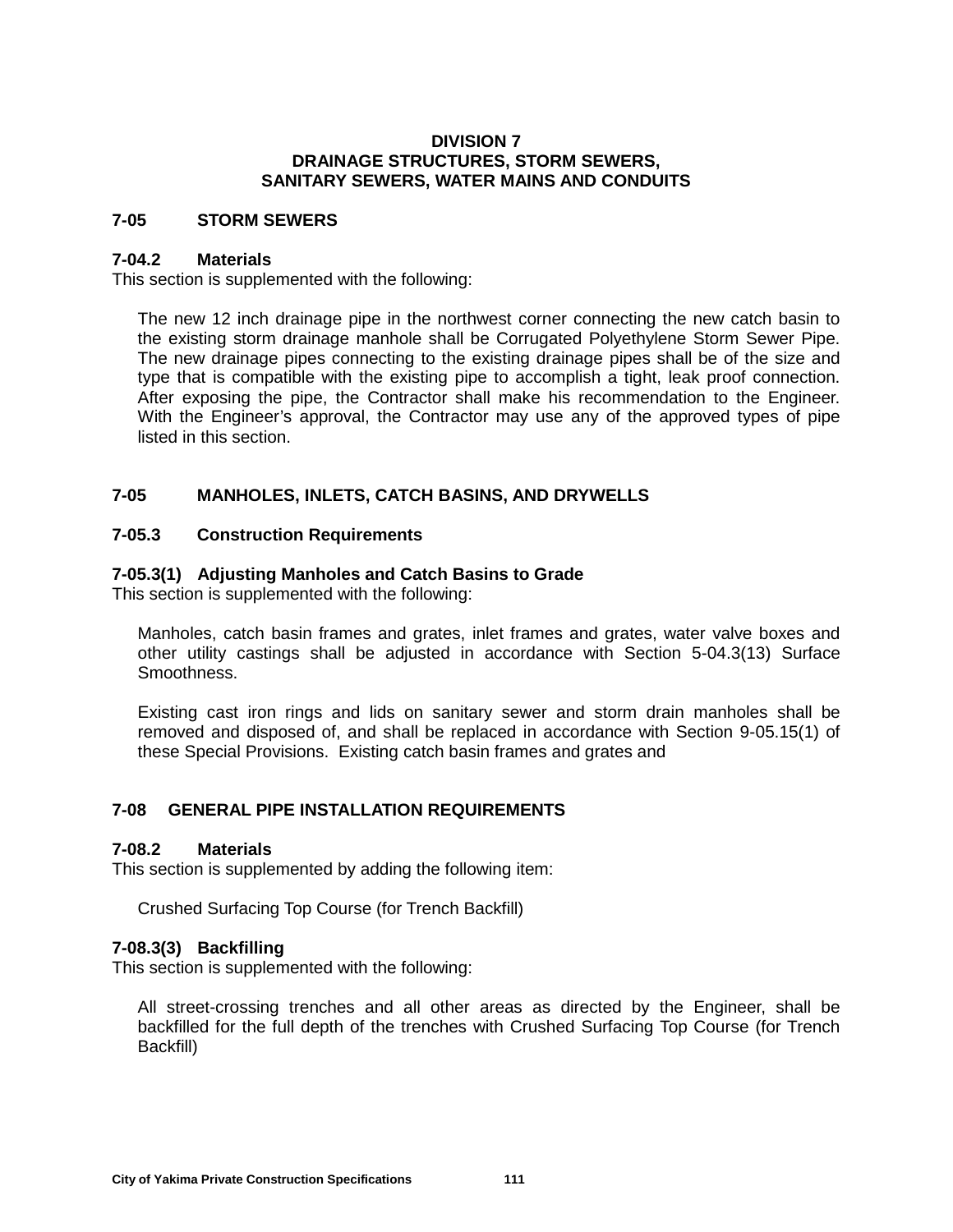# **7-08.4 Measurement**

This section is supplemented by the following:

Crushed Surfacing Top Course (for Trench Backfill) will be measured by the ton.

### **7-08.5 Payment**

This section is supplemented by adding the following pay item:

"Crushed Surfacing Top Course (for Trench Backfill)", per ton.

### **7-09 WATER MAINS**

### **7-09.1 Description**

This section is supplemented with the following:

This work shall include adjusting valve boxes to the finished grade of the asphalt concrete pavement or sidewalk.

### **7-09.3 Construction Requirements**

This section is supplemented with the following:

Where existing valve boxes are located in the existing or proposed asphalt roadway, they shall be adjusted as detailed in Section 5-04.3(13) of these Standard Specifications.

Where existing valve boxes are located in the proposed sidewalk, they shall be adjusted to finish grade prior to placing the concrete.

### **7-09.4 Measurement**

The following item is added to this section:

Adjust valve box will be measured per each, for each valve box adjusted.

### **7-09.5 Payment**

The following item is added to this section:

"Adjust Valve Box", per each.

The unit contract price per each for "Adjust Valve Box" shall be full pay for all labor, equipment and material required to adjust the valve box.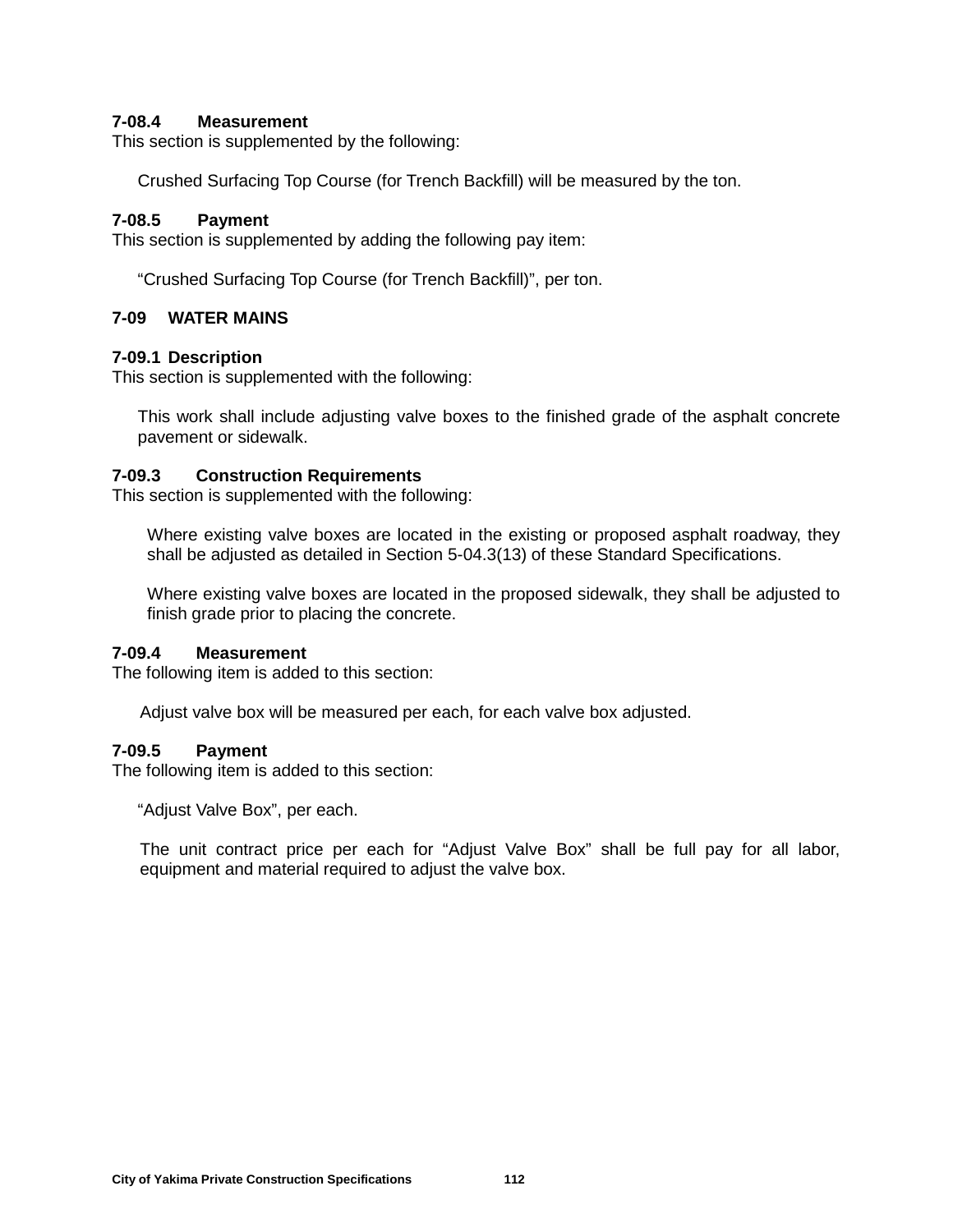# **DIVISION 8 MISCELLANEOUS CONSTRUCTION**

# **8-01 EROSION CONTROL AND WATER POLLUTION CONTROL**

### **8-01.3 Construction Requirements**

### *8-01.3 General*

The tenth paragraph of Section 8-01.3(1) is revised to read:

(January 25, 2011)

# **Erodible Soil Eastern Washington**

Erodible soil not being worked whether at final grade or not, shall be covered within the following time period using an approved soil cover practice:

| July 1 through September 30 | 30 days |
|-----------------------------|---------|
| October 1 through June 30   | 15 days |

### **8-01.3(1)A Submittals**

Section 8-01.3(1)A is supplemented with the following:

### (April 3, 2006)

Prior to beginning any concrete or grinding work, the Contractor shall submit a plan, for the Engineer's review and approval, outlining the procedures to be used to prevent high pH stormwater or dewatering water from entering surface waters. The plan shall include how the pH of the water will be maintained between pH 6.5 and pH 8.5 prior to being discharged from the project or entering surface waters.

# **8-06 CEMENT CONCRETE DRIVEWAY ENTRANCES**

### **8-06.1 Description**

This section is supplemented with the following:

This work shall include the installation of cement concrete residential driveway approaches in accordance with the City of Yakima Standard Detail R-4, Residential Driveway Approach.

### **8-06.3 Construction Requirements**

Replace the first paragraph with the following:

Cement concrete residential driveway approaches shall be constructed with air entrained concrete Class 3000 conforming to the requirements of Section 6-02 or Portland Cement Concrete Pavement conforming to the requirements of Section 5-05.

### **8-06.4 Measurement**

Add the following:

Cement Concrete Residential Driveway Approach will be measured by the square yard at the locations shown on the plans.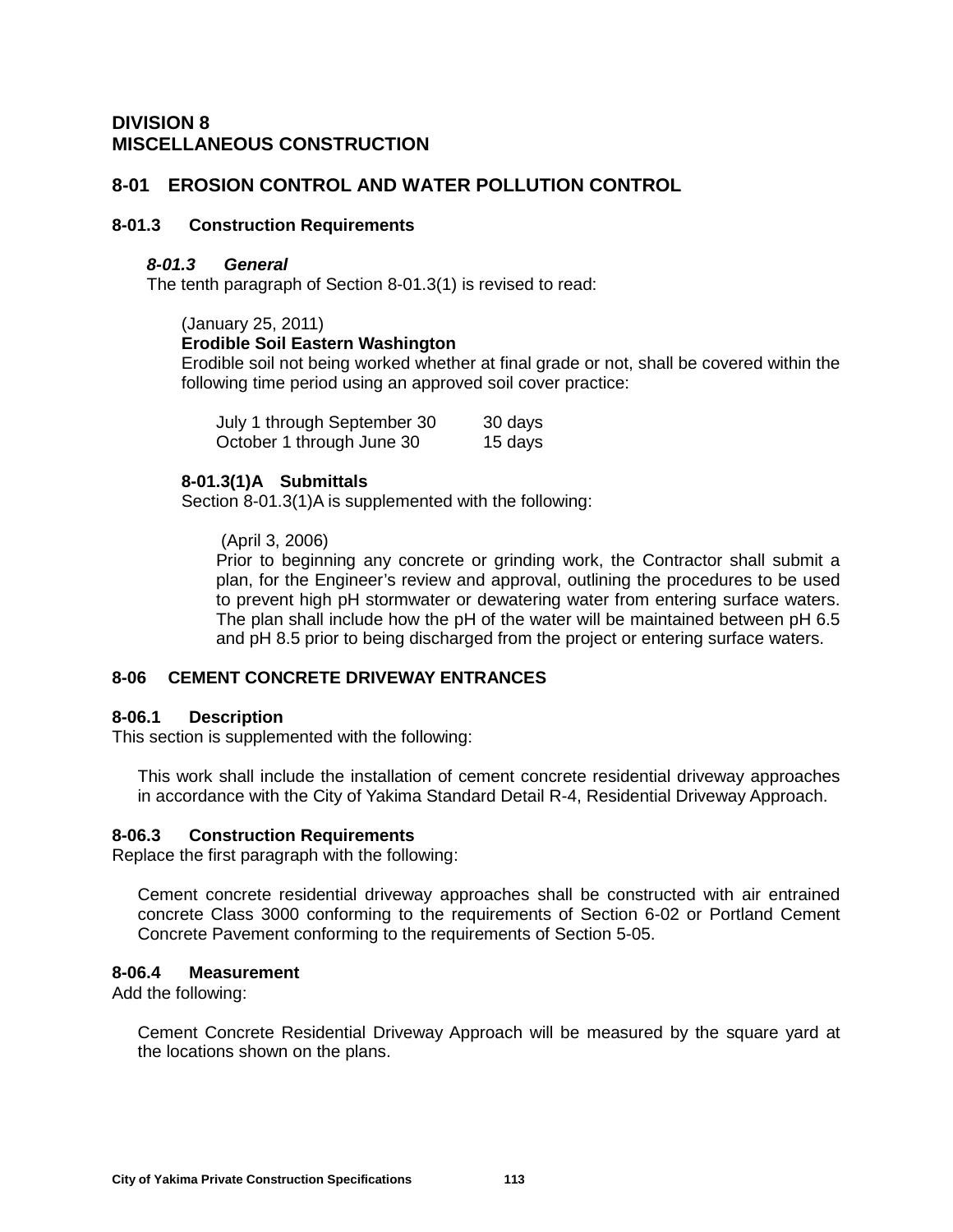### **8-06.5 Payment**

Add the following pay item:

"Cement Concrete Residential Driveway Approach", per square yard.

## **8-12 CHAIN LINK FENCE AND WIRE FENCE**

#### **8-12.1 Description**

This section is supplemented with the following:

This work shall consist of furnishing and installing airport fence and temporary security fencing in accordance with these specifications and the details in the Plans, in conformity with the lines and grades shown on the Plans or as established by the Engineer.

### **8-12.2 Materials**

This section is supplemented with the following:

#### *Fabric:*

The fabric shall be woven with a 9-guage galvanized steel wire in a 2-inch mesh and shall meet the requirements of ASTM 392, Class 2. The fabric shall be six feet in height.

#### *Barbed Wire:*

Barbed wire shall be 3-strand 12-1/2 gauge zinc-coated wire with 4-point barbs and shall conform to the requirements of ASTM A 121, Class 3, Chain Link Fence Grade.

#### *Posts, Rails and Braces:*

Posts, rails, and braces furnished for use in conjunction with zinc-coated, shall be of zinccoated steel framework.

Line posts, rails, and braces shall be galvanized steel pipe conforming to the requirements of ASTM F 1083.

Posts, rails and braces shall demonstrate the ability to withstand testing in salt spray in accordance with ASTM B 117 as follows:

> Exterior: 1,000 hours with a maximum of 5% red rust. Interior: 650 hours with a maximum of 5% red rust.

The dimensions of the posts, rails, and braces shall be in accordance with the following tables: (Tables I through VI of Fed. Spec. RR-F-191/3)

#### *Gates:*

Gate frames shall consist of galvanized steel pipe and shall conform to the specifications as described in Posts, Rails, and Braces. The fabric shall be of the same type material as described in Fabric.

#### *Wire Ties and Tension Wires:*

Wire ties, for use in conjunction with a given type of fabric shall be of the same material and coating weight identified with the fabric type. Tension wire shall be 7-guage marcelled steel wire with the same coating as the fabric type and shall conform to ASTM A 824.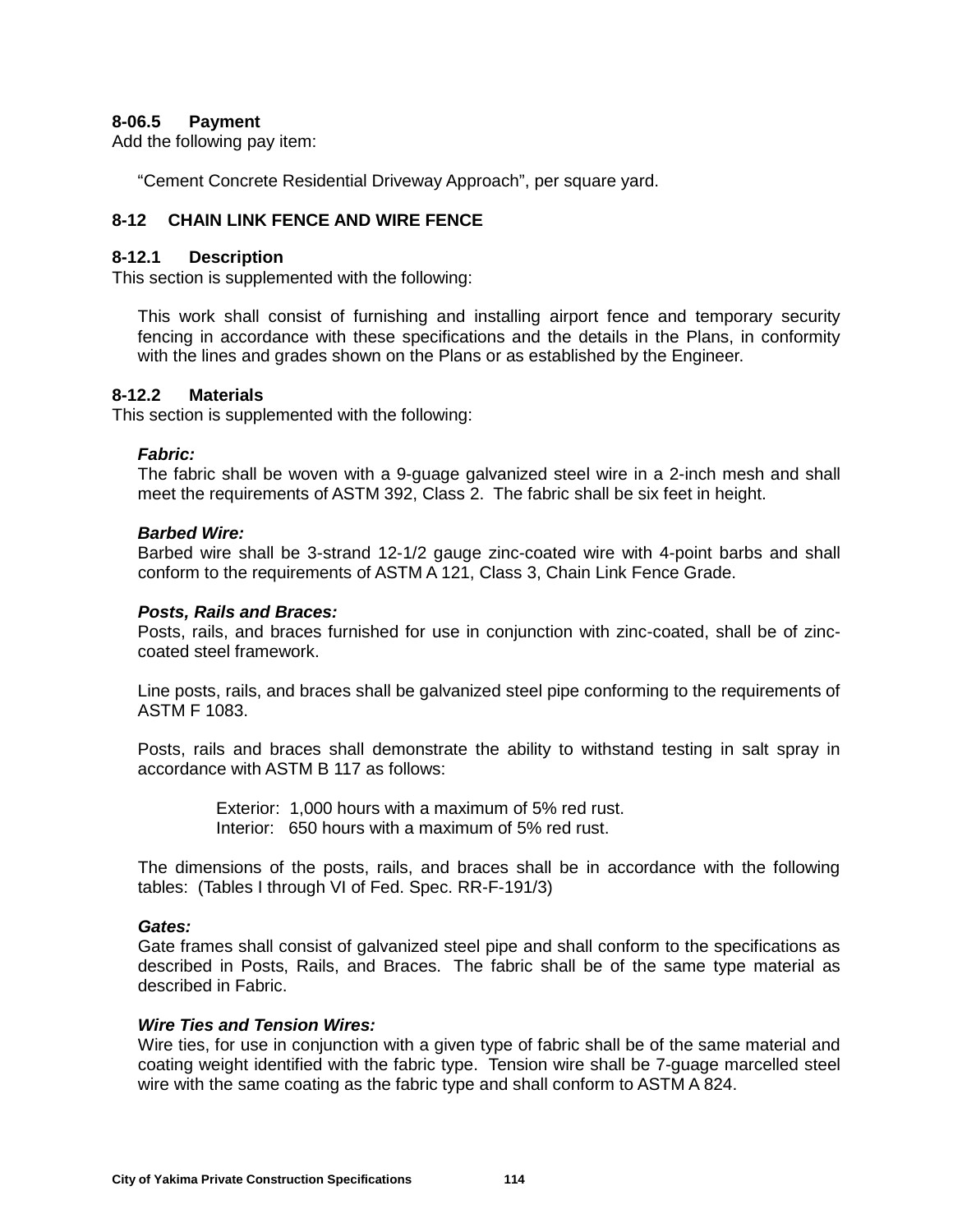All materials shall conform to Fed. Spec. RR-F-191/4.

### *Miscellaneous Fitting and Hardware:*

Miscellaneous steel fittings and hardware for use with zinc-coated, aluminum-coated, or zinc-5% aluminum mischmetal alloy-coated steel fabric shall be of commercial grade steel or better quality, wrought or cast as appropriate to the article, and sufficient in strength to provide a balanced design when used in conjunction with fabric posts, and wires of the quality specified herein. All steel fittings and hardware shall be protected with a zinc coating applied in conformance with ASTM A 153.

The temporary security fencing shall consist of free standing six-foot chain link fence.

### **8-12.3 Construction Requirements**

This section is supplemented with the following:

Eighteen-inch brackets set at an angle of 45 degrees shall be attached to the top of each of the fence posts. Three strands of barbed wire shall be strung across these brackets as detailed in the Plans.

At locations of small natural swales or drainage ditches and where it is not practical to have the fence conform too the general contour of the ground surface, longer posts may be used and multiple strands of barbed wire stretched thereon to span the opening below the fence. The vertical clearance between strands of barbed wire shall be 6 inches or less.

Openings below the fence may also be spanned with barbed wire fastened to stakes at locations where directed by the Engineer.

Tension wire shall be installed along the bottom of the chain link fence fabric.

Electrical grounds shall be constructed where a power line passes over the fence at 500 foot intervals. The ground shall be installed directly below the point of crossing. The ground shall be accomplished with a copper clad rod 8 feet long and a minimum of 5/8 inch in diameter driven vertically until the top is 6 inches below thee ground surface. A No. 6 solid copper conductor shall be clamped to the rod and to the fence in such a manner that each element of the fence is grounded. Installation of ground rods shall not constitute a pay item and shall be considered incidental to fence construction.

#### **8-12.4 Measurement**

This section is supplemented with the following:

Airport fence will be measured by the linear foot of completed fence, along the ground line, exclusive of openings.

End, gate, corner and pull posts for airport fence will be measured per each for the posts furnished and installed complete in place.

Temporary security fencing shall be measured by the linear foot.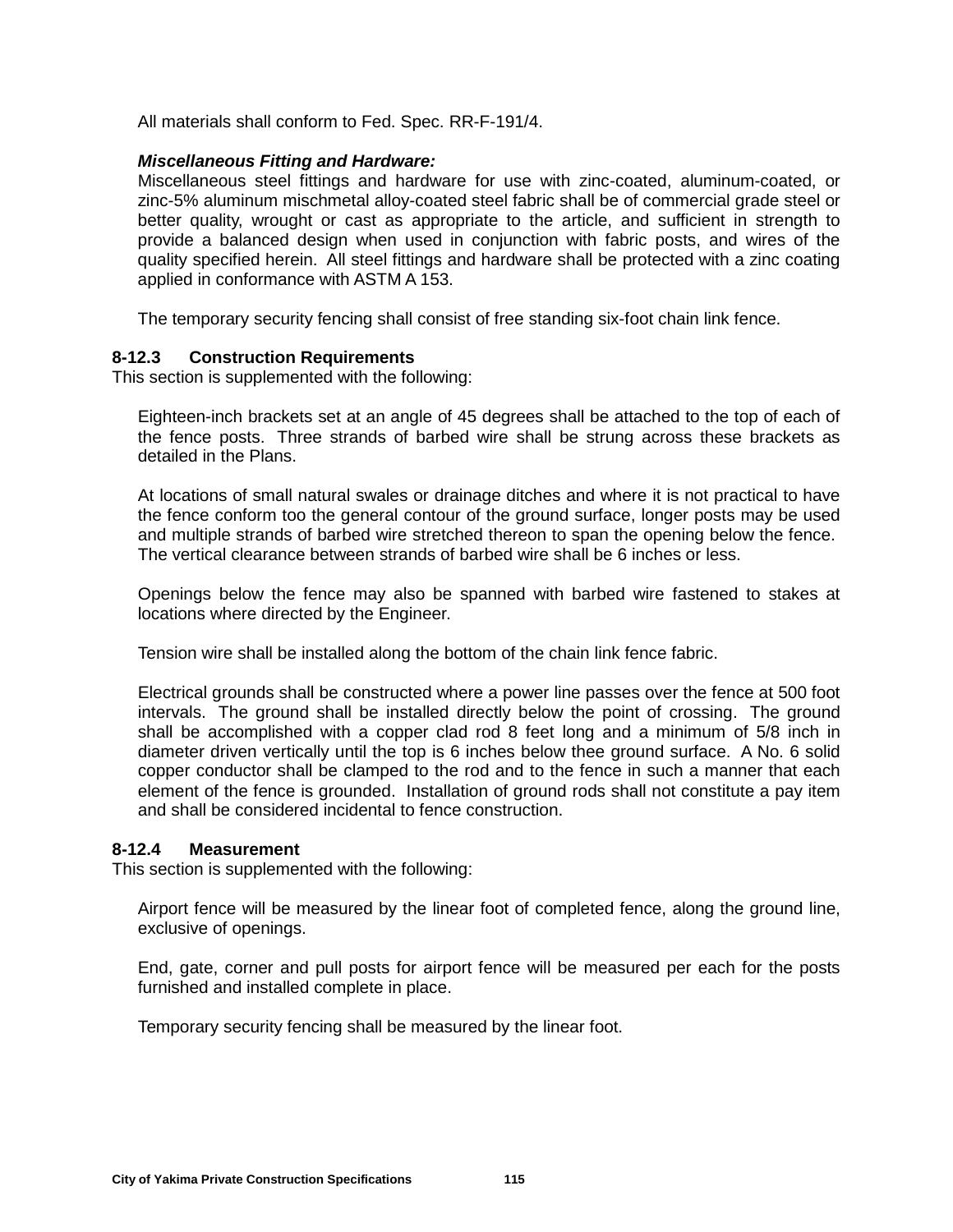### **8-12.5 Payment**

This section is supplemented with the following:

The following pay items are added:

"Airport Fence", per linear foot.

"Temporary Security Fencing", per linear foot.

### **8-14 CEMENT CONCRETE SIDEWALKS**

### **8-14.3 Construction Requirements**

#### **8-14.3(3) Placing and Finishing Concrete**

This section is supplemented with the following:

All sidewalks not located within driveway approach areas shall be four-inch thick cement concrete over a two-inch base of crushed surfacing top course. All sidewalks located within a driveway approach area shall be six-inch thick cement concrete over a two-inch base of crushed surfacing top course. See City of Yakima Standard Detail R-5.

#### **8-14.4 Payment**

This section is supplemented with the following:

All costs required to furnish, place and compact the Crushed Surfacing Top Course beneath the cement concrete shall be incidental to, and included in the per square yard unit contract prices for "Cement Concrete Sidewalk" and "Cement Concrete Residential Driveway Approach" and the per each unit contract price for "Commercial Driveway Approach".

### **8-20 ILLUMINATION, TRAFFIC SIGNAL SYSTEMS, AND ELECTRICAL**

#### **(8-20.3(1) General**

Supplement this section with the following:

### **Electrical Order of Work**

The Contractor shall not remove any signal poles designated for removal from the job site without prior approval by the City Engineer. And, the Contractor shall install new signal displays no more than 30 days prior to a scheduled new signal turn-on.

Work shall be coordinated so that electrical equipment, with the exception of the service cabinet, is energized within 72 hours of installation.

### **Removals and Delivery of Removed Items (Subsections combined)**

The Contractor shall disassemble, (incrementally as project schedule dictates), and remove all existing wires, multi-conductors and/or cables from conduits, including those to be used for new wires, multi-conductors and/or cables. (Discontinued signal runs and electrical circuits.) The Contractor shall also remove elbow sections of abandoned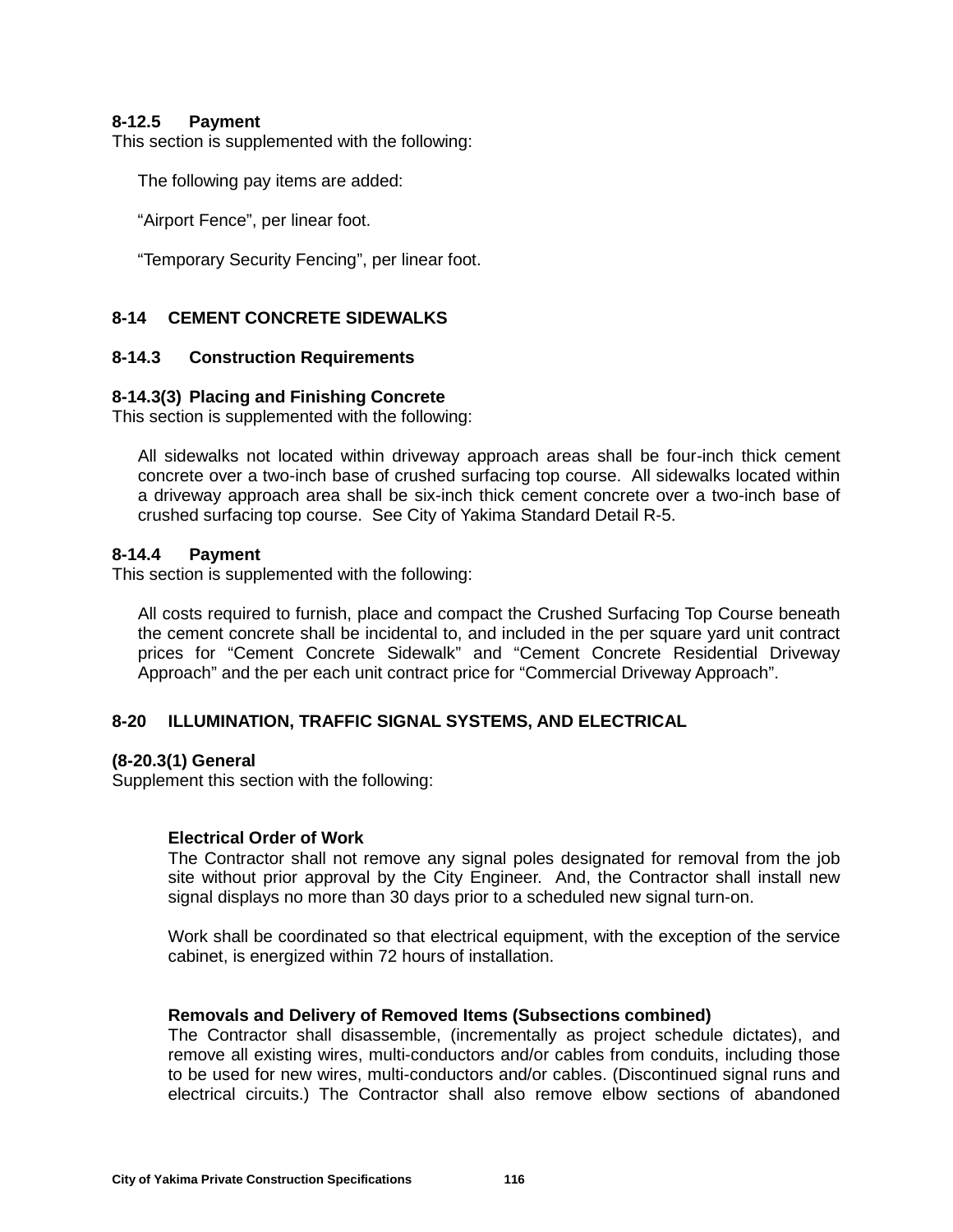conduit entering junction boxes, and any abandoned conduit encountered during excavation shall be removed to the nearest outlets, junction boxes or as otherwise directed by the City Engineer.

The Contractor shall also disassemble and remove, as the project schedule dictates, all existing Type-III (3) Signal poles, including removal or the entire concrete foundations, unless directed otherwise by the City Engineer. Also, the Contractor shall properly backfill voids created by the removal of foundations and junction boxes and shall perform all backfilling and compact in accordance with all applicable sections of The WSDOT Standard Specifications, as well as any applicable WSDOT Standard Plan notes.

Unless otherwise directed by the City Engineer, all items removed from this project site shall remain the property of the City of Yakima. Removals associated with the electrical system shall not be stockpiled on the job site without the City Engineer's prior approval. The contractor shall disassemble and remove, as per, the City Inspector, and/or City Engineer, and as the project schedule dictates, all existing electrical equipment as shown and described on the plans, and including, but not limited to, the following items: signal poles & arms, vehicle and pedestrian signals, push buttons, luminaries, preemption devices, signal controller, monitors, auxiliary equipment and signal control cabinet, all mounting hardware, wires, conductors and cable from salvaged light and signal standards, and any other related traffic signal control and illumination items.

The Contractor shall deliver all equipment removed from the **South 16th Avenue and West Washington Avenue** job site to the City of Yakima, Public Works, Traffic Signal Operations at the address shown below:

> City of Yakima Public Works Department Traffic Signal Operations 2301 Fruitvale Blvd. Yakima, WA 98902 Attn: Rick Dwyer- Signal Supervisor

The Contractor shall notify the City through the Engineer, two (2) working days before delivery of the removed items. The Contractor shall be responsible for unloading the equipment as directed by the City Traffic Operations Supervisor at the delivery site noted above. All removals associated with the signal or lighting electrical system, which are not designated to remain the property of the Contracting Agency or City of Yakima, shall become the property of the Contractor and shall be removed from the project job site.

### **8-20.3(5) Conduit**

Supplement this section with the following:

All underground electrical conduits shall be (gray- electrical grade) schedule 40 PVC pipe, installed in all conduit runs as shown on the Plans. All 90-degree elbows shall be galvanized steel. A 1/8-inch braided nylon rope with a 450-pound breaking strength shall be installed in each conduit run with two (2) feet doubled back at each termination.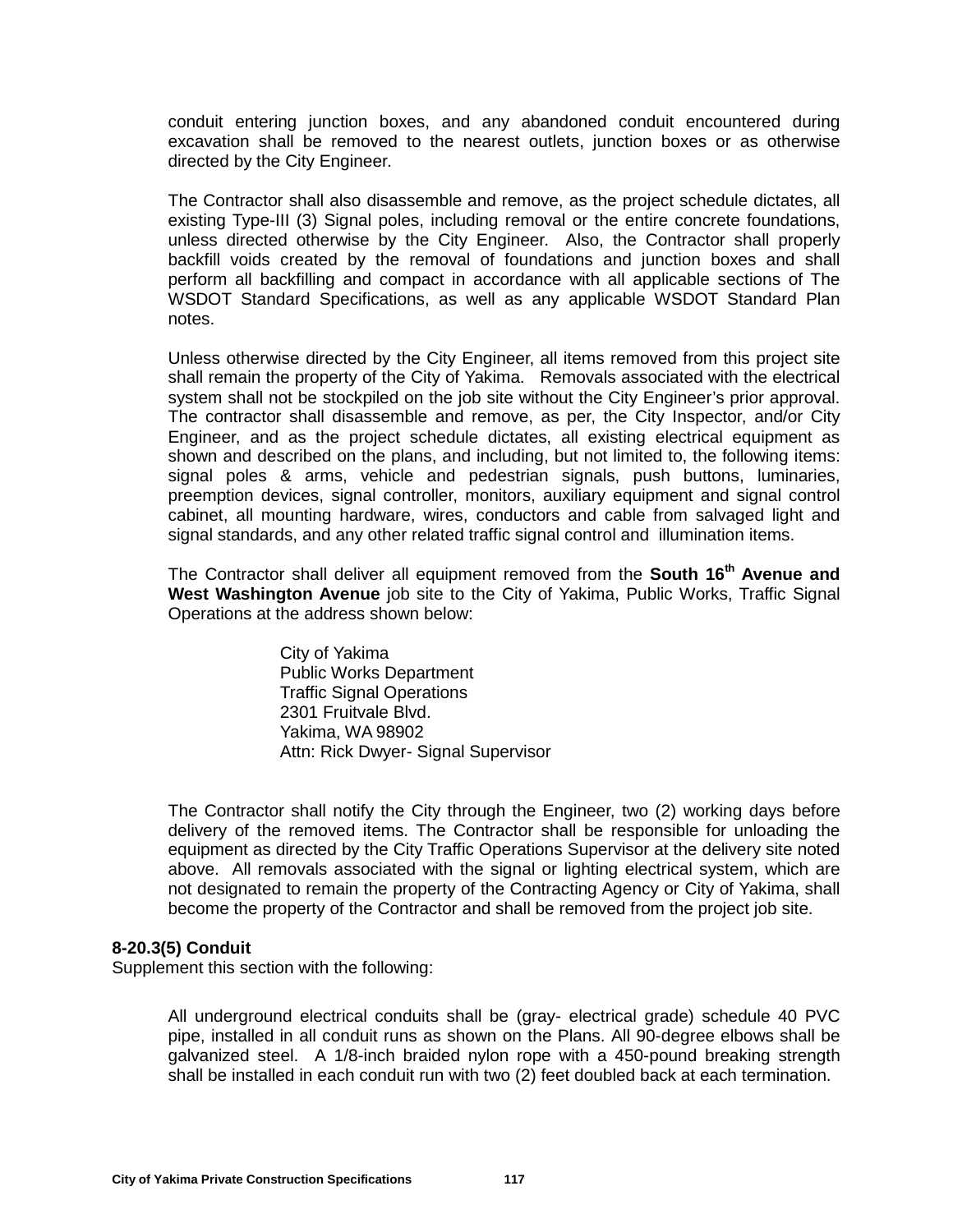### **8-20.3(6) Junction Boxes, Cable Vaults, and Pull Boxes**

Supplement this section with the following:

Junction boxes shall not be located in ADA sidewalk ramps or landing areas, and, when possible, shall be approximately centered in the concrete sidewalk area between concrete curb edges and soft-surface dirt edges, and located such that no less than four (4) inches of solid concrete sidewalk separates the near edge of the junction box from soft-surface dirt areas that abut the sidewalk edge. Asphalt joint filler material shall not be installed between junction boxes and concrete surfaces.

A porous concrete slab that meets the requirements of ACI specification 522.1, "specification for pervious concrete pavement," shall be constructed beneath the junction boxes as detailed in the plans.

### **8-20.3(8) Wiring**

Supplement this section with the following:

Illumination (street lighting) conductors and wires are the only type which may be spliced in junction boxes, using only the *3M Scotchcast-* permanent, watertight, non-re-enterable splice kit. Wire marking sleeves and/or approved wire and cable tags are required in loop-wire splicing junction boxes and for loop lead-in to home run wires, identifying the loop numbers served. And, tags are required at the controller cabinet for optical preemption detection cable-to-detector identification. Marking sleeves and tags are NOT required for any other individual conductors, multi-conductor, coax or power cables

### **Section 8-20.3(11) Testing**

Revise this section to read as follows:

The standard WSDOT testing procedures shall not be required for this project. The City of Yakima Traffic Engineer shall inspect, test, and monitor all signal equipment including the signal controller, controller cabinet, malfunction monitoring unit (MMU), and other auxiliary electronic equipment and devices requiring pre-installation testing. All applicable signal control equipment shall be delivered to the City of Yakima Traffic Signal Shop for complete operational testing—the duration and type of which shall be at the sole discretion of the City Engineer and City Traffic Engineer. The tests shall confirm the proper functioning, operation and performance of the above-mentioned signal equipment.

### Traffic Signal Turn-On Procedures (Subsection of "Testing")

The contractor shall provide the City Engineer or City Inspector a 72-hour pre-notification of a traffic signal turn-on, with information about the applicable location, date, time and duration.

The contractor shall follow the signal turn-on procedures listed below in descending order. And, unless directed otherwise by the City Engineer, the turn-on procedures shall be initiated in the presence of the City Engineer, the City Project Inspector, the City Traffic Operations Supervisor, and a qualified technical representative from the signal cabinet and controller supplier and/or manufacturer. The City Project Inspector shall provide the Yakima Police Department no less than 48 hours notice of the date and time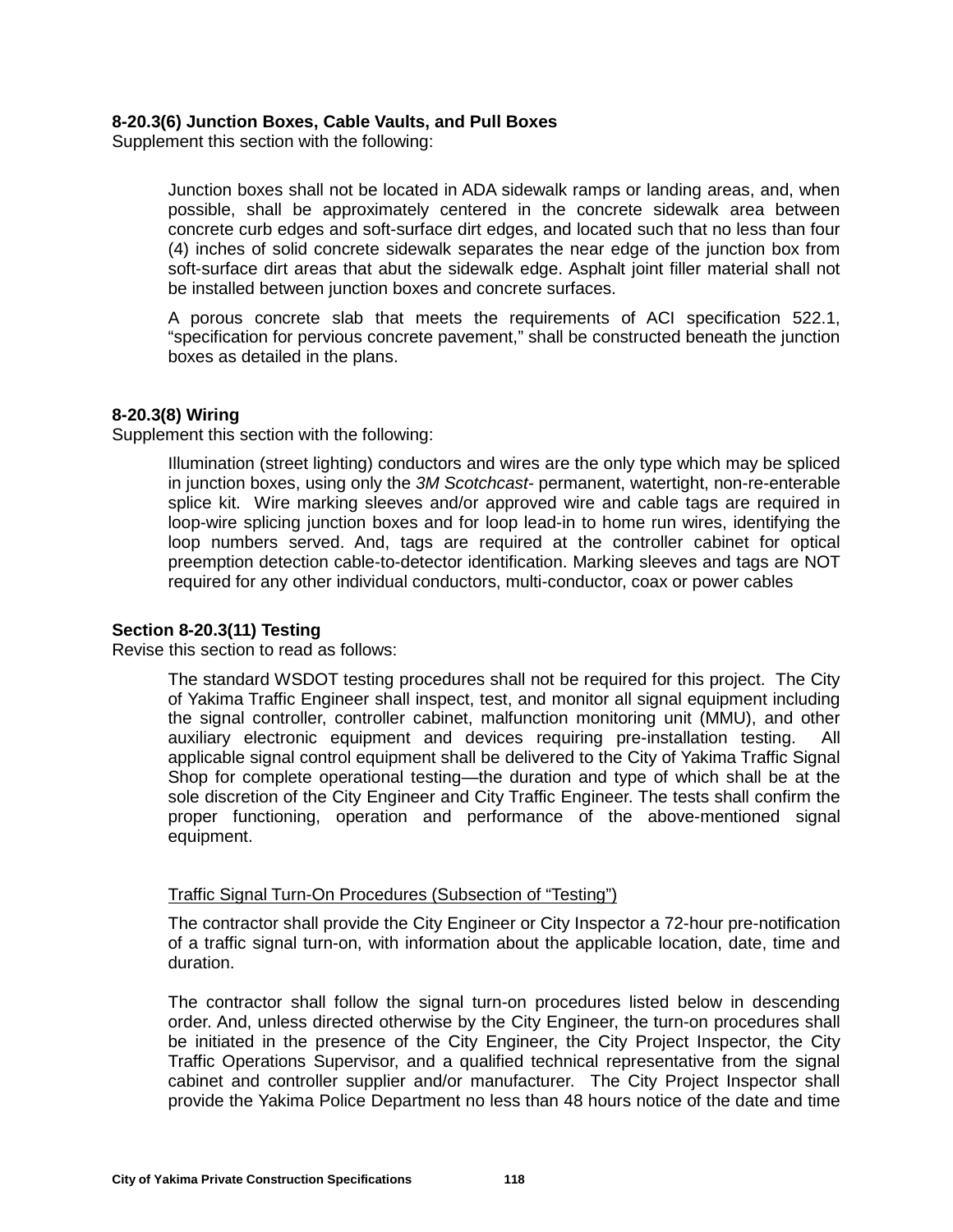of the scheduled traffic signal turn-on. The Pre-turn-on and turn-on procedures for all new and/or upgraded traffic signals are as follows:

- 1. Confirm that all circuit breakers for signal and lighting power are turned OFF.
- 2. Turn on the Service and verify correct voltage levels.

3. Turn on the circuit breakers and verify proper operation of cabinet light and GFCI.

4. Crosscheck the signal driver terminal wiring with the plans to ensure conformity with the intended phase sequencing, FYLTA/Overlaps, if to be activated; and confirm the correct jumper configurations on the CMU/MMU program card.

5. Flash all signal face indications by signal phase for Red / Yellow / Green / Walk / Don't Walk, and Flashing Yellow if applicable.

6. With the Controller Power switch OFF and both Auto/Flash switches in the Flash position, install the flasher and verify "In-Flash" operations (Red/Red or Red/Yellow) by signal head, phase and approach.

- 7. Install all required equipment in the cabinet.
- 8. Place the police door Auto/Flash switch in Auto
- 9. Turn the Controller Power switch to the ON position

10. Monitor to confirm proper operation of the controller and CMU/MMU, and correct any malfunctions and/or failures, then reconfirm the proper operation.

11. Turn the Camera Power to the ON position and adjust video camera zoom and vertical and horizontal view alignment angles to optimize detection performance.

12. Place Min. Recall on all phases

13. Confirm that all detector switches are in the Operate position.

14. Stop traffic in all directions (Yakima Police Department assistance if possible.)

15. Toggle the "Signals" switch from the OFF to the ON position.

16. Allow no less than one complete cycle to operate and visually verify the correct sequence of all signal indications.

17. Remove traffic control and allow normal vehicular traffic through the intersection. If the City Engineer or appointed designee, with assistance of the Signal Operations Supervisor, determines that the signal operates correctly, direct the Contractor's Project Foreman to place the traffic signal in normal stopand-go cycling operation.

18. Walk the intersection to confirm the intended and proper operation of the pedestrian push buttons and Walk and Don't Walk indications.

19. With the requirement of no more than the presence of the Signal Operations Supervisor and the cabinet/controller manufacturer's technical representative, configure the video detection zones, or adjust road loop amplifiers, remove min.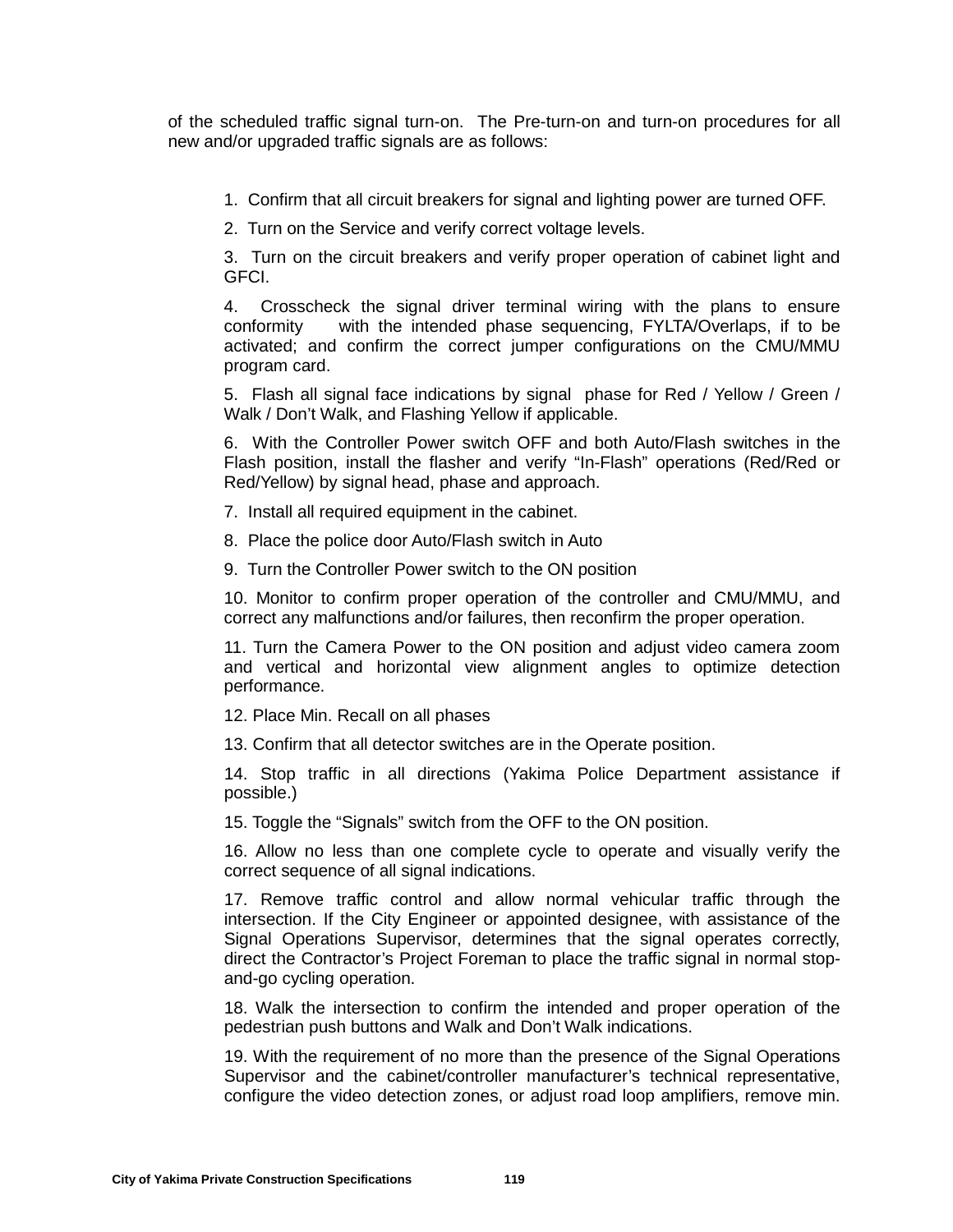recall from all phases and confirm proper actuated operation for 30 minutes and monitor detection performance at sunrise and at sunset.

If the Traffic Engineer determines, upon initial turn-on and traffic release, that the traffic signal is malfunctioning or is operating improperly, the contractor shall be directed to either return the signal to flash mode for a period not to exceed five calendar days, or turn the signal off and cover all signal displays. In either case, the contractor shall provide 24-hour notification to the Traffic Engineer of the rescheduled signal turn-on date (Above-listed procedures apply.) Termination of and/or alterations to "Green/Yellow/Red" (Stop-and-Go) operation shall be prohibited, unless otherwise approved by the Traffic Engineer, 7 days a week, before 8 a.m. or after 1 p.m. This same restriction applies- 24 hours a day on Fridays, weekends, holidays, or the day preceding a holiday.

### **8-20.3(14) B Signal Heads**

Supplement this section with the following:

Signal heads shall not be installed at any intersection until all other signal equipment is installed and the controller is in place, inspected, and ready for operation at that intersection, unless ordered by the City Engineer. If the City Engineer orders advance installation, the signal heads shall be covered to clearly indicate the signal is not in operation. The signal head covering material shall be of sufficient size to entirely cover the display. The covering shall extend over all edges of the signal housing and shall be securely fastened at the back.

# **8-29 ILLUMINATION, SIGNALS, ELECTRICAL**

# **8-29.1 Conduit, Innerduct, and Outerduct**

Supplement this section with the following:

All underground conduit shown on the plans shall be schedule 40 PVC (electrical grade gray color), with pull rope. Additional materials to be installed on this project include, but are not limited to, junction boxes cables and electrical conductors. The pull rope shall be a 1/8-inch braided nylon rope, 450 pound breaking strength (similar to King Cotton Products #5051-4-1/8), and shall be installed in each conduit run with two (2) feet doubled back at each termination. When cable is pulled, this rope shall be re-pulled along with the cable.

### **8-29.2 Junction Boxes**

Supplement this section with the following:

Junction boxes shall be Quazite- PG Style, or approved equivalent, called out on the Plans as Junction Boxes: Type-1  $(13'' \times 24'')$ , Type-2  $(17'' \times 30'')$  and Type-3  $(24'' \times 36'')$ . They shall be constructed of polymer concrete and reinforced by a heavy-weave fiberglass, and they shall have a design load of 22,500 lbs. and a test load of 33,765 lbs.- in compliance with 2005 NEC, and meet SCTE 77/ANSI Tier 22 test provisions. The enclosures shall be stackable with finished depths of 12" to 48". Enclosures and covers shall be concrete gray color and designed and tested to temperatures of  $-50^{\circ}$  F.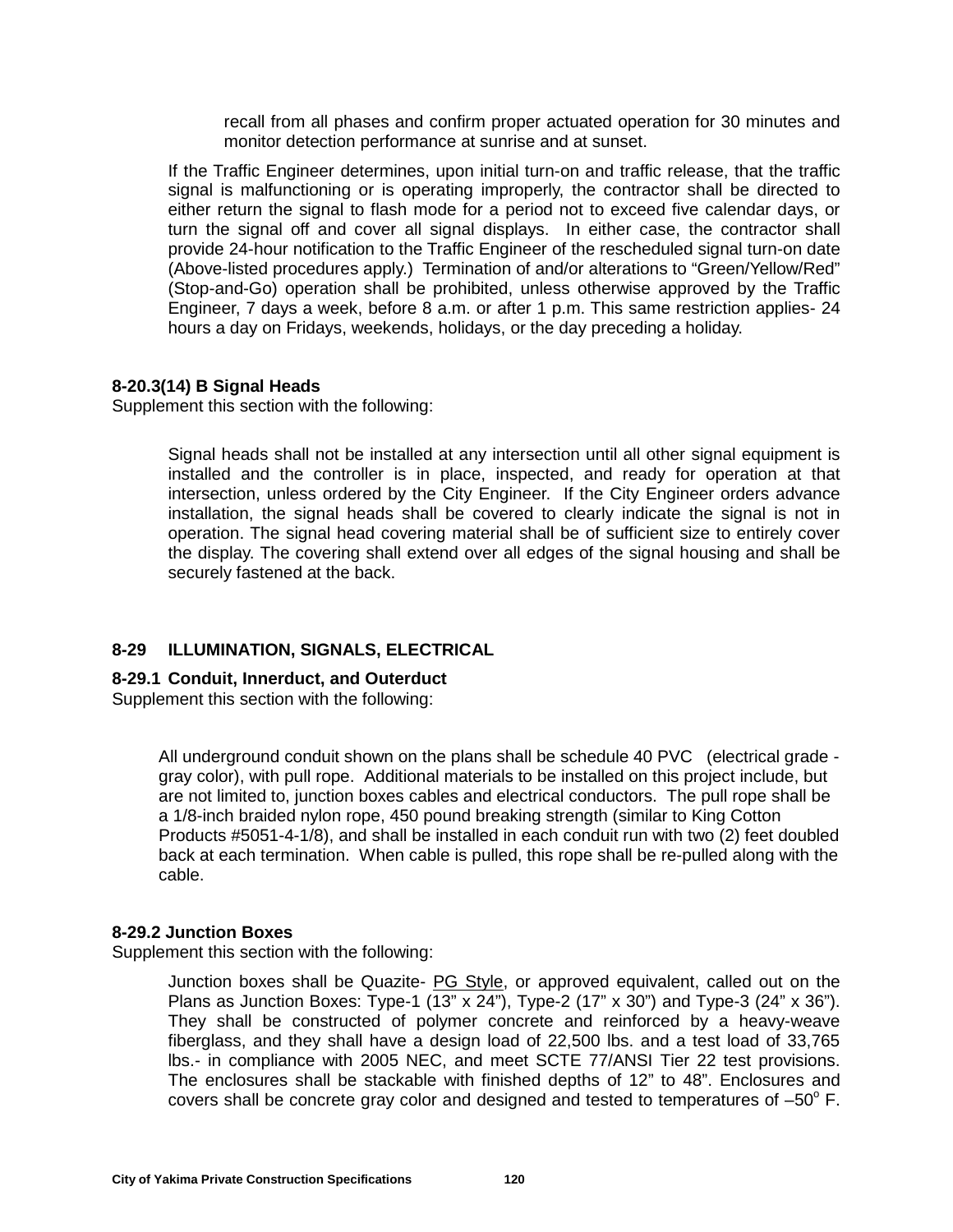The covers shall be "lockable", and shall be marked with a "Traffic Signal" logo. See Quazite Details for all technical data for each of the three enclosure sizes specified.

### **8-29.6(1) Steel Light and Signal Standards (Poles)**

Revise this section by adding the following paragraph:

All new Traffic Signal Standards (Poles) shall be Octagonal in Cross Section (See the pole layout sheet and octagonal pole specifications project detail.)

Supplement this section with the following:

.

Luminaire mast arms that support video cameras shall have a free-end diameter of not less than 3" and a thickness of not less than .250".

The poles and mast arms will be hot-dipped galvanized over their entire length to ASTM designation A123. The primary terminal compartment shall be sized to house a 24 position terminal strip, (See detail on pole layout sheet) which, in turn, shall have a 4" x 6" hand hole opening in its bottom section. The compartment shall be located 48" above the base of the pole and  $180^{\circ}$  CW from the centerline of the signal mast arm attachment point. The cover for the terminal compartment shall be stainless steel with a gasket and a built-in "Best" slamming lock with key. There shall also be two other separate hand holes, each with removable covers. One shall be 4" x 6" (vertically-oriented -Typical), located 12" above the pole base, directly in line with 24" compartment described above, and the other shall be located 12" above the signal mast arm, oriented  $180^\circ$  CW from the centerline of the signal mast arm. A  $\frac{1}{2}$ " NC ground stud shall be available inside the pole base.

All poles and arms shall have end caps and all bases shall have covers installed. Poles, anchor bolts, and signal mast arms will be designed to accommodate installation of signal mast arms with loadings as specified on the applicable details and layout plans. Poles shall be designed to a maximum arm length of 40', unless a longer arm is specified and pre-approved by the Traffic Engineer.

It shall be the responsibility of the vendor/manufacturer to determine the sizes, locations, and proper installation and/or fabrication methods of all pole and arm hubs and openings to establish and build-in the minimum required and guaranteed structural integrity of the pole. The arm-connection plate, arm-connection bolt circle, base plate, and base-plate bolt circle shall be uniform among all poles called for in the plans. The final drill locations for all signal pole and mast arm hardware and equipment shall be field approved by the City Engineer or Traffic Engineer prior to drilling of the holes.

### **8-29.10 Luminaires**

Supplement this section with the following:

All new luminaries shall be installed as shown on the plans. All new luminaires (fixtures) shall be LED-type with the following specifications: BETA LED- #STR-LWY-3M-12-C-UL-SV. Equivalents and/or alternate wattage LED's shall be pre-approved by the City and Traffic Engineers.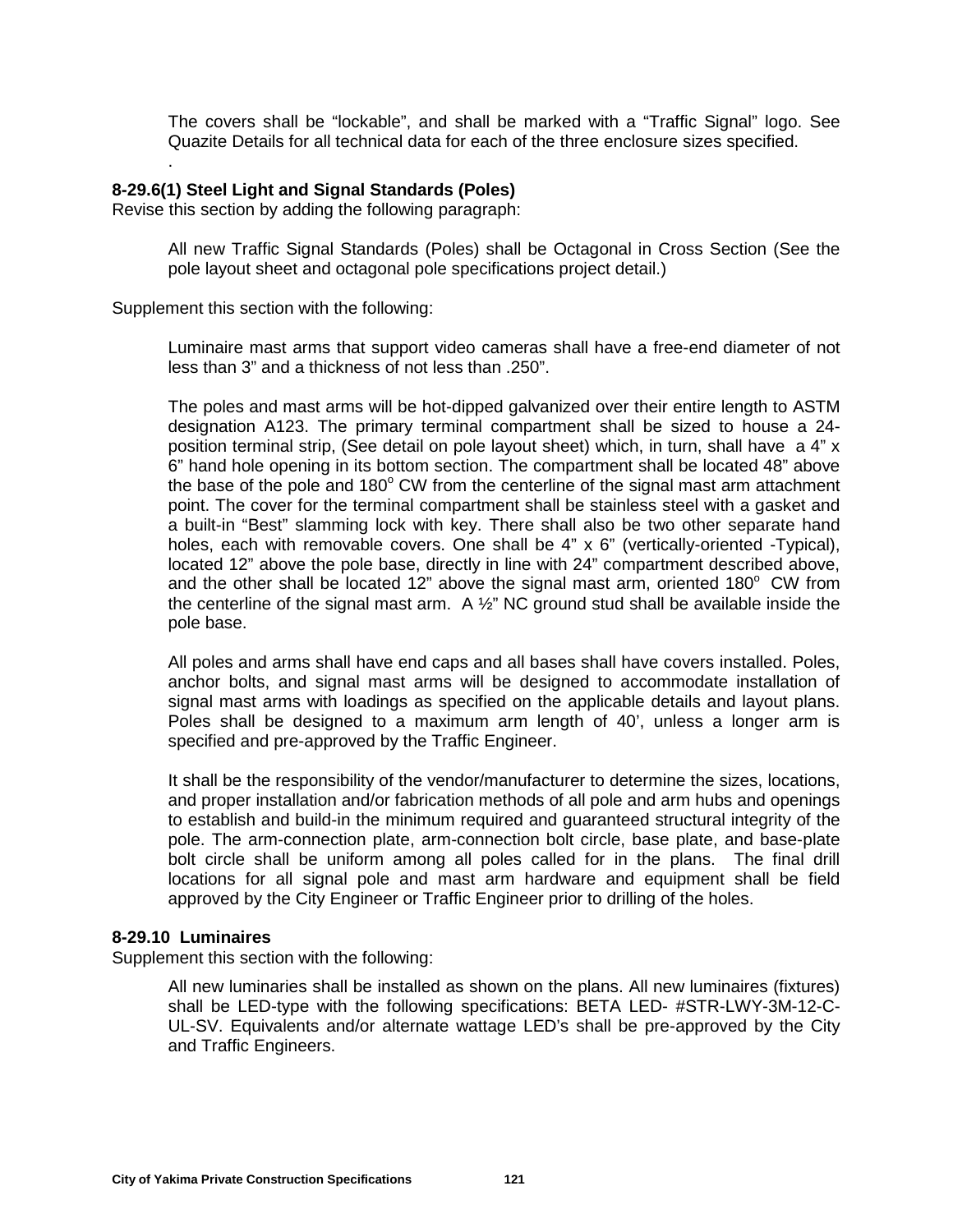### **8-29.12(1) Illumination Circuit Splices**

Revise this section as follows:

The Contractor shall use only 3M *Scotchcast*, or pre-approved equal, watertight and non re-enterable splice kits for light circuit wiring splices in junction boxes. Otherwise, all standard NEMA/UL and IMSA-approved splicing methods shall be allowed for multiconductor and single wire splicing that is required in new signal poles including locations adjacent to specified closable hand hole openings.

# **8-29.14 Signal Controller, Controller Cabinet, & Auxiliary Equipment- (New Section)**

The following new section shall apply to this project:

### **Traffic Signal Controller and Cabinet- Primary Equipment**

### **Traffic Signal Controller**

The contractor shall supply a new Pre-approved "NEMA" NWS M-1 ATC actuated traffic signal controller in a newly-supplied cabinet (see next section), consistent with the applicable portions of the plans. The controller shall have been tested by the manufacturer, following NEMA/IMSA standards, and approved for standard field operation, prior to shipment to the contractor The controller shall be shipped complete with the most current version of the controller software (firmware) (IE: NEMA-Voyage), and the latest version of the accompanying NWSCentral (Coordinated-System Operation) Software—on a download-ready CD, or, alternately, loaded directly to city TE and operations' staff laptop(s). The controller manufacturer or distributor shall provide two days of controller and system software training for all applicable City of Yakima technical traffic signal staff.

The controller shall be shop tested by the City of Yakima, along with the cabinet, as described in section 8-20.3(11) prior to the traffic signal turn**.** The contractor shall also supply an EDI MMU-16 Channel, or approved equivalent, Malfunction Monitor Unit, with front panel keypad entry. The MMU must be fully compatible with M-1 and 2070N controllers and be configured to monitor MUTCD-approved Flashing Yellow Arrow (FYLTA) Protected/Permissive left turn operation compatible with type TS-1 or TS-2 NEMA cabinet designs.

# **Signal Controller Cabinet**

The contractor shall supply a "Pre-approved" Standard "NEMA" Type-P traffic signal controller cabinet. (Approx. dimensions: Height – 55", Width – 44", Depth-26") and the cabinet shall be mounted on a concrete foundation. (See the cab Below is a list of the required cabinet features, components, and configuration specifics:

The cabinet shall be wired to operate a "NEMA" NWS M-1 ATC actuated traffic signal controller (described above.)

The cabinet shall be U.L. approved with a "U.L." sticker attached upon delivery to the contractor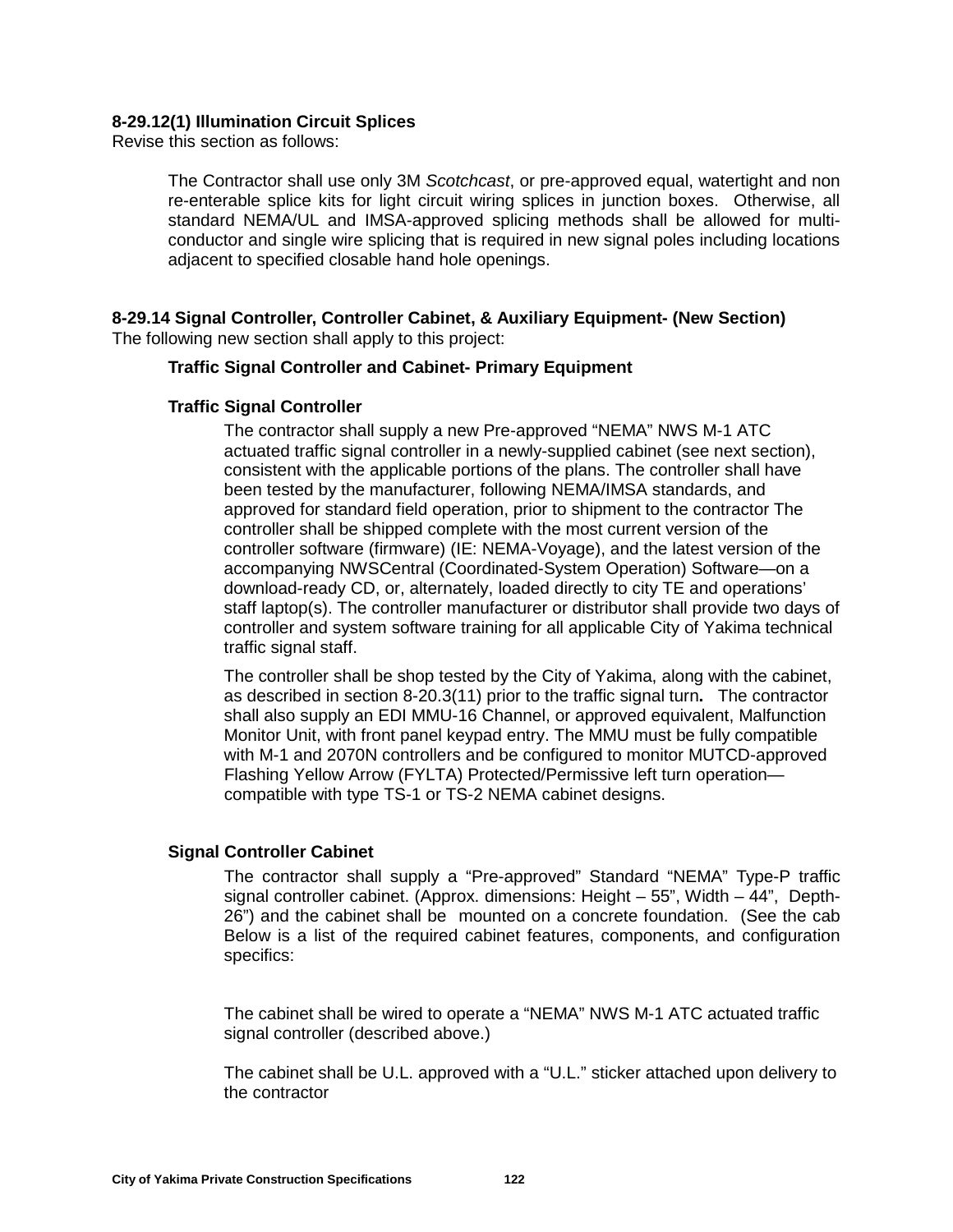The cabinet shall have a 16-load switch position back-panel with eight vehicle phases (channels 1 through 8), four Overlap phases (channels 9 through 12), and four (4) pedestrian WALK(+)FDW Phases- numerically matching the even vehicle phases 2/4/6/8. The cabinet detector rack shall be wired for standard NEMA detector input/phase assignments, routing, and functionality.

The cabinet shall have the applicable number of NWS 4000 HDP load switches, or approved equivalent, mechanical flash transfer relays, 40-amp triacs, input and output indicators, and a solid-state bus transfer relay.

The cabinet shall have a 50-amp main circuit breaker, a 15-amp auxiliary equipment breaker, a 95-amp (min) to 125-amp (max) Teledyne block power relay, a neutral bus bar isolated from cabinet ground, a ground bus bar, power line surge protector, and a transient voltage suppressor. And, the power panel shall be covered with a suitable insulating transparent cover.

The 50-amp main circuit breaker shall supply power to all cabinet components and devices except the cabinet light, fan maintenance panel and G.F.I convenience outlet.

The Teledyne block contactor shall, in its energized position, supply power to the load switches, and shall be normally open and capable of switching the (95 to 125) amps at 120 Volts AC (VAC). All power used for signal displays shall be routed through the Teledyne block contactor.

Pomona and/or Molex brand Plugs/Jumpers shall not be allowed and the signal outputs shall be wired in this left-to-right order: Red / Yellow / Green.

The cabinet shall have a six position detector card rack installed per City of Yakima Standards, with Detector Input – to – Controller Phase Assignments per rack slot as shown on the plans. (See Detector Rack Diagram on plan sheet #6.)

The cabinet shall be configured for four emergency preempts wired to the two far right detector rack slots (Positions 7 and 8), and the cabinet shall be wired to Flash "ALL RED" for all active phases.

The transient voltage protector shall supply power to all devices in the cabinet that are microprocessor based, and sufficient terminal blocks with pressure connectors shall be provided for individual terminals for each field wire.

The terminal block numbering strip shall be made of laminate and the legend shall be engraved into the strip so as to provide black lettering on a white background. The strips shall be fastened to the terminal block or between the terminal block and its mounting.

All DC returns (logic ground) from vehicle detector amplifiers, pedestrian pushbuttons, controller and auxiliary cabinet equipment shall be separate from the AC neutral and earth ground. These DC returns shall all be terminated at one location on the controller matrix panel.

.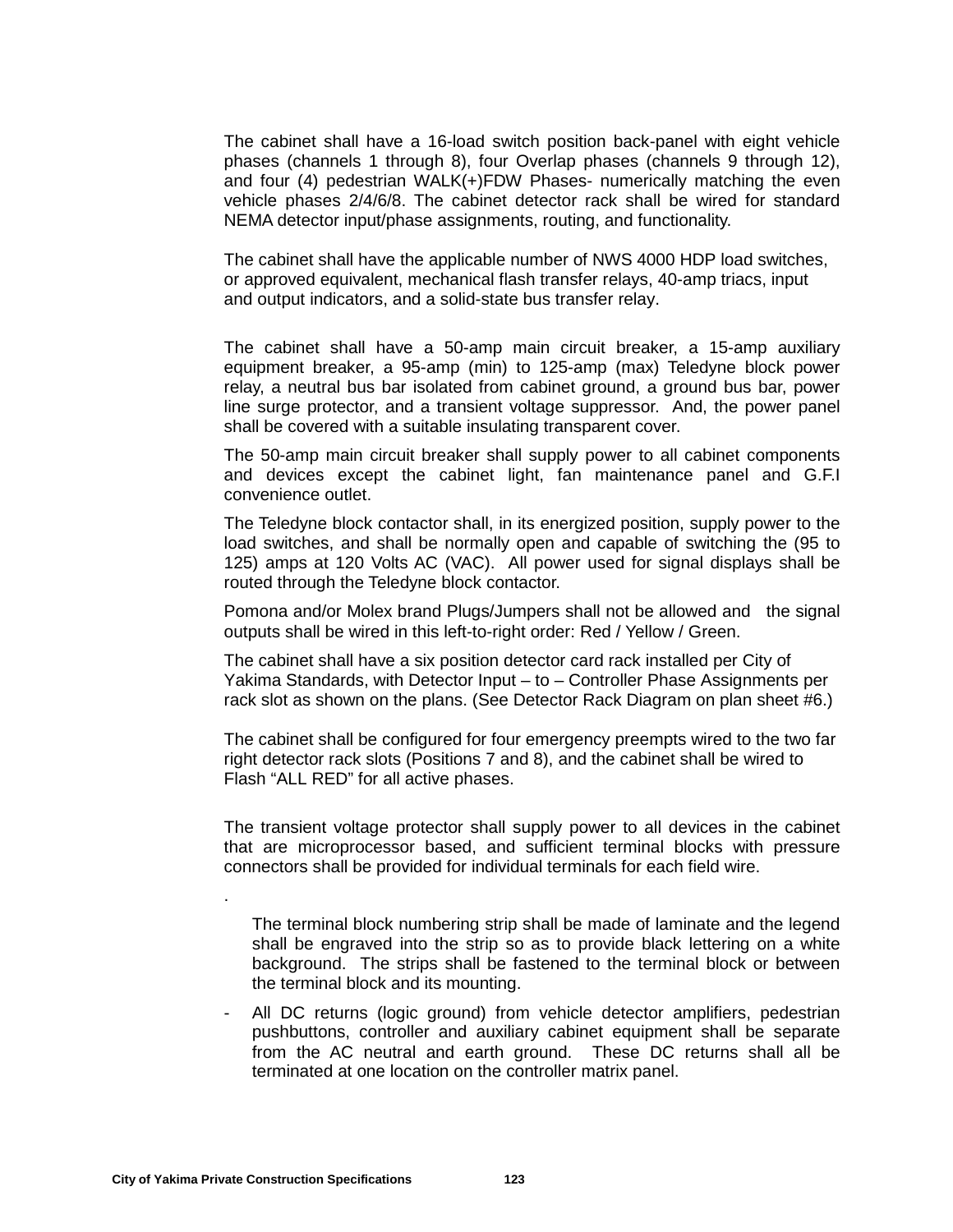- The cabinet wiring shall include noise suppression of AC and DC circuits, and all relay coils, thermostat, convenience outlets and switches controlling inductive loads, shall include spike suppression circuits.
- The cabinet shall also include an alternate power feed switch and connector, which shall power all devices in the cabinet. The switch shall be fed via a cabinet-mounted "Alternate Feed Connector" to allow an exterior-wall bypass plug-in connection to a mobile stand-alone power generator. (For use during signal-power outages.) The connector shall be an Electro switch #KW402201C6, or equivalent, with nameplate labeled NRML – OFF – GEN. The Alternate Feed Connector shall be a Hubbell Flanged Inlet #CS6375M2 with lift cover. The alternate feed switch shall be mounted as close as possible to the power feed terminal strip on the power panel. The Alternate Feed Connector shall be mounted on the cabinet exterior wall below the power panel for switch accessibility from the cabinet interior.
- The transient voltage protector shall supply power to all devices in the cabinet that are microprocessor based.
- The cabinet shall be wired to disable preempt functions when the signal is in flashing operation.
- All external cabinet welds shall be "Tig" welds.
- The cabinet shall include a CD loaded with the applicable Autocad file of the cabinet drawing, and, three (3) Tyvek copies of the cabinet drawing and one service manual.
- The cabinet shall have a heavy-duty neoprene gasket around all doors to assure a weather tight seal.
- All applicable hardware "parts" including, but not limited to, hinge pins and locking devices, shall be made of non-corrosive materials.
- The cabinet door shall hinge on the right, and the lock shall be a *Best Lock* CX series, cored for the City of Yakima YT-1 key.
- The cabinet door shall have a heavy-duty disposable (fiber mesh material) furnace-grade air filter which fits properly in the cabinet door's interior filter shelf flanges.
- The cabinet door SHALL NOT INCLUDE a signal-interval indication display panel.
- The cabinet door shall have a standard exterior-accessed "Police Door" with standard police door lock and key.

The cabinet shall have a fully integrated Tech (Door) Switch-control panel assembly configured as described below:

The Tech Panel shall have one horizontal row of eight (8) 3-position Single Pole Double Throw (SPDT) switches, (each labeled with a corresponding phase number for Vehicle Phase 1 through 8. Below this panel there shall be a second single row of four (4) 3-position switches, with one switch per pedestrian phase for phases 2/4/6/8, each aligned vertically (directly below) their associated vehicle phase switch (IE: Pedestrian Phase-6 switch is positioned directly below Vehicle Phase-6 switch.)

The SPDT switches shall "Lock" in each of these 3 positions: ON / OFF / ON. They shall be labeled (at left of each row) as follows (position-to-function assignments): switch in up position = OPERATE (ON-normal vehicle actuations), switch in center position  $=$  OFF (NO input to controller), switch in down position  $=$  TEST (input to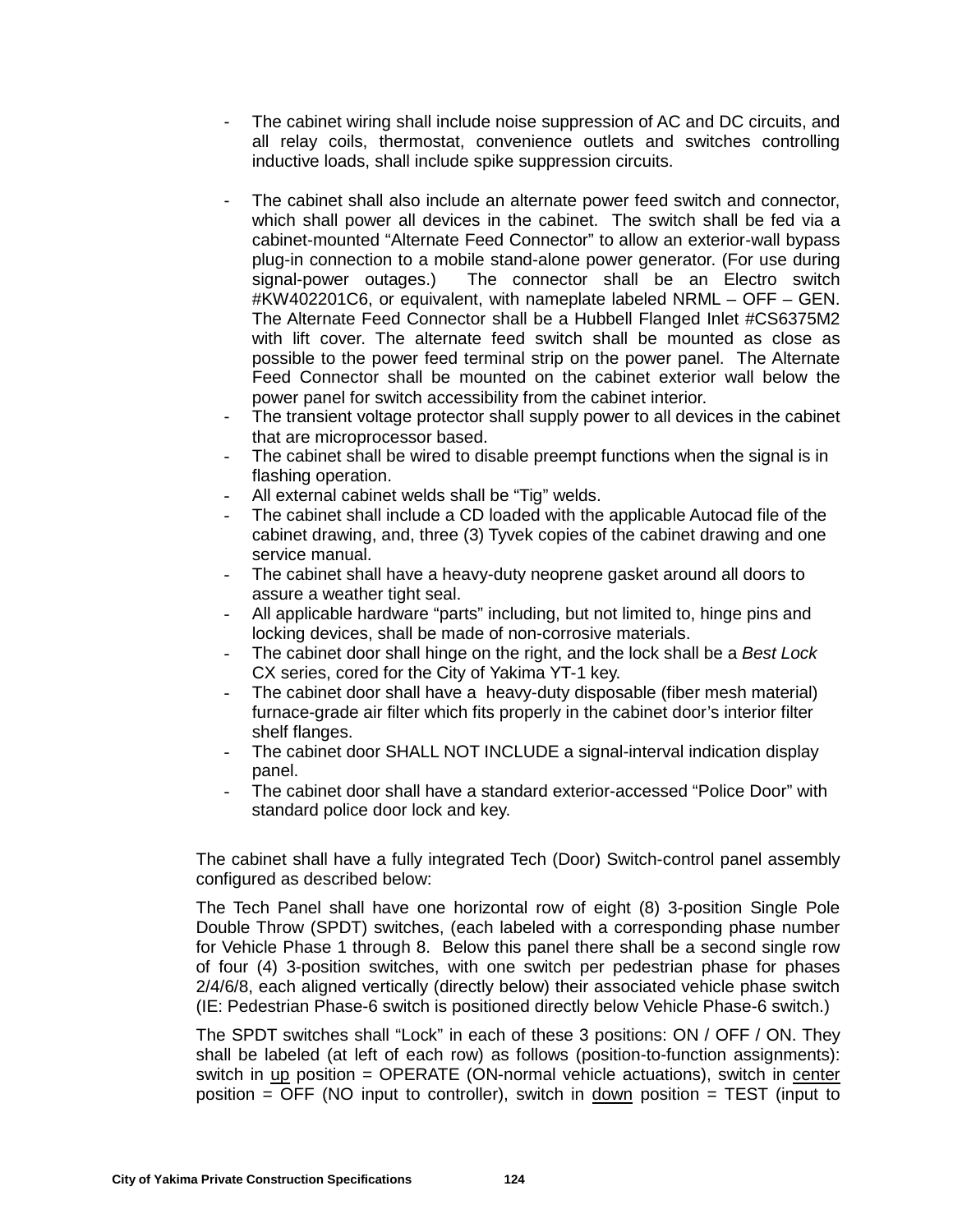controller only by manual switch toggling). Below these vehicle detector switches, there shall be a separate panel with a horizontal row of heavy-duty toggle switches with functions as listed below. (Label as listed):

FLASH Switch: up=AUTO, dn=FLASH CONTROLLER POWER Switch: up=CONTROLLER ON, dn=OFF STOP TIME Switch: {3-position}: up=AUTO-[normal], center=OFF, dn=ON-for manual control. CAMERA POWER Switch: up=CAMERA POWER ON, dn=OFF) LIGHT Switch: up=LIGHT ON, dn=OFF.

All rows of switches shall have a smooth metal dowel-style shroud bar placed & attached so as to minimize accidental switch-bumping

### **Auxiliary Equipment**

Preemption Equipment

The contractor shall install two (2), Model 752 (3-M), or equivalent, two-channel Preemption selector/processor module in the far two right detector rack slots (Positions 7 and 8). One selector shall operate the Preemption Service for the eastbound and westbound approach, and the other selector shall operate the southbound approach. (See the Preemption Assignments Chart on the Plans.)

Install on the mast arms as shown on the plans a total of three (4) 3-M Opticom model 721 single-channel preemption detectors. All required optical detection system auxiliary equipment shall be included to assure the proper detection, processing and phase preemption service as programmed in the controller. Any necessary assistance with set up, adjustments and programming shall be included and provided by the cabinet and/or Opticom manufacturer as deemed necessary by the City Traffic Engineer.

### Malfunction Management Unit (MMU)

The contractor shall supply and install in the cabinet a new EDI (16 Channel) Smart Monitor, or approved equivalent, malfunction monitoring unit (MMU), with front panel displays and keypad setting adjustment capabilities**.** The MMU must be fully compatible with NEMA M-1 ATC and 2070N controllers and type TS-1/TS-2 NEMA controller cabinets, and shall be fully compatible with Flashing Yellow Permissive Left Turn Phase wiring and operations.

### RadioModem Interconnect System

The contractor shall install an Encom model 5200 (or approved equivalent), spread spectrum Radiomodem in the new controller cabinet. The interconnect Radiomodem shall be compatible with all the signal controller and all communications configurations (hardware and software). The Contractor shall suplply and install an ample amount of the applicable "Radio-interconnect aerial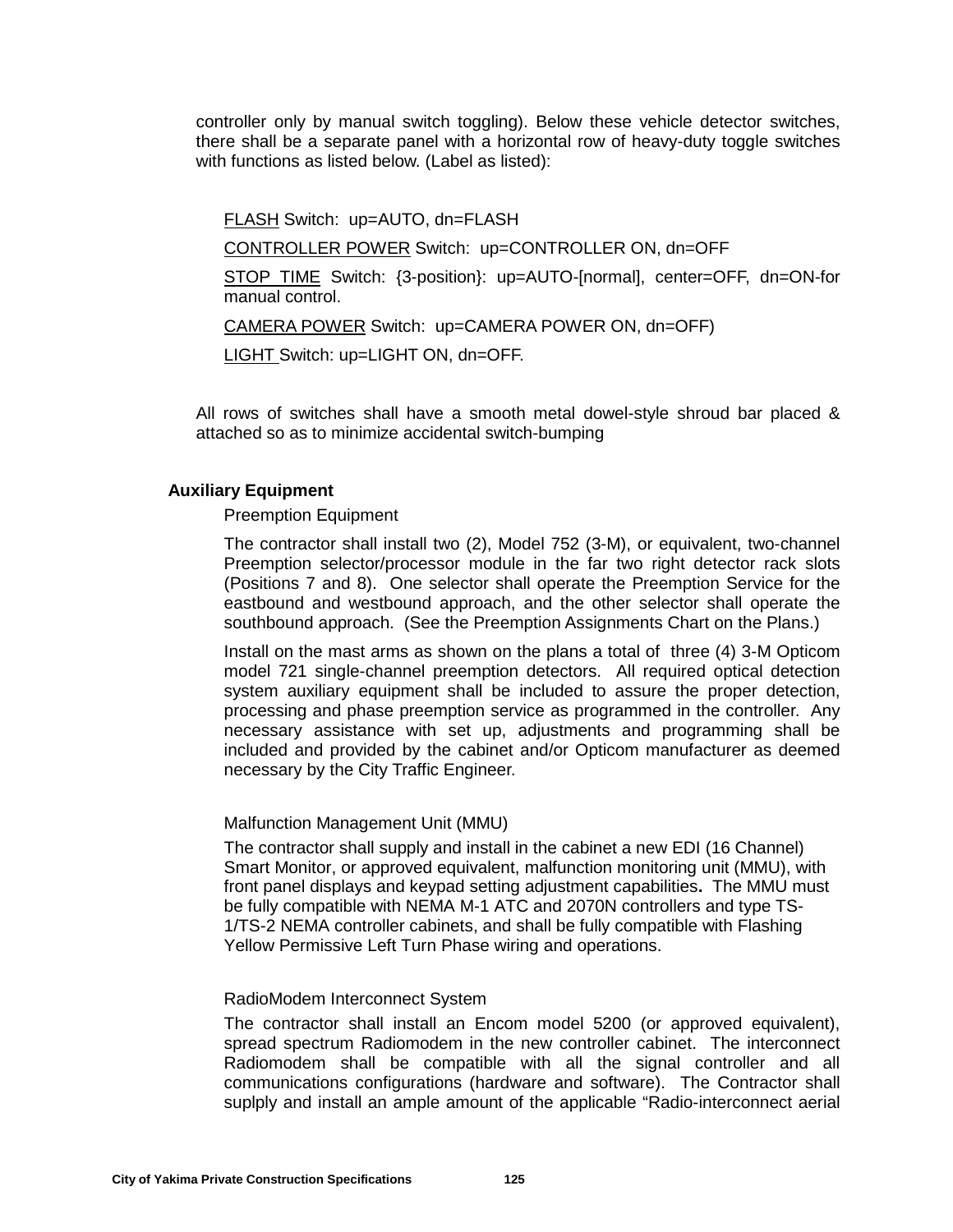antenna coax cable to pull from the new controller cabinet to the calculated highest point on the Mast Arm Pole (Pole #1 on the Plans.- pole and cabinet on NW corner) The Contractor shall install and connect the cable to a new (min. 6db) BlueWave, (or approved equivalent), "Yagi" aerial antenna (Note #19 on plans), with the fewest cable splices required. The final orientation and position on the pole (or luminaire arm) shall be approved by the Traffic Engineer.

#### Video Camera Vehicle Detection System

The contractor shall supply and install a complete video (vehicle detection) camera and electronic detection processing system to adequately detect and service vehicular traffic consistent with the accompanying plans and project specifications. All video detection equipment shall be compatible with NEMA-Type-TS1 and TS2 controllers. The vehicle video detection system shall meet all the specific and/or applicable requirements and specifications as described below.

The system shall be able to detect vehicle presence with 98% accuracy under normal conditions (days and nights), and 96% accuracy under adverse conditions (fog, rain, snow). All items and materials furnished shall be new, unused, current production models installed and operational in a user environment and shall be items currently in distribution. The detection algorithms shall have a proven record of field use at other installations for at least three (3) years of service-- not including prototype field trials prior to installation.

The Video Detection System shall include the following basic components, items, and service provisions:

- Video Detection Modules VIP3.1/D and/or VIP3.2/D. (for 4 vehicle approaches & 8 vehicle phases)
- ViewCom/E MAX Remote Monitoring, Video Image Storage, and Communication Module. (1 minimum)
- Video Camera(s) with IR Filter, Lens, Enclosure, and Sunshield. (4 total)
- Luminaire Arm or Signal Mast Arm Sensor Bracket(s) (If applicable per the specific project plans.)
- Surge Suppressor(s). (1 per camera)
- Programming Devices and/or Software.
- Video Monitor. (1)
- Coaxial/Power Cable.
- All Other Necessary Equipment for Operation.
- Training for Installation, Operation, and Maintenance.

The following "video detection" equipment package has been pre-approved for use on this project:

- Traficon VIP3.1/D and/or VIP3.2/D.
- Traficon ViewCom/E-MAX
- Aigis Outdoor Camera Housing HS9384.
- Aigis Camera Housing Sunshield HS9384SS.
- Rainbow Camera Model BL58D
- Rainbow Motorized Zoom Lens 6.5mm to 65mm Model L10X65DC4P.
- Rainbow LCD 8" Flat Screen Monitor-RL8.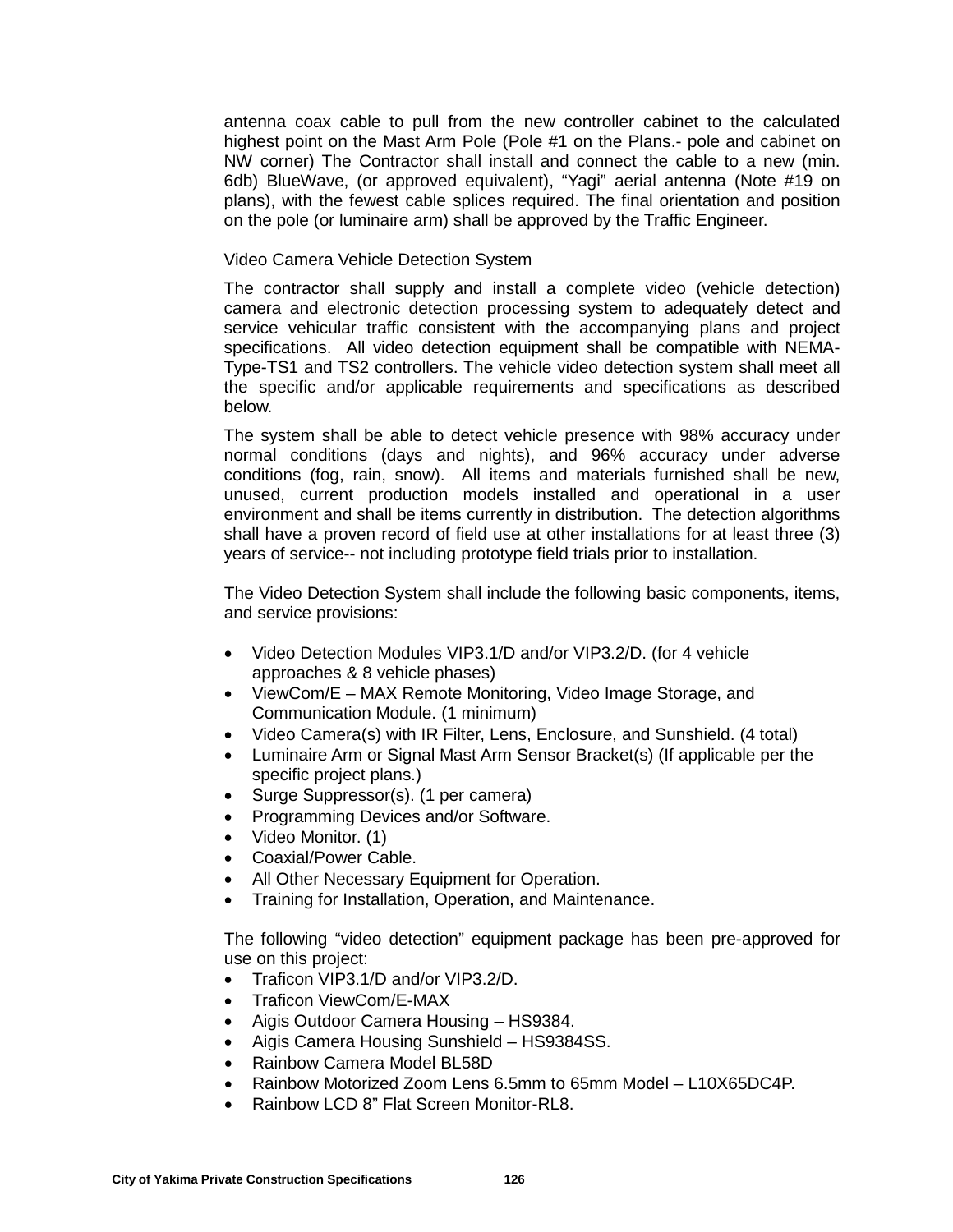- Pelco Extended Mast Arm Camera Mount AB-0172-L, and/or Kar-Gor, Inc., Universal Camera Mount –MA/SOP-16. (as specified on the plans)
- Hesco/RLS Coaxial Surge Suppressor HE75CX
- Coaxial + 5 Conductor Wire RG59/U + STR PE/PVC 600V KG-9915.

### **Video Detection System- Basic Component Specifications:**

The **V**ideo **I**mage **P**rocessor (VIP) shall be modular by design and housed in either a self-contained stand-alone unit or fit directly into NEMA TS1 & TS2 type racks . The VIPs shall allow a shelf or rack mount installation without replacing or modifying existing VIP units. Each VIP board shall have 4 opto-isolated open collector outputs. Twenty (20) additional outputs shall be available via the expansion port. The VIP/3D shall have 20 presence detection zones and 4 data detection zones per camera. Data zones shall collect and store vehicle counts, volume, speed, gap time, headway, occupancy, and classification. Data shall be time-stamped (6713 intervals) and stored onboard (non-volatile memory) in intervals from 1-60 minutes. The system shall control from 1 to 4 VIP boards allowing for 1 to 8 image sensors.

The system shall be designed to operate reliably in the adverse environment of roadside cabinets and shall meet or exceed all NEMA TS1 and TS2, as well as Type 170/2070 environmental specifications Ambient operating temperature shall be from –34 to +74 degrees Centigrade at 0 to 95% relative humidity noncondensing. The system shall be powered by 12-40 VDC and draw less than 2 amperes. And, the system shall utilize cabinet 24-Volt DC for rack mount installations or external 24-Volt DC for stand-alone shelf installations. Surge ratings shall be set forth in the NEMA TS1 and TS2 specifications.

Serial communications shall be through an RS232 serial port. This port can be used for communications into a modem or laptop to upload/download detector configurations, count data and software upgrades. RS485 on the rear edge connector shall facilitate communications to other VIP boards.

The detection zones must be able to provide single or double loop emulation, and the presence hold time must have parameters that range from 10 to 600 seconds.

Each VIP board shall allow for 20 digital inputs via the I/O Expansion port, and each VIP board shall have error detection. Outputs shall be turned "ON" if the video signal is bad or the VIP board is not functioning properly. A user defined quality level will automatically put selected outputs to recall in cases of severe degraded visibility (i.e., fog, blizzard, etc.). Normal detection shall resume when visibility improves above a user defined quality level. Operator selectable recall shall be available via the VIP front panel. Holding the recall switch on for 5 seconds shall activate this function.

A video select button on the VIP front panel will switch between camera images of the VIP3D.2, and the VIP3D.1 board shall have 1 video input; the VIP3D.2 board shall have 2 video inputs (RS-170 NTSC or CCIR composite video) and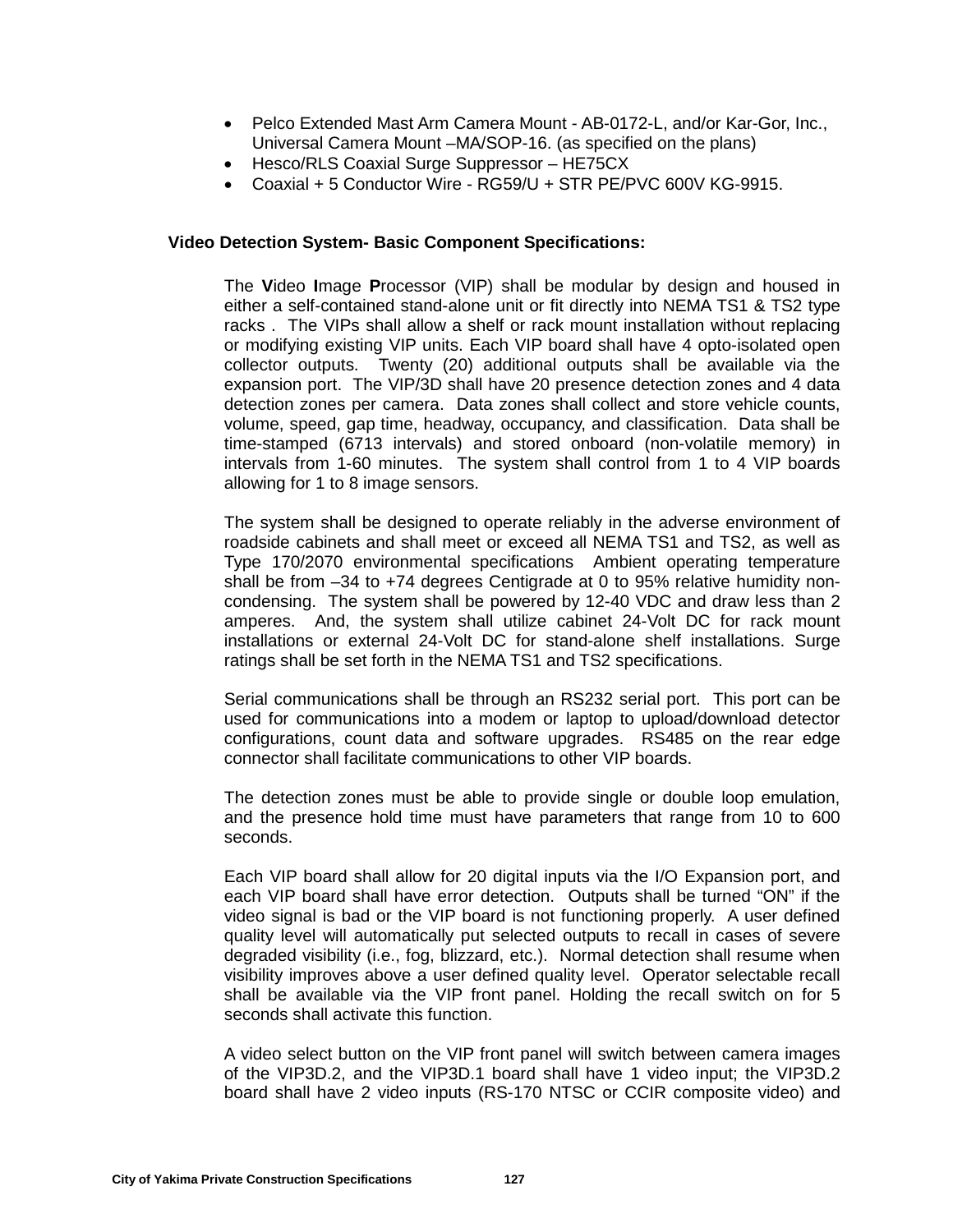one video out. The VIP board shall have a reset button on the front panel to reset video detectors to "learn" the roadway image. During "relearn", selectable recall can be enabled or disabled for immediate operation. Learning time of video detectors shall be less than 6 minutes.

External surge suppression, independent of the VIP board shall separate the VIP from the image sensor.

The VIP board shall also have separate buttons for Video Select, for Recall (to manually place calls on detectors),and to manually reset detectors to learn backgrounds. The VIP board shall also have a video out female RCA style connector, and a B9 female Service port and DB9 I/O Expansion port.

The **VIP** board shall have separate light emitting diodes (LED) that indicate the following:

POWER = Red LED to verify power supply.

I/O COMM = Red LED to indicate communications to expansion bds. VIDEO 1 & 2 = Red LED to verify the presence of video input 75 Ohm. TX & RX = Red LED to indicate comms. to other VIP modules via the RS485.

OUT1- OUT4 = Green LED if the corresponding det-group is active.

The VIP Expansion board shall have 8 dip switches that define inputs and outputs used (range: 1-12 or 13-24), plus, separate light emitting diodes (LED) that indicate the following:

POWER = Red LED to verify power supply. COMM = Red LED to indicate communications to VIP board. I/O1- I/O4 = Green LED to indicate corresponding det-group is active

Functional Capabilities for Real-time Video (Vehicle) Detection:

Each VIP board shall be capable of processing the video signal of one or two cameras. The video signal shall be analyzed in real time (30 times per second for NTSC video format and 25 frames per second for pal video format).

The system shall be expandable up to 8 cameras that may be connected to different VIP units and programmed independently. The system shall be capable of displaying detectors on the video image with associated outputs. Outputs/Inputs status will be indicated on the screen. Parameters will also include the ability to view raw video without any verbiage and/or detectors for surveillance purposes.

Each VIP board shall detect, within the view of the connected camera, the presence of vehicles in user defined zones. Detector zones shall be programmable by type- IE: presence, count, delay, extension, or pulse mode for vehicles approaching or leaving the zones in each field of view. Delay and extension range shall be between  $0.1 - 99.9$  seconds and pulse mode between 0 – 200 msin 33ms increments if NTSC is used. The VIP boards shall also collect a within the view of the connected camera traffic data of passing vehicles in userdefined zones.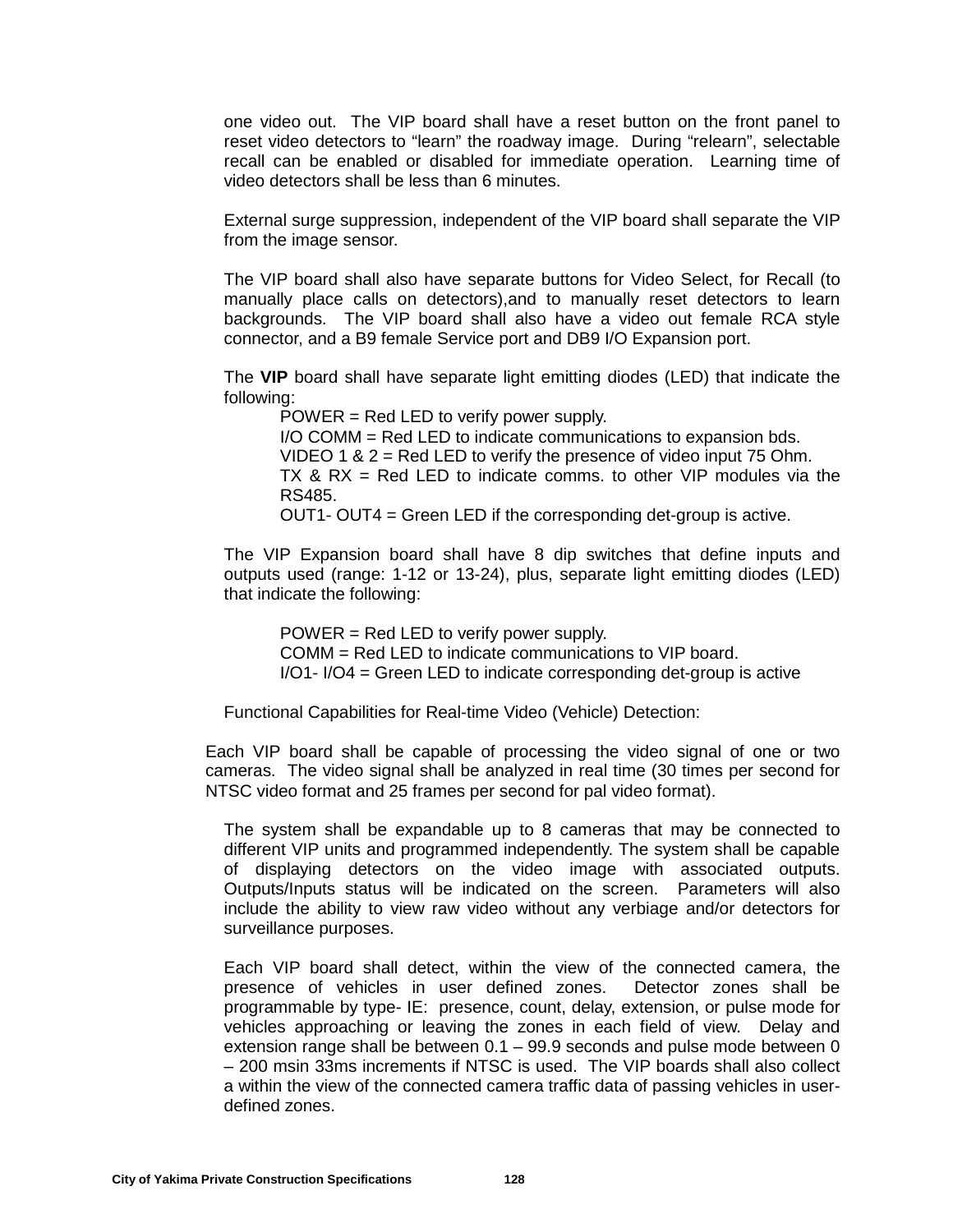The VIP boards shall be able to do the following: delay or extend a detector zone output in combination with an input from the controller; detect wrong-way drivers; provide an alarm/event via communication board and/or output; provide an alarm and/or output when the user selected queue detection threshold of occupancy is exceeded for more than a user selected time threshold; distinguish five classes of detected vehicles based upon user selectable vehicle length thresholds; emulate loop emulation with user selectable loop dimensions: activate its internal clock with daylight saving time system, which can be enabled or disabled; provide overlaid tool tips for each individual menu- and submenu-items; allow input of an optional password as well as different user-levels with optional

sets of "user rights". (a minimum of 10 users can be defined for each user-level.)

The VIP board shall be programmed without the use of a supervisor computer. A standard CCTV monitor and keypad plugged into the VIP serial port will facilitate detector programming. The VIP board shall store up to 4 detector configurations

It shall be possible to switch between detector configurations manually, automatically by time of day, or via remote input. Via the serial port, detector configurations can be uploaded to a laptop and stored on disk. Detectors may be linked to 24 outputs and 20 inputs using Boolean Logic features: AND, OR, NOT. It will be possible to generate conditional outputs based upon inputs from a controller.

It shall be possible to make a detector directional sensitive. Options will include an omni-directional detector or a detector that only senses movement: from right to left, left to right, up to down or down to up as you look at the monitor. All detectors and parameters shall be changeable without interrupting detection. "Learning" time duration for newly established detector zones shall not exceed 6 minutes.

Four data detection zones per camera on a two camera VIP board may be used for collection of vehicle count, speed, classification, occupancy, density, headway, and gap time. Eight data detection zones may be used on a single camera VIP board. These detectors will detect and store traffic data at userdefined intervals of 1, 2, 3, 5, 6, 10, 15, 30 & 60 minutes. It shall be possible for each VIP board to store up to 6713 intervals of data in non-volatile memory.

The VIP module shall have an onboard database capable of time stamping and storing 500 events. The Event Log Database can be viewed or downloaded to a selected spreadsheet. Erasure of the Event Log Database shall not alter programmed configurations. As a minimum, the VIP shall log and time stamp the following events: Firmware upgrades, loss and resumption o f video signal, configuration change, bad video quality, loss and resumption of power to VIP module, speed alarm, inverse direction, and Recall activation.

Associated software may be used with a PC to download data and export to a spreadsheet. Software will also be used to upload and download detector configurations, traffic data, technical events, send software versions upgrades and do remote setup of detectors.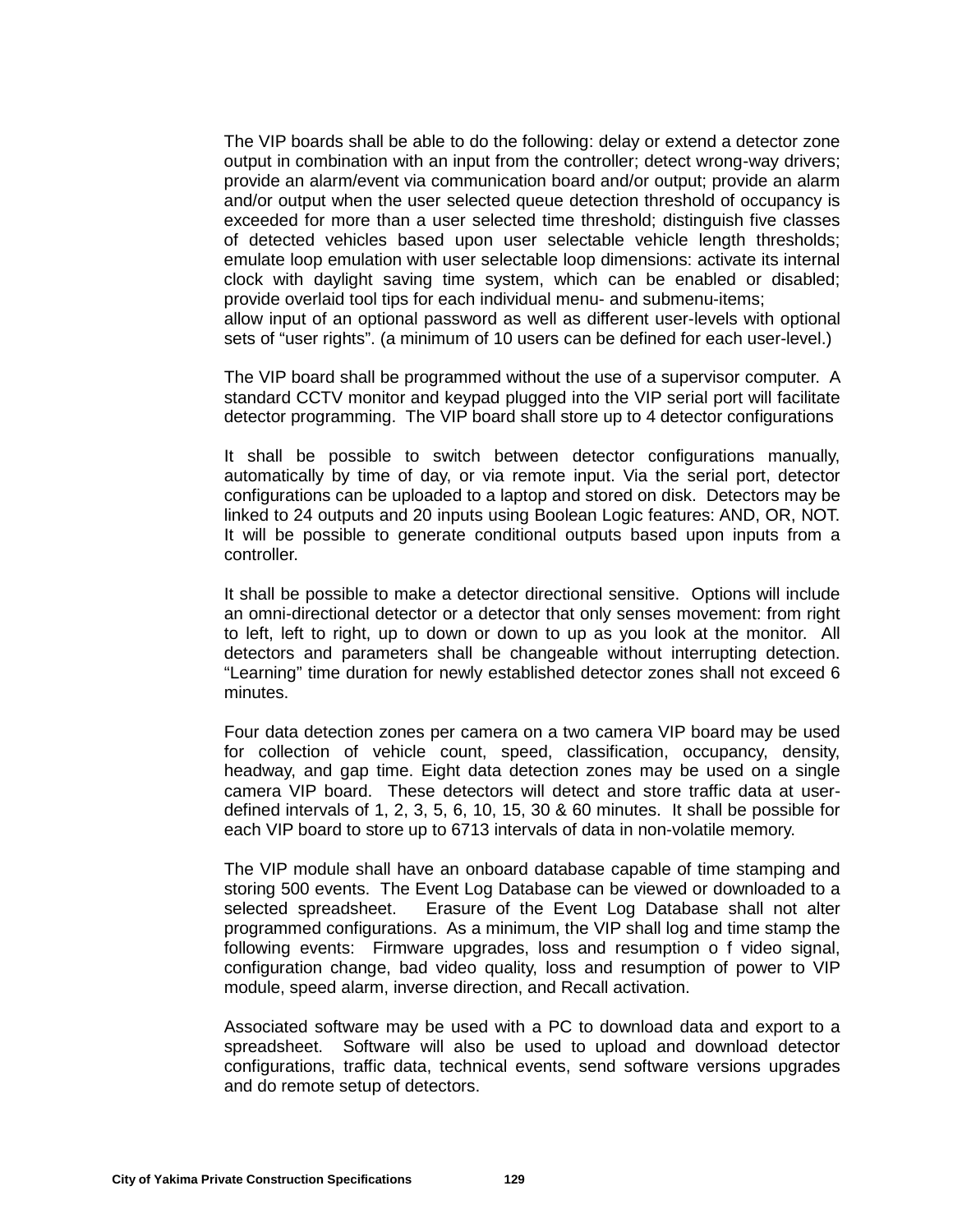#### Image Sensor- Camera

The unit shall be a high resolution, 1/3" image format CCD camera, designed for professional video surveillance systems. Incorporating the latest in CCD technology, the video camera shall provide detailed video without lag, image retention, or geometric distortion. Image Sensor Lens, Housing and Surge **Protection** 

The camera lens shall be a motorized vari-focal 6.5-65mm with auto iris. The environmental housing shall be an aluminum enclosure designed for outdoor CCD camera installations. A video surge suppressor(s) shall be available for installation inside the traffic signal controller cabinet. The suppressor shall provide coaxial cable connection points to an EDCO CX06-M or approved equal transient suppresser for each image sensor.

#### Image Sensor Mounting Brackets

Mast Arm installations shall be mounted at a sufficient height to prevent occlusion from cross traffic between the stop bar and the mast arm on which the camera is installed. A six- (6) ft. maximum length of internally reinforced tube shall be attached to the mast arm bracket for camera mounting above the mast arm. Camera shall be mounted to the top of the tube with the camera manufacturers recommended bracket. Camera bracket shall provide adjustments for both vertical and horizontal positioning for the camera. Camera attachments shall be designed to securely fasten the camera to prevent the extension tube from falling into the path of vehicles and/or becoming loose. Miscellaneous hardware shall be stainless steel or galvanized steel. The cameras and associated pole/arm attachment unit shall be designed to withstand a wind load of 90 MPH with a 30 second gust factor.

Luminaire arm installations shall be installed on the luminaire arm, with the camera/video manufacturers recommended brackets. Camera luminaire brackets shall provide adjustments for both vertical and horizontal positioning of the camera. Camera attachments shall be designed to securely fasten the camera to the luminaire arm. Miscellaneous hardware shall be stainless steel or galvanized steel. The cameras and associated pole/arm attachment unit shall be designed to withstand a wind load of 90 MPH with a 30-second gust factor.

### Image Sensor – Cable (Coaxial & Power

Coaxial & Power cable (Siamese-type) shall be installed in conduits or overhead as indicated in the plans. Coaxial cable shall be suitable for exterior use and in direct sunlight. Power cable shall have a minimum of 5 conductors. Coaxial cable will be terminated in the surge suppressor before being connected directly to VIP boards. Power cable will be terminated into a fuse panel provided by the manufacturer and connected to 120 VAC in the controller cabinet.

Description of cable: Composite, 6 Conductors 2 elements: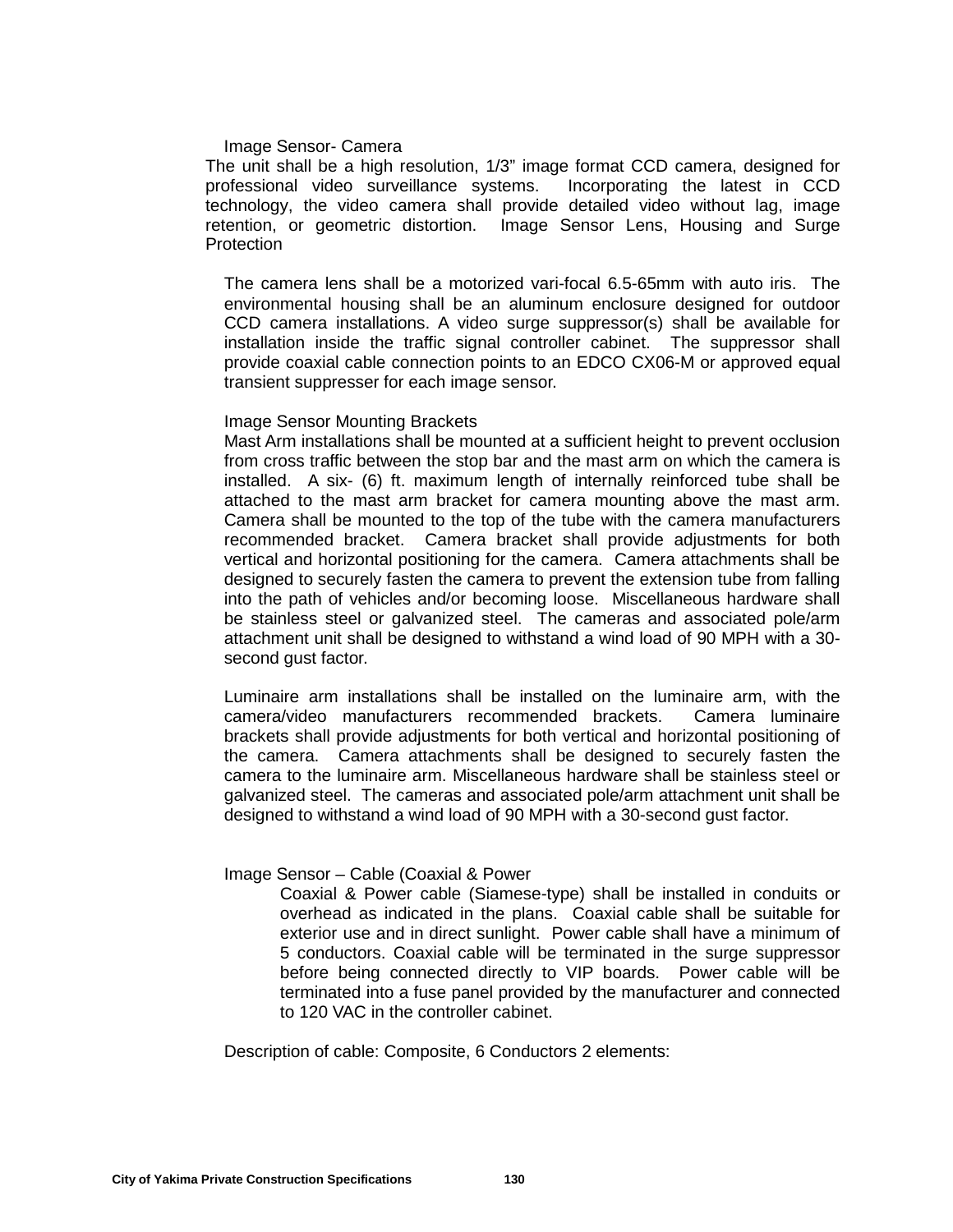18awg 5 conductors 7/26 bare copper, .016" polyethylene, 20awg 1 conductor, solid bare copper, 056" foam polyethylene jacket black, overall .030" PVC jacket black.

Video System Communication Module (Viewcom/E-MAX)

By establishing communication between the PC management software on the central computer and the Video Image Processor (VIP) detectors, the Viewcom/E-MAX board performs all primary functions for communication and transmission of traffic data and alarm events issued by the VIP detectors. The Viewcom/E-MAX also provides MPEG-4 compressed streaming video for remote monitoring.

Viewcom Specifications:

Dimensions- 170, 2070, and NEMA compatible card rack unit.

Communication/Ethernet communication for image-data and streaming video transfer (10/100 Mbps RJ-45 connector-

RS-232 serial communication port for local service access and set-up with keypad., and RS-485 communication within a rack for data acquisition via edge connector Inputs.

Composite video 75 Ohm at 1 Volt peak to peak, CCIR/EIA. Power supply. Reset button on front panel.

Outputs- Analog video output with overlay of system information and Power LED indicator.

Connector- Double row 22 pins EDGE (NEMA TS 2-2003).

Power Supply Consumption10.8 volts to 26.5 volts DC.170 mA @ 24 volts DC**.**

Environmental30 degrees F to  $+165$  degrees F (-34C to  $+74$  C). 0 to 95% relative humidity – non condensing.

### **8-29.16 Vehicle Signal Heads**

Supplement this section with the following:

The contractor shall install new vehicle signal heads with these configurations: Quantities are indicated on the plans, and signal face layouts are shown horizontally below for diagrammatic purposes only— the actual signal heads shall all be VERTICAL in configuration as shown on the plans.

- 3-section with G/Y/R balls: ( O O O)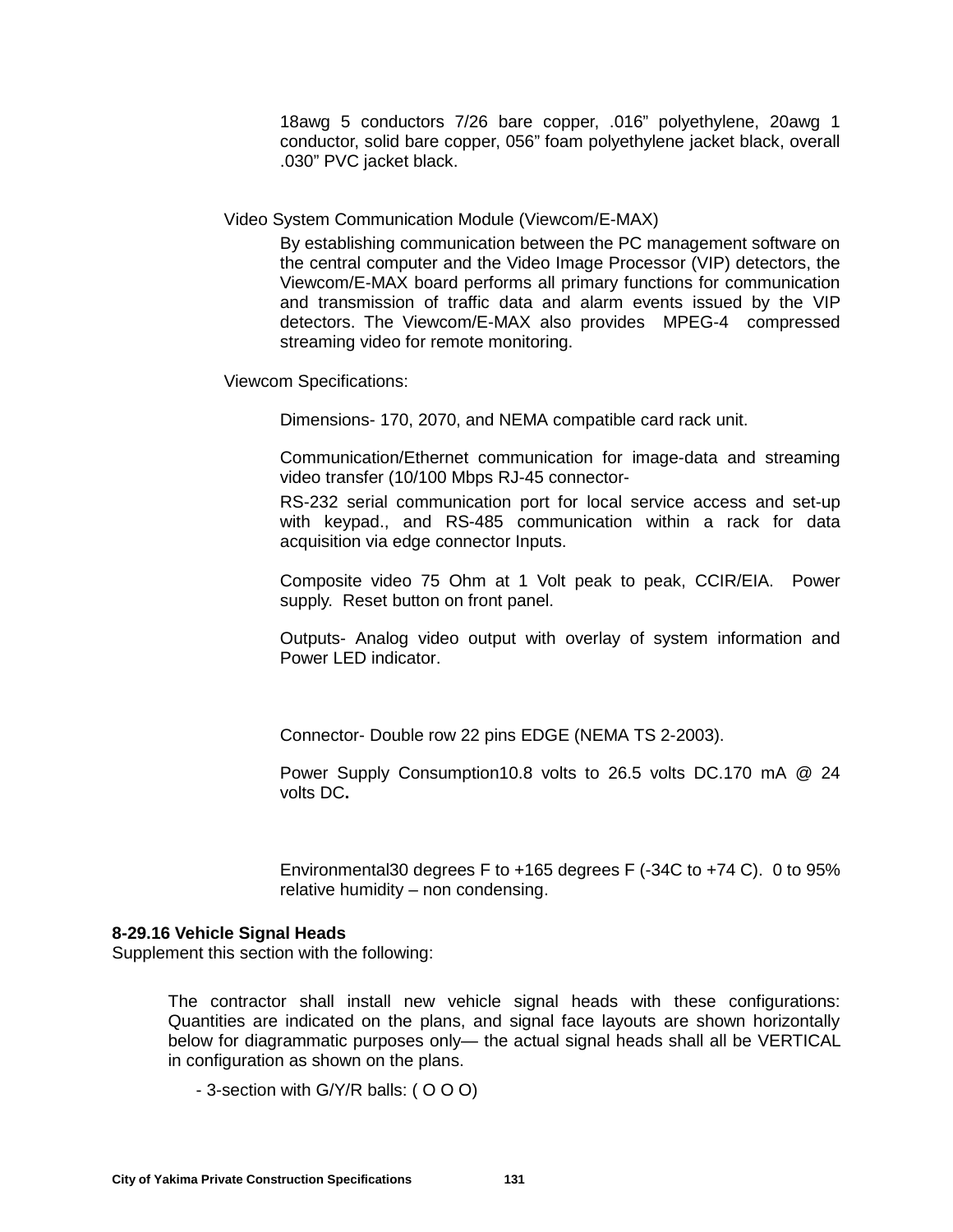- 3-section with G/Y/R Left Arrows  $($   $\leftarrow$ / $\leftarrow$ / $\leftarrow$ )
- 4-section with G/Y/R balls & single G/Y bimodal left arrow (  $0.00 \div$  )
- 4-section with G/Y/R balls & single G/Y bimodal right arrow ( $000 \rightarrow$ )
- 4-section with ALL left arrows "FYLTA"  $(\langle/ \langle/ \langle/ \rangle \rangle)$

The contractor shall supply and install the vehicle signals as called for in the plans and details. They shall all have "12 inch" sections"- to house 12 Inch LED (All 12" GELCORE, or approved equivalent signal indications. (Standard Specifications apply. See other applicable section for LED specs.-this document.) NO 8 INCH SIGNAL SECTIONS ARE ALLOWED. The signal housings, tunnel visors and standard 5" backplates, shall all be aluminum, with a flat black, fully-powder coated finish (NO GREEN). All signal displays shall be *Dialight*, or approved equivalent, standard 12" LED modules. (Standard Specification 9-29.16(2) A.) All new vehicle signals shall be installed vertically, using Type-N PELCO mounting and Type-D for Top –of-Type-1 pole mounting assemblies, with locations, positions and orientations as shown on the plans, applicable WSDOT Standard Plans and/or City of Yakima project details.

# **8-29.19 Pedestrian Push Buttons**

Supplement this section with the following:

The contractor shall supply and install an ADA (Americans w/ Disabilities Act) and Federal Manual on Uniform Traffic Devices (MUTCD) compliant Audible/Tactile pedestrian push button system as shown on the plans and as described below.

The *Polara- 2-Wire Navigator Accessible (Audible/Tactile) Pedestrian Push Button System* is an example of one such system approved for this project*.* 

The Audible-Tactile Pedestrian Push Button system shall be a "2-wire controlled" (per station) pedestrian push button system approved for urban traffic signal installations with actuated pedestrian service. The system shall include the following components, features, and capabilities:

### **Push Button Station (PBS)**

The PBS push button assembly, part of each separate push button station (PBS), shall have an ADA-compliant 2-inch diameter push button with raised vibrating tactile directional arrow, and it shall have the ability to produce a variety of audible sounds during all pedestrian cycles. The sounds are emitted out from behind the unit via a recessed weatherproof speaker with a vandal resistant screen. The PBS push button shall have a sunlight visible LED, which latches "ON" to confirm the button has been pushed. The raised vibrating tactile arrow shall point in the direction pedestrians are to walk. (IE: PBS push button unit installs 90 degrees in rotation from standard H-bracket style push buttons.) A custom voice-on-location message can be provided with an extended push of the button. The message shall give information about the intersection and street being crossed. The PBS Push Buttons shall be rated for 100 million+ operations with > 2 lb. actuation force. PBS push button failures or system failures shall default to transmitting a constant pedestrian call, and, the PBS shall allow extended push times from 1 to 4 seconds in .5-second increments—which shall be can be set when installed by the manufacturer or distributor field technicican .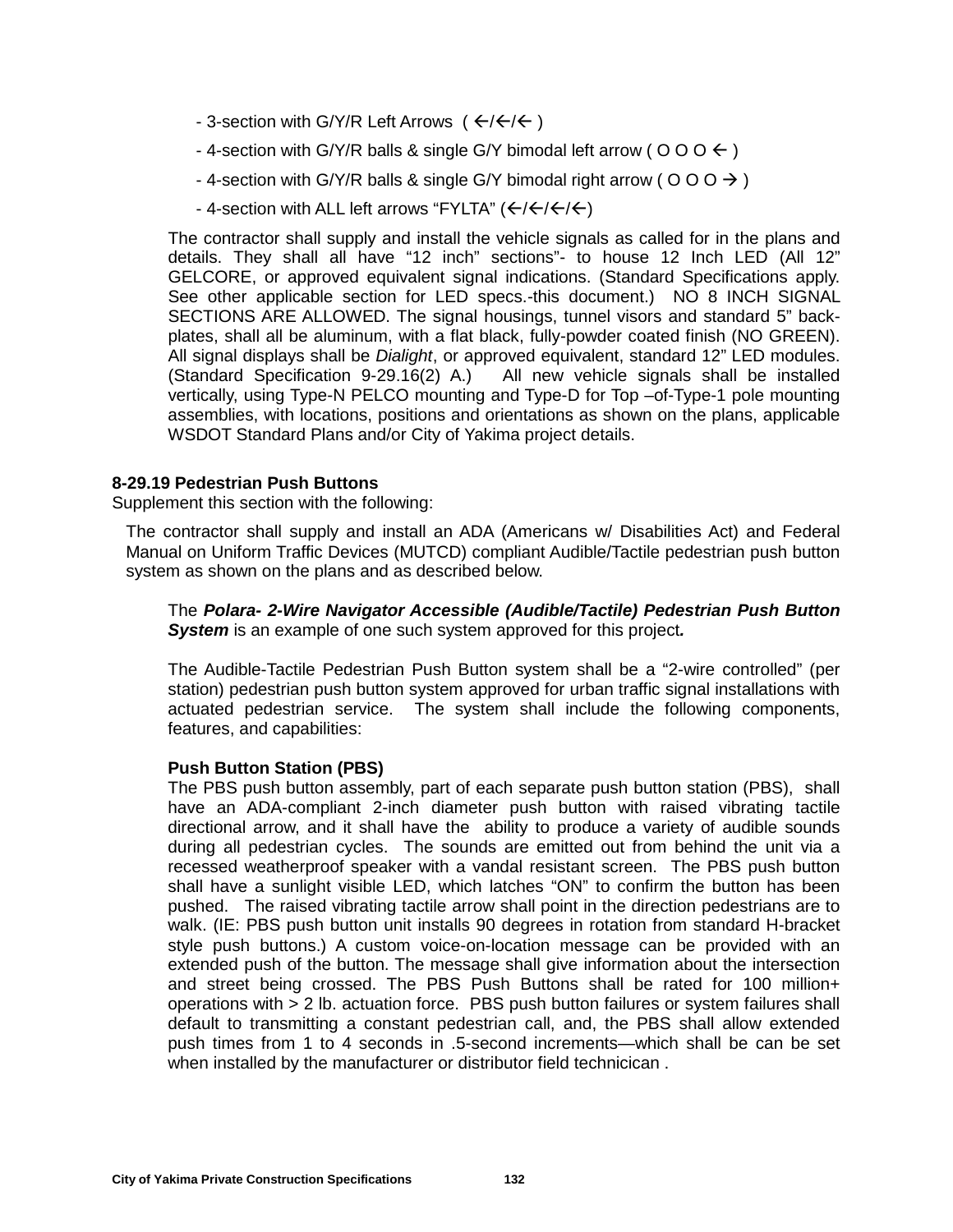The system shall provide the following audible features; a locating tone, five field selectable WALK interval sound choices including Chirp, Cuckoo, and "Walk Sign Is On" voice message, three field selectable pedestrian-clearance sound choices, fixed and automatic volume adjustments, and special voice messages from extended push button activation, such as name of the street to be crossed and messages in alternate languages. The system shall have the ability to verbally countdown pedestrian clearance interval. The system shall have independent minimum and maximum volume settings for informational messages, locate sounds, clearance sounds and walk sounds. The independent minimum and maximum volume settings shall be available for both standard and extended push operating conditions. The system shall be "self-testing" with the ability to obtain data from a remote (Central) site for real-time monitoring and system maintenance. Extended push priority (mutes entire intersection except selected crosswalk to minimize confusion caused by other sounds). All PBS stations shall have a synchronized Audible output so as to minimize audible confusion and clutter. All inputs and outputs shall be optically isolated, and the maximum volume dynamic range shall be 60 dB per PBS.

### **Central Control Unit (CCU)**

The PBS shall function as part of an accessible pedestrian signal which also includes a Central Control Unit (CCU) and which shall be installed in the controller cabinet. The system shall require no modification to the pedestrian display.

The CCU shall be able to control up to 12 PBS's, three per phase and up to four pedestrian phases. It shall include additional general-purpose inputs and outputs for custom advanced/warning audible messages. All CCU inputs and outputs shall have full optical isolation and include transient voltage protection. The Push Button Stations and CCU shall be installed per manufacturer's installation instructions, shall include all auxiliary components and parts, including (but not limited to), required circuit boards, special system installation wires or conductors and connectors and/or other custom parts, hardware or components.

### **Handheld Navigator- Configurator**

The system shall include a a handheld remote programming unit (IE: Polara Navigator-Configurator), which can be used after installation to program the PBS.stations and the CCU. The system shall allow global configuration changes where one PBS can be set up and the changes can then be saved to the other Push Button Stations. The handheld remote device (Configurator)-- shall remotely configure an individual PBS or all Push Button Stations using infrared communications. The remote unit shall be interactive such that the user can hear the selected sounds and volumes when configuring the PPB Stations. One handheld remote shall be supplied complete with required batteries.

Custom Message and Sound Options

Custom-programmable "emergency-related" or other special messages shall be optionally available from the manufacturer if requested by the Traffic Engineer

Custom Locate Sound - Plays a sound at a selectable interval to assist a blind pedestrian in locating the Push Button Station.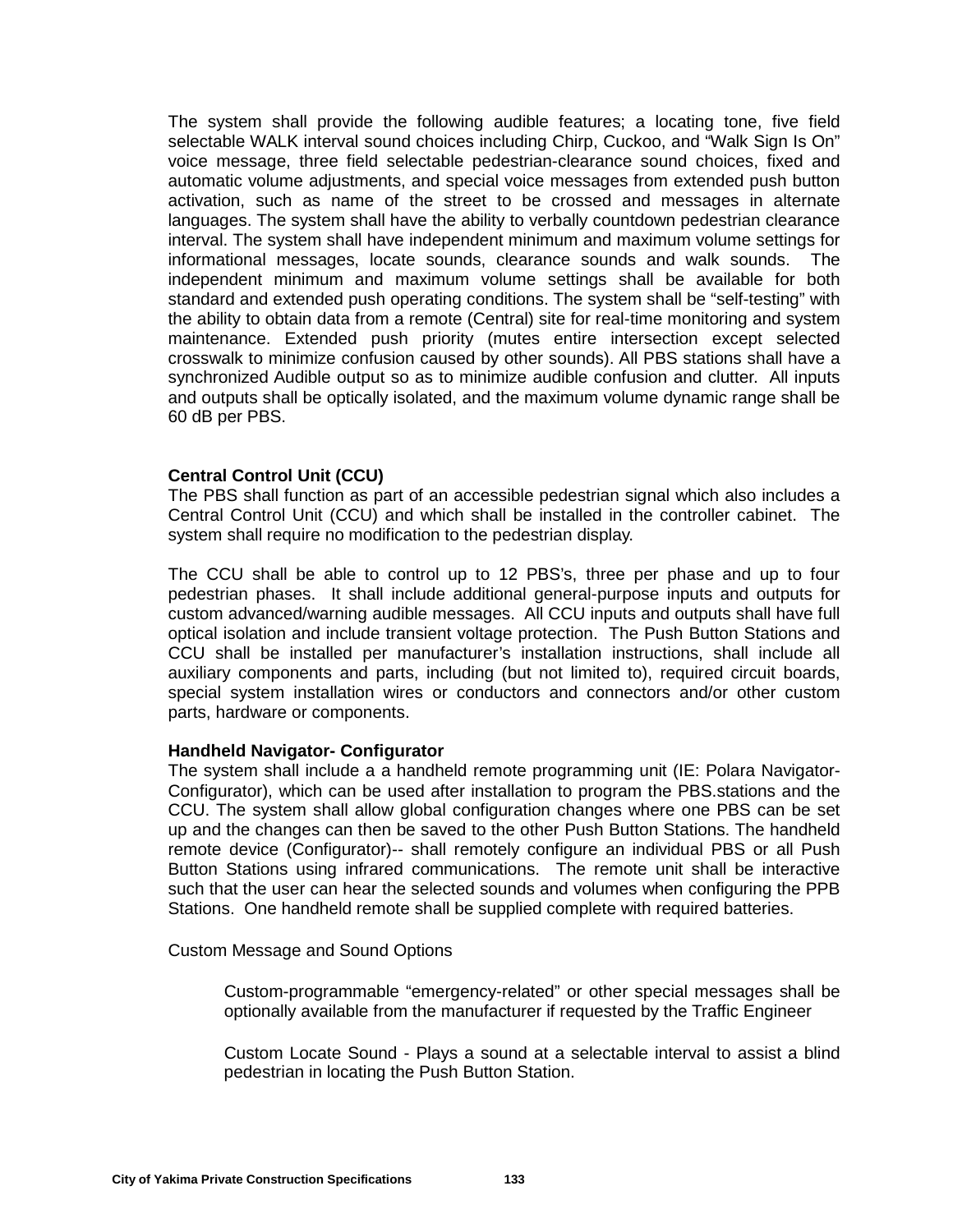Custom Location Message(s) - message states street being crossed and cross street names, and other vital information to help pedestrian with location and direction.

Custom Walk Message(s) - alerts pedestrians that the walk interval has begun and name of street being crossed.

Custom Clearance Sounds/Countdown - Plays a sound to let pedestrians know they should clear intersection crosswalk. This optional tone typically would sound similar to the locate tone but is played at a faster rate or counts down the number of seconds in the clearance phase.

Two custom messages available, both override all other sounds or messages and plays once every time its assigned input is activated on the Central Control Unit.

The system shall include one hardcopy set of **Installation Instructions**, and one **Operating Manual** hardcopy. Procedures for programming special voice messages and/or locator sounds/messages shall be provided by the manufacturer, if requested by the City of Yakima, Traffic Engineer. Following is a summary of such features.

#### **8-29.20 Pedestrian Signals**

Supplement this section with the following:

The contractor shall install new "Countdown" Pedestrian signals- (IE: **Dialight- No. 430- 6479-001**, or approved equivalent, with standard 16" x 18" housings, which shall be diecast aluminum. The modules shall be Light Emitting Diode (LED) type. The "Countdown Numerals" and "HAND (Don't Walk) symbol shall be "Portland" Orange LED's ", and the LED "WALKING PERSON" symbol shall be Lunar White. The pedestrian signals shall be MUTCD and ADA compliant. The contractor shall install the pedestrian signals at the locations shown on the plans, with Type E ("clamshell") side-of-pole mounting. (See WSDOT Standard Plan J-75.10-00.), and, if applicable, Type "D" Top-of-Pole mounting.

### **8-29.20(1) LED Pedestrian Signal Display Modules**

Supplement this section with the following:

The surface of the lens shall be textured to reduce glare. The supplied egg crate visors shall not be installed.

All pedestrian "HAND" and "COUNTDOWN NUMERALS" shall be Portland Orange and shall conform to current ITE standards for size, chromaticity and intensity. LED pedestrian "HAND" modules shall be manufactured with a matrix of AllnGaP LED light sources. All pedestrian walking "MAN" modules shall be Lunar White and shall conform to current ITE standards for size, chromaticity and intensity. LED pedestrian walking "MAN" modules shall be manufactured with a matrix of InGaN LED light sources. The "HAND" and walking "MAN" message bearing surfaces shall be filled, not outline, symbols and shall be side by side. The LED pedestrian modules shall be operationally compatible with controllers and conflict monitors on this project.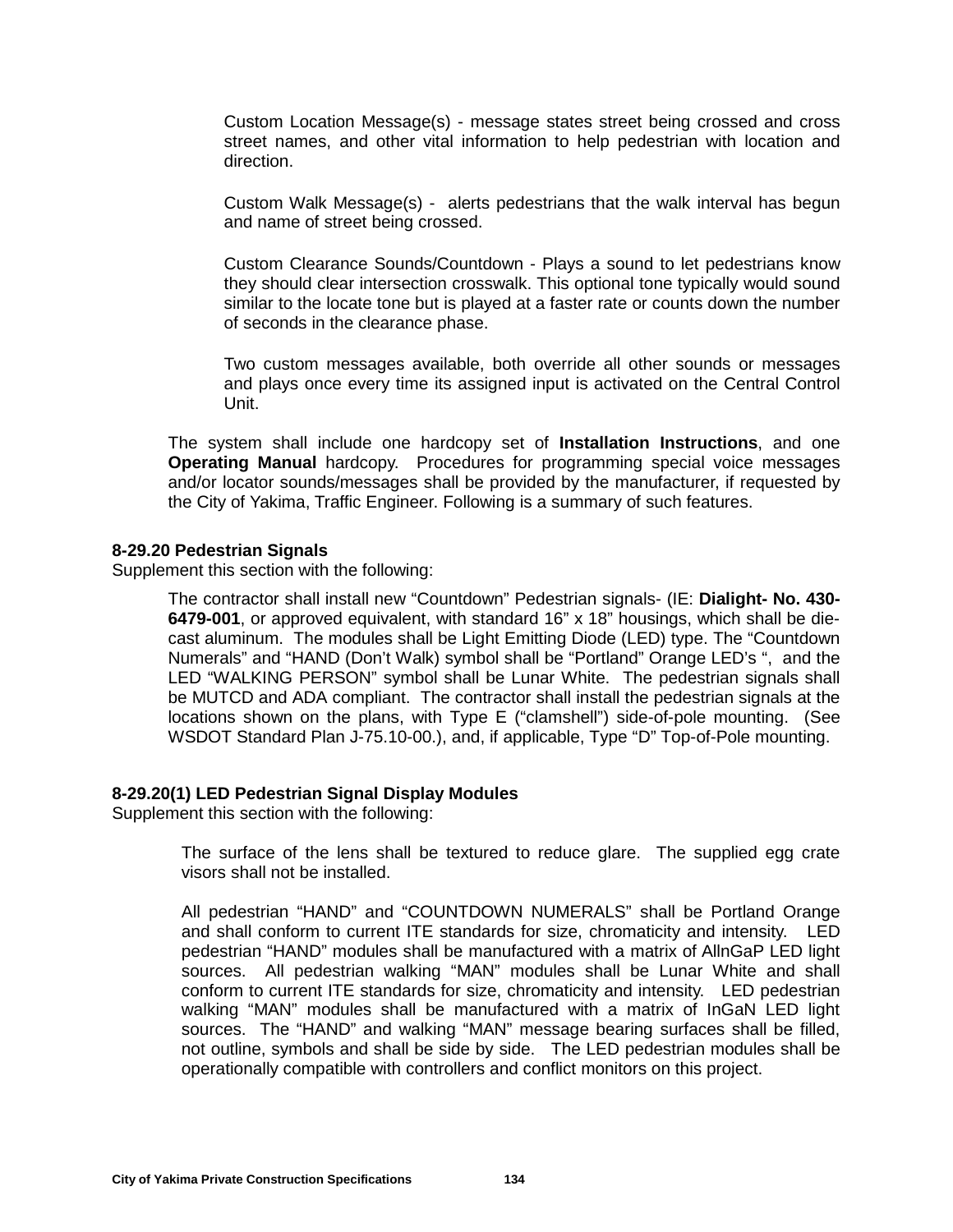Each LED pedestrian module shall be protected against dust and moisture intrusion per the NEMA Moisture Resistant STD 250-1991 for Type-4 enclosures to protect all internal components. The assembly, manufacturing, and mounting of the LED pedestrian module shall be designed to assure all internal LED and electronic components are adequately supported to withstand mechanical shock and vibration from high winds and other sources. The manufacturer's name, trademark, serial number and other necessary identification shall be permanently marked on the backside of the LED pedestrian module. A label shall be provided on the LED housing and the Contractor shall mark the label with a permanent marker to note the installation date.

Each LED pedestrian module shall operate from a 60+3 Hz AC line. Nominal operating voltage for all measurements shall be  $120+3$  volts rms. The LED circuitry shall prevent flicker at less than 100 Hz over the voltage range specified above. Fluctuations in the line voltage specified above shall not affect luminous intensity by more than +10%. The signal module on-board circuitry shall include voltage surge protection to withstand high-repetition noise transients and low-repetition high-energy transients as stated in Section 2.1.6, NEMA Standard TS-2, 1992. The individual LED light sources shall be wired so that catastrophic failure of any one LED light source will result in the loss of not more than 20% of the signal module light sources. LED pedestrian signal modules shall provide a power factor of 0.90 or greater when operated at nominal operating voltage, and 77°C. Total harmonic distortion induced into an AC power line by an LED<br>pedestrian module shall not exceed 20%. Each LED pedestrian module and pedestrian module shall not exceed 20%. associated onboard circuitry shall meet Federal Communications Commission (FCC) Title 47, Sub-Part B, Section 15 regulations concerning the emission of electrical noise. Two secured, color coded, 600V, 20AWG minimum, jacketed wires, conforming to the National Electrical Code, rated for service at 221°C, are to be provided for electrical connection.

### **8-29.24 Service Cabinet (Electrical)**

Supplement this section with the following:

The electrical service shall be 120/240VAC multi-panel, electrical service with components, panels, and enclosures installed as per the Plans and City of Yakima Project Detail- Modified Electrical (Signal/Lighting) Service on Wood Pole.

This new service shall replace the current non-metered electrical assembly on the same existing wood pole (QWEST Tag# 1819R/ Inventory #A0615146, located on the north side of the east leg of W. Washington Avenue, approximately 160 feet east of centerline of S. 16<sup>th</sup> Avenue. It shall consist of a new 0-200 Amp, Type- 120/240, Single Phase Electrical Service, with a meter base, and a new 200 Amp, 2-Pole, 120/240-VAC, 6 position (minimum) electrical circuit-breaker panel. (See the applicable Electrical Service- Project Detail for the required components, layouts, as well as for orientation, and references to plan and WSDOT details for connections and other hardware requirements.

The service shall be inspected by the applicable local utility company (Pacific Power & Light) for temporary and final service drops, meter and service inspections and permits. The new service shall meet all applicable Electrical codes.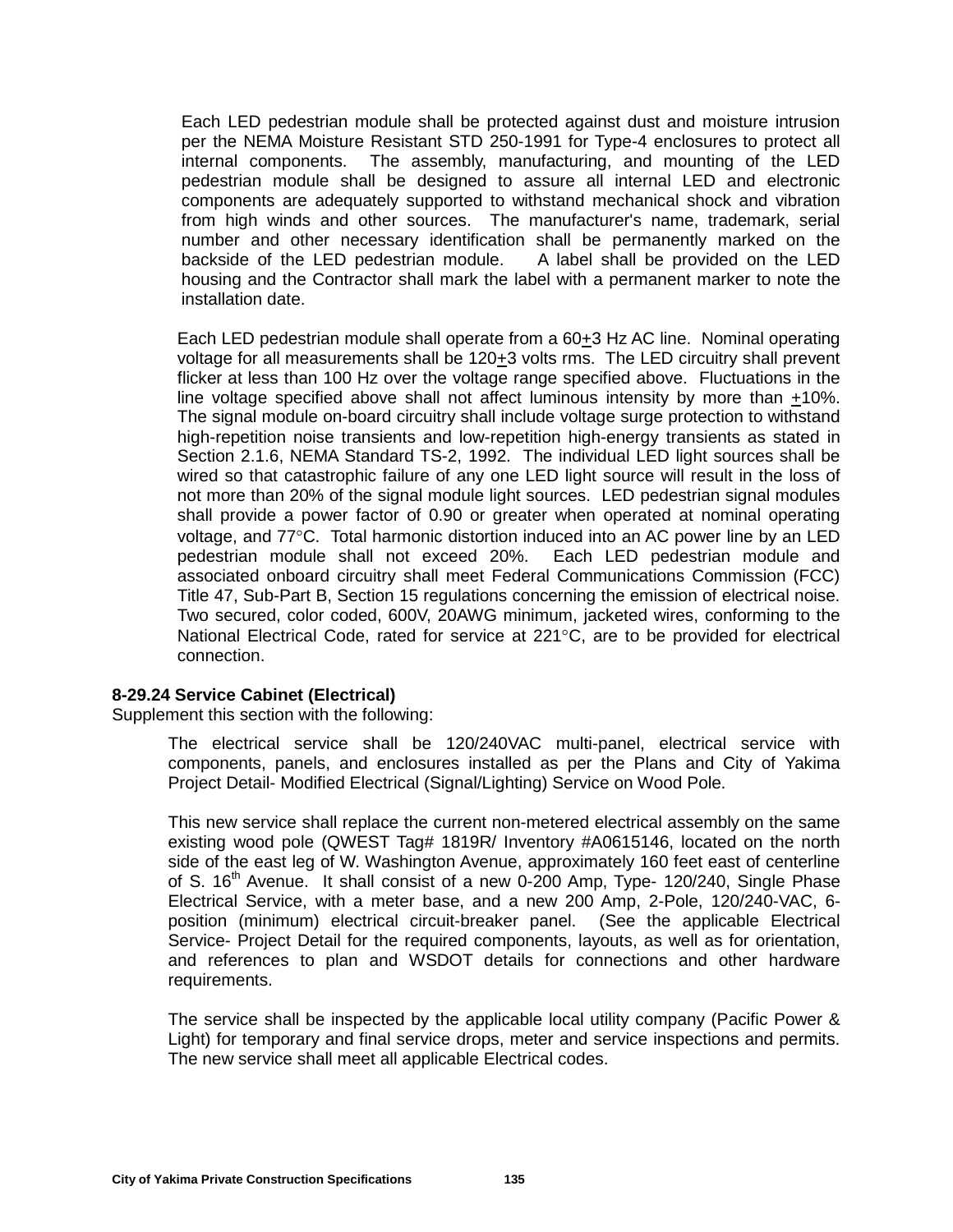### **DIVISION 9 MATERIALS**

### **9-05 DRAINAGE STRUCTURES, CULVERTS, AND CONDUITS**

### **9-05.15(1) Manhole Ring and Cover**

Revise this section to read:

All manhole rings and lids to be adjusted on this project shall be replaced with locking manhole rings and lids that will be supplied by the City at no cost to the Contractor. The locking manhole rings and lids shall be picked up from the Wastewater Collections Shop located at 204 W. Pine Street at the Contractor's expense. The locking lids are marked as "Sewer" for the sanitary sewer system and "Storm" for the storm water system. The Contractor will be responsible for placing the correct lid on each system manhole upon completion of adjustment. Prior arrangements shall be made by the Contractor to assure that the facility will be open for pickup of the rings and lids.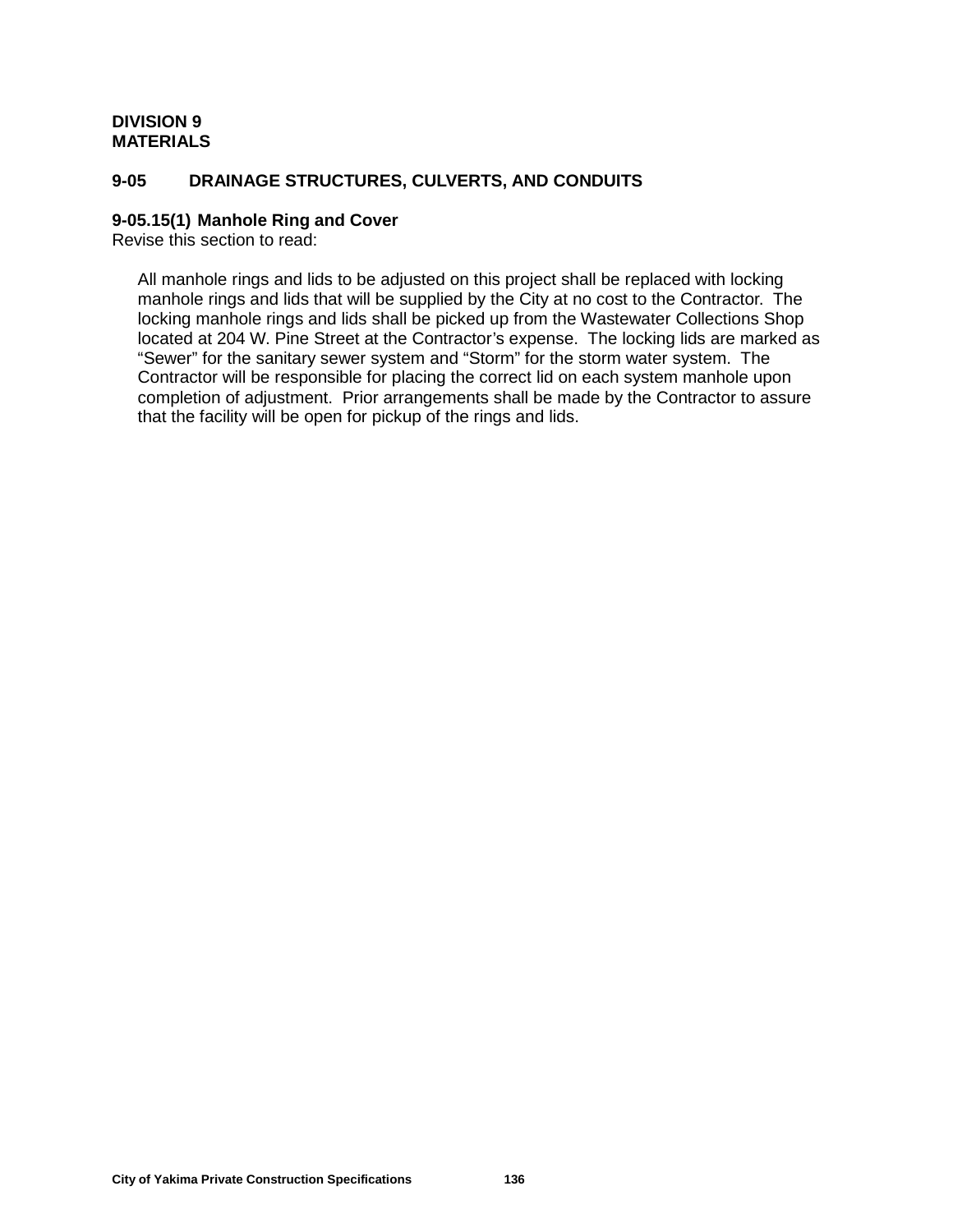# **STANDARD PLANS January 3, 2011**

The State of Washington Standard Plans for Road, Bridge and Municipal Construction M21-01 transmitted under Publications Transmittal No. PT 09-013, effective January 3, 2011 is made a part of this contract.

The Standard Plans are revised as follows:

# B-10.20 and B10.40

Substitute "step" in lieu of "handhold" on plan

# <u>C-1</u>

Note 6 is revised as follows: Type 1- is replaced with a blank (fill-in) following Type -

<u>C-1b</u>

Note 5 is revised as follows: Type 1- is replaced with a blank (fill-in) following Type -

# C-3, C-3B, C-3C

Note 1 is revised as follows: replace reference F-2b with F-10.42

# C-5

Note 1. Attach guardrail to bridge rail or concrete barrier with 7/8" diameter high strength bolts Standard Spec. 9-06.5(4), with thin slab ferrule inserts or resin bonded anchors. See Contract Plans.

# Is revised as follows:

Attach guardrail to bridge rail or concrete barrier with 7/8" diameter bolts per Standard Spec. 9-06.5(4), with thin slab ferrule inserts or resin bonded anchors. See Contract Plans.

# <u>C-7</u>

Note 2. Attach guardrail to bridge rail or concrete barrier with 7/8" diameter high strength bolts (Standard Spec. 9-06.5(4)), with thin slab ferrule inserts or resin bonded anchors. See Contract Plans.

# Is revised as follows:

Attach guardrail to bridge rail or concrete barrier with 7/8" diameter bolts (5 MIN.) per Standard Spec. 9-06.5(4), with thin slab ferrule inserts or resin bonded anchors. See Contract Plans.

# C-7a

Note 1. Attach guardrail to bridge rail or concrete barrier with 7/8" diameter high strength bolts (Standard Spec. 9-06.5(4)), with thin slab ferrule inserts or resin bonded anchors. See Contract Plans.

# Is revised as follows:

Attach guardrail to bridge rail or concrete barrier with 7/8" diameter bolts (5 MIN.) per Standard Spec. 9-06.5(4), with thin slab ferrule inserts or resin bonded anchors. See Contract Plans.

# C-14a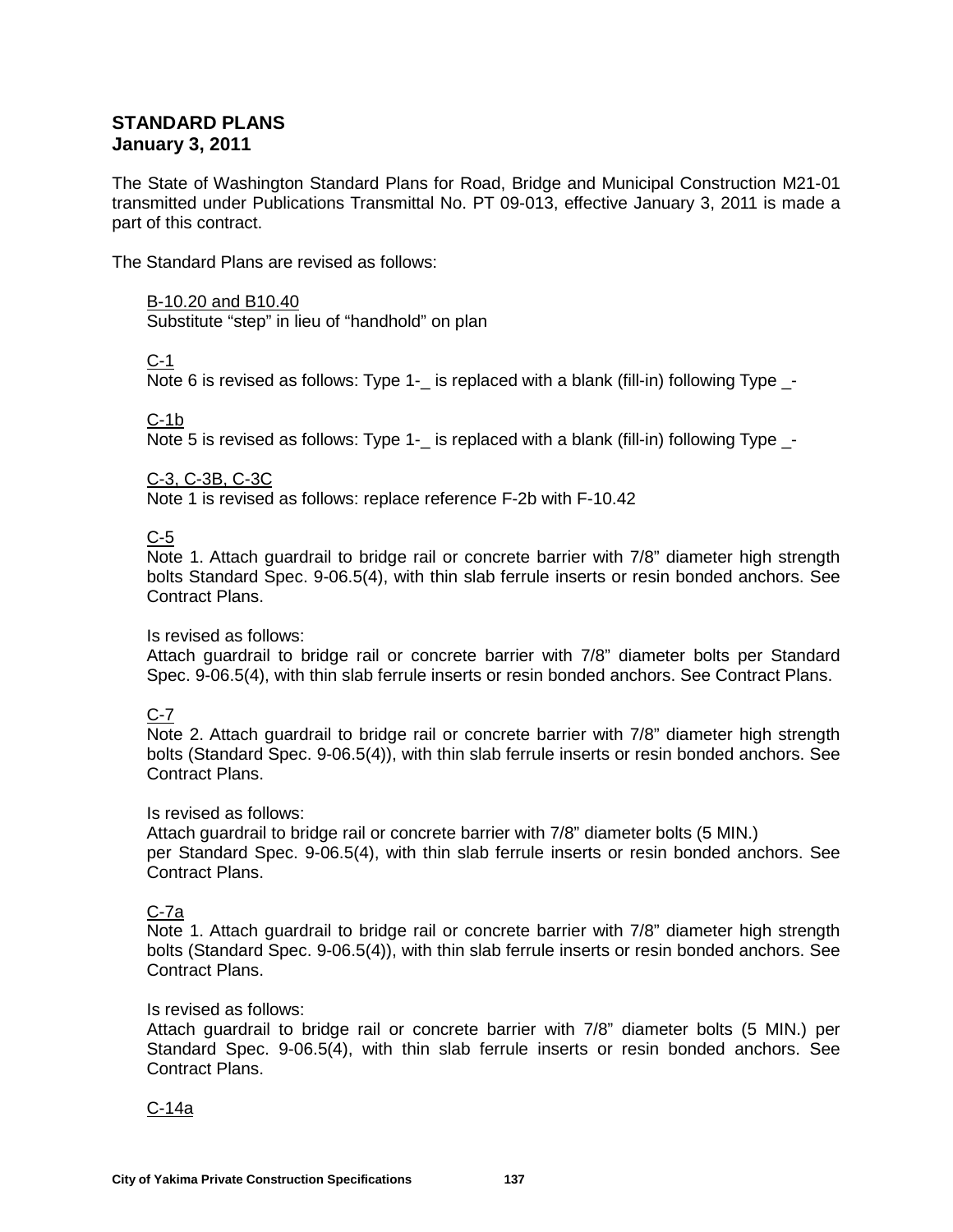SECTION B, callout – 1½" PVC CONDUIT (TYP.) is revised to read: 1¼" PVC CONDUIT (TYP.) callout (mark) 8 #9 ~ 36" (TYP.) is revised to read: callout (mark) 8 #8 ~ 36" (TYP.) EPOXY BAR EXPANSION JOINT DETAIL, callout (mark) W #9 (epoxy coated symbol)  $\sim$ 36" (TYP.) is revised to read: callout (mark)  $8\#8$  (epoxy coated symbol)  $\sim$  36" (TYP.)

# C20.40

Plan View, Remove (Cases 19A & B-31) (Case 20-31) (case 21-31) from the span dimension

D-3

Sheet 1, Key Note 1, the term "Low Survivability" is revised to "Moderate Survivability"

# D-3b

Key Note 7,reference D-3a is revised to D-3.10 TYPICAL SECTION, lower left corner, reference D-3a is revised to D-3.10

D-3c

Key Note 7,reference D-3a is revised to D-3.10 TYPICAL SECTION, lower left corner, references (2x) D-3a are revised to D-3.10

# G-24.40

Existing callout - CORNER BOLT (TYP.) New callout - CORNER BOLT OR SHOULDER BOLT (TYP.)

### G-24.60

ELEVATION, upper left corner, callout W6x12 STEEL SIGN POST (TYP.) is revised to read: STEEL SIGN POST (TYP.)-(See Contract Plans for Post Sizes) ELEVATION, upper center, callout Steel Sign Post~ (W6x12 through W10x26~See Contract) is revised to read: Steel Sign Post (Typ.)-(See Contract Plans for Post Sizes)

Both Elevations, dimension for "post height" should be to the top of the post not the sign

J-1f

Note 2, reference to J-7d is revised to J-15.15

J-3b

Sheet 2 of 2, Plan View of Service Cabinet, Boxed Note, "SEE STANDARD PLAN J-6C…" is revised to read:

"SEE STANDARD PLAN J-10.10…"

# J-7c

Note 3, reference to J-7d is revised to J-15.15

# J-10.10

Sheet 1,Plan Note 11. If the slope is 3H:1V or steeper, special considerations may be necessary for safety reasons. Easier access using a stairway may be used. See Plan Sheet Library RD-15 for details. Coordinate with Maintenance and Project Engineer.

Is revised to read as follows: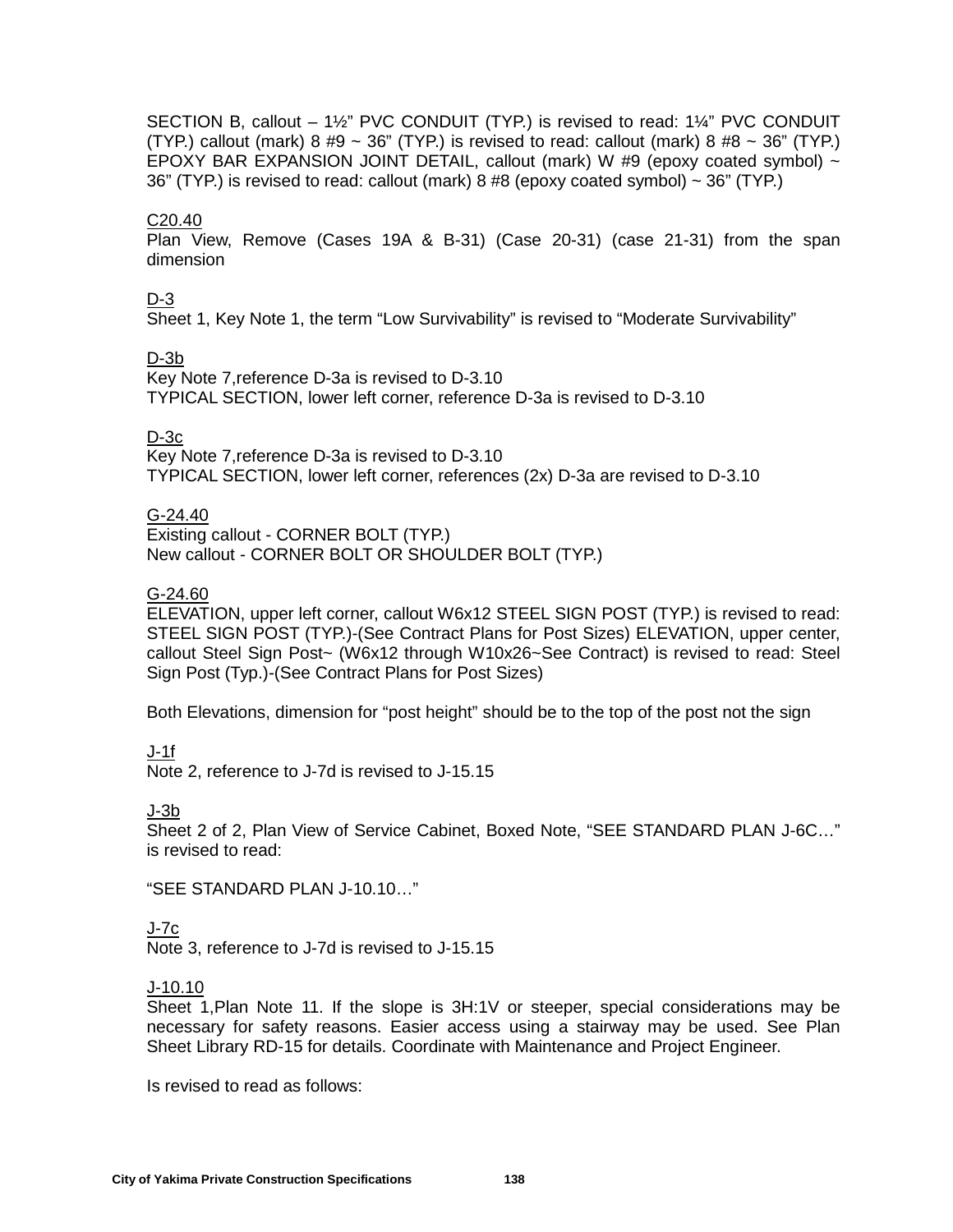If the slope is 3H:1V or steeper, special considerations may be necessary for safety reasons. Easier access using a stairway may be prudent. Contact WSDOT Bridge and Structures office for stairway design.

J-16b

Key Note 1, reference to J-16a is revised to J-40.36

J-16c

Key Note 1, reference to J-16a is revised to J-40.36

<u>J-20.10</u> Sheet 2, 2-Way Mounting Angle Detail, Dimension 1.625" is revised to 1.8125" Dimension 2.375" is revised to 2.1875"

### J-21.10

Sheet 1, Detail C, callout 4-3/4" x 2'-6" Anchor Bolt (Typ.)~ASTM A-307 or F 1554 GR 36 (See Note 4) is revised to 3/4" x 2'-6" Anchor Bolt (Typ. of 4)~ASTM A-307 or F 1554 GR 36 (See Note 4)

Sheet 2, Detail F, callout 3-3/4" x 2'-6"x4" Anchor Bolt (Typ.)~ASTM A-307 or F 1554 GR 36 (See Note 4) is revised to 3/4" x 2'-6" Anchor Bolt (Typ. of 3)~ASTM A-307 or F 1554 GR 36 (See Note 4)

#### K-80.30

In the NARROW BASE, END view, the reference to Std. Plan C-8e is revised to Std. Plan K-80.35

#### L-20.10, Sheet 1

Delete all references to tension cable and substitute tension wire. Add knuckled selvage is required on the top edge of the fence fabric.

#### L-20.10, Sheet 2

Delete all references to tension cable and substitute tension wire. All rope thimbles, wire rope clips and seizing are not required.

#### L-30.10, Sheet 1

Delete all references to tension cable and substitute tension wire.

#### L-30.10, Sheet 2

Delete all references to tension cable and substitute tension wire. All rope thimbles, wire rope clips and seizing are not required.

#### M-1.60

COLLECTOR DISTRIBUTOR ROAD OFF- CONNECTION, taper dimensions of 225' MIN. is changed to 300' MIN.

### M-65.10

PERSPECTIVE VIEW, add dim. "SEE NOTE 1" to right side of PERSPECTIVE VIEW. To clarify that the requirement must be met on both sides of the roadway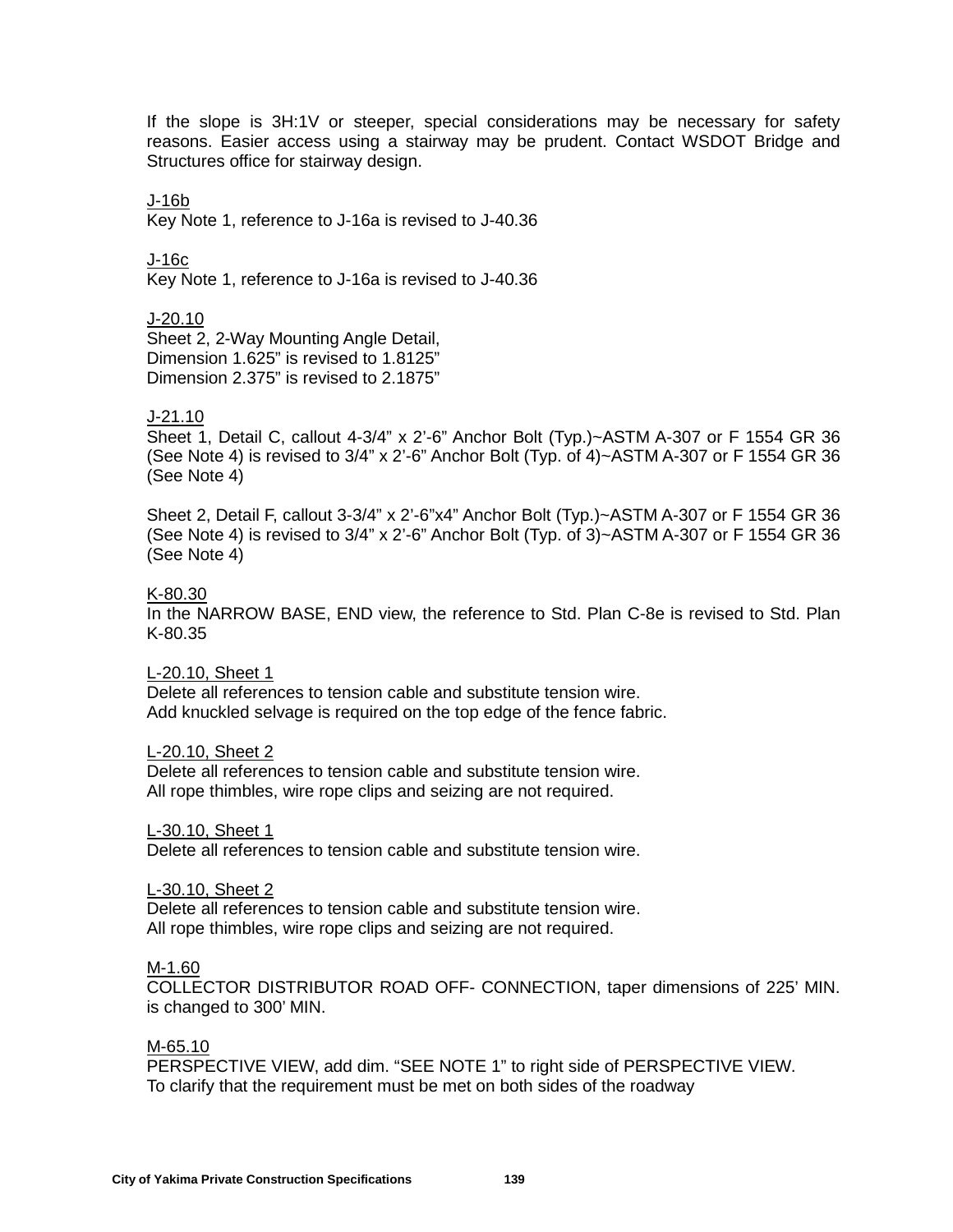The following are the Standard Plan numbers applicable at the time this project was advertised. The date shown with each plan number is the publication approval date shown in the lower right-hand corner of that plan. Standard Plans showing different dates shall not be used in this contract.

| A-10.10-008/07/07<br>A-30.35-0010/12/07  |             | A-50.20-019/22/09  |  |
|------------------------------------------|-------------|--------------------|--|
| A-10.20-0010/05/07<br>A-40.00-008/11/09  |             | A-50.30-0011/17/08 |  |
| A-10.30-0010/05/07<br>A-40.10-018/11/09  |             | A-50.40-0011/17/08 |  |
| A-20.10-008/31/07<br>A-40.15-008/11/09   |             | A-60.10-0110/14/09 |  |
| A-40.20-009/20/07<br>A-30.10-0011/08/07  |             | A-60.20-018/11/09  |  |
| A-30.15-0011/08/07<br>A-40.50-0011/08/07 |             | A-60.30-0011/08/07 |  |
| A-30.30-0011/08/07<br>A-50.10-0011/17/08 |             | A-60.40-008/31/07  |  |
|                                          |             |                    |  |
| B-30.50-006/01/06<br>B-5.20-006/01/06    |             | B-75.20-016/10/08  |  |
| B-5.40-006/01/06<br>B-30.70-018/31/07    |             | B-75.50-016/10/08  |  |
| B-5.60-006/01/06<br>B-30.80-006/08/06    |             | B-75.60-006/08/06  |  |
| B-10.20-006/01/06<br>B-30.90-019/20/07   |             | B-80.20-006/08/06  |  |
| B-10.40-006/01/06<br>B-35.20-006/08/06   |             | B-80.40-006/01/06  |  |
| B-10.60-006/08/06<br>B-35.40-006/08/06   |             | B-82.20-006/01/06  |  |
| B-15.20-006/01/06<br>B-40.20-006/01/06   |             | B-85.10-016/10/08  |  |
| B-15.40-006/01/06<br>B-40.40-016/16/10   |             | B-85.20-006/01/06  |  |
| B-15.60-006/01/06<br>B-45.20-006/01/06   |             | B-85.30-006/01/06  |  |
| B-20.20-0111/21/06<br>B-45.40-006/01/06  |             | B-85.40-006/08/06  |  |
| B-20.40-026/10/08<br>B-50.20-006/01/06   |             | B-85.50-016/10/08  |  |
| B-20.60-026/10/08<br>B-55.20-006/01/06   |             | B-90.10-006/08/06  |  |
| B-25.20-006/08/06<br>B-60.20-006/08/06   |             | B-90.20-006/08/06  |  |
| B-25.60-006/01/06<br>B-60.40-006/01/06   |             | B-90.30-006/08/06  |  |
| B-30.10-006/08/06<br>B-65.20-006/01/06   |             | B-90.40-006/08/06  |  |
| B-30.20-0111/21/06<br>B-65.40-006/01/06  |             | B-90.50-006/08/06  |  |
| B-30.30-006/01/06<br>B-70.20-006/01/06   |             | B-95.20-012/03/09  |  |
| B-70.60-006/01/06<br>B-30.40-006/01/06   |             | B-95.40-006/08/06  |  |
|                                          |             |                    |  |
| C-12/10/09<br>C-4e2/20/03                |             | C-14i2/10/09       |  |
| C-4f6/30/04<br>C-1a10/14/09              |             | C-14j12/02/03      |  |
| C-1b6/3/10<br>C-510/14/09                |             | C-14k2/10/09       |  |
| C-1c5/30/97<br>C-65/30/97                |             | C-15a7/3/08        |  |
| C-1d10/31/03<br>C-6a10/14/09             |             | C-15b7/3/08        |  |
| C-21/06/00<br>C-6c1/06/00                |             | C-16a6/3/10        |  |
| C-6d5/30/97<br>C-2a6/21/06               |             | C-16b6/3/10        |  |
| C-6f7/25/97<br>C-2b6/21/06               |             | C-20.14-0110/14/09 |  |
| C-710/31/03<br>C-2c6/21/06               |             | C-20.15-0010/14/09 |  |
| C-7a10/31/03<br>C-2d6/21/06              |             | C-20.18-0010/14/09 |  |
| C-2e6/21/06<br>C-82/10/09                |             | C-20.19-0010/14/09 |  |
| C-2f3/14/97<br>C-8a7/25/97               |             | C-20.40-0110/14/09 |  |
| C-8b2/10/09<br>C-2g7/27/01               |             | C-20.42-0110/14/09 |  |
| C-2h3/28/97<br>C-8e2/21/07               |             | C-22.14-016/3/10   |  |
| C-2i3/28/97<br>C-8f6/30/04               |             | C-22.16-016/3/10   |  |
|                                          |             | C-22.40-026/16/10  |  |
| C-137/3/08<br>C-2k7/27/01                |             | C-23.60-0110/14/09 |  |
| C-2n7/27/01                              |             |                    |  |
|                                          | C-13a7/3/08 | C-25.18-019/20/07  |  |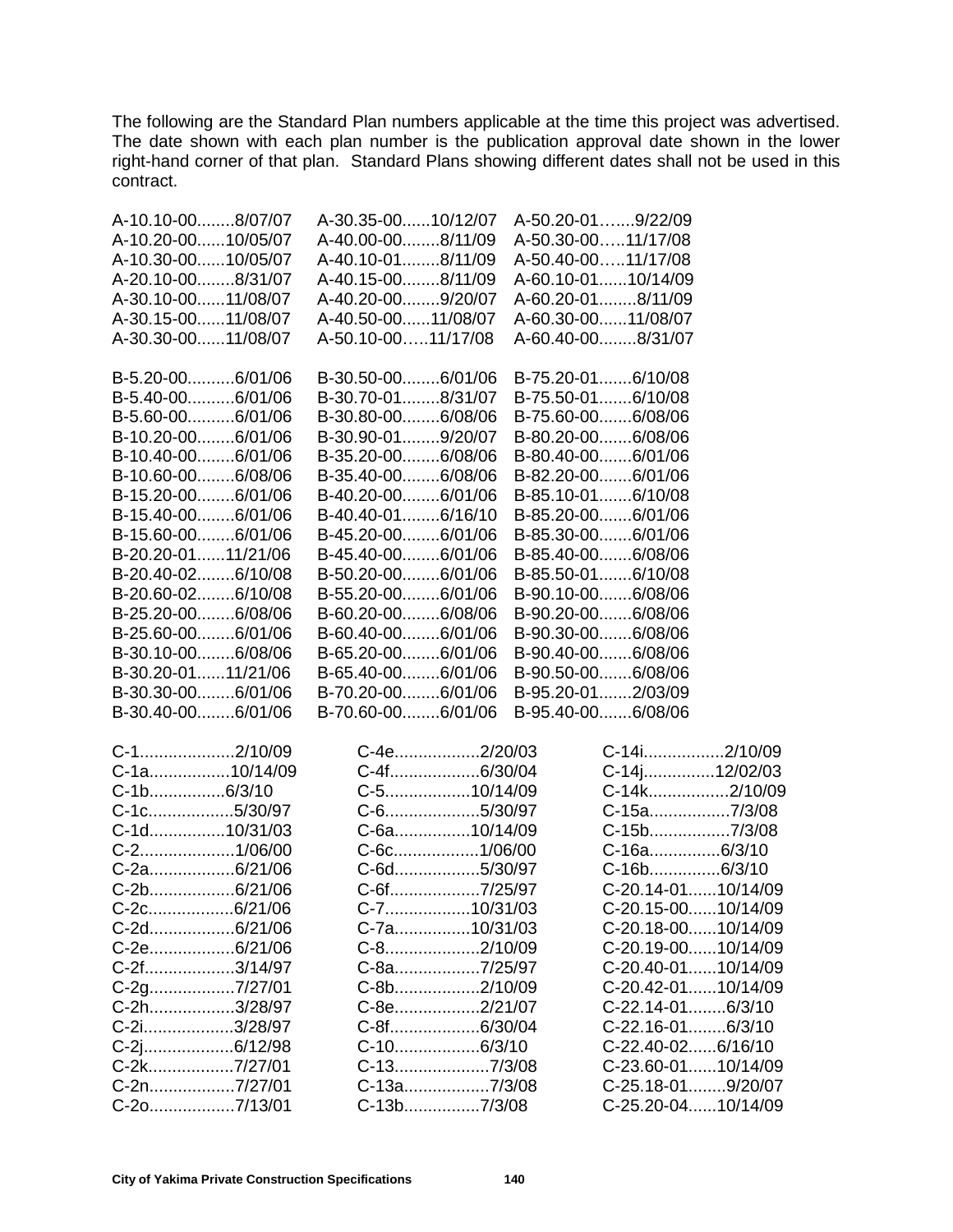| C-2p10/31/03<br>C-310/04/05                                                                                                                                                                                                                                                                                                                                    | C-13c7/3/08<br>C-14a7/3/08                                                                                                                                                                                                                                                                                                                               | C-25.22-0310/14/09<br>C-25.26-0110/14/09                                                                                                                                                                                                                                                                             |
|----------------------------------------------------------------------------------------------------------------------------------------------------------------------------------------------------------------------------------------------------------------------------------------------------------------------------------------------------------------|----------------------------------------------------------------------------------------------------------------------------------------------------------------------------------------------------------------------------------------------------------------------------------------------------------------------------------------------------------|----------------------------------------------------------------------------------------------------------------------------------------------------------------------------------------------------------------------------------------------------------------------------------------------------------------------|
| C-3a10/04/05<br>C-3b10/04/05<br>C-3c6/21/06                                                                                                                                                                                                                                                                                                                    | C-14b7/26/02<br>C-14c7/3/08<br>C-14d7/3/08                                                                                                                                                                                                                                                                                                               | C-25.80-017/3/08<br>C-28.40-002/06/07<br>C-40.14-016/3/10                                                                                                                                                                                                                                                            |
| C-4b6/08/06<br>C-4b6/08/06                                                                                                                                                                                                                                                                                                                                     | C-14e7/3/08<br>C-14h2/10/09                                                                                                                                                                                                                                                                                                                              | C-40.16-016/3/10<br>C-40.18-0110/14/09<br>C-90.10-007/3/08                                                                                                                                                                                                                                                           |
| D-2.02-0011/10/05<br>D-2.04-0011/10/05<br>D-2.06-011/06/09<br>D-2.08-0011/10/05<br>D-2.10-0011/10/05<br>D-2.12-0011/10/05<br>D-2.14-0011/10/05<br>D-2.16-0011/10/05<br>D-2.18-0011/10/05<br>D-2.20-0011/10/05<br>D-2.30-0011/10/05<br>D-2.32-0011/10/05<br>D-2.34-011/06/09<br>D-2.36-021/06/09<br>D-2.38-0011/10/05<br>D-2.40-0011/10/05<br>D-2.42-0011/10/05 | D-2.44-0011/10/05<br>D-2.46-0011/10/05<br>D-2.48-0011/10/05<br>D-2.60-0011/10/05<br>D-2.62-0011/10/05<br>D-2.64-011/06/09<br>D-2.66-0011/10/05<br>D-2.68-0011/10/05<br>D-2.78-0011/10/05<br>D-2.80-0011/10/05<br>D-2.82-0011/10/05<br>D-2.84-0011/10/05<br>D-2.86-0011/10/05<br>D-2.88-0011/10/05<br>D-2.92-0011/10/05<br>D-36/16/10<br>D-3.10-006/16/10 | D-3.11-006/16/10<br>D-3b6/30/04<br>D-3c6/30/04<br>D-412/11/98<br>D-66/19/98<br>D-10.10-0112/02/08<br>D-10.15-0112/02/08<br>D-10.20-007/8/08<br>D-10.25-007/8/08<br>D-10.30-007/8/08<br>D-10.35-007/8/08<br>D-10.40-0112/02/08<br>D-10.45-0112/02/08<br>D-15.10-0112/02/08<br>D-15.20-011/06/09<br>D-15.30-0112/02/08 |
| E-12/21/07<br>E-25/29/98                                                                                                                                                                                                                                                                                                                                       | E-48/27/03<br>E-4a8/27/03                                                                                                                                                                                                                                                                                                                                |                                                                                                                                                                                                                                                                                                                      |
| F-10.12-016/3/10<br>F-10.16-0012/20/06<br>F-10.40-017/3/08<br>F-10.42-001/23/07<br>F-80.10-016/3/10                                                                                                                                                                                                                                                            | F-10.62-019/05/07<br>F-10.64-027/3/08<br>F-30.10-016/3/10<br>F-40.12-016/3/10                                                                                                                                                                                                                                                                            | F-40.14-016/3/10<br>F-40.15-016/3/10<br>F-40.16-016/3/10<br>F-45.10-006/3/10                                                                                                                                                                                                                                         |
| G-10.10-009/20/07<br>G-20.10-009/20/07<br>G-22.10-017/3/08<br>G-24.10-0011/08/07<br>G-24.20-0011/08/07<br>G-24.30-0011/08/07<br>G-24.40-0112/02/08<br>G-24.50-0011/08/07                                                                                                                                                                                       | G-24.60-0011/08/07<br>G-25.10-011/06/09<br>G-30.10-0011/08/07<br>G-50.10-0011/08/07<br>G-60.10-008/31/07<br>G-60.20-008/31/07<br>G-60.30-008/31/07<br>G-70.10-0010/5/07                                                                                                                                                                                  | G-70.20-0010/5/07<br>G-70.30-0010/5/07<br>G-90.10-001/06/09<br>G-90.20-001/06/09<br>G-90.30-001/06/09<br>G-90.40-0110/14/09<br>G-95.10-0011/08/07<br>G-95.20-017/10/08<br>G-95.30-017/10/08                                                                                                                          |
| H-10.10-007/3/08<br>H-10.15-007/3/08<br>H-30.10-0010/12/07                                                                                                                                                                                                                                                                                                     | H-32.10-009/20/07<br>H-60.10-017/3/08<br>H-60.20-017/3/08                                                                                                                                                                                                                                                                                                | H-70.10-009/05/07<br>H-70.20-009/05/07<br>H-70.30-0111/17/08                                                                                                                                                                                                                                                         |
| I-10.10-018/11/09                                                                                                                                                                                                                                                                                                                                              | I-30.40-0010/12/07    I-50.20-008/31/07                                                                                                                                                                                                                                                                                                                  |                                                                                                                                                                                                                                                                                                                      |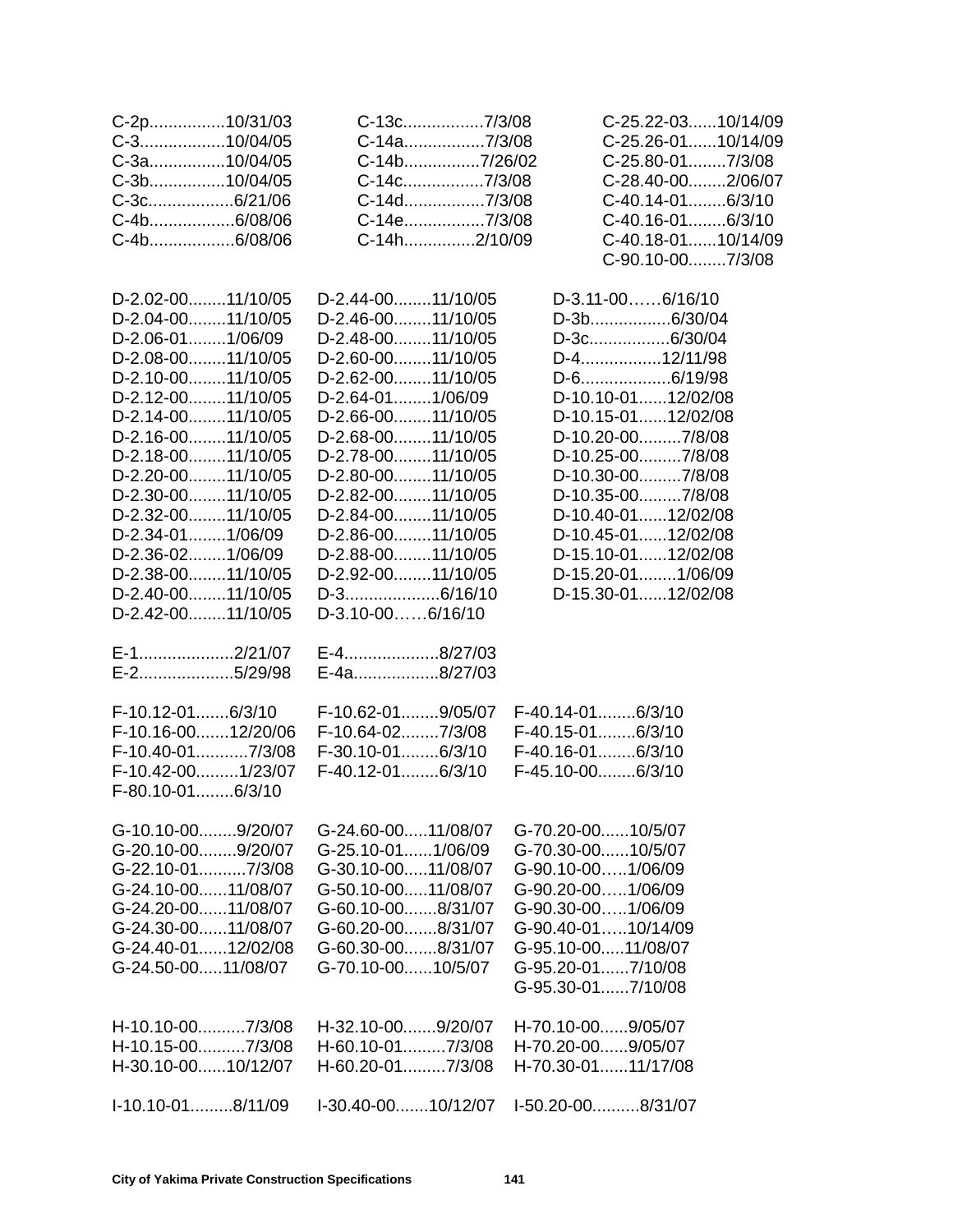| I-30.15-008/11/09<br>I-40.10-009/20/07<br>I-60.20-008/31/07<br>I-30.20-009/20/07<br>I-40.20-009/20/07<br>I-80.10-018/11/09<br>I-30.30-009/20/07<br>I-50.10-009/20/07<br>J-1f6/23/00<br>J-209/02/05<br>J-28.40-0110/14/09<br>J-38/01/97<br>J-20.10-0010/14/09<br>J-28.42-008/07/07<br>J-3b3/04/05<br>J-20.15-0010/14/09<br>J-28.45-008/07/07<br>J-20.16-0010/14/09<br>J-28.50-016/16/10<br>J-3c6/24/02<br>J-20.20-0010/14/09<br>J-28.60-008/07/07<br>J-3d11/05/03<br>J-28.70-0011/08/07<br>J-20.26-0010/14/09<br>J-7c6/19/98<br>J-21.10-016/3/10<br>J-40.10-0110/14/09<br>J-8a5/20/04<br>J-21.15-0010/14/09<br>J-40.30-016/3/10<br>J-8b5/20/04 |  |
|-----------------------------------------------------------------------------------------------------------------------------------------------------------------------------------------------------------------------------------------------------------------------------------------------------------------------------------------------------------------------------------------------------------------------------------------------------------------------------------------------------------------------------------------------------------------------------------------------------------------------------------------------|--|
|                                                                                                                                                                                                                                                                                                                                                                                                                                                                                                                                                                                                                                               |  |
|                                                                                                                                                                                                                                                                                                                                                                                                                                                                                                                                                                                                                                               |  |
|                                                                                                                                                                                                                                                                                                                                                                                                                                                                                                                                                                                                                                               |  |
|                                                                                                                                                                                                                                                                                                                                                                                                                                                                                                                                                                                                                                               |  |
|                                                                                                                                                                                                                                                                                                                                                                                                                                                                                                                                                                                                                                               |  |
|                                                                                                                                                                                                                                                                                                                                                                                                                                                                                                                                                                                                                                               |  |
|                                                                                                                                                                                                                                                                                                                                                                                                                                                                                                                                                                                                                                               |  |
|                                                                                                                                                                                                                                                                                                                                                                                                                                                                                                                                                                                                                                               |  |
|                                                                                                                                                                                                                                                                                                                                                                                                                                                                                                                                                                                                                                               |  |
|                                                                                                                                                                                                                                                                                                                                                                                                                                                                                                                                                                                                                                               |  |
|                                                                                                                                                                                                                                                                                                                                                                                                                                                                                                                                                                                                                                               |  |
|                                                                                                                                                                                                                                                                                                                                                                                                                                                                                                                                                                                                                                               |  |
| J-8c5/20/04<br>J-21.16-0010/14/09<br>J-40.36-006/3/10                                                                                                                                                                                                                                                                                                                                                                                                                                                                                                                                                                                         |  |
| J-40.37-006/3/10<br>J-8d5/20/04<br>J-21.17-0010/14/09                                                                                                                                                                                                                                                                                                                                                                                                                                                                                                                                                                                         |  |
| J-21.20-0010/14/09                                                                                                                                                                                                                                                                                                                                                                                                                                                                                                                                                                                                                            |  |
| J-9a4/24/98<br>J-60.13-006/16/10                                                                                                                                                                                                                                                                                                                                                                                                                                                                                                                                                                                                              |  |
| J-107/18/97<br>J-22.15-0010/14/09<br>J-60.14-006/16/10                                                                                                                                                                                                                                                                                                                                                                                                                                                                                                                                                                                        |  |
| J-10.10-006/16/10<br>J-22.16-016/3/10<br>J-75.10-002/10/09                                                                                                                                                                                                                                                                                                                                                                                                                                                                                                                                                                                    |  |
| J-11b9/02/05<br>J-26.10-006/16/10<br>J-75.20-002/10/09                                                                                                                                                                                                                                                                                                                                                                                                                                                                                                                                                                                        |  |
| J-122/10/09<br>J-26.15-006/16/10<br>J-75.30-002/10/09                                                                                                                                                                                                                                                                                                                                                                                                                                                                                                                                                                                         |  |
| J-15.15-006/16/10<br>J-28.10-008/07/07<br>J-75.40-0010/14/09                                                                                                                                                                                                                                                                                                                                                                                                                                                                                                                                                                                  |  |
| J-16b2/10/09<br>J-28.22-008/07/07<br>J-75.45-0010/14/09                                                                                                                                                                                                                                                                                                                                                                                                                                                                                                                                                                                       |  |
| J-28.24-008/07/07<br>J-90.10-002/10/09<br>J-16c2/10/09                                                                                                                                                                                                                                                                                                                                                                                                                                                                                                                                                                                        |  |
| J-28.26-0112/02/08<br>J-90.20-002/10/09<br>J-182/10/09                                                                                                                                                                                                                                                                                                                                                                                                                                                                                                                                                                                        |  |
| J-28.30-0110/14/09<br>J-192/10/09                                                                                                                                                                                                                                                                                                                                                                                                                                                                                                                                                                                                             |  |
|                                                                                                                                                                                                                                                                                                                                                                                                                                                                                                                                                                                                                                               |  |
| K-10.20-0110/12/07<br>K-26.40-0110/12/07<br>K-40.60-002/15/07                                                                                                                                                                                                                                                                                                                                                                                                                                                                                                                                                                                 |  |
|                                                                                                                                                                                                                                                                                                                                                                                                                                                                                                                                                                                                                                               |  |
| K-10.40-002/15/07<br>K-30.20-002/15/07<br>K-40.80-002/15/07                                                                                                                                                                                                                                                                                                                                                                                                                                                                                                                                                                                   |  |
| K-20.20-0110/12/07<br>K-30.40-0110/12/07<br>K-55.20-002/15/07                                                                                                                                                                                                                                                                                                                                                                                                                                                                                                                                                                                 |  |
|                                                                                                                                                                                                                                                                                                                                                                                                                                                                                                                                                                                                                                               |  |
| K-20.40-002/15/07<br>K-32.20-002/15/07<br>K-60.20-027/3/08                                                                                                                                                                                                                                                                                                                                                                                                                                                                                                                                                                                    |  |
| K-20.60-002/15/07<br>K-32.40-002/15/07<br>K-60.40-002/15/07                                                                                                                                                                                                                                                                                                                                                                                                                                                                                                                                                                                   |  |
| K-22.20-0110/12/07<br>K-32.60-002/15/07<br>K-70.20-002/15/07                                                                                                                                                                                                                                                                                                                                                                                                                                                                                                                                                                                  |  |
| K-24.20-002/15/07<br>K-32.80-002/15/07<br>K-80.10-002/21/07                                                                                                                                                                                                                                                                                                                                                                                                                                                                                                                                                                                   |  |
| K-24.40-0110/12/07<br>K-34.20-002/15/07<br>K-80.20-0012/20/06                                                                                                                                                                                                                                                                                                                                                                                                                                                                                                                                                                                 |  |
| K-24.60-002/15/07<br>K-36.20-002/15/07<br>K-80.30-002/21/07                                                                                                                                                                                                                                                                                                                                                                                                                                                                                                                                                                                   |  |
| K-24.80-0110/12/07<br>K-40.20-002/15/07<br>K-80.35-002/21/07                                                                                                                                                                                                                                                                                                                                                                                                                                                                                                                                                                                  |  |
| K-26.20-002/15/07<br>K-40.40-002/15/07 K-80.37-002/21/07                                                                                                                                                                                                                                                                                                                                                                                                                                                                                                                                                                                      |  |
|                                                                                                                                                                                                                                                                                                                                                                                                                                                                                                                                                                                                                                               |  |
| L-70.10-015/21/08<br>L-10.10-002/21/07<br>L-40.10-002/21/07                                                                                                                                                                                                                                                                                                                                                                                                                                                                                                                                                                                   |  |
| L-20.10-002/07/07<br>L-70.20-015/21/08<br>L-40.15-002/21/07                                                                                                                                                                                                                                                                                                                                                                                                                                                                                                                                                                                   |  |
| L-30.10-002/07/07<br>L-40.20-002/21/07                                                                                                                                                                                                                                                                                                                                                                                                                                                                                                                                                                                                        |  |
|                                                                                                                                                                                                                                                                                                                                                                                                                                                                                                                                                                                                                                               |  |
| M-1.20-011/30/07<br>M-7.50-011/30/07<br>M-24.60-022/06/07                                                                                                                                                                                                                                                                                                                                                                                                                                                                                                                                                                                     |  |
| M-1.40-011/30/07<br>M-9.50-011/30/07<br>M-40.10-016/3/10                                                                                                                                                                                                                                                                                                                                                                                                                                                                                                                                                                                      |  |
| M-1.60-011/30/07<br>M-9.60-002/10/09<br>M-40.20-0010/12/07                                                                                                                                                                                                                                                                                                                                                                                                                                                                                                                                                                                    |  |
| M-1.80-028/31/07<br>M-11.10-011/30/07<br>M-40.30-009/20/07                                                                                                                                                                                                                                                                                                                                                                                                                                                                                                                                                                                    |  |
| M-2.20-011/30/07<br>M-15.10-012/06/07<br>M-40.40-009/20/07                                                                                                                                                                                                                                                                                                                                                                                                                                                                                                                                                                                    |  |
| M-2.40-011/30/07<br>M-17.10-027/3/08<br>M-40.50-009/20/07                                                                                                                                                                                                                                                                                                                                                                                                                                                                                                                                                                                     |  |
| M-2.60-011/30/07<br>M-20.10-011/30/07<br>M-40.60-009/20/07                                                                                                                                                                                                                                                                                                                                                                                                                                                                                                                                                                                    |  |
| M-3.10-022/10/09<br>M-20.20-011/30/07<br>M-60.10-009/05/07                                                                                                                                                                                                                                                                                                                                                                                                                                                                                                                                                                                    |  |